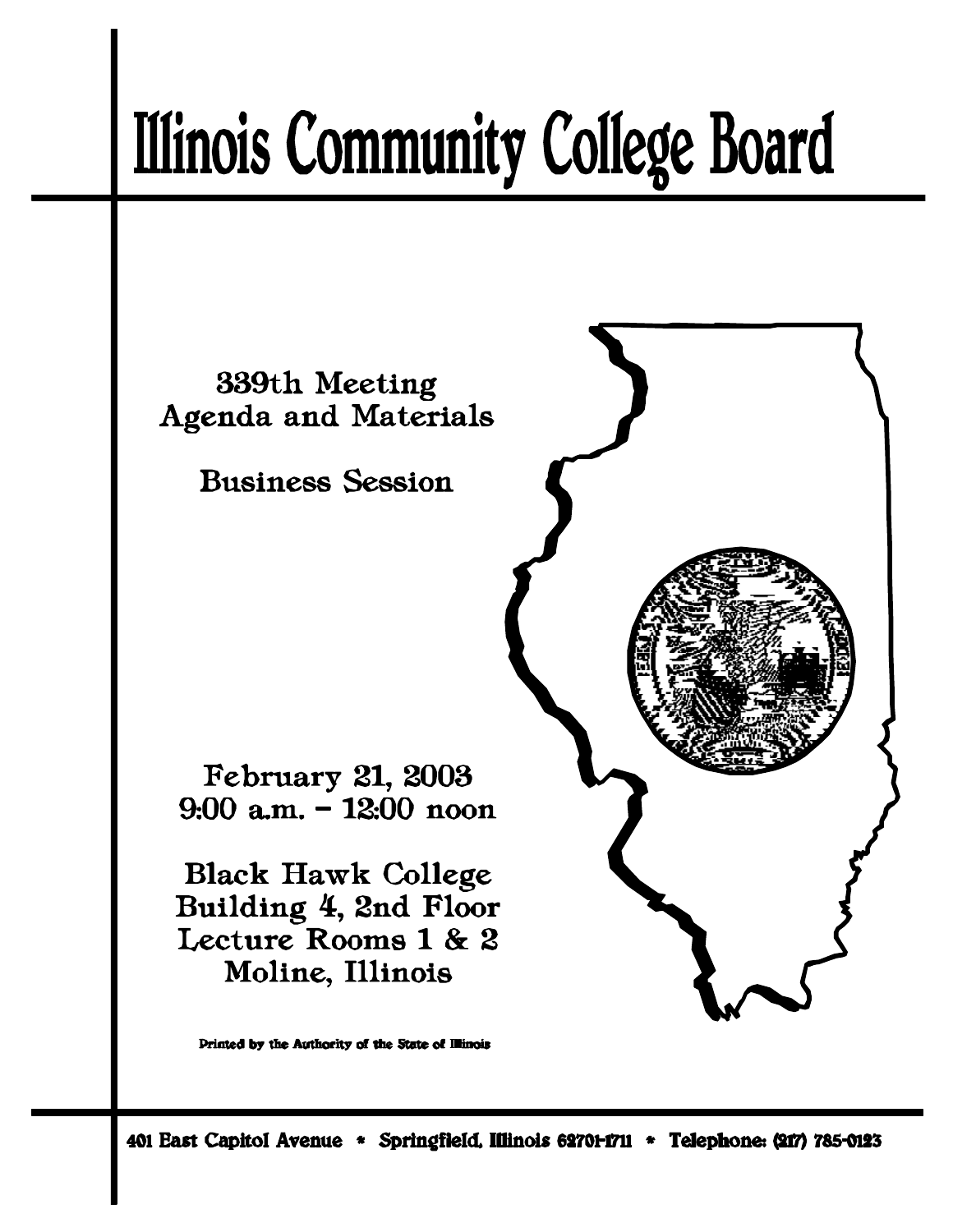Agenda 339<sup>th</sup> Meeting of the Illinois Community College Board Business Session Black Hawk College Building 4, 2<sup>nd</sup> Floor Lecture Rooms 1 & 2 Moline, Illinois

#### February 21, 2003

|    | <b>Committee Meetings</b> |                                                                                                                                                                                             | <b>Meeting Site</b>                                 |                               |  |
|----|---------------------------|---------------------------------------------------------------------------------------------------------------------------------------------------------------------------------------------|-----------------------------------------------------|-------------------------------|--|
|    |                           | 7:30 a.m. - Adult Education Transition Committee                                                                                                                                            | Overlook Room,<br>Building 4, 2 <sup>nd</sup> Floor |                               |  |
|    |                           | 8:00 a.m. - Budget and Finance Committee                                                                                                                                                    | College Restaurant Area<br>Building 4, $2nd$ Floor  |                               |  |
|    |                           | 9:00 a.m. - 12:00 noon - Business Meeting                                                                                                                                                   |                                                     | Page                          |  |
| 1. |                           | Roll Call and Declaration of Quorum                                                                                                                                                         |                                                     |                               |  |
| 2. |                           | Announcements and Remarks by Edward T. Duffy, Chair                                                                                                                                         |                                                     |                               |  |
| 3. |                           | Remarks by Dr. Keith Miller, President<br><b>Black Hawk College</b>                                                                                                                         |                                                     |                               |  |
| 4. |                           | <b>Committee Reports</b>                                                                                                                                                                    |                                                     |                               |  |
|    | 4.1<br>4.2                | <b>Adult Education Transition Committee</b><br><b>Budget and Finance Committee</b>                                                                                                          |                                                     |                               |  |
| 5. |                           | President/CEO Report                                                                                                                                                                        |                                                     |                               |  |
| 6. |                           | <b>Advisory Organizations</b>                                                                                                                                                               |                                                     |                               |  |
|    | 6.1<br>6.2<br>6.3<br>6.4  | Illinois Community College Faculty Association<br><b>Student Advisory Committee</b><br>Illinois Community College Trustees Association<br>Presidents Council                                |                                                     |                               |  |
| 7. |                           | Consent Agenda                                                                                                                                                                              |                                                     |                               |  |
|    | 7.1<br>7.2<br>7.3<br>7.4  | Minutes of the January 17, 2003, ICCB Meeting<br>(Work Session)<br>New Units of Instruction<br>Extension of Courses and Curricula Out of State<br>Barber Griffith & Rogers Amended Contract |                                                     | $1-6$<br>$7 - 10$<br>11<br>12 |  |
| 8. |                           | Issuance of Final Order of ICCB Position on Shawnee College<br>and Southeastern Illinois College Concerning Program Offerings<br>at Shawnee and Vienna Correctional Centers                 |                                                     | $13 - 14$                     |  |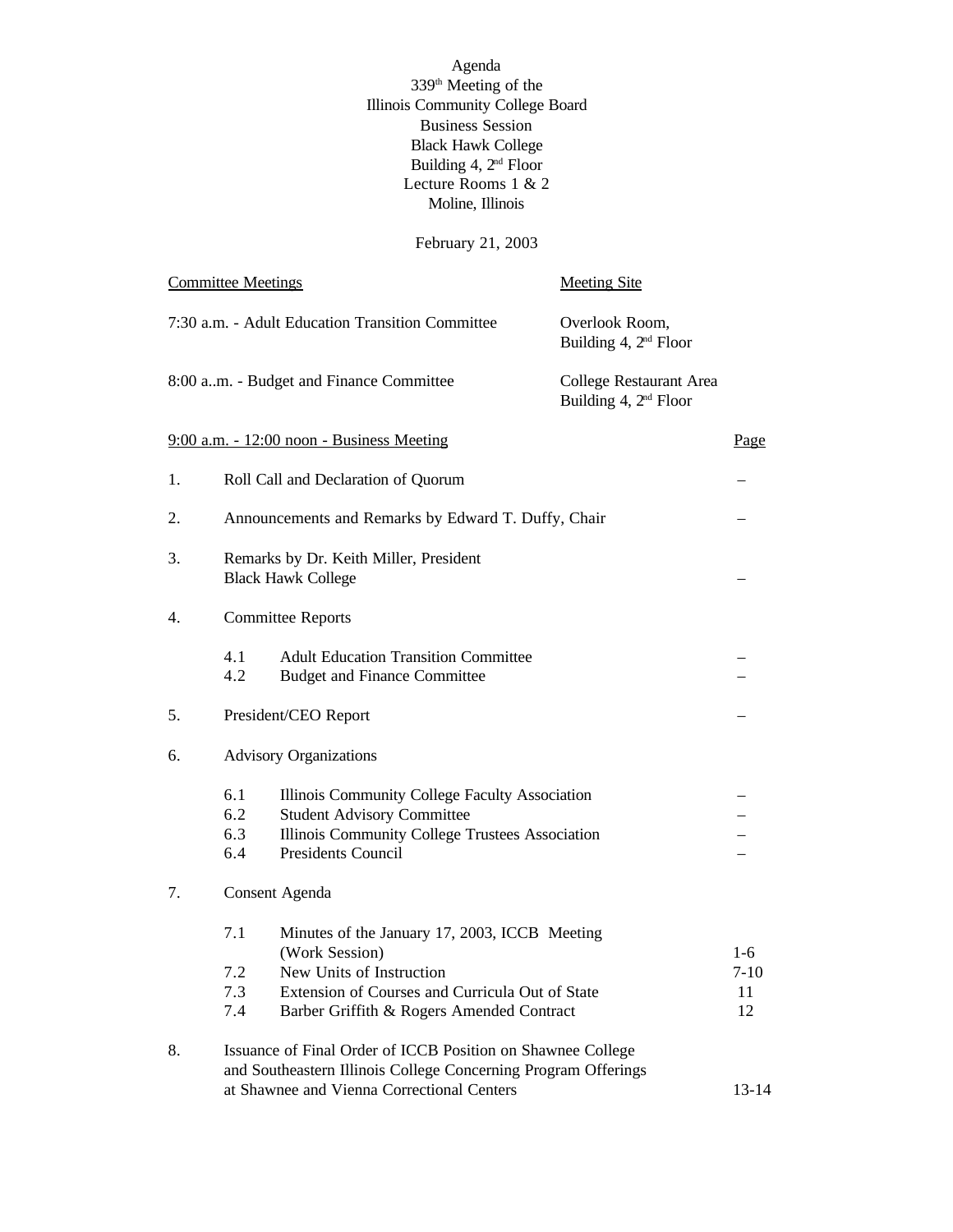#### Agenda 339<sup>th</sup> Meeting of the Illinois Community College Board

|     |              |                                                                                                                                         | Page           |
|-----|--------------|-----------------------------------------------------------------------------------------------------------------------------------------|----------------|
| 9.  |              | <b>Rock Valley College Recognition Status</b>                                                                                           | 15             |
| 10. |              | Articulation Agreement between DeVry University and<br><b>Illinois Community Colleges</b>                                               | $16 - 17$      |
| 11. |              | Report of the Paraprofessional Task Force                                                                                               | 18-23          |
| 12. |              | Legislative Update                                                                                                                      |                |
|     | 12.1<br>12.2 | State Legislative<br>Federal Legislative                                                                                                | 24-31<br>32    |
| 13. |              | <b>Information Items</b>                                                                                                                |                |
|     | 13.1<br>13.2 | Reports on Fiscal Year 2002 Restricted Grants<br>Summary of Capital Projects Approved by the<br>President/CEO During Calendar Year 2002 | 33-74<br>75-80 |
|     | 13.3         | Fiscal Year 2003 Financial Statements<br>(October, November, December 2002)<br>and January 2003)                                        |                |
| 14. | Other        |                                                                                                                                         |                |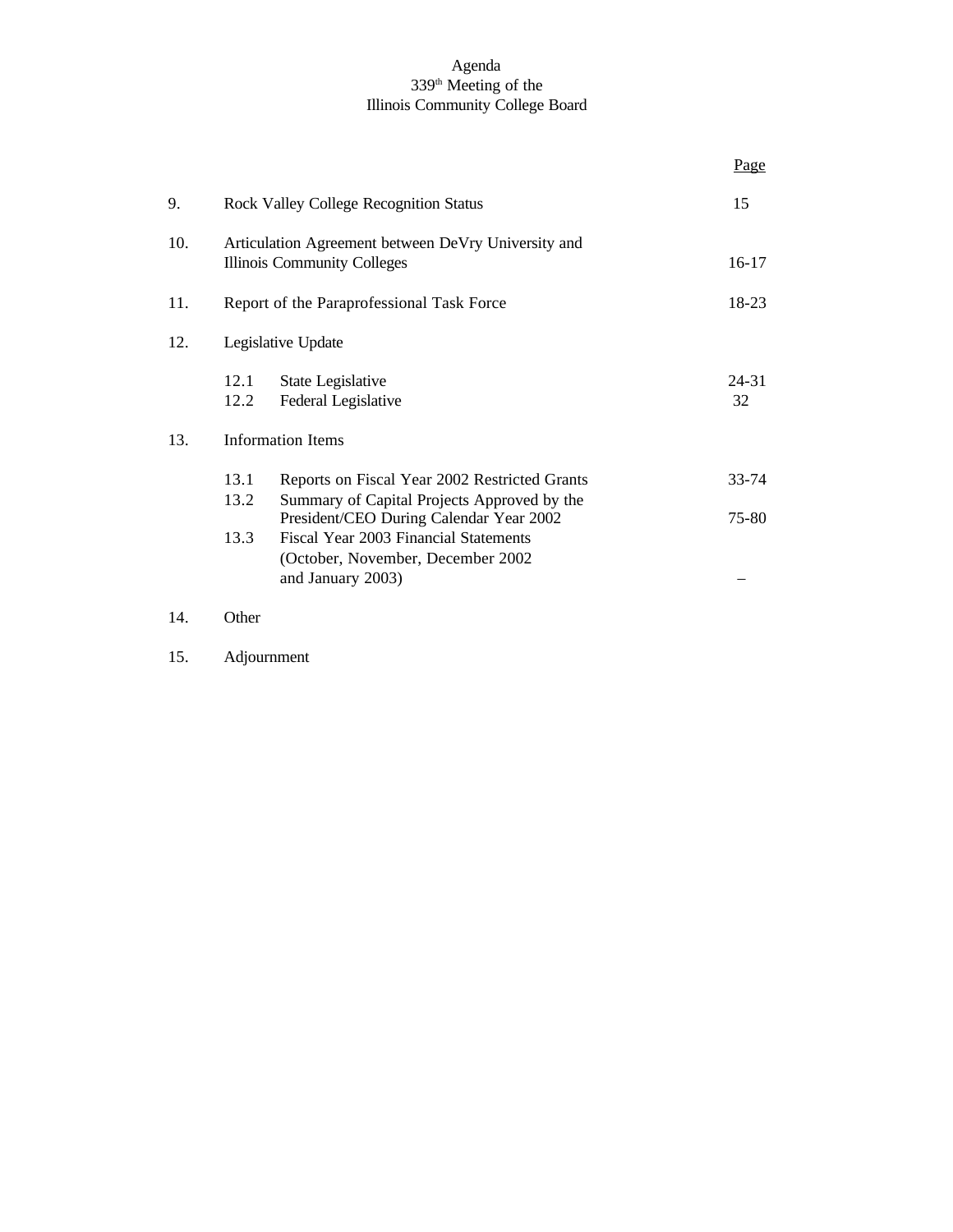#### UNAPPROVED

Minutes of the 338th Meeting of the Illinois Community College Board Work Session January 17, 2003 Harry L. Crisp II Community College Center Conference Room Springfield, Illinois

#### Item #1 - Roll Call and Declaration of Quorum

Chairman Duffy called the meeting to order at 9:00 a.m. Roll call was taken with the following members present: James Berkel, Marjorie Cole, Edward Duffy, Laurna Godwin, Joe Neely, Martha Olsson, Judith Rake, Mark Weber, Edward Welk, and James Zerkle. Delores Ray and Gwendolyn Rogers were absent.

#### Item #2 - Announcements and Remarks by Chairman Edward T. Duffy

Chairman Duffy welcomed Marjorie P. Cole of Glen Ellyn to membership on the Illinois Community College Board.

#### Item #3 - Dr. Hazel Loucks Recognition

Chairman Duffy commended Dr. Hazel Loucks, former Deputy Governor for Education and Workforce Development, for her many contributions to Illinois higher education and presented her with a plaque. Dr. Cipfl read a Resolution recognizing Dr. Loucks for her outstanding work as Deputy Governor for Education and Workforce Development. Joseph Neely made a motion, which was seconded by James Berkel to adopt the following Resolution:

WHEREAS, Dr. Hazel Loucks was appointed Deputy Governor for Education and Workforce under Governor George H. Ryan; and

WHEREAS, Dr. Loucks served in that capacity throughout Governor Ryan's administration with diligence, professionalism, and objectivity; and

WHEREAS, Dr. Loucks was instrumental in the revival and vigorous activity of the Joint Education Committee which promoted and encouraged meaningful and consistent discussion and dialogue among the three state educational boards and the Illinois Workforce Investment Board; and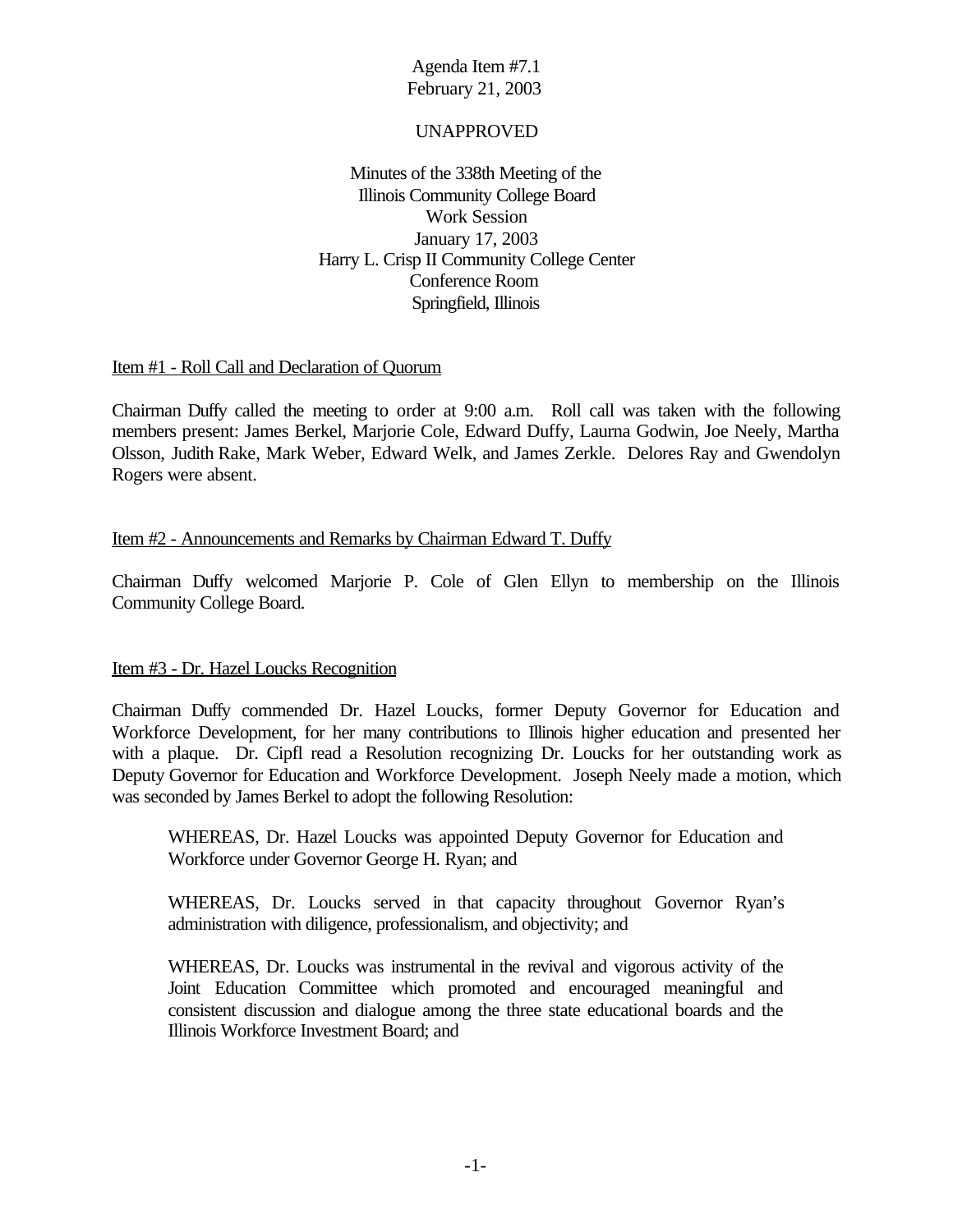WHEREAS, recognizing the need for more direct interaction among educational agency heads to discuss education policy and form stronger links that will ultimately aid Illinois students in preparing for both higher education and a place in the workforce, Dr. Loucks organized informational meetings attended by the State Superintendent of Schools, the Executive Director of the Illinois Board of Higher Education, the President and Chief Executive Officer of the Illinois Community College Board, and herself; and

WHEREAS, Dr. Loucks promoted the essential connection between continual learning and meaningful work; and

WHEREAS, Dr. Loucks has acted as a stalwart friend to education in Illinois and, in particular, as a proponent of the mission and activities of the Illinois Community College System in its pursuit of educational and workforce development excellence;

THEREFORE, we, the members of the Illinois Community College Board, do hereby bestow upon Dr. Hazel Loucks this award in appreciation of her service to the cause of affordable, accessible, and accountable education in Illinois, and express our sincere best wishes for her future undertakings.

The motion was approved by unanimous voice vote. Student advisory vote: Yes.

Item #4 - Consent Agenda

Judith Rake made a motion to approve the following items, which was seconded by Martha Olsson:

#### Item #4.1 - Minutes of the October 18, 2002 Meeting

The Illinois Community College Board hereby approves the minutes of the October 18, 2002 meeting as recorded.

#### Item #4.2 - Review of Executive Session Minutes

The Illinois Community College Board hereby determines that minutes of its executive sessions held on June 14, 2002; September 20, 2002; and October 18, 2002 will remain confidential. All prior minutes of executive sessions have been made available for public inspection.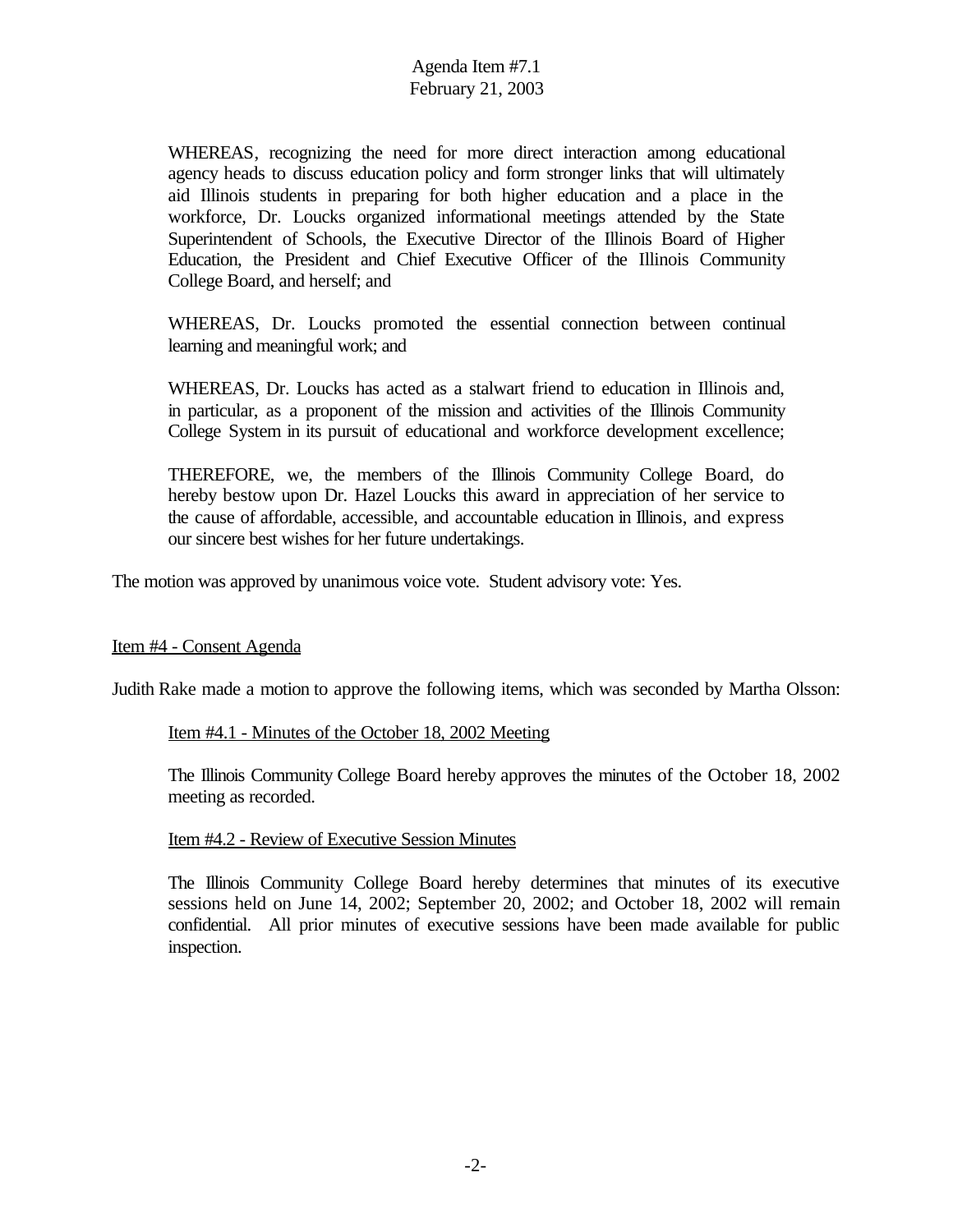#### Item #4.3 - New Units of Instruction

The Illinois Community College Board hereby approves the following new units of instruction for the community colleges listed below:

#### **PERMANENT PROGRAM APPROVAL**

College of Lake County

• CAD/Drafting Technology A.A.S. degree-Architectural/Civil Option (66 semester credit hours)

#### Heartland Community College

• Radiologic Technology A.A.S. degree (65 semester credit hours)

Joliet Junior College

- Process Operations Technology A.A.S. degree (64 semester credit hours)
- Process Operations Technology certificate (39 semester credit hours)

Lincoln Land Community College

• Electrical Lineman Distribution A.A.S. degree (61 semester credit hours)

#### Parkland College

• Customized Career Preparation A.A.S. degree (60 semester credit hours)

Shawnee Community College

• Medical Coding Specialist Certificate (36 semester credit hours)

#### John Wood Community College

• Emergency Medical Technology A.A.S. degree (64 semester credit hours)

#### Item #4.4 - Adjustments Necessary for the Fiscal Year 2004 Budget

The Illinois Community College Board hereby authorizes its President/CEO, with concurrence of the Board Chair, to make any necessary adjustments to the funding levels included within the ICCB fiscal year 2004 appropriations bill.

The motion was approved by unanimous voice vote. Student advisory vote: Yes.

#### Item #5 - Work Session

Joe Cipfl introduced Sarah Aughenbaugh as the first ICCB Director for Human Resources. Sarah will report directly to Dr. Cipfl. Dr. Cipfl commended ICCB Chief Operating Officer Ellen Andres for her services in the area of human resources prior to Sarah's appointment.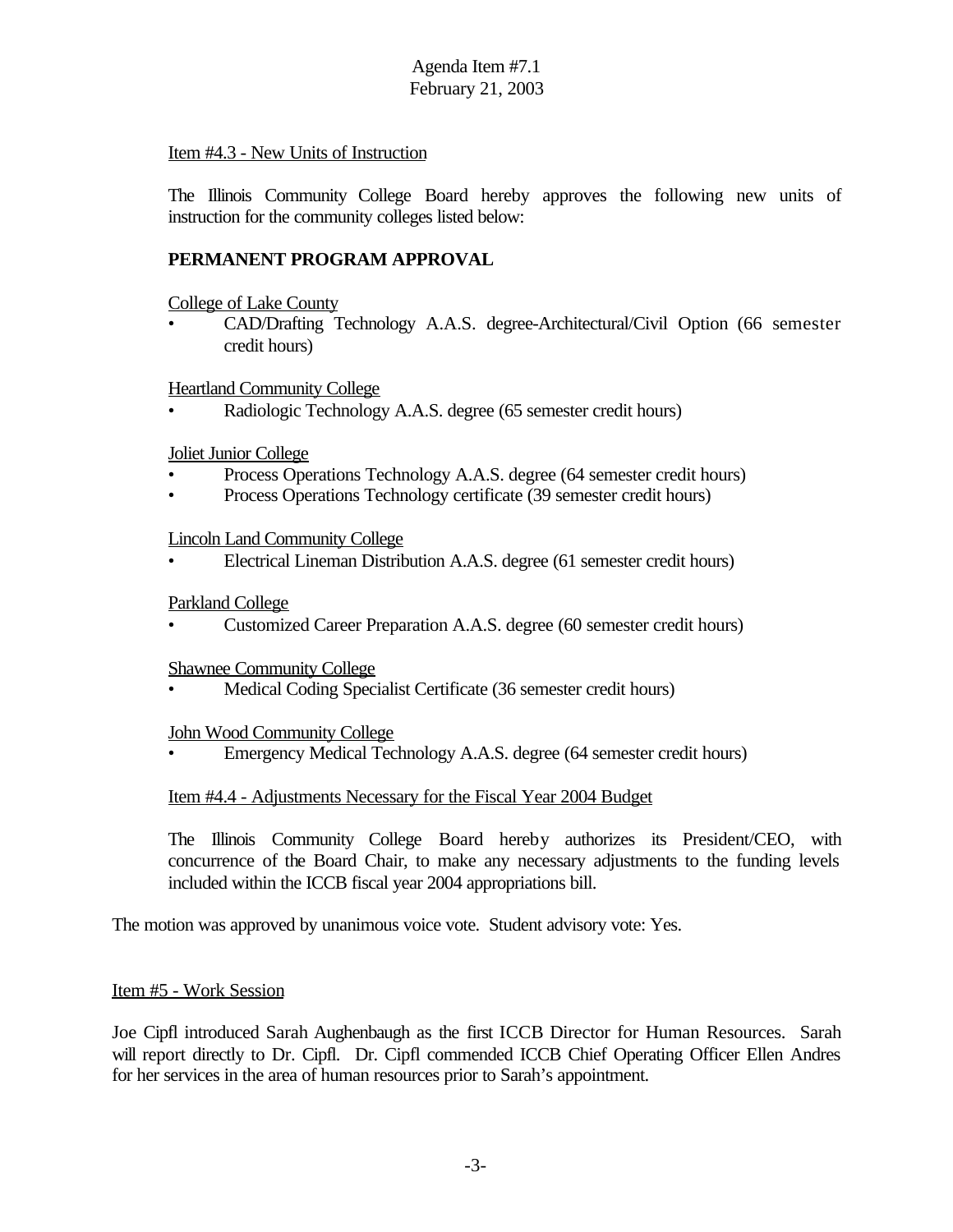Don Wilske, ICCB Chief Financial Officer, reviewed recommendations that were identified in the recent *Illinois Community College System Funding Study.* Those recommendations remain in place, but are subject to change. Equalization, credit hour grants, funding priorities, data collection, and residual funding continue to be reviewed. The Illinois Community College System Funding Study Task Force met on January 10 and follow- up assignments have been made to task force committees. The task force will meet next on February 28, 2003. A recommendation for Board approval of the *Illinois Community College System Funding Study* is anticipated on June 20, 2003. Chairman Duffy would like to have a few community college presidents comment on the funding study and its implication for the system at its May 16 Work Session.

Sarah Hawker reported on the status of the Adult Education Funding Study Task Force and its subcommittee work that is currently being conducted. Sarah reported on the differences in federal and state adult education funding dollars. At some period, it is expected that the Adult Education Funding Study and the Illinois Community College System Funding Study will need to merge. June 30, 2003, is the target date to finalize the Adult Education Funding Study with a recommendation for Board action on October 17, 2003. Jennifer Foster, ICCB Senior Director for Adult Education and Family Literacy, was commended for her efforts in this study. *Illinois Reads*, a report on literacy in Illinois, was provided to the Board. ICCB has been a very active partner in the family literacy program.

Tom Ryder briefed the Board on current community college marketing practices. Consensus was that a marketing technique should be developed that would cover the system as a whole to complement the marketing initiatives currently being conducted at individual community colleges. Laurna Godwin suggested that ICCB staff determine an appropriate marketing initiative. Dr. Cipfl responded that staff will return to the Board with a marketing recommendation for Board consideration.

At 12:45 p.m., Martha Olsson made a motion, which was a seconded by Joseph Neely, to go into Executive Session to discuss potential litigation. The motion was approved by unanimous voice vote. Student advisory vote: Yes.

At 1:13 p.m., the Board returned to Open Session

Item #6 - Requests of Shawnee Community College and Southeastern Illinois College to Appear Before the Illinois Community College Board Regarding Providing Instructional Services at the Vienna Correctional Center and the Shawnee Correctional Center

At 1:15 p.m., the Board heard testimony from Shawnee Community College Legal Counsel Mark Johnson, along with Shawnee Community College President Terry Ludwig. Testimony was completed at 1:45 p.m.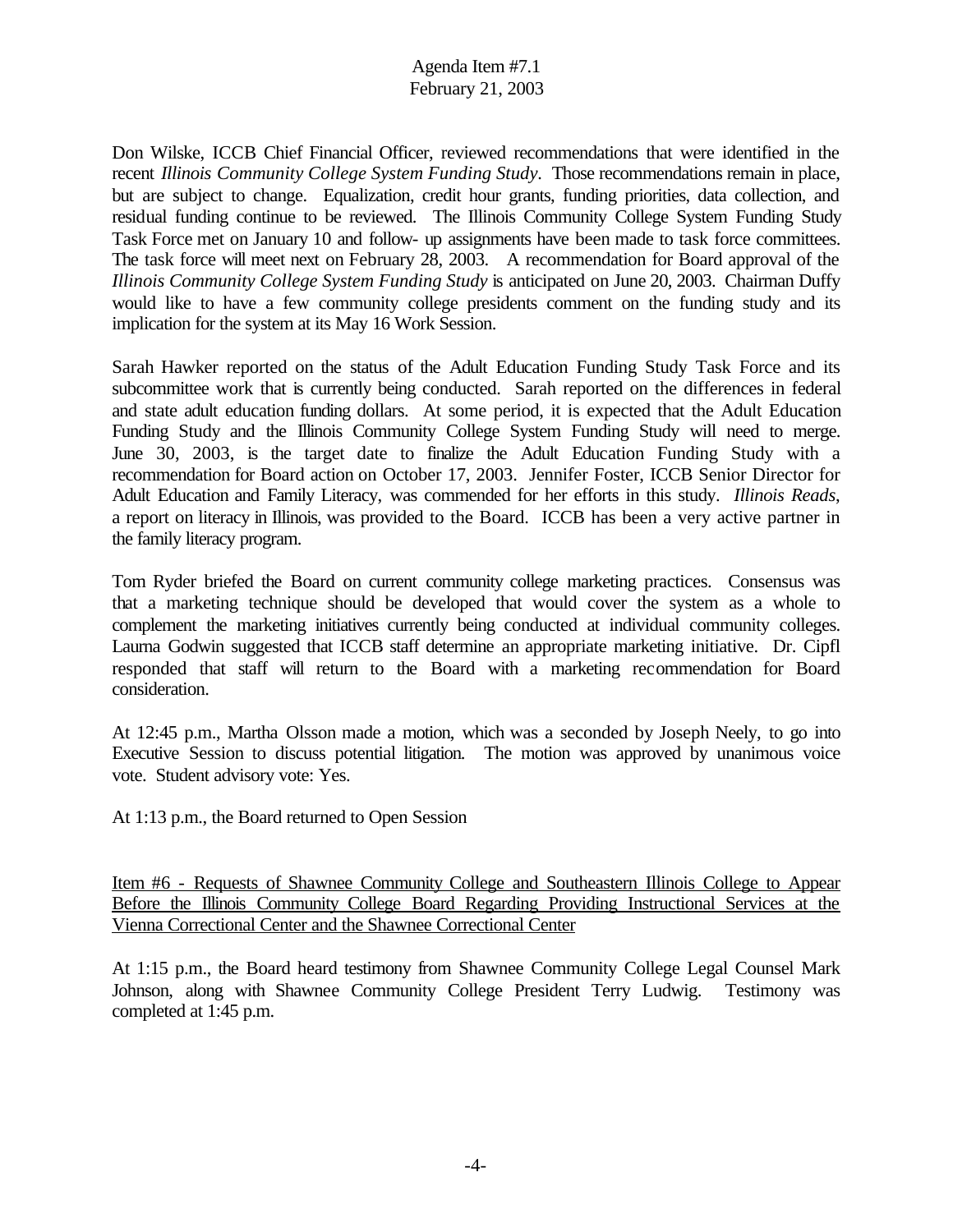At 1:50 p.m., the Board heard testimony from Southeastern Illinois College Legal Counsel Ken Florey, along with Southeastern Illinois College President Mary Jo Oldham. Testimony was completed at 2:20 p.m.

Persons testifying responded to questions from the Board.

At 2:55 p.m., Laurna Godwin made a motion, which was seconded by Judith Rake, to return to Executive Session to discuss potential litigation.

At 3:20 p.m. the Board returned to Open Session. Edward Welk made the following motion, which was seconded by James Zerkle:

- 1. Notwithstanding, Shawnee Community College has had and continues to have the ability to contract with the Department of Corrections.
- 2. Southeastern Illinois College's ability to contract with the Department of Correction remains in full force and effect.

A written order will be prepared for approval at the next meeting of the Illinois Community College Board.

The motion was approved by roll call vote. Voting aye were: James Berkel, Marjorie Cole, Lauran Godwin, Joseph Neely, Martha Olsson, Judith Rake, Edward Welk, James Zerkle, and Edward Duffy. There were no dissenting votes.

The next meeting of the Illinois Community College Board will be held on February 21, 2003, at Black Hawk College in Moline.

Item #7 - Information Only

#### Item #7.1 - Paraprofessional Task Force Report

This report provides background information on the requirements set forth in the federal Elementary-Secondary Education Act regarding Illinois' teacher aides/assistants. Several community colleges offer programs to enable these paraprofessionals to meet these requirements. A task force was been formed, and a final report with recommendations will be presented to the ICCB for action on February 21, 2003.

#### Item #7.2 - Student Enrollments and Completions in the Illinois Community College System - Fiscal Year 2002

This report identifies student enrollments and completions in the Illinois Community College System based on fiscal year 2002 data for students as provided by the colleges at the close of the fiscal year.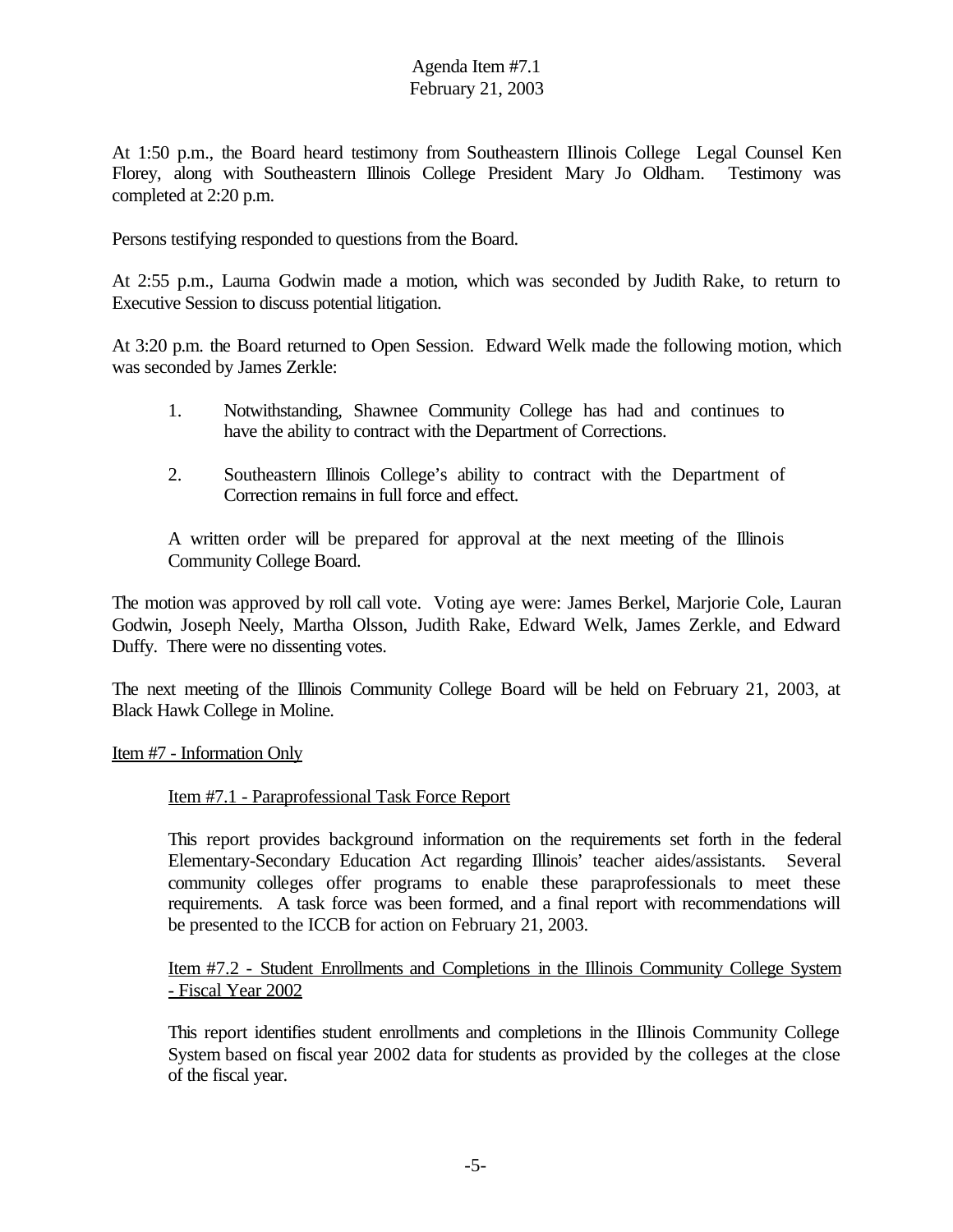Item #8 - Adjournment

At 3:25 p.m., Joseph Neely made a motion which was seconded by Judith Rake, to adjourn the meeting. The motion was approved by unanimous voice vote. Student advisory vote: Yes.

 $\overline{a}$ 

Edward T. Duffy, Chair Joseph J. Cipfl, President/CEO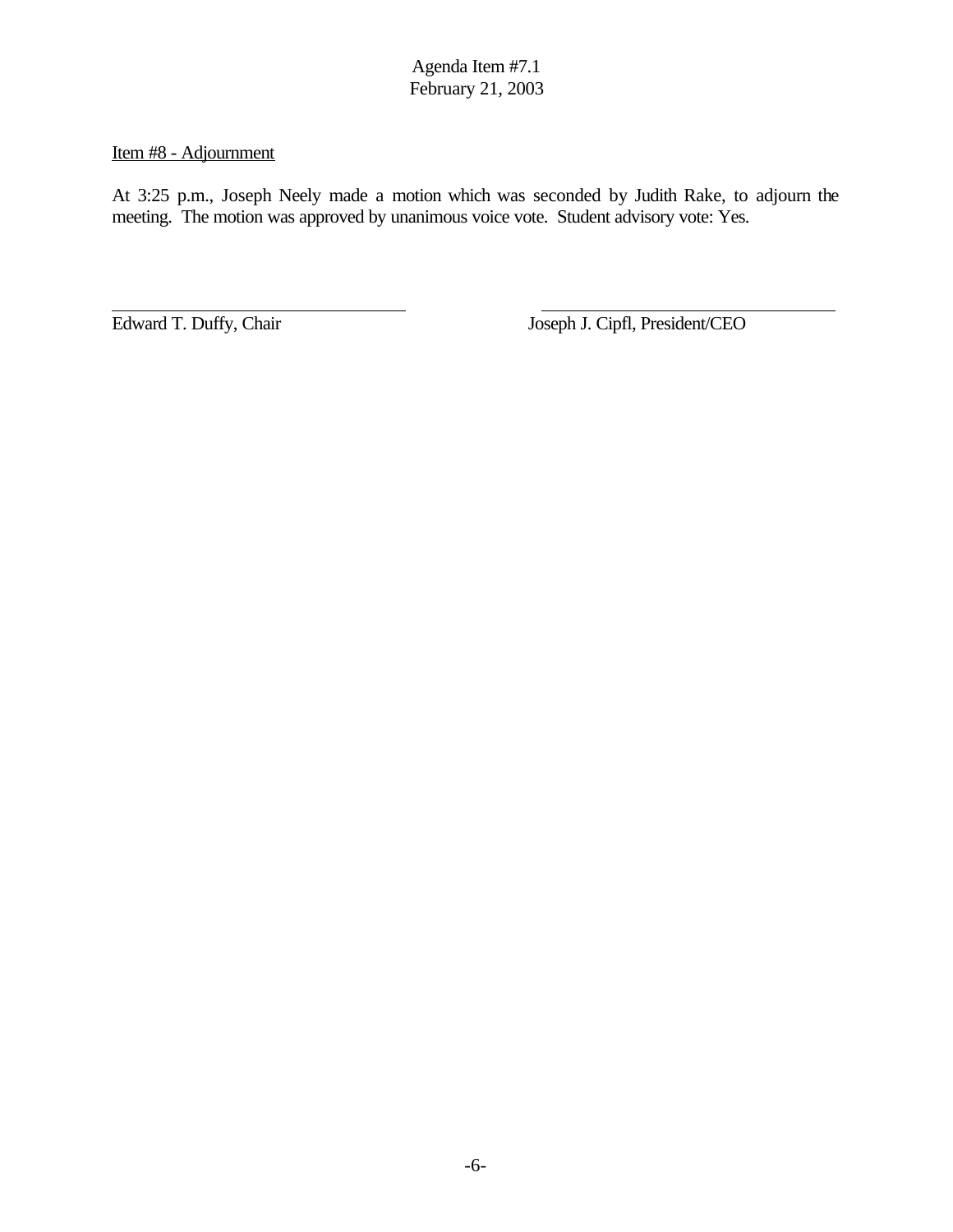#### Illinois Community College Board

#### **NEW UNITS OF INSTRUCTION**

The Illinois Community College Board is requested to approve new units of instruction for the following community colleges:

#### **RECOMMENDED ACTION:**

It is recommended that the following motion be adopted:

 The Illinois Community College Board hereby approves the following new units of instruction for the community colleges listed below:

#### **PERMANENT PROGRAM APPROVAL**

Lincoln Land Community College

< Web Authoring and Design certificate (33 semester credit hours)

Wm. Rainey Harper College

< Emergency Medical Services A.A.S. degree (64 semester credit hours)

Richard J. Daley College

< Electrical Construction Technology A.A.S. degree (65 semester credit hours)

Southwestern Illinois College

< Associate in General Studies degree (64 semester credit hours)

#### **BACKGROUND**

**Lincoln Land Community College** is seeking approval to offer a 33 semester credit hour certificate program in "Web Authoring and Design". This program will prepare individuals for entry-level employment as web programmers, designers or web masters. The curriculum includes coursework in computer systems and business applications, computer literacy for graphic design, twodimensional design, introductory web design, graphic design, HTML (Hyper Text Markup Language) programming, introductory and advanced Macromedia Dreamweaver, and Macromedia Flash. The curriculum also allows students to choose their electives to focus on either web application programming or web page design. The college anticipates an enrollment of 25 full-time and 50 part-time students the first year, increasing to 35 part-time and 60 full-time students by the third year. Labor market information provided by the college supports the need for and interest in web authoring training programs both statewide and within the college's district. The program will require one existing full-time faculty member the first year. Costs for implementing the program will be approximately \$60,000 the first year, \$9,000 the second year, and \$9,000 the third year.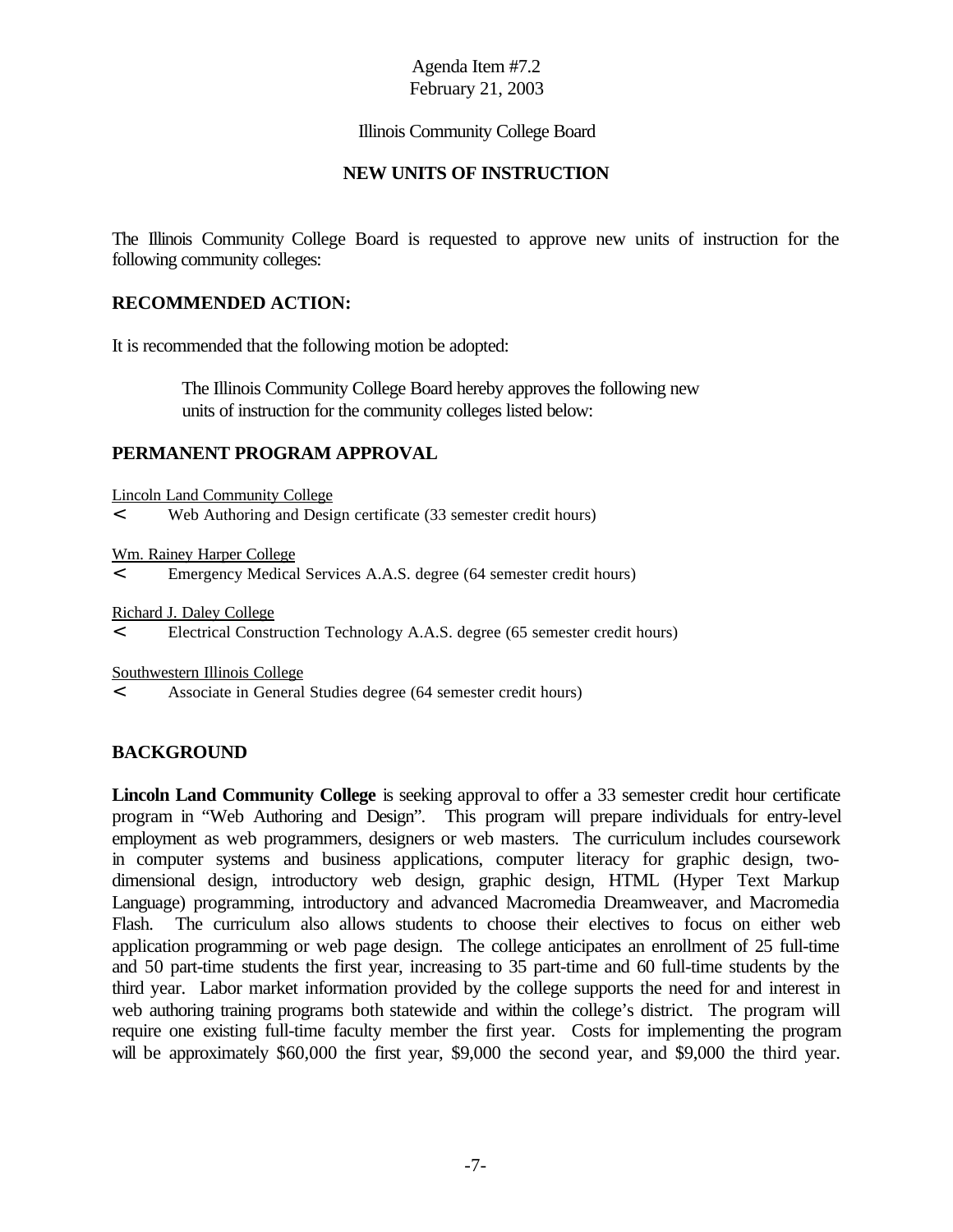Higher first year costs reflect initial equipment and software purchases needed to support the program.

**William Rainey Harper College** is seeking approval to offer a 64 semester credit hour Associate in Applied Science (A.A.S.) degree program in "Emergency Medical Services". A related 29 semester credit hour "Paramedic" certificate program has also recently been approved. The programs are a joint venture between the college and Northwest Community Healthcare-Emergency Medical Services Department. The certificate program will prepare individuals for employment as licensed Emergency Medical Technician-Paramedics (EMT-Ps) capable of providing emergent prehospital care in a variety of settings including hospitals, police, fire and public service departments, private rescue and ambulatory service providers. The curriculum consists of coursework in basic, intermediate and paramedical emergency medical technician training, and both a field-based and hospital-based paramedic internship.

The A.A.S. degree program provides an educational ladder for certificate graduates to expand their employment opportunities beyond entry-level EMT positions. The degree curriculum builds on the certificate to include additional coursework in human anatomy and physiology, medical terminology, physical assessment, psychology, biomedical ethics, and electives in addition to general education studies. The curriculum is based on the guidelines for EMT-P training programs as established by the National Highway Traffic Safety Administration and will prepare students for taking the required EMT-P licensure examination through the Illinois Department of Public Health.

The college anticipates an enrollment of 35 full-time students each year for the first three years. Labor market information, as well as local survey data, provided by the college support the interest in and continued need for skilled emergency medical technicians statewide and within their district. The program will require one new full-time and three new part-time faculty the first year. Cost for implementing this program will be approximately \$98,500 the first year, \$103,375 the second year, and \$108,494 the third year.

**Richard J. Daley College**, one of the City Colleges of Chicago, is seeking approval to offer an 65 semester credit hour Associate in Applied Science (A.A.S.) degree program in "Electrical Construction Technology". This program was developed in cooperation with the Electrical Joint Apprenticeship and Training Trust (EJATT) which includes both the National Electrical Contractors Association (NECA) and the International Brotherhood of Electrical Workers (IBEW) Local Union 134. The EJATT Local 134 serves the entire Chicagoland area and therefore Daley Colleges requests approval to offer the program throughout the City Colleges District. Under the college's current agreement with the EJATT Local 134, related vocational skills courses are offered through the West Side Technical Institute.

This A.A.S. degree program was developed for the purpose of broadening the educational opportunities for individuals admitted into the Electrician Apprenticeship program and is designed to articulate into the Bachelor's of Construction Technology degree program at the Illinois Institute of Technology (IIT). The program will prepare students for employment as journeymen electricians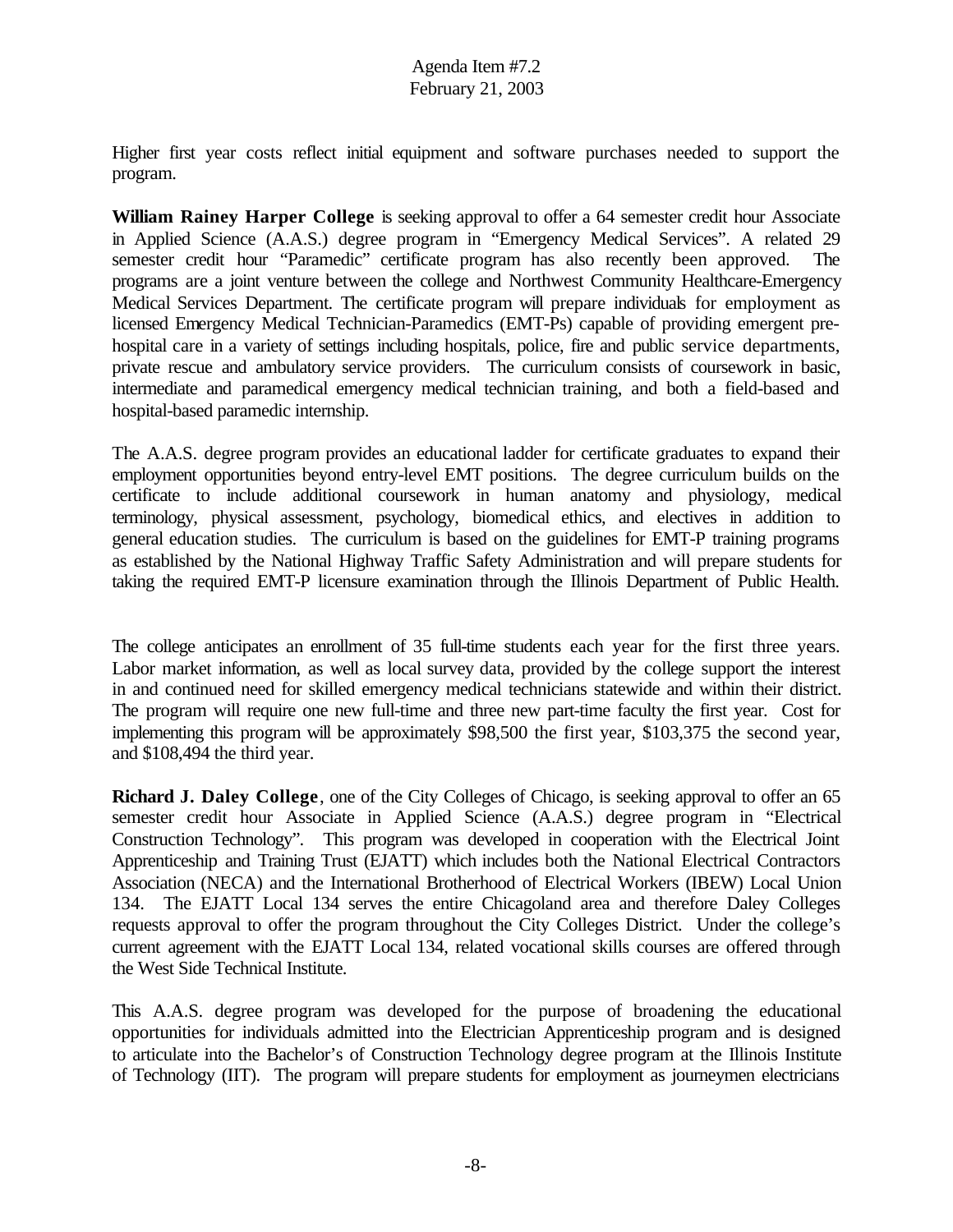in industrial, commercial and residential construction, and repair and maintenance settings. The curriculum consists of technical course work in construction technology, electrical circuitry, conduit bending, programmable control, HVAC systems, motor control systems, fire alarm systems, print reading, communication systems and instrumentation, in addition to general education studies. The apprenticeship portion of this program includes 8,000 hours of on-the-job training.

The college anticipates a projected enrollment of 300 full-time students each year for the first three years of the program. Labor market information provided by the college supports the need for skilled electricians within the district and statewide. The program will require 25 existing full-time faculty members the first year. The program will cost approximately \$6,000 the first year, \$6,250 the second year, and \$6,500 the third year.

**Southwestern Illinois College** is seeking approval to offer a 64 semester credit hour Associate in General Studies (A.G.S.) degree program. The nature of the degree is to serve students whose interests and educational objectives do not fall within either a traditional transfer or occupational program. The degree is not designed to transfer to four-year colleges or universities. To ensure that certain standards are met, the college will require students to establish a formal degree plan with an academic counselor and participate in the college assessment process for appropriate course placement in English and Math. Even though considerable flexibility is allowed, 31of the 64 credit hours will represent specific course requirements. Specifically, the 64 credits in the degree are comprised of 26 credits in general education, 5 credits in other institutional requirements (computer literacy and human well-being), and 33 credits in electives.

ICCB Rules for A.G.S. programs specify that proposals meet three degree intentions. The first is that the proposal must show that it is a liberal studies program. The college responds that the program will facilitate personal growth and development and provide learning experiences that prepare students to assume a variety of roles in society, including that of a life-long learner. The second intent is to meet needs of students that are not met by other programs. Through the A.G.S. degree, Southwestern will provide a broad array of courses so that students are allowed considerable freedom in designing and pursuing a course of study that meets their individualized learning goals. The third intent is to provide a capstone program for graduates of occupational certificate programs. Because some certificates do not naturally lead to an associate degree, the college's proposal allows students to utilize the A.G.S. as a capstone program, thereby shortening their time to degree.

The college anticipates enrollment of 20-40 students of diverse ages and backgrounds each year. The specific target audience for the program will be returning adults with a wide variety of work, military, and higher education experiences.

#### **TEMPORARY PROGRAM APPROVAL**

Rend Lake College

< Electrician Certificate (32 semester credit hours)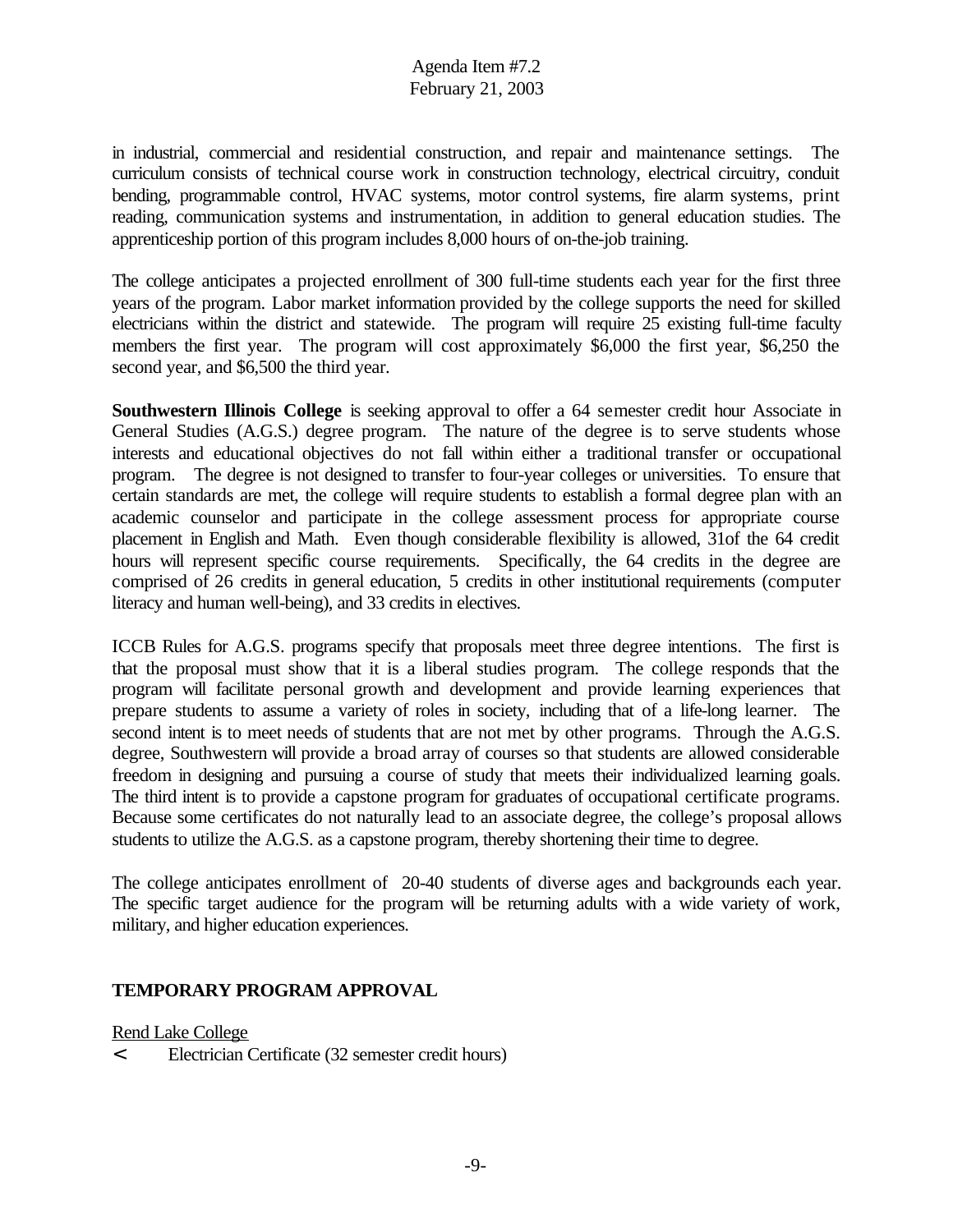#### John Wood Community College *(Information Item)*

< A.A.S. in Corrections for IDOC employees: Corrections Officer/Youth Supervisor option (65 semester credit hours) Parole Officer option (65 semester credit hours)

#### South Suburban College *(Information Item)*

< A.A.S. in Corrections for IDOC employees: Corrections Officer/Youth Supervisor option (64 semester credit hours)

#### **BACKGROUND**

**Rend Lake College** is seeking temporary approval to offer a 32 semester credit hour "Electrician" certificate program for a period of three years. This certificate will prepare individuals for entrylevel employment as electricians with independent electrical contractor employers. The curriculum consists of coursework in electrical theory, National Electrical Code regulations, safety, electrical and electronic circuitry, blueprint reading and troubleshooting. The program was development in collaboration with the district's local Independent Electrical Contractors Association. The college anticipates an enrollment of four full-time students every other year for the first four years of the program. The college has established its completion benchmarks at graduating four students every other year after the first two years of the program have been completed. Temporary approval of this program is being sought to allow the college to re-evaluate the constantly changing needs of local business and industry. *Temporary approval is recommended for a period of three years, after which permanent approval will be considered, based on program outcomes.*

**John Wood Community College and South Suburban College** have submitted applications to offer Associate in Applied Science in Corrections and Corrections Officer/Youth Supervisor options within that degree. Additionally John Wood is proposing to offer the Parole Officer option to the degree. All of these proposals meet the guidelines endorsed by the Illinois Community College Board on June 14, 2002. The Board indicated in its action at that time, that colleges meeting the guidelines would be granted temporary approval without further Board action needed.

#### **INFORMATION ITEM - BASIC CERTIFICATE APPROVAL**

Following is a list of basic certificates that have been approved on behalf of the Illinois Community College Board by the President/CEO since the last Board meeting:

Lincoln Land Community College

- < CISCO Network Administrator Training certificate (12 semester credit hours)
- William Rainey Harper College
- < Paramedic certificate (29 semester credit hours)
- Rend Lake College
- < Professional Electrician certificate (16 semester credit hours)
- Rock Valley College
- < Truck Driver Training certificate (7 semester credit hours)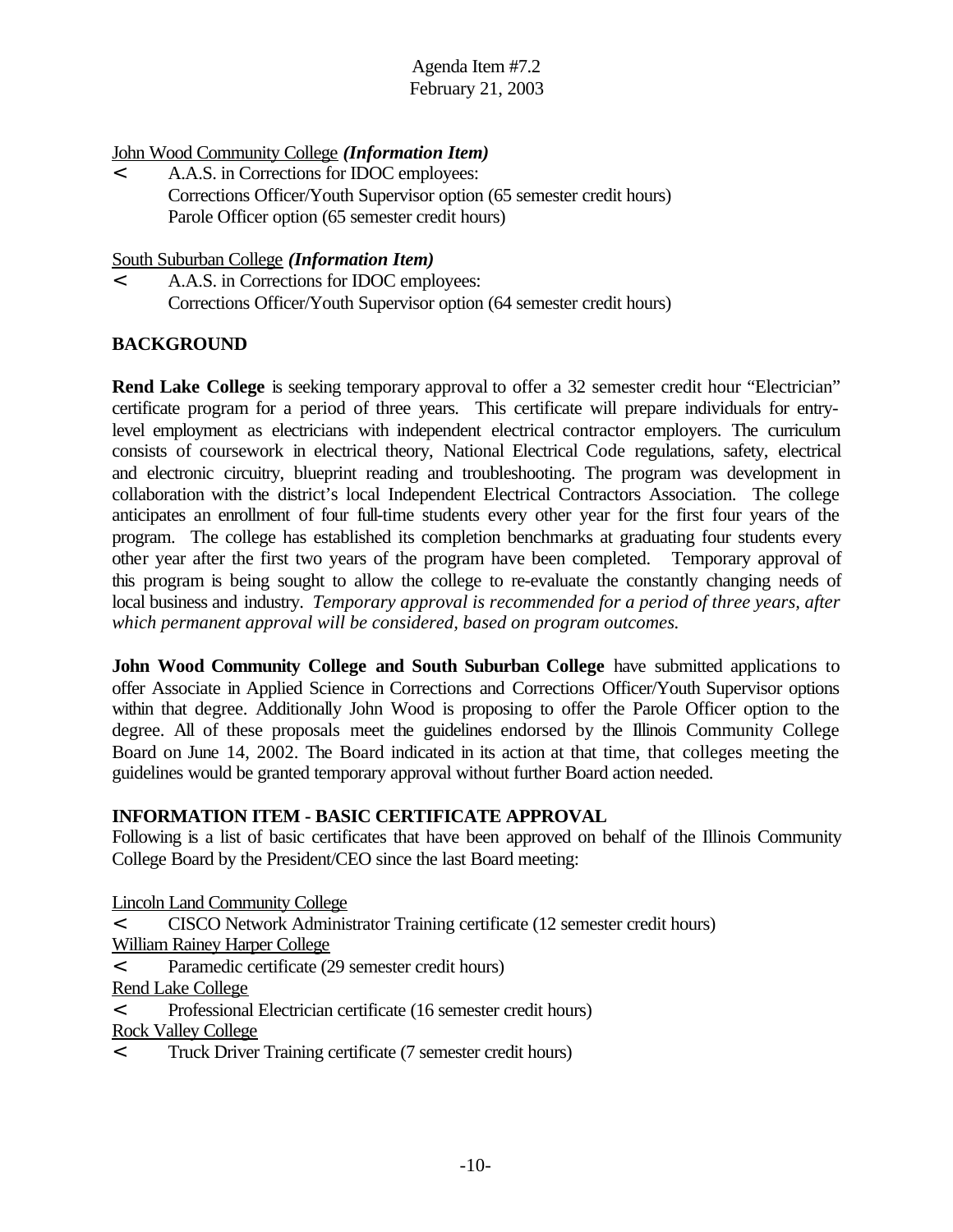#### Illinois Community College Board

#### **EXTENSION OF COURSES AND CURRICULA OUT OF STATE**

#### **RECOMMENDED ACTION**

It is recommended that the following motion be adopted:

The Illinois Community College Board hereby approves the out-of-state extension of Parkland College courses in English composition, art, history, music, speech communications, accounting, business, management, marketing, and agribusiness to be offered to students of the Beijing Vocational College of Agriculture, located in Beijing, China.

**BACKGROUND.** Parkland College is requesting approval to offer courses in English composition, art, history, music, speech communications, accounting, business, management, marketing, and agribusiness to students of the Beijing Vocational College of Agriculture (BVCA) in Beijing, China. The courses will be taught by Parkland College faculty through both on-line and on-site delivery. These course offerings are part of an initiative between Parkland College and BVCA to jointly offer coursework to BVCA students that will lead to Associate in Applied Science degrees in Accounting, Landscape Design, Construction and Maintenance, and E-Commerce to be awarded by Parkland College. The intended purpose of this initiative is for the two institutions to collaborate to develop Chinese students with the skills and knowledge to enable them to better cope with the requirements of economic globalization. BVCA will offer 45-50 semester credit hours of coursework toward the degrees, and Parkland College will offer the remaining 15-20 semester credit hours to complete the degrees.

Highly qualified Parkland College faculty will teach all courses the college will offer at BVCA, and department chairs and program directors from the appropriate program areas will make on-site visits for the purpose of counseling students, evaluating Parkland College faculty, and coordinating development of the programs and related activities. BVCA courses to be included in the degree programs will be reviewed by Parkland to ensure that they meet all requirements and will articulate to the Parkland degrees. Parkland transfer advisors will provide assistance to BVCA students who complete Parkland degrees and want to transfer to Illinois universities to continue their studies.

It is anticipated that this initiative will enroll a minimum of 90 students. The program will be funded entirely by BVAC, and no state or local tax funds will be used to support the activity.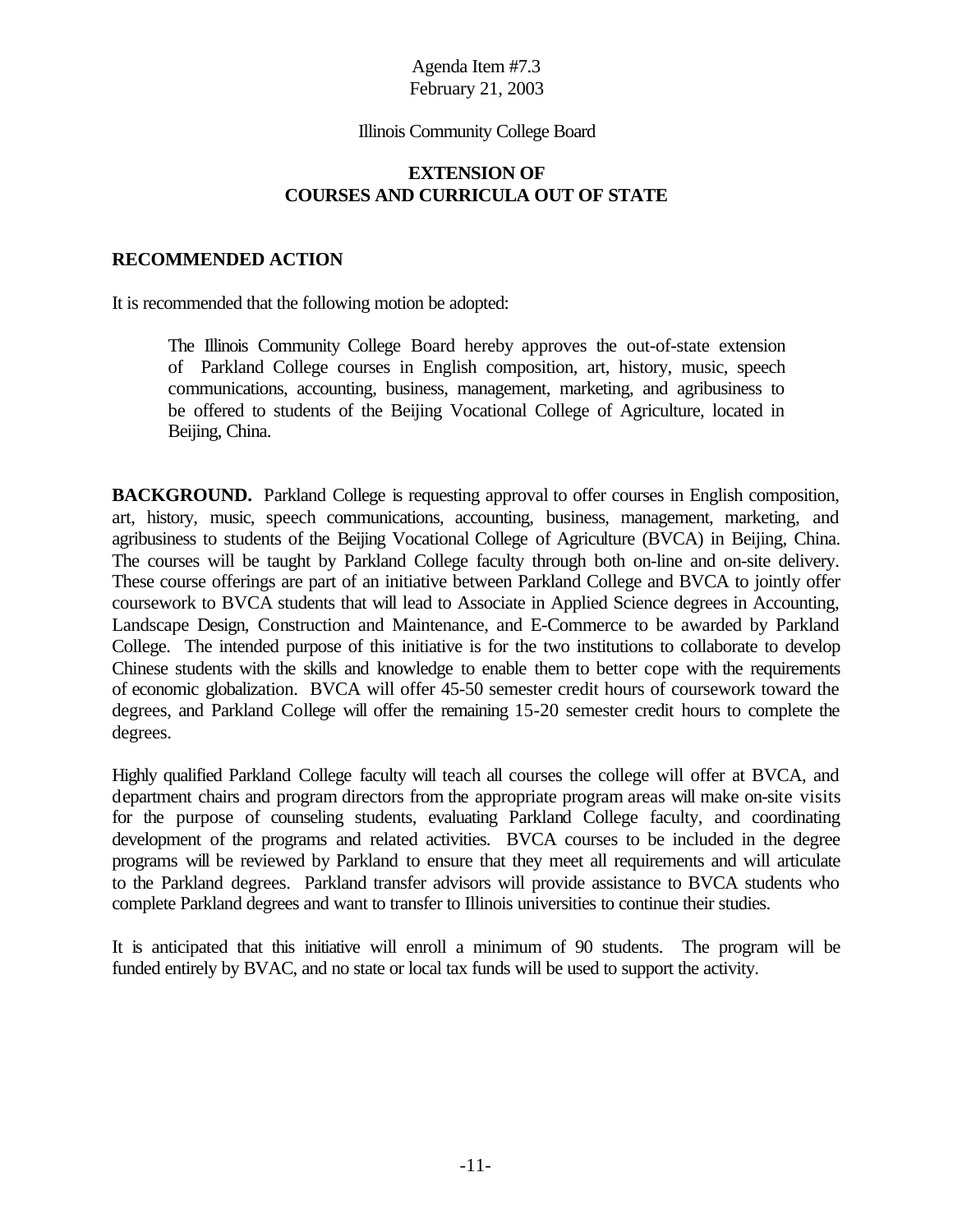Illinois Community College Board

#### **BARBOUR GRIFFITH & ROGERS, INC. CONTRACT EXTENSION**

ICCB policy provides for contracts over \$20,000 to be approved by the Board. Contracts under \$20,000 require written notification to the Board before execution, and those under \$5,000 require no Board approval. At the beginning of each fiscal year, all known contracts are presented to the Board for approval. This is a mid-year contract renewal.

#### **RECOMMENDED ACTION**

It is recommended that the following motion be adopted:

The Illinois Community College Board hereby gives its President/CEO authority to extend the current contractual agreement with Barbour Griffith & Rogers, Inc. through December 31, 2004.

BACKGROUND. The ICCB, the Illinois State Board of Education, and the Illinois Board of Higher Education entered into a contractual agreement with the firm of Barbour Griffith and Rogers, Inc., to provide professional services and strategic counseling on legislative and regulatory matters before the federal government. The original contract started in January 2000 and was amended twice to continue through December 2002. The annual compensation rate was \$71,000. This new agreement decreases the annual rate to \$55,500 per annum. The contract can be terminated with 30 days written notice.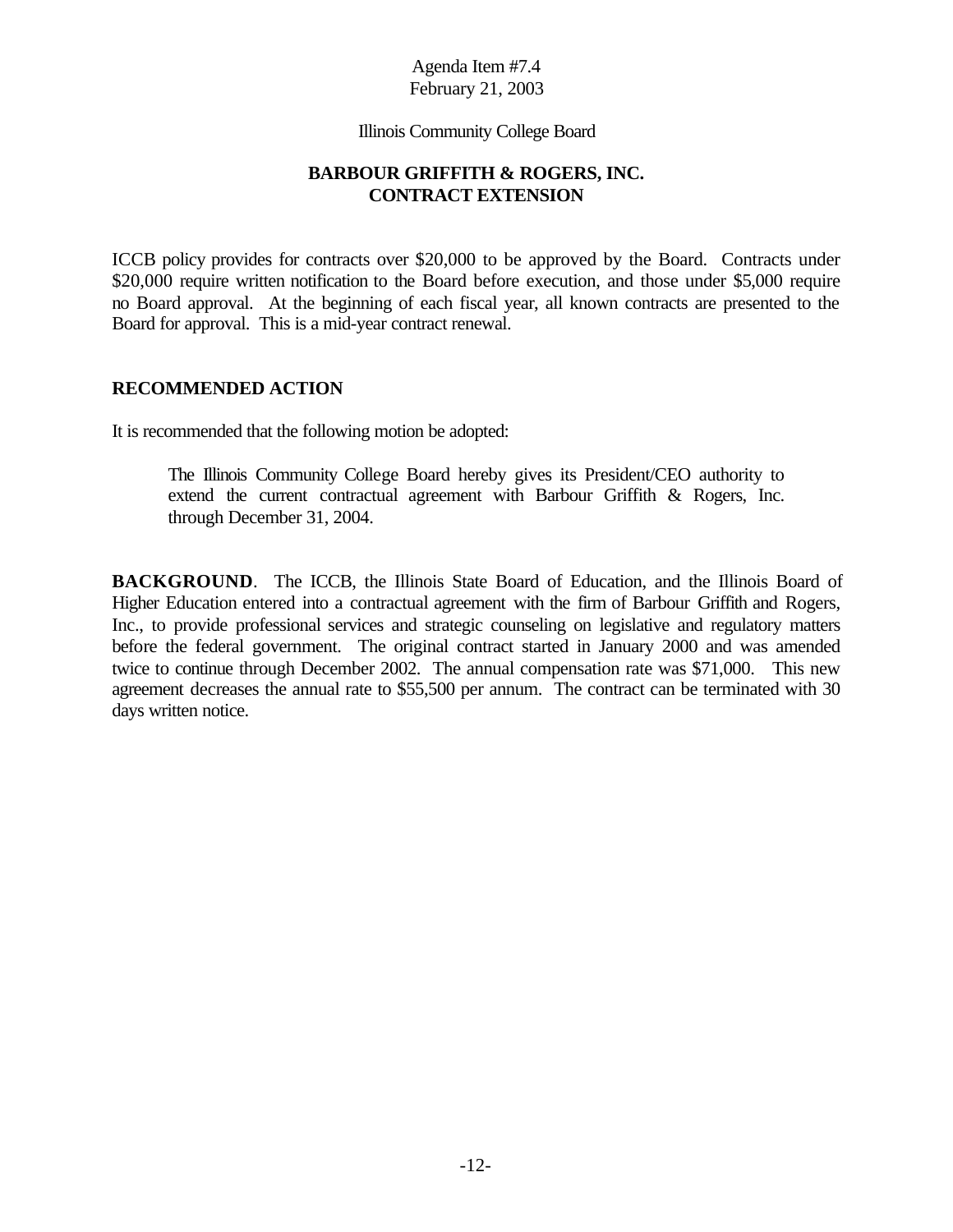#### Illinois Community College Board

#### **ISSUANCE OF FINAL ORDER OF ICCB POSITION ON SHAWNEE COLLEGE AND SOUTHEASTERN ILLINOIS COLLEGE CONCERNING PROGRAM OFFERINGS AT SHAWNEE AND VIENNA CORRECTIONAL CENTERS**

On January 17, 2003, by unanimous roll call vote, the Illinois Community College Board unanimously voted that Southeastern Illinois College may continue to enter into contracts with the Illinois Department of Corrections to provide educational services at the Vienna Correctional Center and at the Shawnee Correctional Center. This decision does not limit the authority of Shawnee Community College to enter into a contract with the Illinois Department of Corrections to provide educational services to those same correctional facilities.

An Order will be presented on February 21, 2003, as final confirmation of Illinois Community College Board action.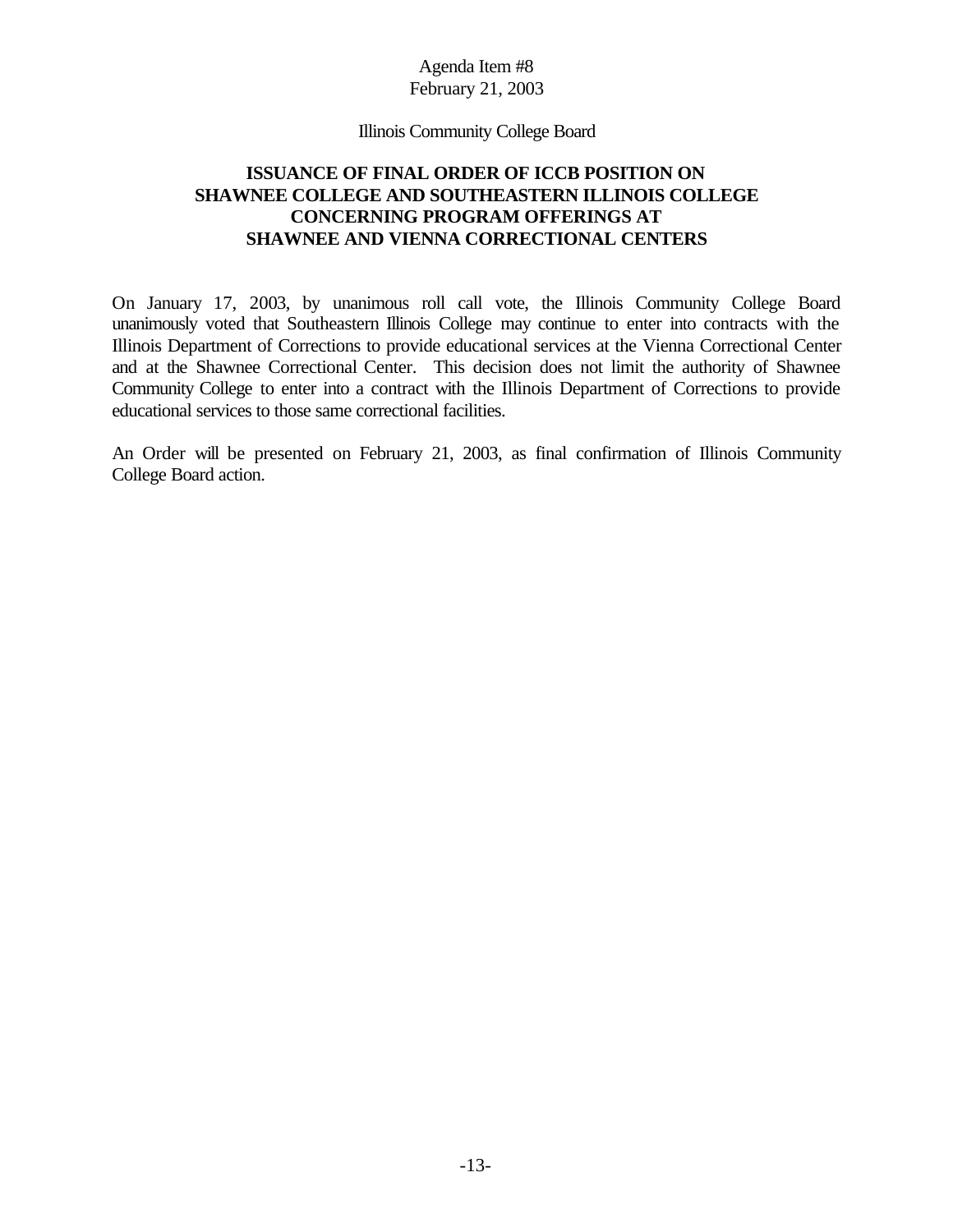#### **ILLINOIS COMMUNITY COLLEGE BOARD DECISION RE REQUEST FROM SHAWNEE COMMUNITY COLLEGE**

Matter: Request of Shawnee Community College re Southeastern Illinois College

Date Presented to the Board: January 17, 2003

Issue/Relief Sought from the Board: Shawnee Community College wishes to provide educational services for the Illinois Department of Corrections at the Vienna Correctional Center and at the Shawnee Correctional Center, both of which are within its service region. Pursuant to the authority of the Illinois Community College Board granted in 1976, Southeastern Illinois College has been, and currently is, providing educational services at the Vienna Correctional Center. In 1984 the provision of such educational services was expanded to include the Shawnee Correctional Center, a separate facility in Vienna, Illinois. Shawnee Community College has requested that the Illinois Community College Board notify Southeastern College that it no longer may provide such educational services to the two correctional facilities and that Shawnee Community College will take over such educational programs.

Decision: The Illinois Community College Board having considered all evidence tendered and all arguments made on behalf of Shawnee Community College and Southeastern Illinois College does hereby order and determine as follows:

> Southeastern Illinois College may continue to enter into contracts with the Illinois Department of Corrections to provide educational services at the Vienna Correctional Center and at the Shawnee Correctional Center. This decision does not limit the authority of Shawnee Community College to enter into a contract with the Illinois Department of Corrections to provide educational service to those same correctional facilities.

> > Approved:

Chairman of the Board On behalf of the Illinois Community College Board

Dated: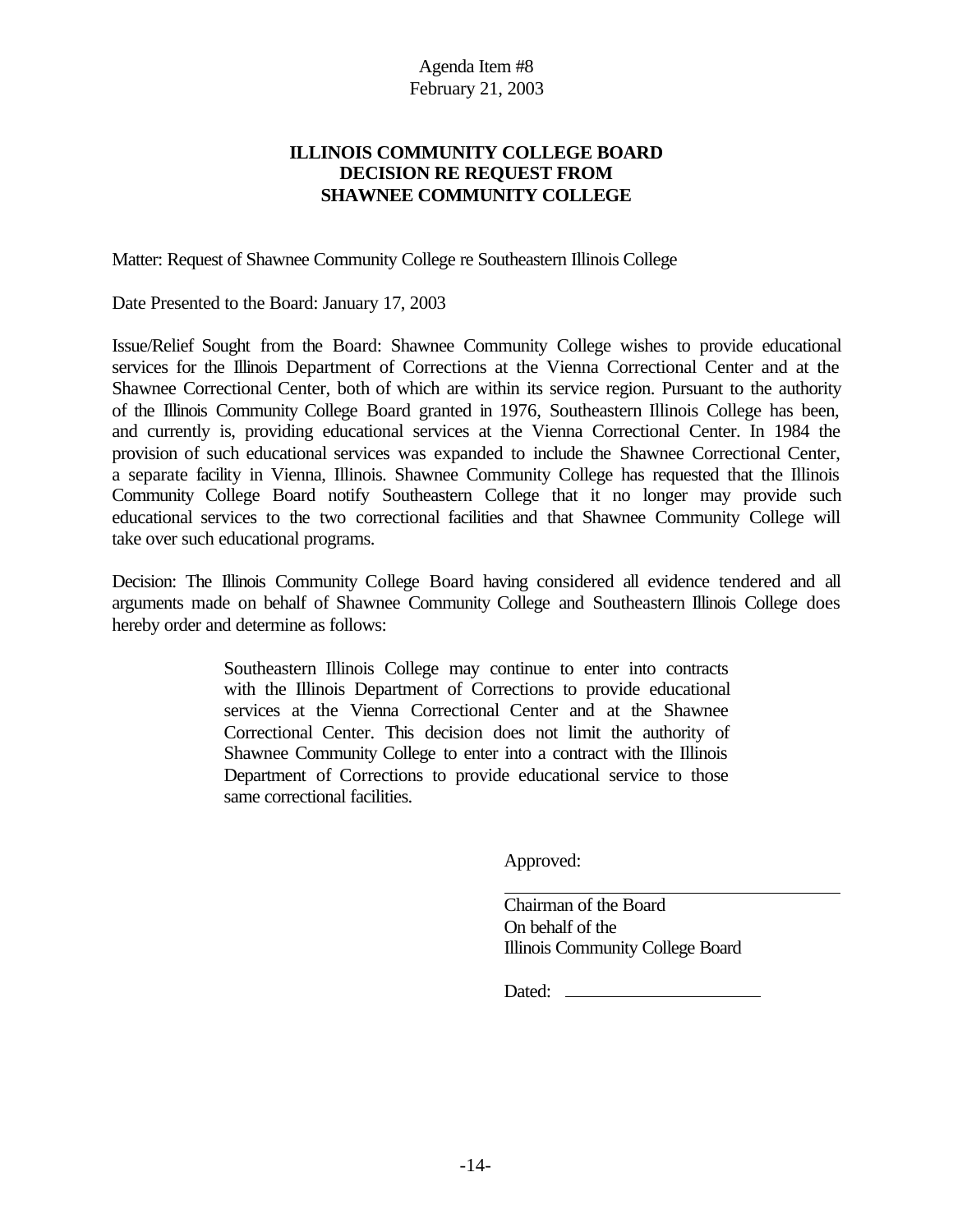#### Illinois Community College Board

#### **ROCK VALLEY COLLEGE RECOGNITION STATUS**

The Illinois Community College Board will consider the recognition status of Rock Valley College at its meeting on February 21, 2003.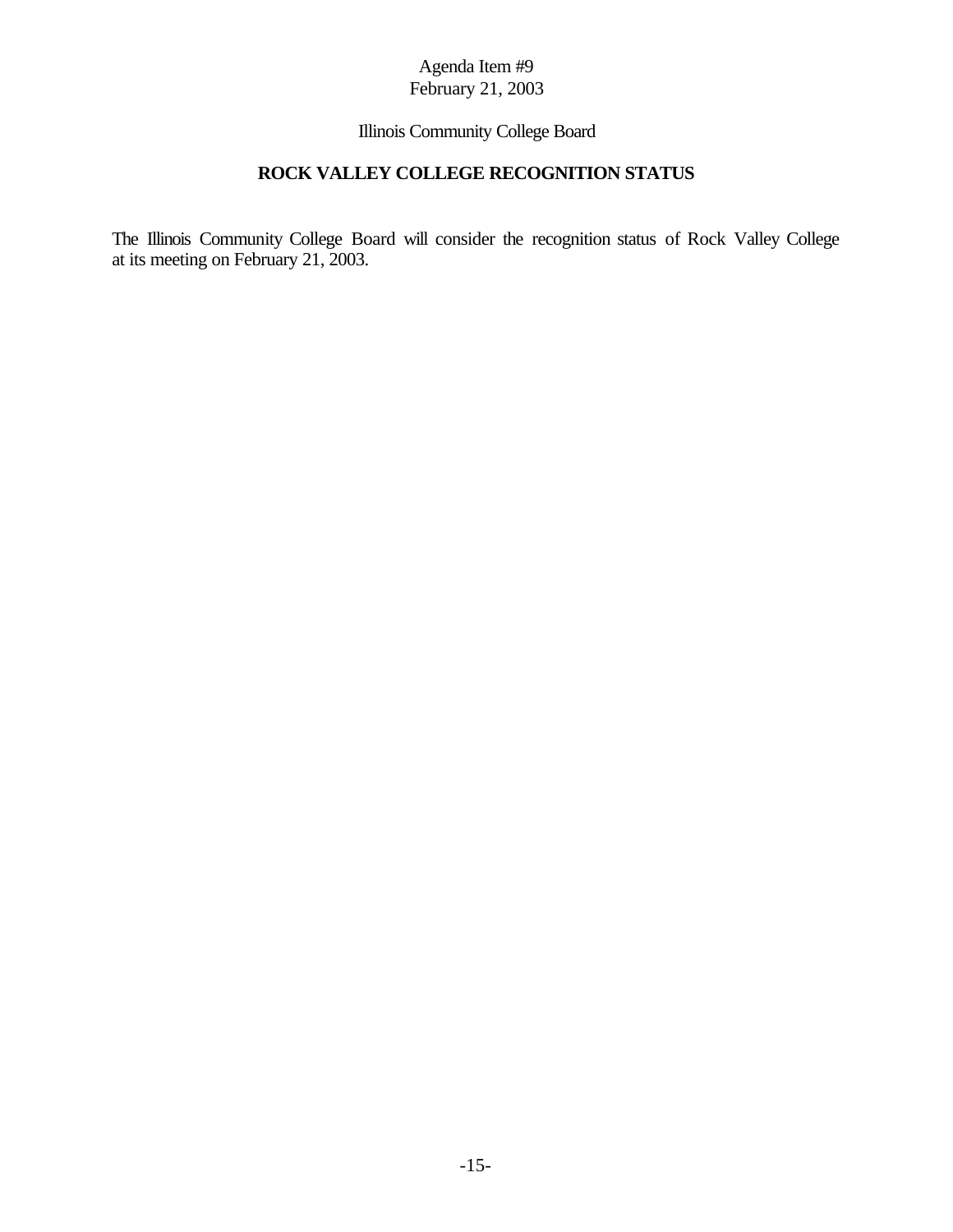#### Illinois Community College Board

#### **ARTICULATION AGREEMENT BETWEEN DEVRY UNIVERSITY AND ILLINOIS COMMUNITY COLLEGES**

#### **RECOMMENDED ACTION**

It is recommended that the following motion be adopted:

The Illinois Community College Board hereby endorses the efforts of DeVry University and the Illinois community colleges to articulate associate and baccalaureate degrees and supports the signing of the attached agreement between its President/Chief Executive Officer and the President of DeVry University recognizing that DeVry will accept ICCB approved Associate of Applied Science degrees as validation of the student's mastery in an area of specialized study.

**BACKGROUND**. For over a year, DeVry University and three community colleges – College of Lake County, Oakton Community College, and Waubonsee Community College – have been involved in an pilot initiative to articulate community college Associate of Applied Science degrees with DeVry baccalaureate degrees. As a result of this pilot, DeVry University has expressed interest in pursuing these endeavors statewide with other community colleges and has approached the Illinois Community College Board regarding a letter of agreement. The proposed agreement formally signifies the University's willingness to accept a student who has obtained an Associate in Applied Science at an Illinois community college into its Bachelor's of Science in Technical Management (BSTM) degree through either online or onsite participation.

As indicated in the attached letter of agreement, degree requirements are specified in an individual plan of study developed with each student. Students who complete any required coursework as part of their associate degree program are assigned alternate coursework for their plan of study. Students who complete appropriate coursework beyond the associate degree may receive up to 20 hours of transfer credit toward the Technical Management degree. At least 42 credit hours of the 62 credit hour total requirement must be earned through coursework completed at DeVry.

DeVry has established an Illinois Community College Scholarship program that will provide two \$1,500 per semester scholarships to each Illinois community college to be awarded to alumni and current Associate in Applied Science degree graduates. DeVry is also offering fellowships to community college faculty members that provide tuition for up to 12 credit hours of graduate or undergraduate classes in a variety of content areas at its ten Chicago land locations to assist faculty in their professional development.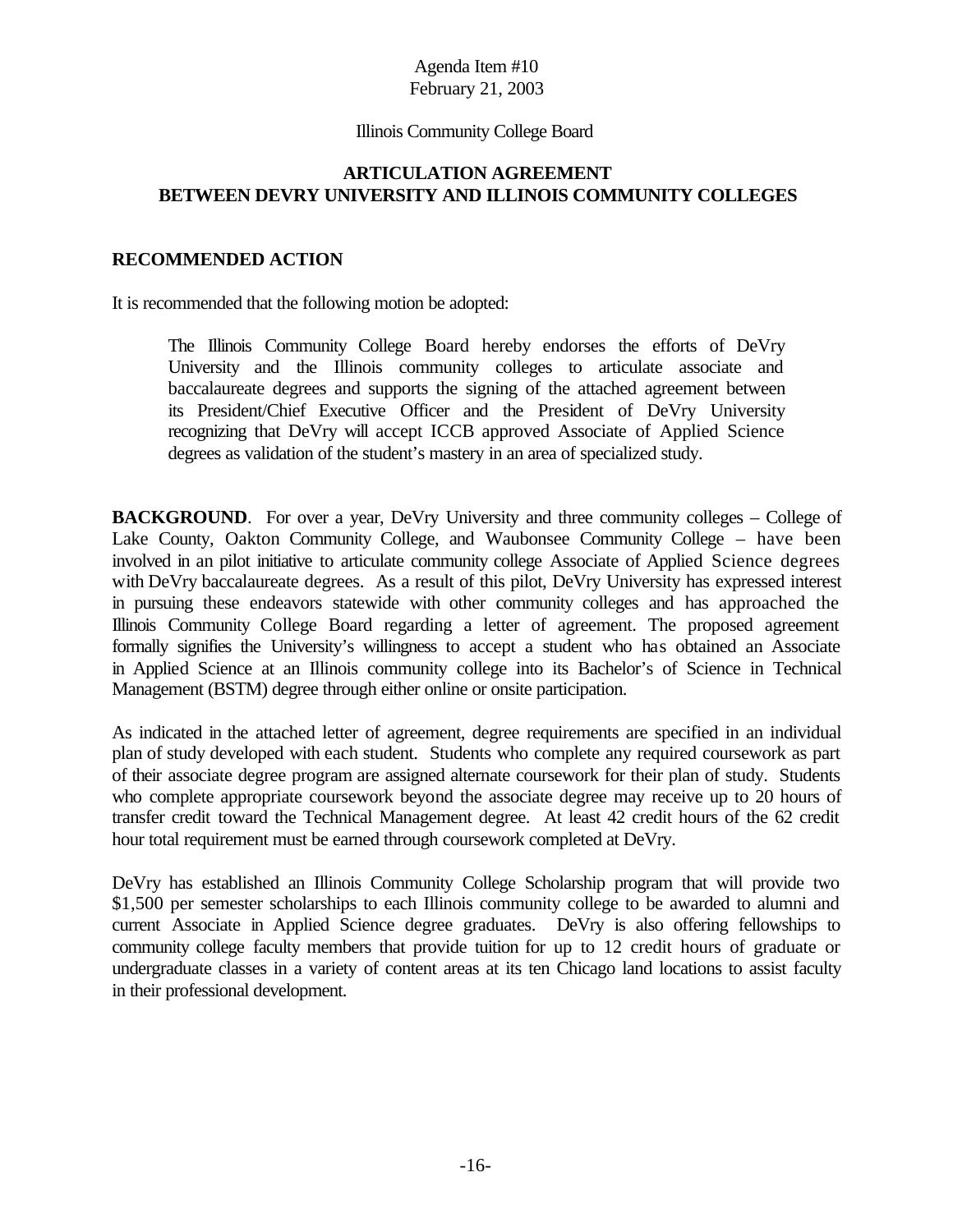#### **Letter of Agreement** *Between* **DeVry University and the Illinois Community College Board**

#### *Effective Date*: February 21, 2003

This agreement between DeVry University (DeVry) and the Illinois Community College Board (ICCB) is intended to capitalize on the synergies that exist between DeVry and the Illinois community colleges by providing students who hold the Associate in Applied Science degree from an Illinois community college the opportunity to articulate into the Bachelor of Science in Technical Management (BSTM) degree through DeVry either online or onsite.

There is no restriction placed on the Associate in Applied Science degree content; the degree does not have to be "DeVry-compatible." It does, however, have to be an assoicate of applied science (AAS) degree and not an associate in arts or associate in science degree (typically AA or AS). An ICCB approved AAS degree awarded by an Illinois community college is validation of the student's mastery in an area of specialized study; DeVry will provide the management and general education to add value to the associate degree.

"Baccalaureate degree requirements are specified in an individual plan of study developed with each student. Students who complete any DeVry required coursework as part of their associate degree program are assigned alternte coursework for their plan of study. Students who completed appropriate course work beyond the associate degree may receive up to 20 hours of transfer credit toward the Technical Management degree. At least 42 credit hours of the 62 credit hour total requirement must be earned through coursework completed at DeVry while in this program."

\_\_\_\_\_\_\_\_\_\_\_\_\_\_\_\_\_\_\_\_\_\_\_\_\_\_\_\_\_\_\_\_\_\_ \_\_\_\_\_\_\_\_\_\_\_

#### **AGREED TO:**

DeVry University President Date

Illinois Community College Board Date President/Chief Executive Officer

\_\_\_\_\_\_\_\_\_\_\_\_\_\_\_\_\_\_\_\_\_\_\_\_\_\_\_\_\_\_\_\_\_\_ \_\_\_\_\_\_\_\_\_\_\_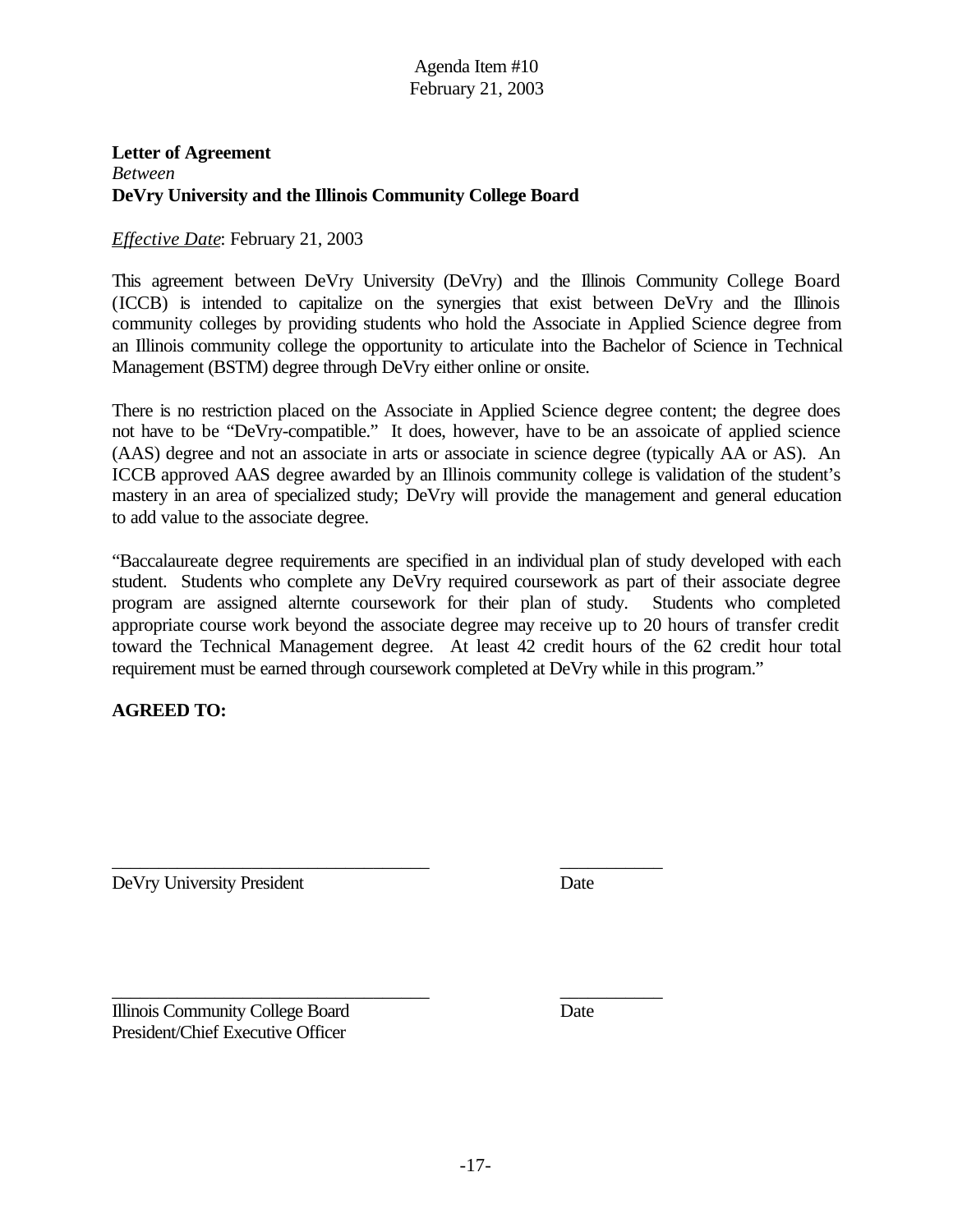#### Illinois Community College Board

#### **PARAPROFESSIONAL TASK FORCE REPORT**

**BACKGROUND.** The reauthorization of the federal Elementary-Secondary Education Act, titled "No Child Left Behind" (NCLB), was enacted on January 8, 2002, and had a significant impact on teacher aides/assistants in Illinois and throughout the nation. Under NCLB, education paraprofessionals (teacher aides/assistants) hired after January 8, 2002, to assist in schools and/or programs that receive Title I funds must have either completed two years of study at an institution of higher education, obtained an associate's degree or higher, or met a rigorous standard of quality through a formal state or local assessment. Title I paraprofessionals who are currently employed have until 2006 to meet these requirements. Though the option of a state assessment will be available, it is believed that college coursework will be widely pursued by paraprofessionals in the state to meet the requirements set forth in NCLB (see Attachment A).

Currently in Illinois, paraprofessionals are required to have completed 30 semester credit hours of higher education. While this continues to be the standard for teacher assistants working in non-Title I programs, it is believed that the new requirements of NCLB will eventually become the standard for all paraprofessionals.

Numerous community colleges in Illinois offer programs to prepare paraprofessionals. The majority of programs are at the certificate level, since state requirements have not generated a demand for the associate degree. Recognizing the large role community colleges could play in assisting paraprofessionals to meet the new requirements of NCLB, staff from ISBE and the Illinois Community College Board (ICCB) met several times during the summer of 2002 to discuss the development of a statewide model associate degree curriculum. On August 12, 2002, the boards jointly hosted a focus group meeting comprised of representatives from the K-12 community and higher education. The purpose of the focus group was to discuss the issues and needs surrounding the NCLB legislation and seek input on the best way to meet those needs. The group unanimously recommended that a model for an Associate in Applied Science degree be developed, as well as a transfer option for those wishing to pursue a baccalaureate degree in teacher preparation. Participants also recommended that consideration be given to the development of shorter preparation programs for paraprofessionals who already have some college credit. Developing a mechanism to award credit for prior learning for individuals with significant professional experience was identified as an important component, as well.

Based on this input, ICCB and ISBE staff convened a Paraprofessional Task Force on September 23, 2002. A list of members is attached to this report. Following discussion of the feedback from the focus group, the task force formed three subcommittees with the following charges:

1. The curriculum subcommittee, chaired by Margaret Lehner from Moraine Valley Community College and Bernard Ferreri from City Colleges of Chicago, focused its work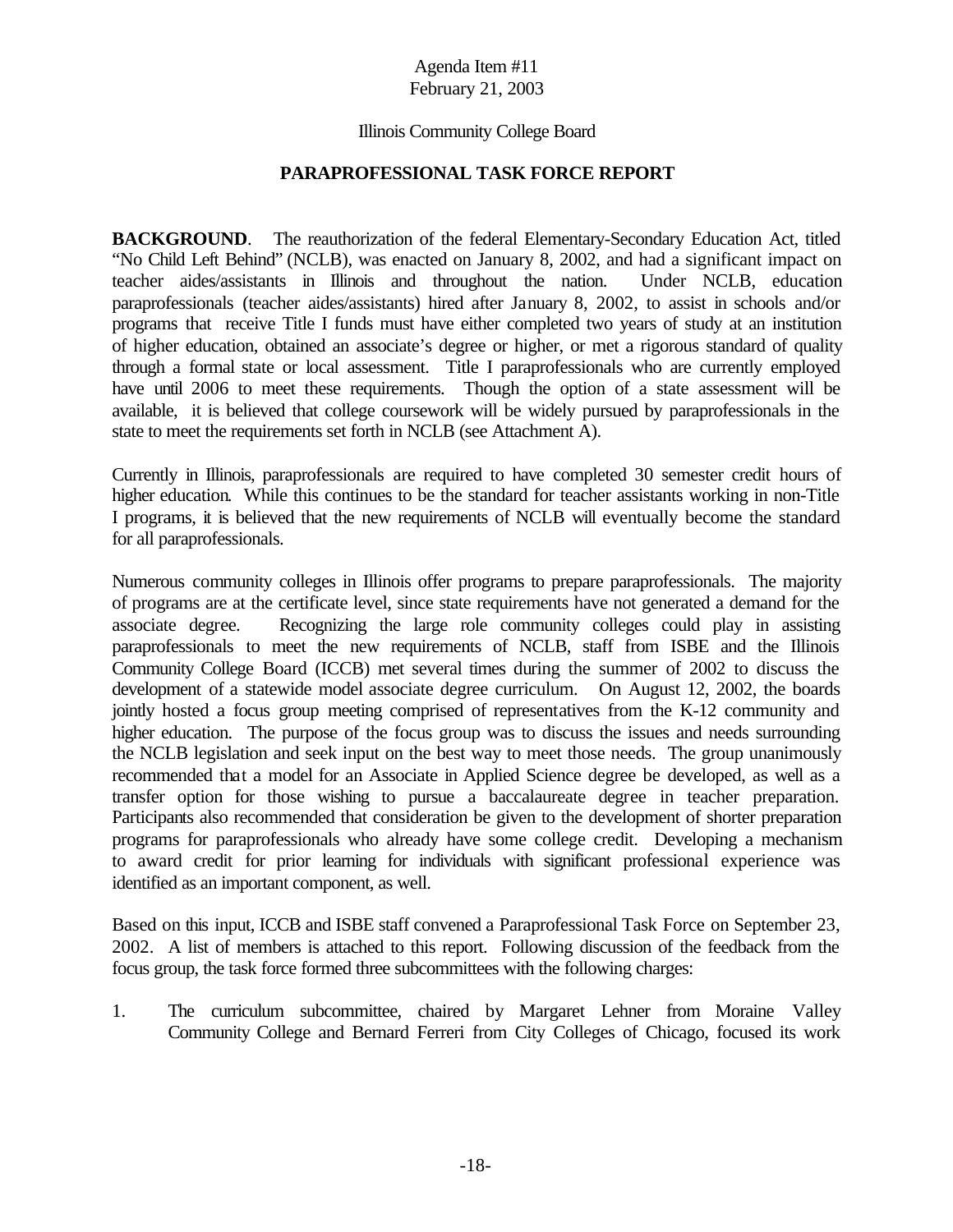on the development of an AAS model. *The group chose to delay work on a transfer option until more information about the ongoing effort to develop an Associate of Artsin Teaching degree is available.*

- 2. The policy and procedures subcommittee, chaired by Denis Wright from Joliet Junior College, focused on developing recommendations/guidelines for currently employed paraprofessionals, such as credit for prior learning.
- 3. The affordability/accessibility/delivery subcommittee, chaired by Sandy Krsak from the Illinois Federation of Teachers, focused on developing recommendations for approaches to affordable tuition and leveraging monetary resources, accessibility of coursework and support systems, and delivery mechanisms for providing courses and programs.

During the months of October and November, the subcommittees met separately to work on crafting their recommendations. On December 2, 2002, the full task force convened to share and discuss the final recommendations of each subgroup. Margaret Lehner presented the work of the curriculum committee. The policies and procedures committee and the affordability/accessibility/ delivery committee joined forces to develop a combined recommendation. Denis Wright presented on their behalf. Following each presentation, consensus and endorsement of task force members was reached.

#### **CURRICULUM: AAS DEGREE AND CERTIFICATE MODELS**

#### **The AAS degree and certificate were designed with the following premises in mind:**

- After investigation of numerous paraprofessional standards from a variety of professional organizations, the American Federation of Teachers (AFT) standards were incorporated in the design of the degree and certificate programs.
- The degree and certificate programs were created to allow for flexibility at the local community college level.
- The degree and certificate programs are broadly defined to accommodate students at all levels.
- A key element in the development of these offerings was transferability; therefore, components of the Illinois Articulation Initiative (IAI) were incorporated wherever possible.
- It is assumed that students will be provided with appropriate advisement in terms of the options available to them.
- The curriculum committee of the Paraprofessional Task Force will continue its work in order to achieve alignment with professional teaching standards and outcomes for courses associated with the degree and certificate. Alignment with the current development of an Associate of Arts in Teaching (AAT) degree will also be addressed where appropriate.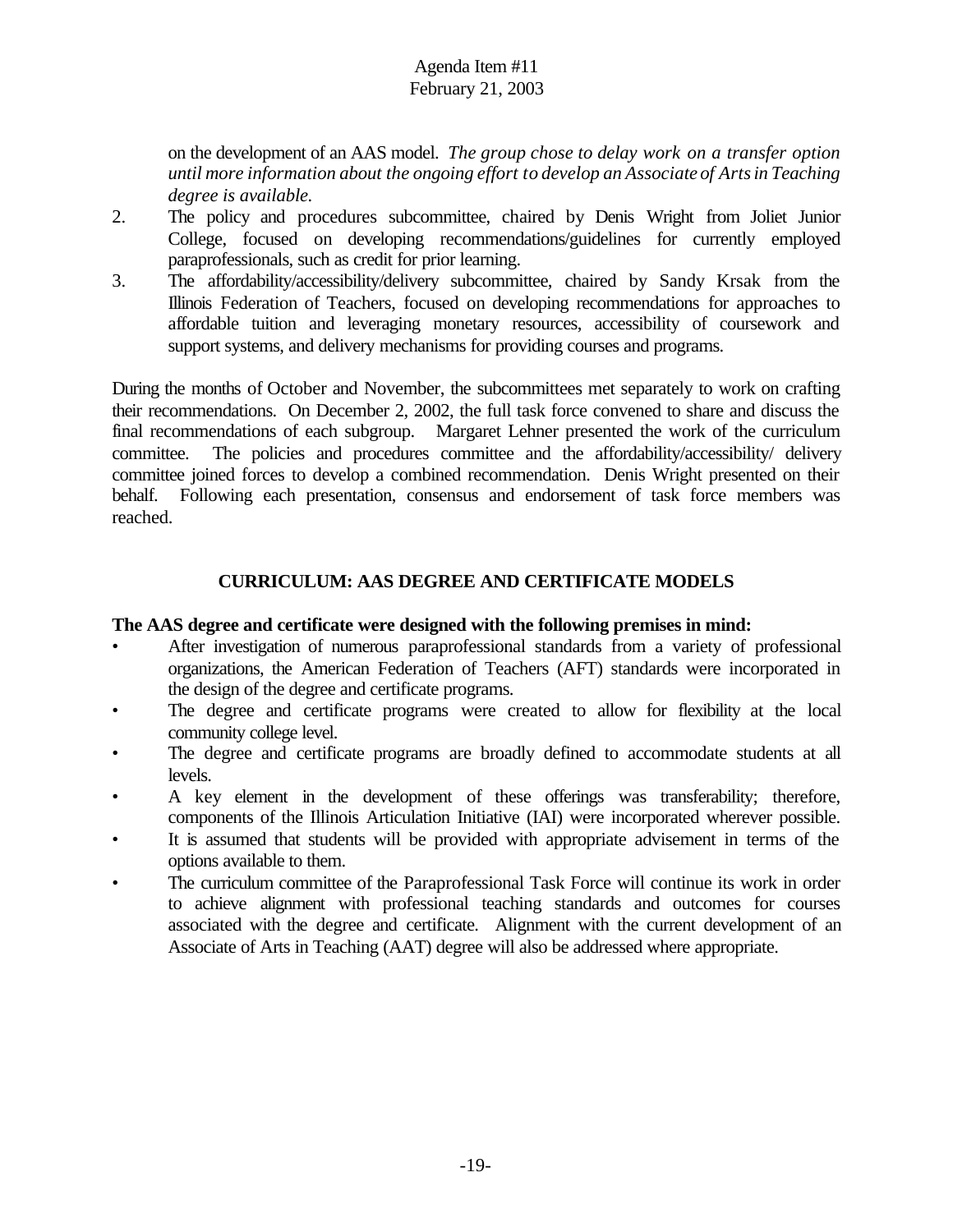## **# AAS Degree**

#### **Component 1: General Education**

• 18-22 hours comprised of math, communications, social and behavioral science, and humanities and fine arts. Designed to provide a broad, basic foundation.

#### **Component 2: Professional Core**

• 22-28 hours designed to help students understand their role in the classroom and the legal and policy implications of their actions, as well as to understand the social, emotional, physical, and intellectual development of the learner.

#### **Component 3: Electives**

• 16-28 hours designed to help students acquire additional skills and knowledge that can increase learning in the classroom (workplace); reduce the time-to-degree for paraprofessionals who have already completed several semester hours of credit; improve articulation and transfer to senior institutions through completion of IAI coursework; and/or allow students to concentrate in a focus or specialty area (content, special education, bilingual, etc).

#### **Total Hours for Associate in Applied Science Degree: 62-64**

#### **# Certificate of Achievement**

The certificate requirements are comprised of the Professional Education Core requirements supplemented with general education and elective components to bring the total to **31-37 semester hours**. In the opinion of the subcommittee on Curriculum, the Professional Education Certificate addresses the most meaningful skills and standards for the paraprofessional.

The certificate has the potential to serve three groups of students:

- **Future paraprofessionals for non-Title I programs**. By completing this curriculum, students who have little or no college experience will have a set of courses in general education and teacher preparation to be certified as a paraprofessional in non-Title I positions.
- **Future paraprofessionals pursuing an associate degree.** Individuals can use the certificate as a stepping stone toward completion of the AAS degree. By completing the certificate program, they would achieve a credential at the half-way point of their program. (They would also be certified as a paraprofessional for work in non-Title I programs.)
- **Incumbent paraprofessionals.** This curriculum will serve those who possess college credits that, when combined with or applied to the certificate requirements, total 60 or more credit hours. These individuals would meet the requirements of NCLB and be eligible to work in Title I positions.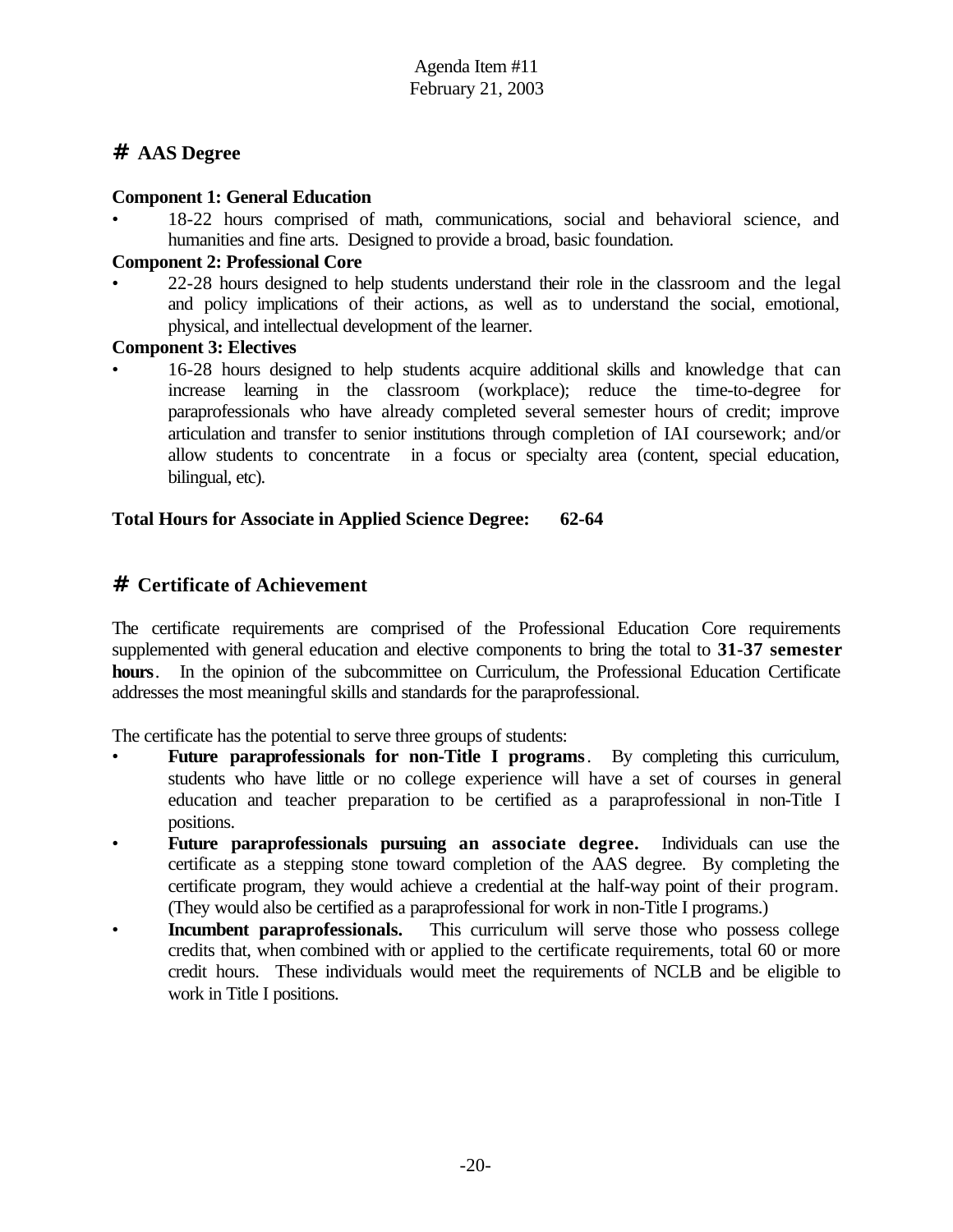#### **POLICIES AND PROCEDURES AND AFFORDABILITY/ACCESSIBILITY/DELIVERY**

#### **# Program Components**

The Paraprofessional Task Force is proposing the following recommendations concerning the components of a successful paraprofessional program:

- 1. Recommend that the state adopt (and set a baseline score for) a standardized test, such as the ETS or ACT exam, for paraprofessionals hired prior to January 8, 2002. If a test is approved, the community colleges should take an active role in preparing current paraprofessionals for the test. It is also recommended that community colleges take an active role in becoming approved sites for administration of the test.
- 2. Recommend the development of a mechanism such as a portfolio process for community colleges to evaluate and award credit for prior learning for current paraprofessionals.
- 3. The joint subcommittee fully recommends and supports the curriculum subcommittee's recommendation of an AAS in Paraprofessional Studies.
- 4. The joint subcommittee fully recommends the continuing work on an AAT degree in Teacher Education and supports the inclusion of transfer-like coursework within the AAS in Paraprofessional Studies.
- 5. A key component of the work of community colleges in this initiative is to build a full continuing education network for current and future paraprofessionals, including collaborating with union training programs.
- 6. A comprehensive advertising campaign should occur to heighten awareness about courses offered, financial aid opportunities, and other program information.

## **# Delivery Methods**

The joint subcommittee encourages community colleges to provide courses onsite (in the elementary/middle/high schools) as much as possible. This coursework should be delivered in a timeframe appropriate for working paraprofessionals to take full advantage of all opportunities (i.e., use teacher in-service days to structure courses spread out over the whole year; offer courses immediately following the regular school day).

The development and use of online courses is strongly encouraged in those areas of the curriculum that work with this nontraditional delivery method. The joint subcommittee encourages ICCB, IBHE, and ISBE to develop funding sources which promote online course development.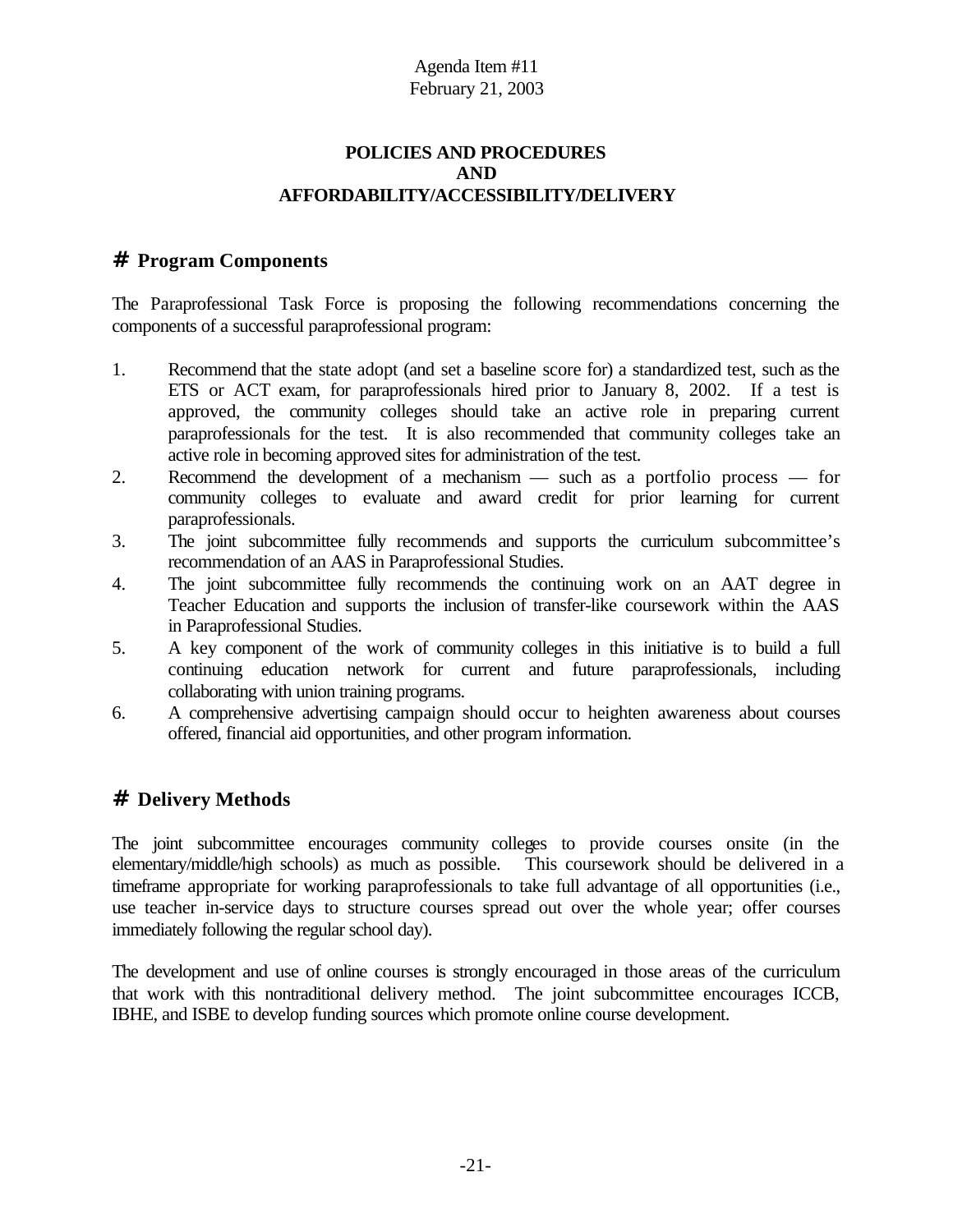#### **CURRENT STATUS**

The draft report of the task force was released for public comment from January 15 to February 3, 2003. While significant support for the proposal was received, there were several issues raised during the public comment period that need to be addressed before the report is finalized. Those issues have been provided to the Paraprofessional Task Force for immediate review and reaction.

#### **NEXT STEPS**

- 1. Once consensus is achieved by the Task Force on the issues raised through public comment, final modifications will be made to the report. It is anticipated that the proposal will then be presented to the Illinois Community College Board at its May meeting.
- 2. After consideration by the Community College Board, the report will be shared with the Illinois Board of Higher Education, as well as with the Illinois State Board of Education and the Illinois State Certification Board.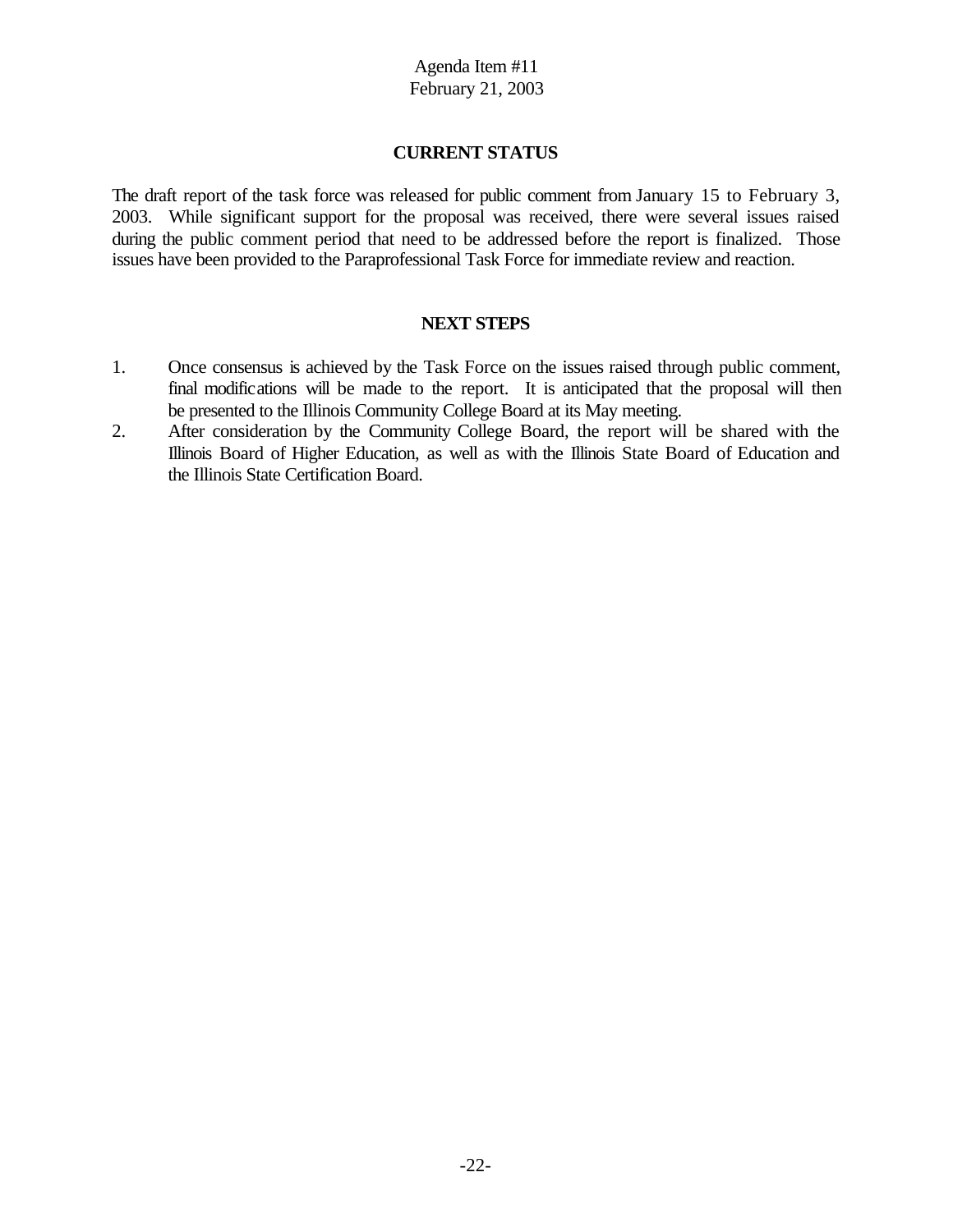#### **ATTACHMENT A**

#### **QUALIFICATIONS AND DUTIES OF PARAPROFESSIONALS**

The following qualifications for paraprofessionals working in Title I programs and permissible duties are set forth in Section 1119, subsections (c) through (g), of the ESEA of 1965, as amended by the No Child Left Behind Act, P.L. 107-110.

#### **Qualifications**

Paraprofessionals working in Title I programs hired after the effective date of the Act (January 8, 2002) shall have:

- Completed at least two years of study at an institution of higher education;
- Obtained an associate's (or higher) degree; or
- Met a rigorous standard of quality and can demonstrate, through a formal State or local academic assessment  $-1$ ) knowledge of, and the ability to assist in the instruction of, reading, writing, and mathematics; or 2) knowledge of, and the ability to assist in the instruction of, reading readiness, writing readiness, and mathematics readiness, as appropriate. Paraprofessionals qualifying under this criterion must have a secondary school diploma or its equivalent, but the receipt of a high school diploma is not sufficient to satisfy the requirements for meeting this standard.

Existing paraprofessionals hired before January 8, 2002 and working in Title I programs have four years (until January 8, 2006) to meet the foregoing qualifications. Title I paraprofessionals who serve primarily as translators or who solely conduct parental involvement activities, regardless of hiring date, are exempt from these qualifications.

All paraprofessionals working in Title I programs, regardless of hiring date, must have earned a secondary school diploma or its equivalent.

#### **Duties**

Paraprofessionals working in Title I programs may be assigned to:

- Provide one-on-one tutoring for eligible students, if the tutoring is scheduled at a time when a student would not otherwise receive instruction from a teacher;
- Assist with classroom management, such as organizing instructional and other materials;
- Provide assistance in a computer laboratory;
- Conduct parental involvement activities;
- Provide support in a library or media center;
- Act as a translator; or
- Provide instructional services, while working under the direct supervision of a teacher.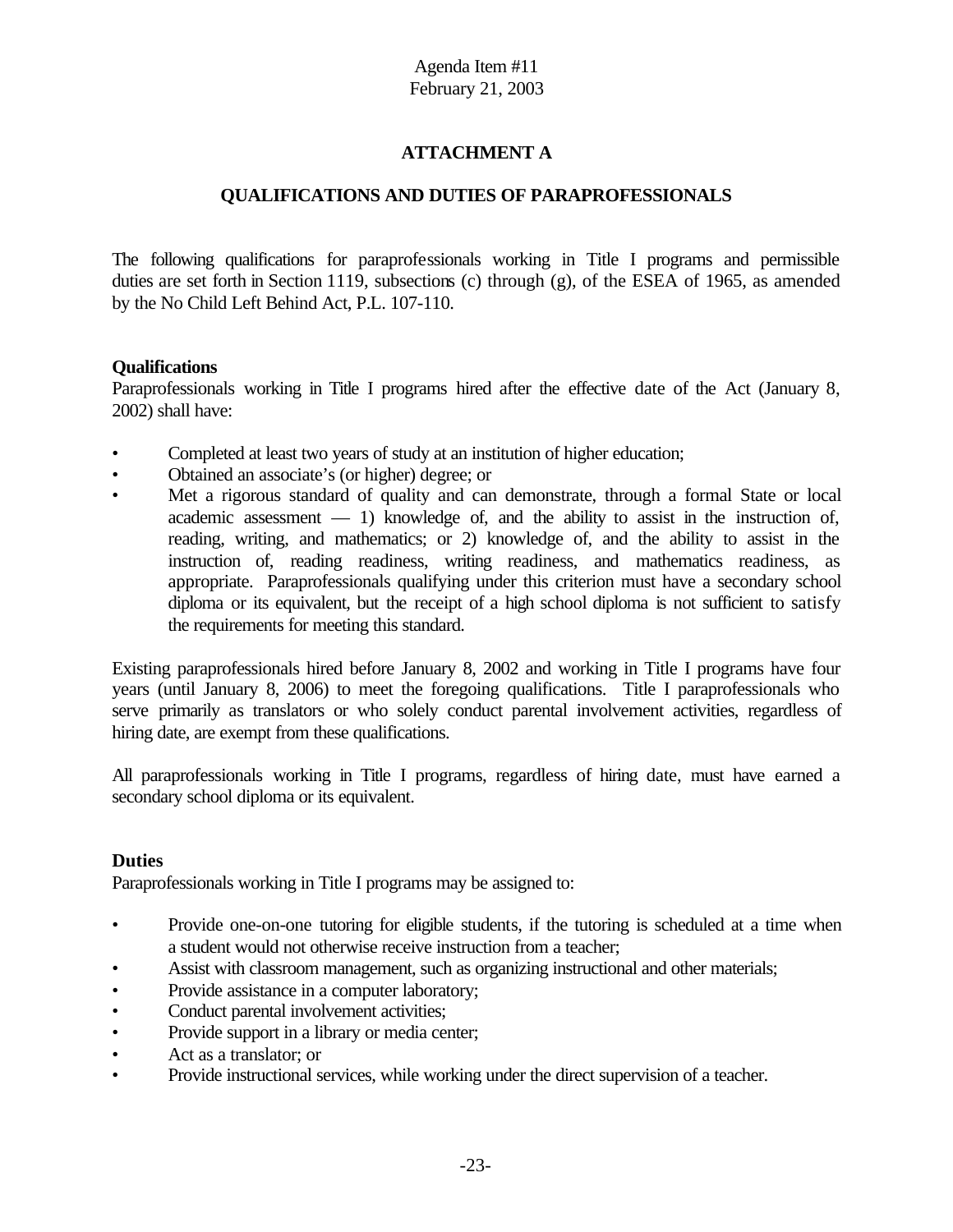#### Illinois Community College Board

#### **STATE LEGISLATIVE REPORT**

As of February 14, 2003, all committees in the House and Senate have been populated and several met during the week of February 4, 5, and 6, 2003. Very few actions took place. The House and Senate were not in session during the week of February 10, 2003. Both the House and Senate will be in session during the week of February 18, 2003. A copy of the legislative schedule is attached.

The Senate passed a House bill that will allow the Governor to delay his budget address to a date as late as April 9, 2003. The bill now goes to the Governor for his signature. If the Governor presents his budget on that date, the General Assembly will have 23 days to evaluate the budget before the scheduled adjournment date of May 23, 2003. If the Legislature goes beyond May 31, then a 60 percent vote would be necessary to pass legislation rather than the simple majority needed before that date. The extraordinary vote of 60 percent would require Republican participation. Neither of the Democratic majorities in the House nor the Senate has enough votes to meet the 60 percent vote. The Democrats in the House have 66 votes and the Republicans have 52. The 60 percent vote would require 72 votes out of the total 118. In the Senate, the Democrats have 33 votes (including the single independent) and the Republicans have 26. The 60 percent requirement equals 36 votes.

The question is: will the Democrats, who have control of the House, Senate, and Governor for the first time in three decades, wish to confront the budgetary problems of the state alone or do they wish to include the Republicans? What price would encourage Republican participation? The delay of the budget message will allow all of the parties to contemplate this issue.

The House Higher Education Appropriation Committee met on Thursday, February 6, 2003, to hear from the Illinois Board of Higher Education regarding both their operations and their proposed budget. The ICCB has been invited by the Chair of the committee, Ricca Slone from Peoria Heights, to offer our perspective on the community college system and our financial situation. We will notify you of the date and time.

Attached are copies of the hearing schedule and members of the House and the Senate committees. In the future, we will provide you with updates on bills, committees, and other information.

#### **INFORMATION ONLY**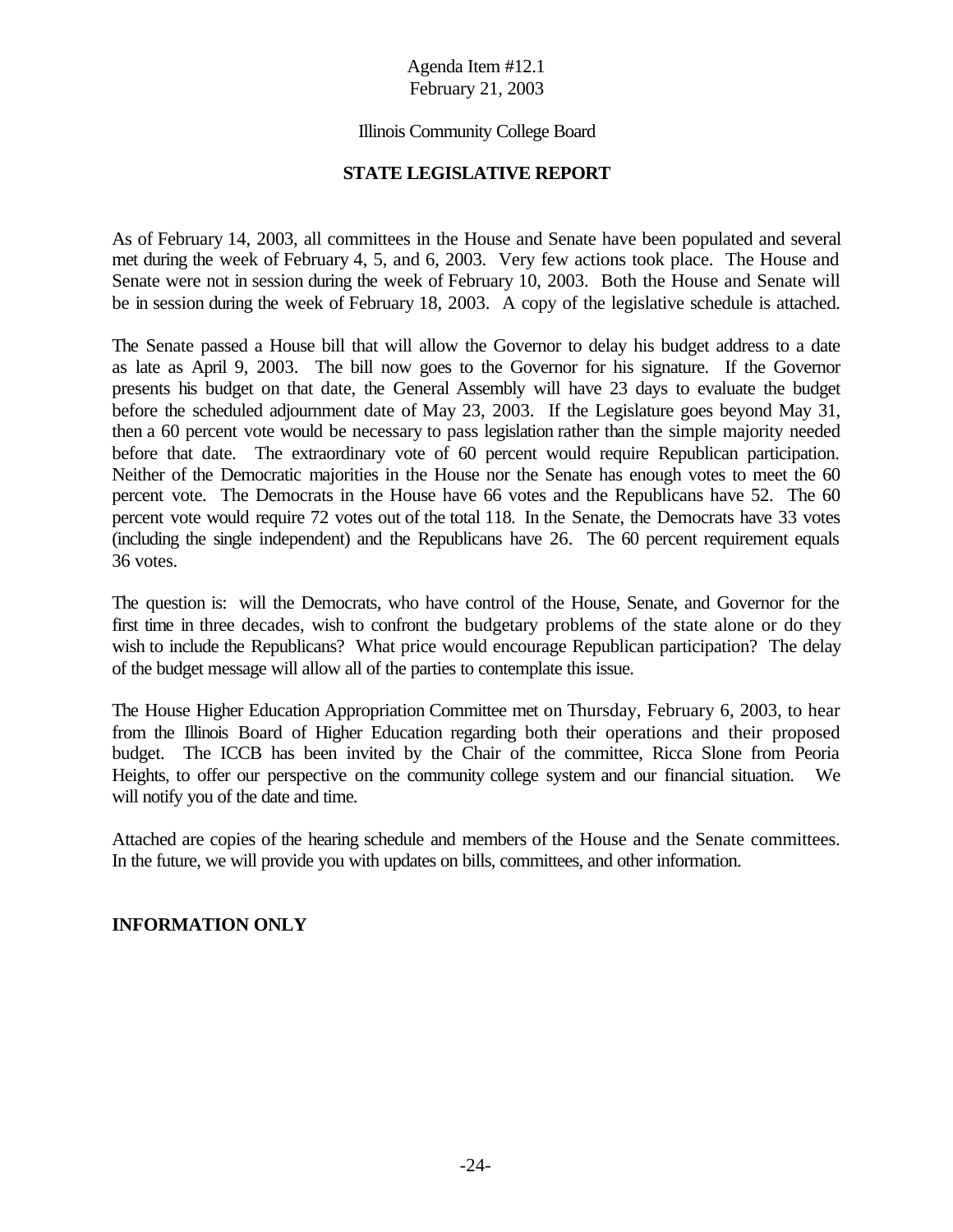

# **ILLINOIS HOUSE OF REPRESENTATIVES 93rd General Assembly FEBRUARY 2003**

*Michael J. Madigan, Speaker*

| <b>SUNDAY</b>  | <b>MONDAY</b>                                 | <b>TUESDAY</b>                                   | <b>WEDNESDAY</b>                                 | <b>THURSDAY</b>           | <b>FRIDAY</b>                                                                                                      | <b>SATURDAY</b>                       |
|----------------|-----------------------------------------------|--------------------------------------------------|--------------------------------------------------|---------------------------|--------------------------------------------------------------------------------------------------------------------|---------------------------------------|
|                |                                               |                                                  |                                                  |                           |                                                                                                                    | $\mathbf{1}$                          |
| $\overline{2}$ | $\overline{3}$                                | $\mathbf{S}$<br>$\overline{4}$<br><b>SESSION</b> | $\overline{\mathbf{S}}$<br>5<br><b>SESSION</b>   | S<br>6<br><b>SESSION</b>  | $\overline{7}$                                                                                                     | 8                                     |
| 9              | 10<br>Perfunctory<br><b>SESSION</b>           | 11                                               | 12<br>Lincoln's Birthday<br><b>STATE HOLIDAY</b> | 13                        | 14<br>Valentine's Day                                                                                              | 15                                    |
| 16             | 17<br>Presidents' Day<br><b>STATE HOLIDAY</b> | S<br>18<br><b>Perfunctory</b><br><b>SESSION</b>  | S.<br>19<br><b>SESSION</b>                       | S<br>20<br><b>SESSION</b> | 21<br><b>SESSION</b>                                                                                               | 22<br>Washington's<br><b>Birthday</b> |
| 23             | 24                                            | 25<br>Primary<br><b>Municipal Election</b>       | $\overline{\mathbf{S}}$<br>26<br><b>SESSION</b>  | S<br>27<br><b>SESSION</b> | $\overline{\mathbf{S}}$<br>28<br><b>SESSION</b><br><b>DEADLINE</b><br><b>Introduction of</b><br><b>House Bills</b> |                                       |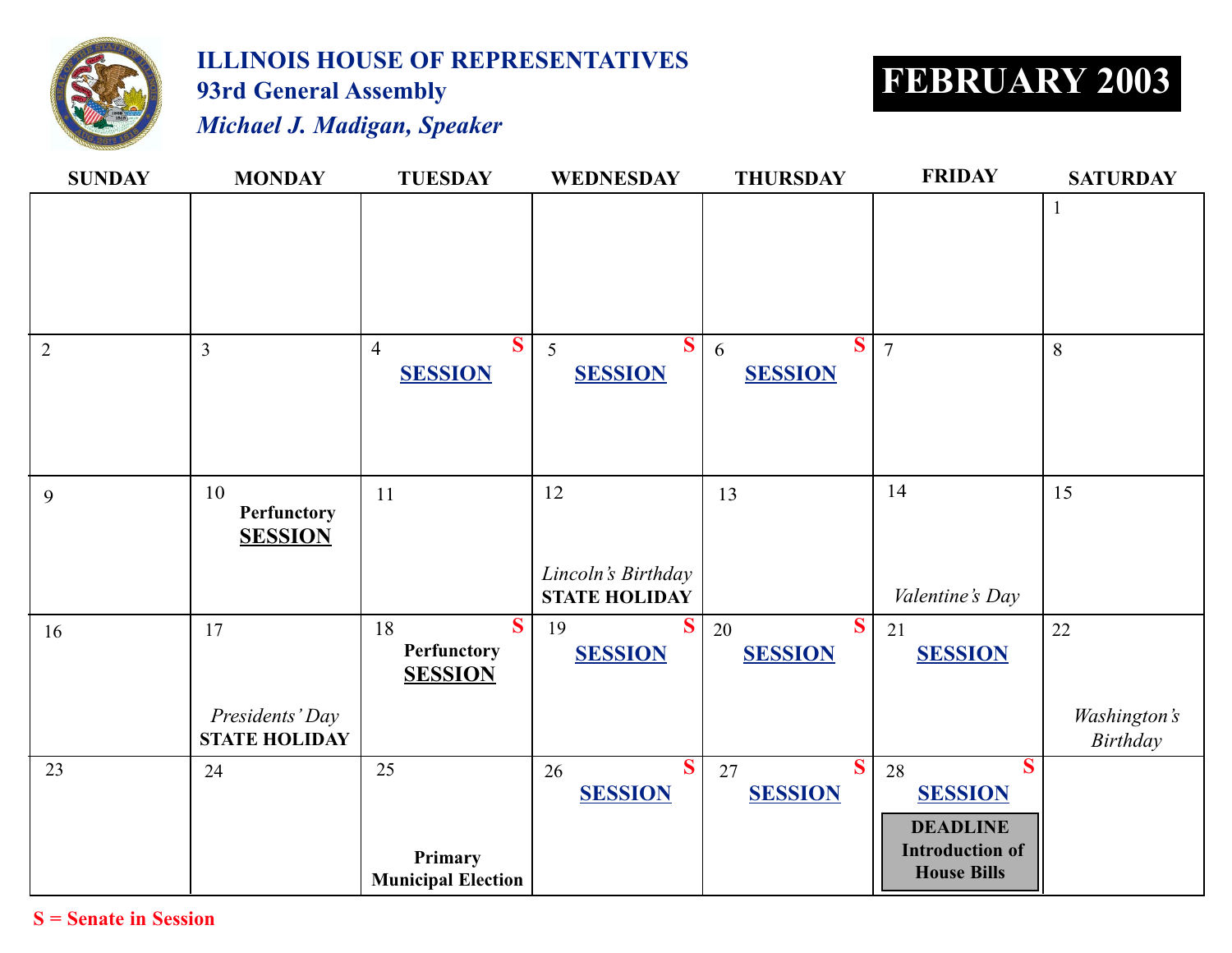

# **ILLINOIS HOUSE OF REPRESENTATIVES 93rd General Assembly MARCH 2003**

*Michael J. Madigan, Speaker*

| <b>SUNDAY</b>  | <b>MONDAY</b>           | <b>TUESDAY</b>                                              | <b>WEDNESDAY</b>                                      | <b>THURSDAY</b>                                                                                                  | <b>FRIDAY</b>                        | <b>SATURDAY</b> |
|----------------|-------------------------|-------------------------------------------------------------|-------------------------------------------------------|------------------------------------------------------------------------------------------------------------------|--------------------------------------|-----------------|
|                |                         |                                                             |                                                       |                                                                                                                  |                                      | $\mathbf{1}$    |
| $\overline{2}$ | $\overline{3}$          | $\overline{\mathbf{S}}$<br>$\overline{4}$<br><b>SESSION</b> | $\mathcal{S}$<br>5<br><b>SESSION</b><br>Ash Wednesday | S<br>6<br><b>SESSION</b>                                                                                         | $\overline{7}$                       | 8               |
| 9              | 10                      | $\overline{\mathbf{S}}$<br>11<br><b>SESSION</b>             | $\mathbf{S}$<br>12<br><b>SESSION</b>                  | $\overline{\mathbf{S}}$<br>13<br><b>SESSION</b><br><b>DEADLINE</b><br><b>Committee</b><br><b>Substantive HBs</b> | 14                                   | 15              |
| 16             | 17<br>St. Patrick's Day | $\overline{\mathbf{S}}$<br>18<br><b>SESSION</b>             | S<br>19<br><b>SESSION</b>                             | S<br>20<br><b>SESSION</b>                                                                                        | S<br>21<br><b>SESSION</b>            | 22              |
| 23             | S<br>24                 | $\mathbf{S}$<br>25<br><b>SESSION</b>                        | $\overline{\mathbf{S}}$<br>26<br><b>SESSION</b>       | S<br>27<br><b>SESSION</b>                                                                                        | $\mathbf{S}$<br>28<br><b>SESSION</b> | 29              |
| 30             | 31<br><b>SESSION</b>    |                                                             |                                                       |                                                                                                                  |                                      |                 |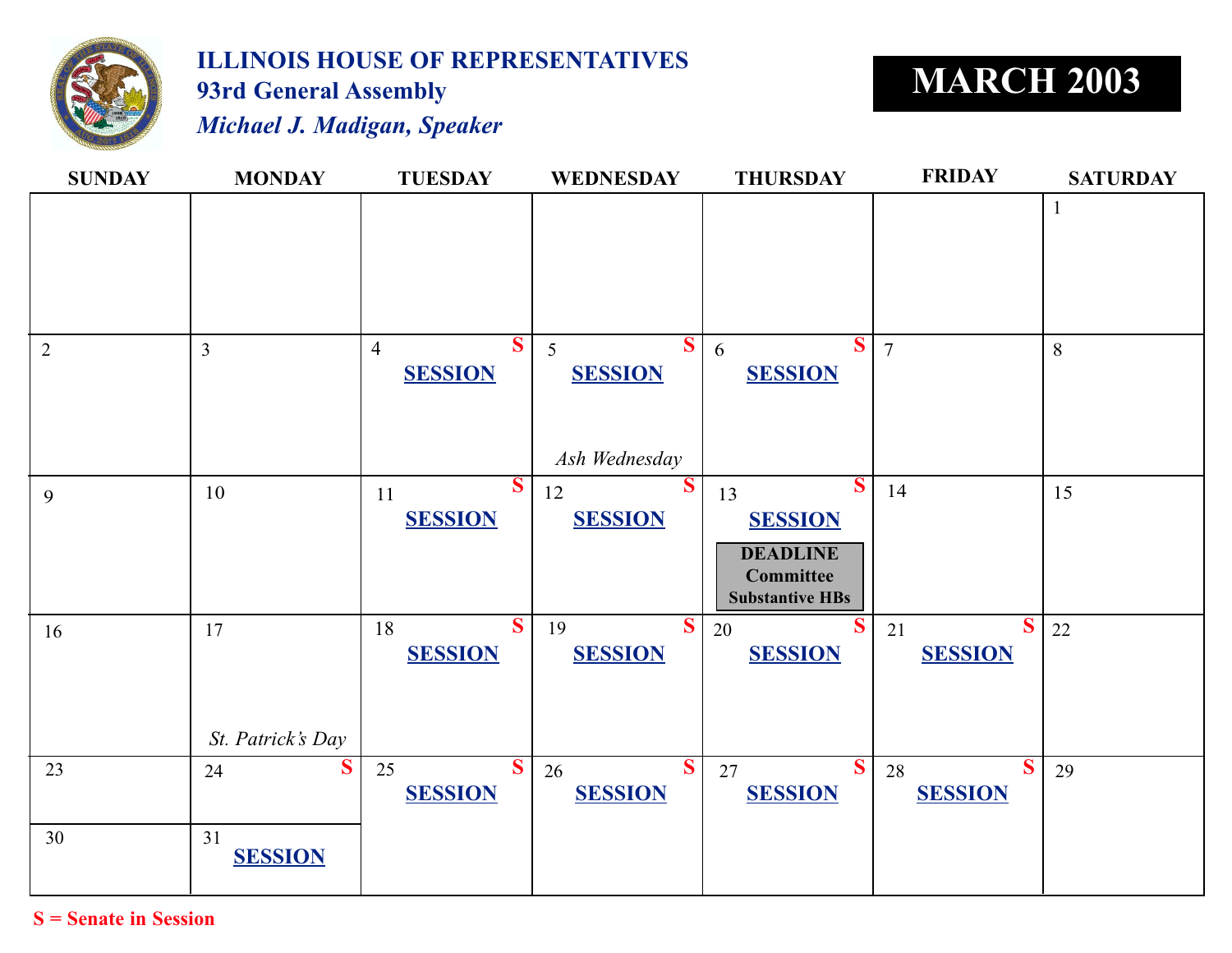

# **ILLINOIS HOUSE OF REPRESENTATIVES 93rd General Assembly** *Michael J. Madigan, Speaker*

# **APRIL 2003**

| <b>SUNDAY</b>      | <b>MONDAY</b>  | <b>TUESDAY</b>    | <b>WEDNESDAY</b>             | <b>THURSDAY</b>                | <b>FRIDAY</b>       | <b>SATURDAY</b> |
|--------------------|----------------|-------------------|------------------------------|--------------------------------|---------------------|-----------------|
|                    |                | $\mathbf{1}$      | S<br>$\overline{2}$          | $\mathbf{S}$<br>$\overline{3}$ | S<br>$\overline{4}$ | 5               |
|                    |                | <b>SESSION</b>    | <b>SESSION</b>               | <b>SESSION</b>                 | <b>SESSION</b>      |                 |
|                    |                |                   |                              |                                | <b>DEADLINE</b>     |                 |
|                    |                |                   |                              |                                | 3rd Reading         |                 |
|                    |                |                   |                              |                                | <b>House Bills</b>  |                 |
| 6                  | $\overline{7}$ | $\mathbf S$<br>8  | $\overline{\mathbf{S}}$<br>9 | $\mathbf{S}$<br>10             | 11                  | 12              |
|                    |                | <b>SESSION</b>    | <b>SESSION</b>               | <b>SESSION</b>                 |                     |                 |
|                    |                |                   |                              |                                |                     |                 |
| Daylight Saving    |                |                   |                              |                                |                     |                 |
| <b>Time Begins</b> |                |                   |                              |                                |                     |                 |
| 13                 | 14             | $\mathbf S$<br>15 | S<br>16                      | $\mathbf{S}$<br>17             | 18                  | 19              |
|                    | <b>SESSION</b> | <b>SESSION</b>    | <b>SESSION</b>               | <b>SESSION</b>                 |                     |                 |
|                    |                |                   |                              | <b>CANCELLED</b>               |                     |                 |
|                    |                |                   |                              |                                |                     |                 |
| Palm Sunday        |                |                   |                              | Passover                       | Good Friday         |                 |
| 20                 | 21             | 22                | 23                           | 24                             | 25                  | 26              |
|                    |                |                   |                              |                                |                     |                 |
|                    |                |                   | <b>Spring Break</b>          |                                |                     |                 |
|                    |                |                   | Professional                 |                                |                     |                 |
| Easter Sunday      |                |                   | Secretaries Day              |                                |                     |                 |
| 27                 | 28             | $\mathbf S$<br>29 | $\bf S$<br>30                |                                |                     |                 |
|                    |                | <b>SESSION</b>    | <b>SESSION</b>               |                                |                     |                 |
|                    |                |                   |                              |                                |                     |                 |
|                    |                |                   |                              |                                |                     |                 |
|                    |                |                   |                              |                                |                     |                 |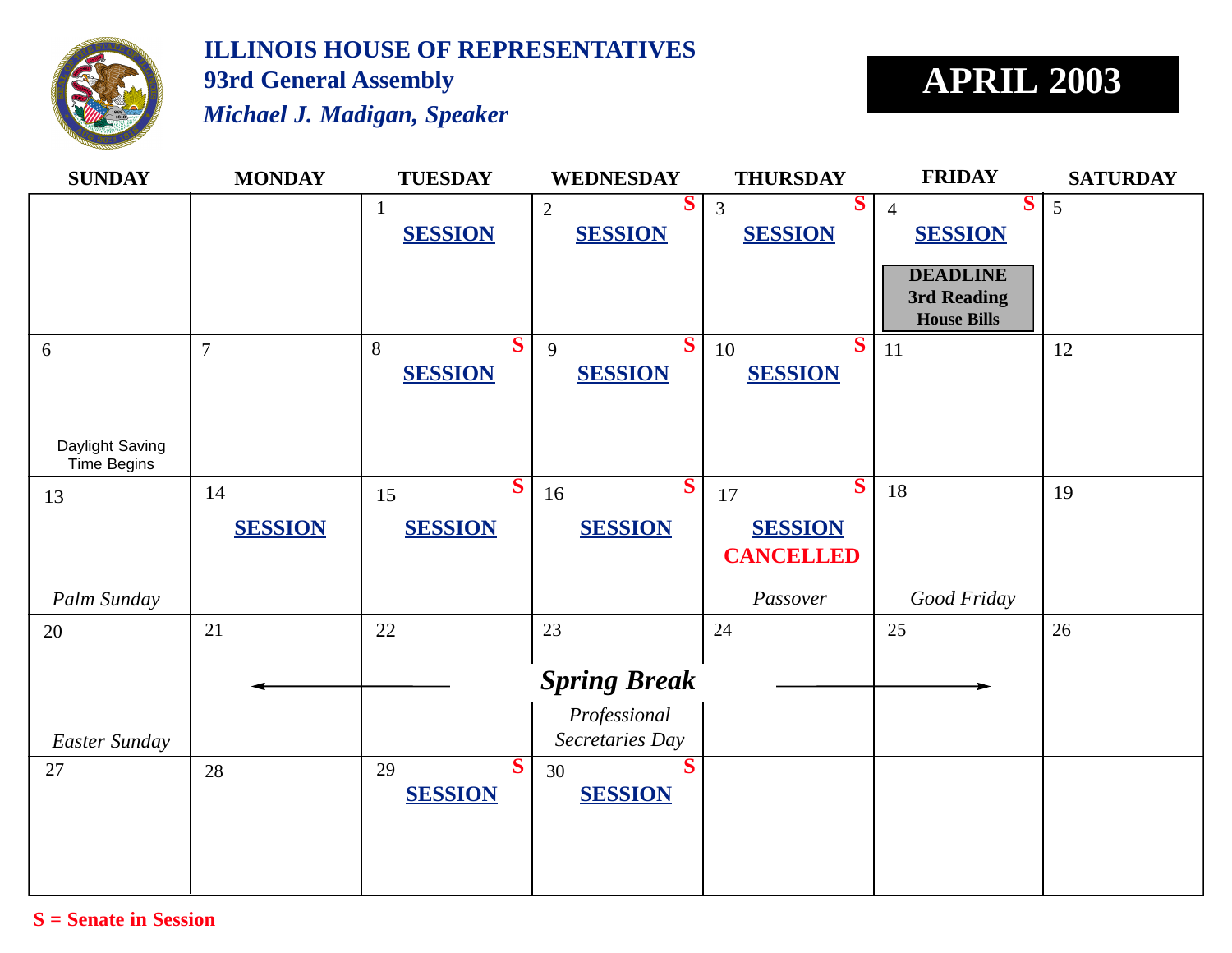

## **ILLINOIS HOUSE OF REPRESENTATIVES 93rd General Assembly MAY 2003** *Michael J. Madigan, Speaker*

**SUNDAY MONDAY TUESDAY WEDNESDAY THURSDAY FRIDAY SATURDAY** 18  $S \begin{bmatrix} 19 & 0 & 0 \end{bmatrix}$  20  $S \begin{bmatrix} 21 & 0 & 0 \end{bmatrix}$  21  $S \begin{bmatrix} 22 & 0 & 0 \end{bmatrix}$  23  $S \begin{bmatrix} 24 & 0 & 0 \end{bmatrix}$ 11 12 16 17 25  $\begin{array}{|c|c|c|c|c|c|c|c|} \hline 26 & 27 & 28 & \hline \end{array}$ 4 5 6 7 10  $\begin{array}{|c|c|c|c|c|c|}\n\hline\n1 & \text{energy} & 3 \\
\hline\n\end{array}$  $\begin{array}{c|c} 13 & S & 14 \\ \hline \end{array}$  $\overline{8}$   $\overline{S}$  9 20 26 27 28 15 21 30 31 **DEADLINE Committee Senate Bills DEADLINE 3rd Reading Senate Bills** *Armed Forces Mother's Day Day* **ADJOURNMENT** *Memorial Day Observed* **STATE HOLIDAY SESSION SESSION SESSION SESSION SESSION SESSION SESSION SESSION SESSION SESSION SESSION SESSION SESSION SESSION SESSION SESSION S**  $S|7$   $S|8$   $S|9$   $S$ **S** | 13 **S** | 14 **S** | 15 **S** | 16 **S** | 17 **S S** | 19 **S** | 20 **S** | 21 **S** | 22 **S** | 23 **S SESSION**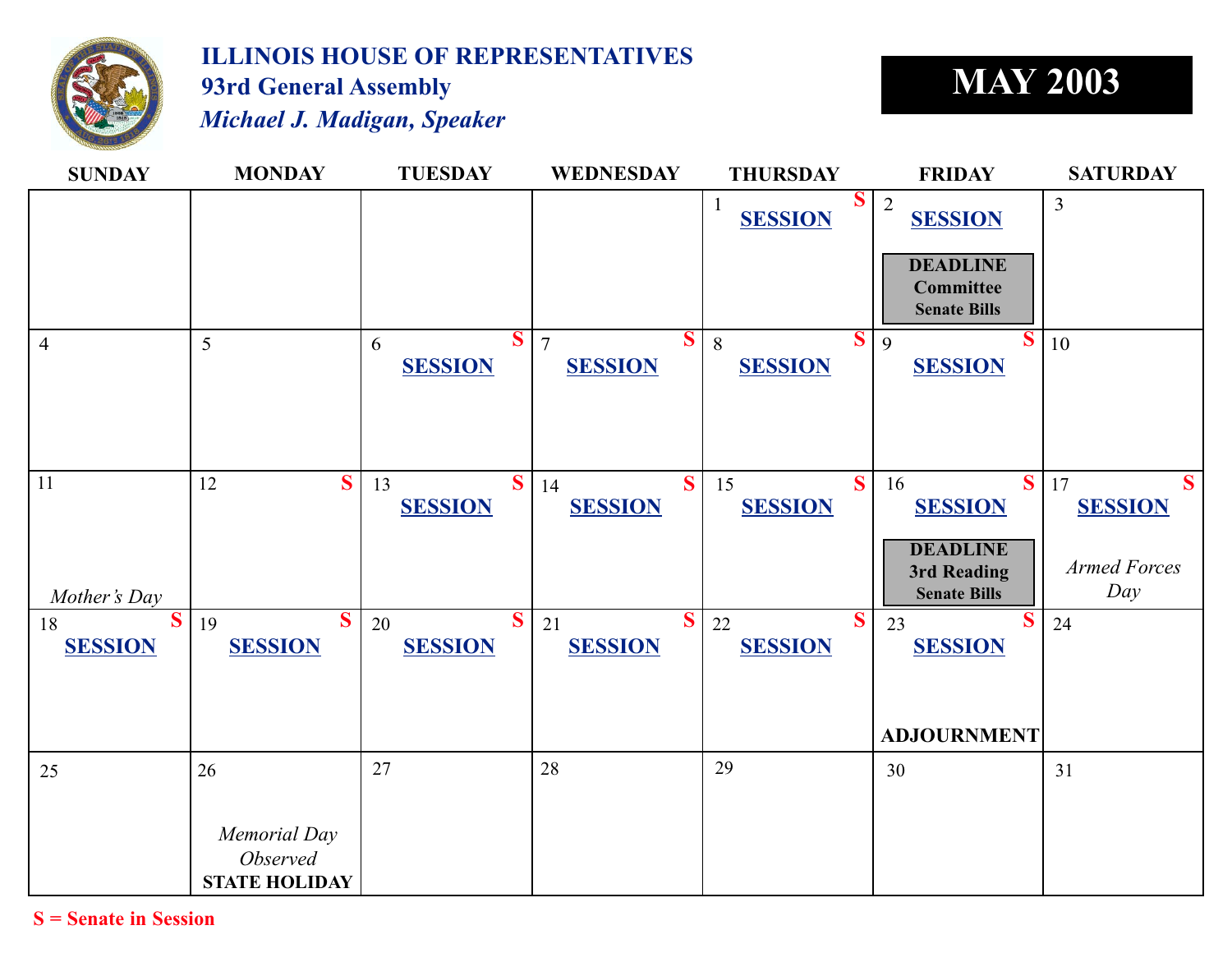| <b>HOUSE COM</b> | Cap Room 114                                                                                                                                                                                                                                                            | Cap Room 115                                                                                                                                                           | Cap Room 118                                                                                                                                                                                                                                                                                                 | Cap Room 122B                                                                                                                                                                                                | SOB Room C-1                                                                                                                                                                                                                                                                                   | SOB Room D-1                                                                                                                                                                                                                                                      |
|------------------|-------------------------------------------------------------------------------------------------------------------------------------------------------------------------------------------------------------------------------------------------------------------------|------------------------------------------------------------------------------------------------------------------------------------------------------------------------|--------------------------------------------------------------------------------------------------------------------------------------------------------------------------------------------------------------------------------------------------------------------------------------------------------------|--------------------------------------------------------------------------------------------------------------------------------------------------------------------------------------------------------------|------------------------------------------------------------------------------------------------------------------------------------------------------------------------------------------------------------------------------------------------------------------------------------------------|-------------------------------------------------------------------------------------------------------------------------------------------------------------------------------------------------------------------------------------------------------------------|
| Tuesday 2-4 p.m. | Transportation & MV 11-9<br>Rep<br>Dem<br>Hoffman, Ch<br>Wait, MS<br>Miller, V Ch<br>Bassi<br>Black<br>Brosnahan<br>Mathias<br>Forby<br>Fritchey<br>McAuliffe<br>Millner<br>Joyce<br>Moffitt<br>J. Lyons<br>Molaro<br>Tenhouse<br>J. Watson<br>O'Brien<br>Reitz<br>Soto |                                                                                                                                                                        | Approp-Elem/Sec Ed 13-10<br>Dem.<br>Rep.<br>Smith, Ch<br>J. Mitchell, MS<br>Flowers, V Ch. Aguilar<br>Brauer<br>Acevedo<br>Chapa LaVia<br>Coulson<br>Collins<br>Cultra<br>W. Davis<br>Eddy<br>Delgado<br>Kurtz<br>Flider<br>Pihos<br>Sacia<br>Hartke<br>Howard<br>Wirsing<br>Jakobsson<br>McCarthy<br>Younge | <b>Insurance 8-6</b><br>Dem<br>Rep<br>Mautino, Ch<br>Parke, MS<br>Yarbrough, V Ch Brady<br>Berrios<br>Dunn<br><b>B.</b> Mitchell<br><b>Bradley</b><br>Dunkin<br>Osmond<br>Colvin<br>Pankau<br>Phelps<br>Rita | <b>Public Utilities 10-8</b><br>Dem<br>Rep<br>S. Davis, Ch<br>Krause, MS<br>Morrow, V Ch Bost<br>M. Davis<br>Hultgren<br>Giles<br>Meyer<br>Granberg<br>Myers<br>Holbrook<br>Saviano<br>L. Jones<br>Sommer<br>May<br>E. Sullivan<br>Novak<br>Scully                                             | Housing & Urban Dev 11-9<br>Dem<br>Rep<br>Hamos, Ch<br>Leitch, MS<br>McKeon, V Ch Biggins<br>Bailey<br>E. Lyons<br>Feigenholtz<br>Munson<br>Graham<br>Poe<br>Jefferson<br>Rose<br>Kelly<br>Froelich<br>Nekritz<br>Stephens<br>Osterman<br>Winters<br>Ryg<br>Slone |
| Tuesday 4-6 p.m. | Health Care Av & Accs 11-9<br>Rep<br>Dem<br>Flowers, Ch<br>Kurtz, MS<br>Aguilar<br>May, V Ch<br>Bailey<br>Coulson<br>Berrios<br>Hassert<br>Chapa LaVia Krause<br>Fritchey<br>Mulligan<br>Graham<br>Munson<br>Howard<br>Sommer<br>Miller<br>Stephens<br>Ryg<br>Slone     |                                                                                                                                                                        | <b>Financial Institutions 10-8</b><br>Dem<br>Rep<br>J. Lyons, Ch B. Mitchell, MS<br>Bellock<br>Burke, V Ch<br>Capparelli<br>Dunn<br>M. Davis<br>Hultgren<br>Kosel<br>S. Davis<br>Giles<br>Mathias<br>McAuliffe<br>Holbrook<br>L. Jones<br>Meyer<br>Molaro<br>Morrow                                          | Elect & Campaign Ref. 5-4<br>Dem<br>Rep<br>Boland, Ch<br>Brady, MS<br>Jefferson, V Ch Osmond<br>Jakobsson<br>E. Sullivan<br>Nekritz<br>Wait<br>Osterman                                                      | <b>Consumer Protection 6-5</b><br>Dem<br>Rep<br>Brosnahan, Ch Tenhouse, MS<br>McCarthy, V Ch Churchill<br>McGuire<br>Millner<br>Mendoza<br>Parke<br>Rita<br>Pihos<br>Washington                                                                                                                | Ag & Conservation 9-7<br>Dem.<br>Rep.<br>Reitz, Ch<br>Moffitt, MS<br>Brauer<br>Forby, V Ch<br>Cultra<br>Brunsvold<br>Flider<br>Eddy<br>Hartke<br>Myers<br>Mautino<br>Sacia<br>O'Brien<br>Winters<br>Phelps<br>Smith                                               |
| Wed. 8 a.m.-Noon | Elem & Secondary Ed 10-8<br>Dem<br>Rep<br>Giles, Ch<br>Kosel, MS<br>M. Davis, V Ch Bassi<br>Collins<br>Eddy<br>Colvin<br>Krause<br>J. Mitchell<br>Forby<br>Moffitt<br>Joyce<br>Miller<br>Mulligan<br>Osterman<br>Watson<br>Smith<br>Yarbrough                           |                                                                                                                                                                        | <b>Executive 7-5</b><br>Dem<br>Rep<br>Burke, Ch<br>Pankau, MS<br>Bradley, V Ch Biggins<br>Acevedo<br>Hassert<br>Saviano<br>Capparelli<br>L. Jones<br>Wirsing<br>McKeon<br>Molaro                                                                                                                             |                                                                                                                                                                                                              | Judiciary I- Civil Law 10-8<br>Dem<br>Rep<br>Fritchey, Ch<br>Hultgren, MS<br>Scully, V Ch<br>Cultra<br>Mathias<br>Bailey<br>Berrios<br>Osmond<br>Brosnahan<br>Rose<br>Hamos<br>Sacia<br>Wait<br>Hoffman<br>Lang<br>Froelich<br>May<br>Nekritz                                                  | <b>Human Services 5-4</b><br>Dem<br>Rep<br>Delgado, Ch<br>Bellock, MS<br>Feignenholtz, V Ch Kurtz<br>Flowers<br>Lindner<br>Sullivan<br>Howard<br>Ryg                                                                                                              |
| Wed. 2-4 p.m.    | Registration & Regulat 8-9<br>Rep<br>Dem<br>Fritchey, V Ch Saviano, Ch<br><b>Bradley</b><br>Coulson, MS<br>Burke<br>Kosel<br>M. Davis<br>Krause<br>S. Davis<br>E. Lyons<br>Granberg<br>McAuliffe<br>Millner<br>Novak<br>Reitz<br>Mulligan<br>E. Sullivan                | State Govt. & Admin 6-5<br>Rep<br>Dem<br>Franks, Ch<br>Myers, MS<br>Smith, V Ch Brady<br>Brunsvold<br>Brauer<br>Chapa LaVia Lindner<br>Jakobsson<br>Rose<br>Washington | Labor 8-6<br>Dem<br>Rep<br>McKeon, Ch<br>Winters, MS<br>Soto, V Ch<br>Bellock<br>Acevedo<br>Cultra<br>Hoffman<br>Hultgren<br>Tenhouse<br>Howard<br>Jefferson<br>Wirsing<br>Joyce<br>O'Brien                                                                                                                  | Tourism 5-4<br>Rep<br>Dem<br>Holbrook, Ch J. Mitchell, MS<br>J. Lyons, V Ch Bassi<br>Bailey<br>Munson<br>Feigenholtz<br>Osmond<br>McGuire                                                                    | <b>Local Government 12-10</b><br>Rep<br>Dem<br>Osterman, Ch Mathias, MS<br>Colvin, V Ch Biggins<br>W. Davis<br>Kurtz<br>Flider<br>Meyer<br><b>B.</b> Mitchell<br>Hartke<br>Moffitt<br>Kelly<br>Pihos<br>Mautino<br>Sommer<br>May<br>J. Watson<br>Nekritz<br>Froelich<br>Phelps<br>Ryg<br>Slone | Gaming 8-6<br>Dem<br>Rep<br>Lang, Ch<br>Stephens, MS<br>Molaro, V Ch Beaubien<br>Berrios<br>Dunn<br>Boland<br>Hassert<br>Capparelli<br>Pankau<br>Dunkin<br>Schmitz<br>Rita<br>Scully                                                                              |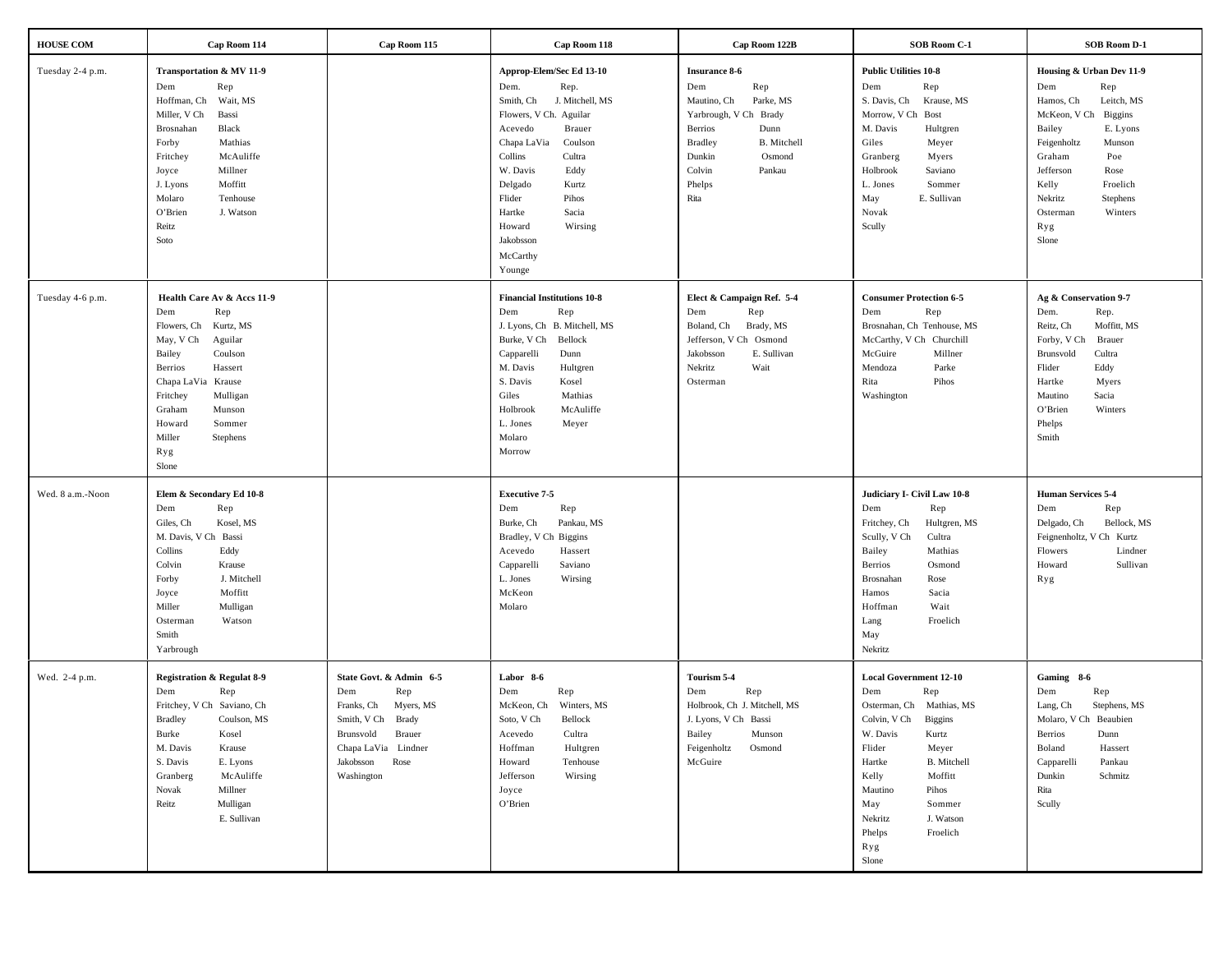| <b>HOUSE COM p2</b> | Cap Room 114                                                                                                                                                                                                                                                                                                                                          |                                                    | Cap Room 115                                                                                                                            | Cap Room 118                                                                                                                                                                                                                          |                                                                           | Cap Room 122B                                                                                                                                                                                         | SOB Room C-1                                                                                                                                                                                                                |                                      | SOB Room D-1                                                                                                                                                                                                                 |
|---------------------|-------------------------------------------------------------------------------------------------------------------------------------------------------------------------------------------------------------------------------------------------------------------------------------------------------------------------------------------------------|----------------------------------------------------|-----------------------------------------------------------------------------------------------------------------------------------------|---------------------------------------------------------------------------------------------------------------------------------------------------------------------------------------------------------------------------------------|---------------------------------------------------------------------------|-------------------------------------------------------------------------------------------------------------------------------------------------------------------------------------------------------|-----------------------------------------------------------------------------------------------------------------------------------------------------------------------------------------------------------------------------|--------------------------------------|------------------------------------------------------------------------------------------------------------------------------------------------------------------------------------------------------------------------------|
| Wed. 4-6 p.m.       | Approp-Public Safety 15-11<br>Dem<br>Rep<br>Morrow, Ch Schmitz, MS<br>Mautino, V Ch Hultgren<br>Colvin<br>Mathias<br>McAuliffe<br>Delgado<br>Franks<br>Millner<br>L. Jones<br><b>B.</b> Mitchell<br>Osmond<br>J. Lyons<br>McGuire<br>Saviano<br>Molaro<br>Stephens<br>Nekritz<br>Wait<br>Froelich<br>Phelps<br>Rita<br>Ryg<br>Washington<br>Yarbrough |                                                    |                                                                                                                                         | Approp- Gen Services 4-3<br>Dem<br>Rep<br>M. Davis, Ch Biggins, MS<br>Dunn<br>Boland, V Ch<br>Brunsvold<br>Sommer<br>Burke                                                                                                            |                                                                           | <b>Higher Education 7-6</b><br>Dem<br>Rep<br>McCarthy, Ch Wirsing, MS<br>Mendoza, V Ch Black<br>Brosnahan<br><b>Bost</b><br>W. Davis<br><b>Brady</b><br>Giles<br>Myers<br>Howard<br>Rose<br>Jakobsson | Commer & Busn Dev 10-8<br>Dem<br>Rep<br>Scully, Ch<br>Dunkin, V Ch Aguilar<br>J. Mitchell<br>Chapa LaVia<br>Flider<br>Moffitt<br>Flowers<br>Pihos<br>Hartke<br>Poe<br>Sacia<br>Kelly<br>Miller<br>Winters<br>Soto<br>Younge | J. Watson, MS                        | <b>Environment &amp; Energy 9-6</b><br>Dem<br>Rep<br>Holbrook, Ch Meyer, MS<br>Slone, V Ch<br>Churchill<br><b>Bradley</b><br>Kosel<br>Collins<br>Leitch<br>S. Davis<br>Parke<br>Tenhouse<br>Hamos<br>Joyce<br>Novak<br>Reitz |
| Thurs. 8 a.m.-Noon  | Approp-Human Serv. 7-6<br>Rep<br>Dem<br>Feigenholtz, Ch Mulligan, MS<br>Osterman, V Ch Bassi<br>Graham<br>Coulson<br>Hamos<br>Leitch<br>Kelly<br>Munson<br>Miller<br>Pihos<br>Washington                                                                                                                                                              |                                                    | Revenue 5-4<br>Dem<br>Rep<br>Molaro, Ch Beaubien, MS<br>Currie, V Ch Biggins<br>Pankau<br>Hannig<br>E. Sullivan<br>Lang<br>Turner       | Approp-Higher Ed 10-8<br>Dem<br>Rep<br>Slone, Ch<br>Myers, MS<br>Joyce, V Ch<br>Aguilar<br>Boland<br>Bost<br>M. Davis<br><b>Brady</b><br>W. Davis<br>Cultra<br>Dunkin<br>Eddy<br>Jakobsson<br>Poe<br>May<br>Wirsing<br>Soto<br>Younge |                                                                           |                                                                                                                                                                                                       |                                                                                                                                                                                                                             |                                      | Judiciary II- Crim Law 7-6<br>Dem<br>Rep<br>O'Brien, Ch Lindner, MS<br>Delgado, V Ch E. Lyons<br>Bailey<br>Millner<br><b>Bradley</b><br>Rose<br>Collins<br>Sacia<br>Wait<br>Howard<br>L. Jones                               |
| Thursday 11 a.m.    |                                                                                                                                                                                                                                                                                                                                                       |                                                    |                                                                                                                                         |                                                                                                                                                                                                                                       |                                                                           |                                                                                                                                                                                                       | Devel. Disabilities & MH 4-5<br>Dem<br>Rep<br>Brosnahan, V Ch Daniels, Ch<br>Jakobsson<br>Ryg<br>Washington<br>Kurtz                                                                                                        | Bellock, MS<br>Churchill<br>Froelich |                                                                                                                                                                                                                              |
| Thurs. Noon-2 p.m.  | Aging 8-6<br>Dem.<br>Rep.<br>Bassi, MS<br>McGuire, Ch.<br>J. Lyons, V Ch Coulson<br>Mathias<br>Forby<br>J. Mitchell<br>Franks<br>Holbrook<br>Saviano<br>Wait<br>Jefferson<br>Joyce<br>McKeon                                                                                                                                                          |                                                    | Personnel & Pensions 5-4<br>Dem<br>Rep<br>Bradley, Ch Poe, MS<br>Reitz, V Ch Brauer<br>Leitch<br>Colvin<br>McCarthy<br>Schmitz<br>Smith | <b>Veterans Affairs 8-8</b><br>Dem<br>Rep<br>Mautino, V Ch McAuliffe, Ch<br>Sommer, MS<br>Acevedo<br>Bost<br>Chapa LaVia<br>Flider<br>Meyer<br>Fritchey<br>Moffitt<br>Hartke<br>Sacia<br>Novak<br>Stephens<br>Phelps<br>J. Watson     |                                                                           | Juvenile Justice Reform 5-4<br>Rep<br>Dem<br>Collins, Ch<br>E. Lyons, MS<br>Hamos, V Ch<br>Aguilar<br>Bellock<br>Graham<br>Lindner<br>L. Jones<br>Yarbrough                                           |                                                                                                                                                                                                                             |                                      | Computer Tech 5-4<br>Dem<br>Rep<br>Howard, Ch Parke, MS<br>Hannig, V Ch Eddy<br>Munson<br>Brunsvold<br>E. Sullivan<br>Mendoza<br>Rita                                                                                        |
|                     |                                                                                                                                                                                                                                                                                                                                                       | Rules 3-2<br>Dem<br>Currie, Ch<br>Hannig<br>Turner | Rep<br>Hassert, MS<br>Black                                                                                                             |                                                                                                                                                                                                                                       | <b>Conflicts of Interest 3-3</b><br>Dem<br>Lang, Ch<br>Granberg<br>Turner | $\ensuremath{\mathop{\mathrm{Rep}}\nolimits}$<br>Black, MS<br>Hassert<br>Schmitz                                                                                                                      |                                                                                                                                                                                                                             |                                      |                                                                                                                                                                                                                              |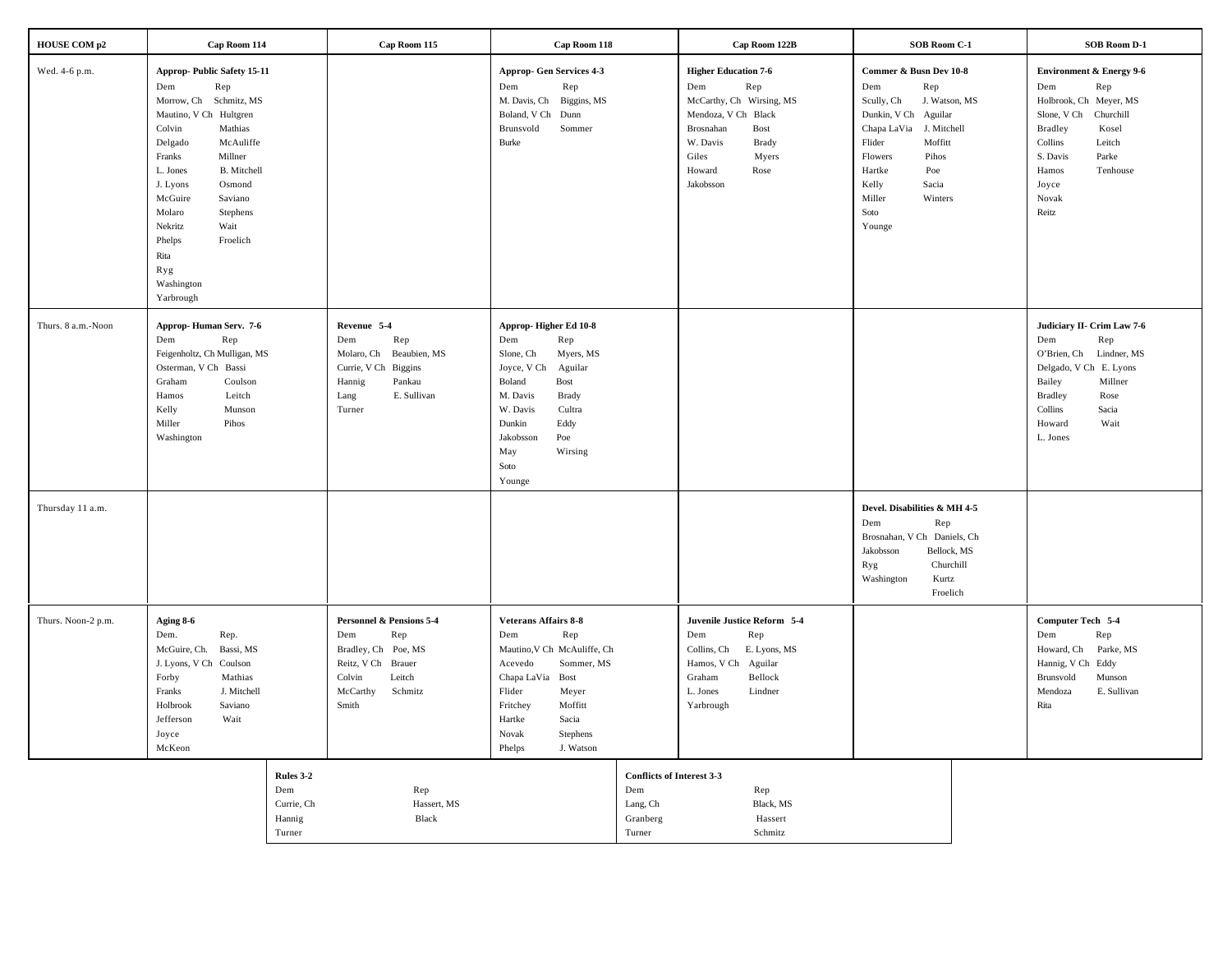| SENATE COMM.        | Cap. Room 212                                                                                                                                                                                                        | Cap. Room 400                                                                                                                                                                                    | SOB Room A-1                                                                                                                                                                              |
|---------------------|----------------------------------------------------------------------------------------------------------------------------------------------------------------------------------------------------------------------|--------------------------------------------------------------------------------------------------------------------------------------------------------------------------------------------------|-------------------------------------------------------------------------------------------------------------------------------------------------------------------------------------------|
| Tuesday 1:00 p.m.   | <b>Insurance &amp; Pensions</b> 6-4<br>Rep.<br>Dem.<br>Jacobs, Ch<br>Peterson, Min Sp<br>Martinez, V Ch.<br><b>Brady</b><br>Cullerton<br>Roskam<br>Shadid<br>Sieben<br>Clayborne<br>Harmon                           | <b>Education 7-4</b><br>Dem.<br>Rep.<br>del Valle, Ch<br>Cronin, Min Sp<br>Woolard, V Ch.<br>Burzynski<br>Luechtefeld<br>Demuzio<br>Winkel<br>Lightford<br>Garrett<br>Meeks<br>J. Sullivan       | <b>Local Government</b> 6-4<br>Dem.<br>Rep.<br>Haine, Ch<br>W. Jones<br>Sandoval, V Ch.<br>Bomke<br>Link<br>J. Jones<br>Obama<br>Klemm<br>Walsh<br>Hunter                                 |
| Tuesday 3:30 p.m.   | Appropriations I 8-5<br>Dem.<br>Rep.<br>Trotter, Ch<br>Syverson, Min Sp<br>Schoenberg, V Ch.<br>Burzynski<br>Welch<br>Lauzen<br>del Valle<br>Radogno<br>Viverito<br>Rauschenberger<br>Maloney<br>Collins<br>Sandoval | Judiciary 6-4<br>Dem.<br>Rep.<br>Cullerton, Co-Ch<br>Dillard, Co-Ch<br>Harmon, V Ch.<br>Petka<br>Clayborne<br>Roskam<br>Obama<br>Winkel<br>Silverstein<br>Haine                                  | Transportation 6-4<br>Dem.<br>Rep.<br>Shadid, Ch<br>Bomke, Min Sp<br>Garrett, V Ch.<br>J. Jones<br>Halvorson<br>Righter<br>Link<br>Risinger<br>Munoz<br>J. Sullivan                       |
| Wednesday 9:00 a.m. | Environment & Energy 7-4<br>Dem.<br>Rep.<br>Clayborne, Ch<br>D. Sullivan, Min Sp<br>Hendon, V Ch.<br>Dillard<br>Welch<br>Rauschenberger<br>Jacobs<br>Rutherford<br>Haine<br>Collins<br>Sandoval                      | <b>Health &amp; Human Services 7-4</b><br>Dem.<br>Rep.<br>Obama, Ch<br>Righter, Min Sp<br>Hunter, V Ch.<br>Radogno<br>Ronen<br>Syverson<br>Schoenberg<br>Wojcik<br>Crotty<br>Garrett<br>Martinez | <b>Agriculture &amp; Conservation 5-4</b><br>Dem.<br>Rep.<br>Walsh, Ch<br>J. Jones, Min Sp<br>J. Sullivan, V Ch.<br>Bomke<br>Halvorson<br><b>Brady</b><br>Woolard<br>Luechtefeld<br>Meeks |
| Wednesday 1:00 p.m. | Executive 8-5<br>Dem.<br>Rep.<br>Silverstein, Ch<br>Roskam, Min Sp<br>Halvorson, V Ch.<br>Burzynski<br>E. Jones<br>Petka<br>Sieben<br>Demuzio<br>del Valle<br>Watson<br>DeLeo<br>Viverito<br>Shadid                  | Revenue 6-4<br>Dem.<br>Rep.<br>Link, Ch<br>Lauzen, Min Sp<br>Collins, V Ch.<br>W. Jones<br>Welch<br>Peterson<br>Philip<br>Jacobs<br>Trotter<br>Maloney                                           | <b>State Government 5-4</b><br>Dem.<br>Rep.<br>Woolard, Ch<br>Risinger, Min Sp<br>Meeks, V Ch.<br>Cronin<br>Dillard<br>Ronen<br>Lightford<br>Klemm<br>Hunter                              |
| Wednesday 3:30 p.m. | Appropriations II 8-5<br>Dem.<br>Rep.<br>Welch, Ch<br>Radogno, Min Sp<br>Schoenberg, V Ch.<br>Burzynski<br>Halvorson<br>Lauzen<br>Trotter<br>Rauschenberger<br>Clayborne<br>Syverson<br>Meeks<br>Martinez<br>Harmon  | Labor & Commerce 6-4<br>Dem.<br>Rep.<br>Ronen, Ch<br>Brady, Min Sp<br>Maloney, V Ch.<br>Cronin<br>Rutherford<br>Hendon<br>Walsh<br>Wojcik<br>Woolard<br>Sandoval                                 | <b>Licensed Activities</b> 5-4<br>Dem.<br>Rep.<br>Munoz, Ch<br>Winkel, Min Sp<br>Crotty, V Ch.<br>W. Jones<br>DeLeo<br>Peterson<br>Silverstein<br>D. Sullivan<br>Haine                    |
| Thursday 9:00 a.m.  |                                                                                                                                                                                                                      | <b>Financial Institutions 5-4</b><br>Dem.<br>Rep.<br>Lightford, Ch<br>Rutherford, Min Sp<br>Viverito, V Ch.<br>Geo-Karis<br>Cullerton<br>Righter<br>Link<br>Risinger<br>Munoz                    |                                                                                                                                                                                           |

| <b>Executive Appointments 5-4</b> |                  | Rules 3-2   |               |  |  |
|-----------------------------------|------------------|-------------|---------------|--|--|
| Dem.                              | Rep.             | Dem.        | Rep.          |  |  |
| Hendon Co-Ch                      | Geo-Karis, Co-Ch | Demuzio, Ch | Petka, Min Sp |  |  |
| DeLeo, V Ch.                      | Luechtefeld      | Viverito    | Roskam        |  |  |
| Demuzio                           | Petka            | Cullerton   |               |  |  |
| Shadid                            | Philip           |             |               |  |  |
| Crotty                            |                  |             |               |  |  |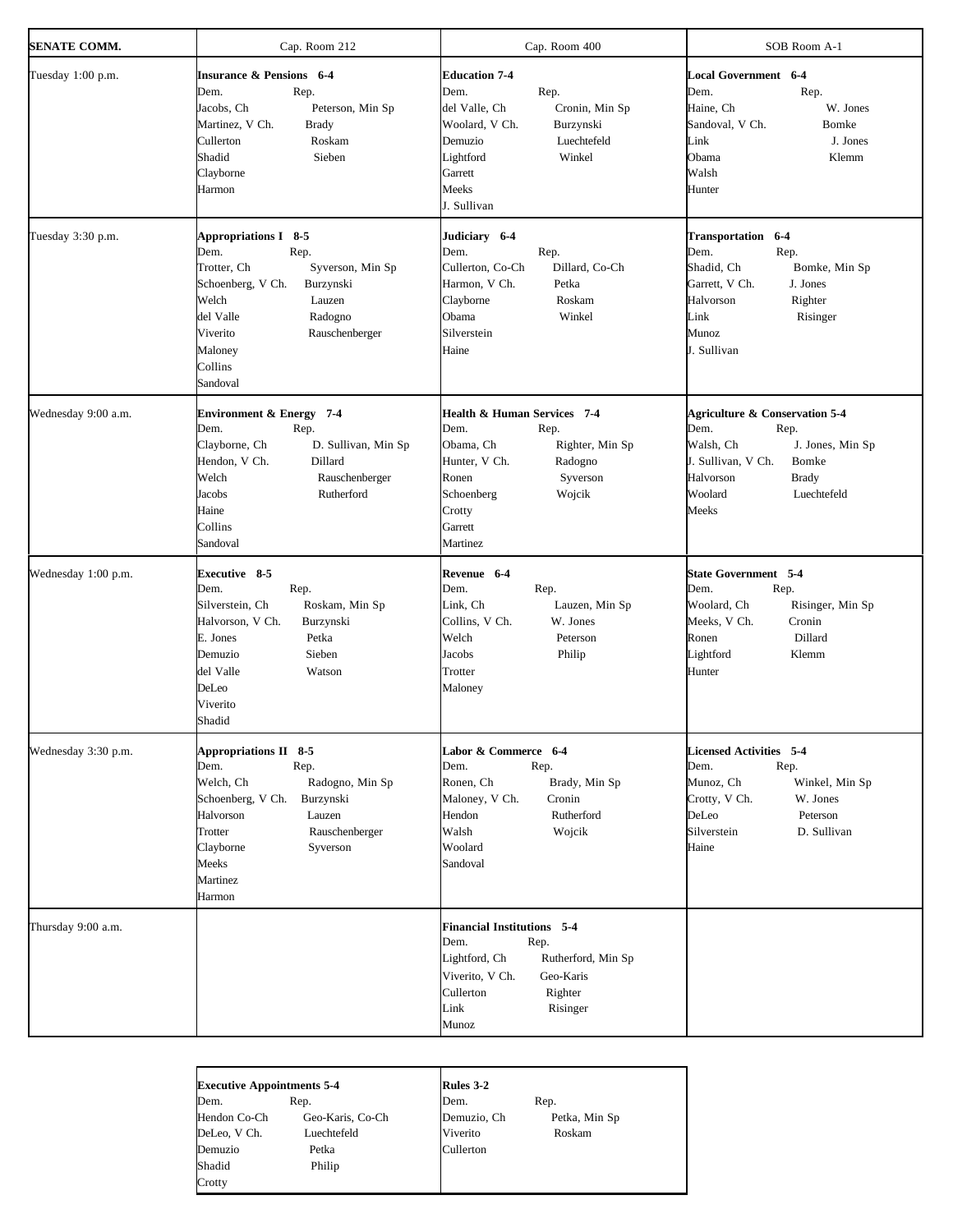Illinois Community College Board

## **FEDERAL LEGISLATIVE REPORT**

An oral report will be presented at the Board meeting on February 21.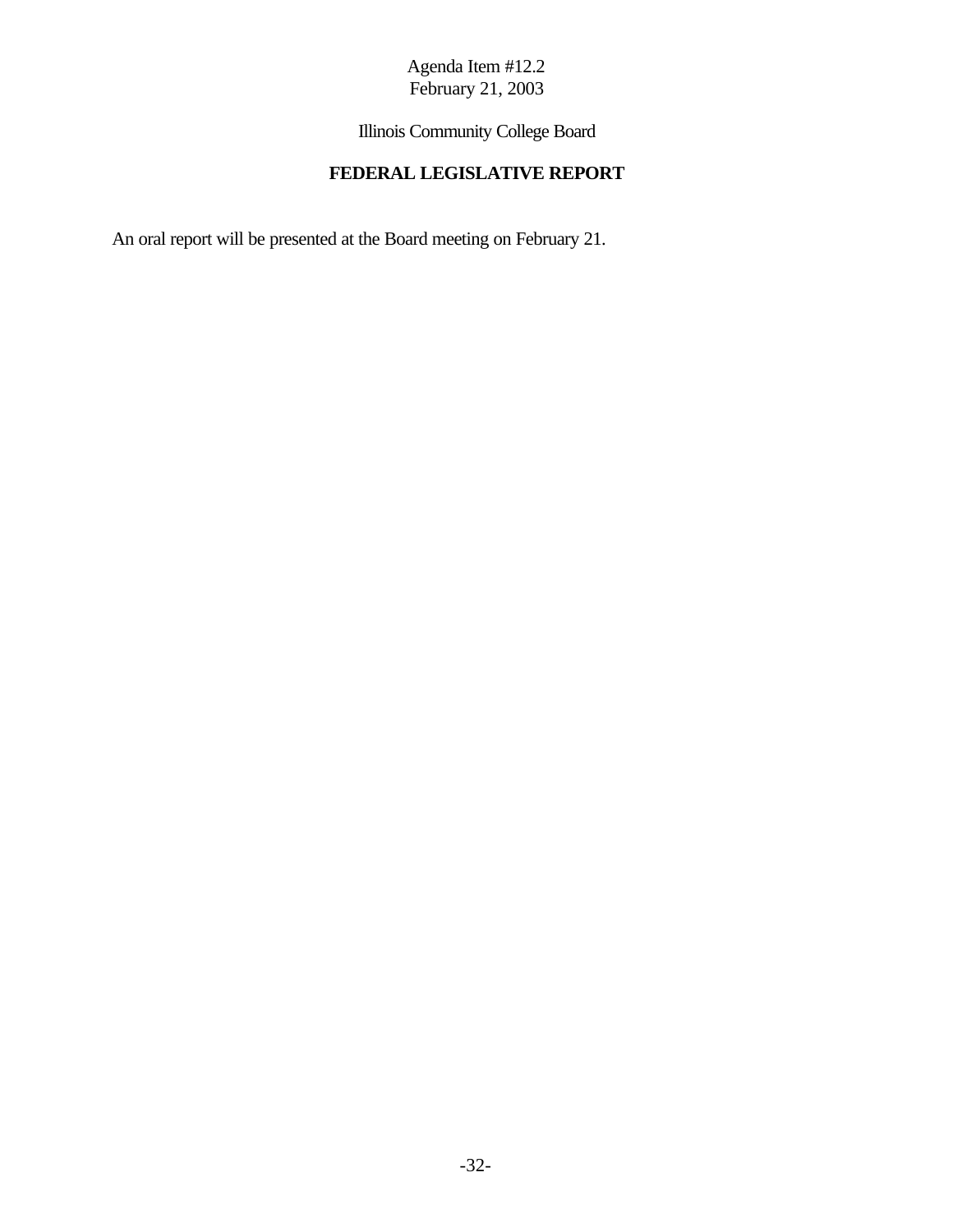#### Illinois Community College Board

#### **REPORTS ON FISCAL YEAR 2002 RESTRICTED GRANTS**

In fiscal year 2002, the Illinois Community College Board originally allocated \$52,184,000 to the system's 39 community college districts for statewide priorities in the following areas: (1) special populations, (2) workforce development, (3) advanced technology, (4) accelerated college enrollment and (5) deferred maintenance. In November 2001, these grants were reduced by 2.1 percent (\$1,093,200) as part of the higher education \$25 million reduction in spending authority as requested by then Governor George Ryan. The breakdown of these funds is as follows:

|                        | \$51,090,800          |
|------------------------|-----------------------|
| 3,500,000              | 3,426,700             |
| 1,500,000              | 1,468,600             |
| 14,607,000             | 14,301,000            |
| 19,317,000             | 18,912,300            |
| \$13,260,000           | \$12,982,200          |
| <b>Original Amount</b> | <b>Revised Amount</b> |
|                        | \$52,184,000          |

Each district was required by ICCB policy guidelines to submit a report to the ICCB by September 1, 2002, in a format provided by the ICCB as to how they used the funds provided to their district. ICCB staff have summarized and analyzed the reports submitted by the college districts and have prepared the attached statewide reports for the board's information and for dissemination to the community college system.

#### **INFORMATION ONLY**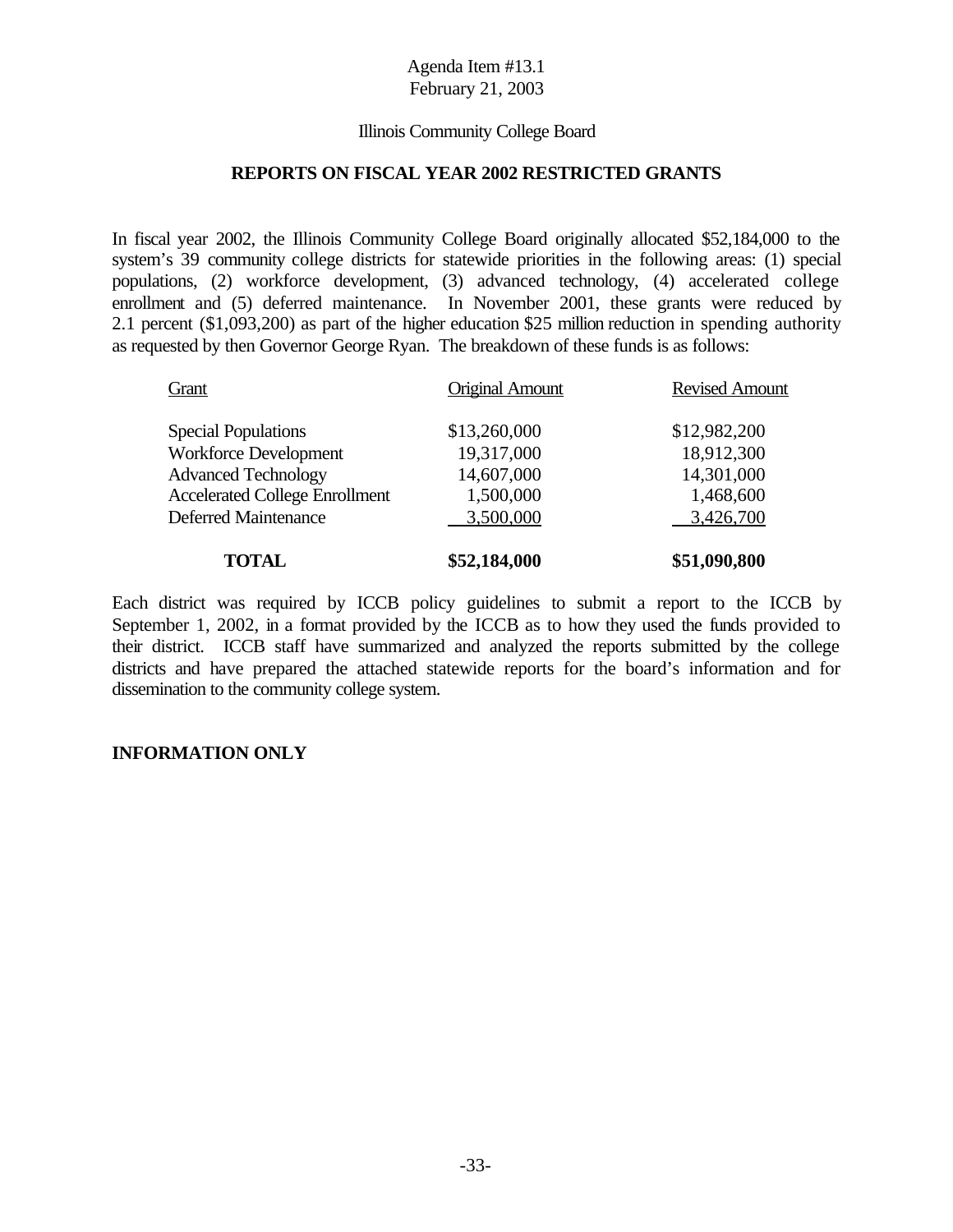#### Illinois Community College Board

#### **FISCAL YEAR 2002 SPECIAL POPULATIONS GRANT REPORT**

*Executive Summary*

This report describes the services, students served, and expenditures for the fiscal year 2002 Special Populations Grant program. The Illinois Community College Board has provided Special Populations Grant funding to community colleges for nearly three decades. This grant program is intended to help colleges provide special or additional services to assist students who may have a physical, developmental, or academic disability that prevents them from succeeding in college. Students from special populations may include persons from low-income families, minority racial/ethnic groups, first generation college students, and persons with disabilities.

Funded at \$13.3 million for fiscal year 2002, Special Population Grant funds were used by community colleges to supplement special support services funded through general revenue funds or other grants specifically designed to serve these populations. Due to fiscal constraints facing the state in fiscal year 2002, the ICCB was required to withhold approximately \$278,000 from this original allocation, reducing the grant program to just under \$13 million. Using this adjusted allocation, individual grants to community college districts ranged in size from \$41,264 to \$6.3 million.

Colleges use Special Populations Grant funding to support a variety of services, programs, and instruction.

- Special services include counseling, tutoring, testing and assessment, outreach and special retention activities, and assistance to students with disabilities, such as readers, note takers, and sign interpreters. In fiscal year 2002, community colleges reported more than 2.7 million contact hours of service were provided to special populations students.
- Special programs funded by Special Populations Grants include adult literacy, minority and international student programs, mentoring and retention programs, and disability support programs. Examples of these programs are included in this report.
- Instructional activities supported by this grant include adult basic education, adult secondary education, English as a Second Language, and remedial education. Over 598,000 credit hours of instruction in these areas delivered in fiscal year 2002 were supported through Special Populations Grants.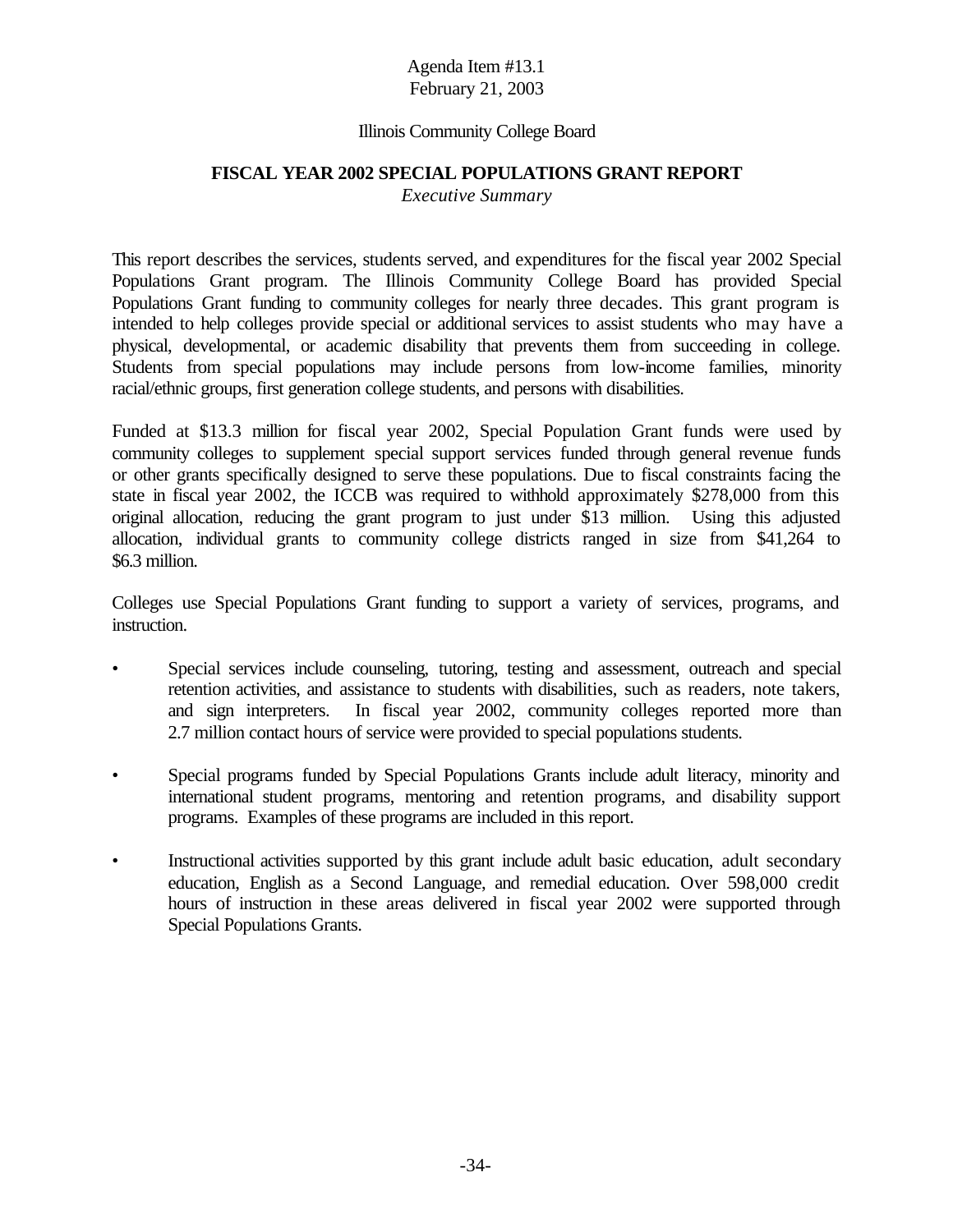#### Illinois Community College Board

#### **FISCAL YEAR 2002 SPECIAL POPULATIONS GRANT REPORT**

The Illinois Community College Board distributes Special Populations Grants to community colleges to provide special programs and additional support services that help students initiate, continue, or resume their education or to offer instruction to remedy or correct educational deficiencies. Special populations students are defined as students with social, physical, developmental or academic disabilities that make it difficult for students to adapt to a college environment primarily designed for persons who do not posses these characteristics. Special populations may include students from low-income families, minority racial/ethic groups, first generation college attendees, and persons with disabilities. Some of these students lack basic skills or need special accommodations in the classroom and would find it difficult to pursue and attain their educational goals without special assistance.

In fiscal year 2002, Special Populations Grants totaling \$13.3 million were allocated to community colleges. Each college received a flat amount of \$20,000 plus an additional amount based on student credit hours generated in remedial/developmental, adult basic education (ABE), adult secondary education (ASE), and English as a Second Language (ESL) courses. Due to fiscal constraints facing the state in fiscal year 2002, the ICCB was required to withhold approximately \$278,000 from the original allocation, reducing the amount available for the Special Populations Grant program to just under \$13 million. Using this adjusted allocation, individual grants were awarded that ranged from \$41,264 to \$.6.3 million. This report highlights fiscal year 2002 services and programs supported by this grant program.

**Students Eligible to Receive Special Populations Services.** Community colleges serve a substantial number of students who are defined as special populations. Students in this population may have multiple educational and economic barriers to overcome for them to initiate, resume or continue their education. These populations include students who need additional basic academic skills to succeed in college-level work, students from low-income families, people who are first generation college students, some students from minority racial/ethnic groups, and persons with disabilities. Of the 676,412 students enrolled in credit course work in Illinois community colleges in fiscal year 2002, 42 percent were eligible to receive special or additional support services.

Table 1 shows the duplicated student headcount reported in each major special needs category. These students are eligible to receive any of the services provided through Special Populations Grant funds or other local funds and grants dedicated to special needs services. The largest segment (162,607 students) are educationally disadvantaged students whose entry assessment test results indicate that they are underprepared for college work and who would benefit from remedial/ developmental courses and tutoring. The second largest group (120,964 students) includes students who are defined as economically disadvantaged, such as students from low-income families who receive PELL and/or MAP awards, loans, or other types of assistance to meet their educational and living expenses.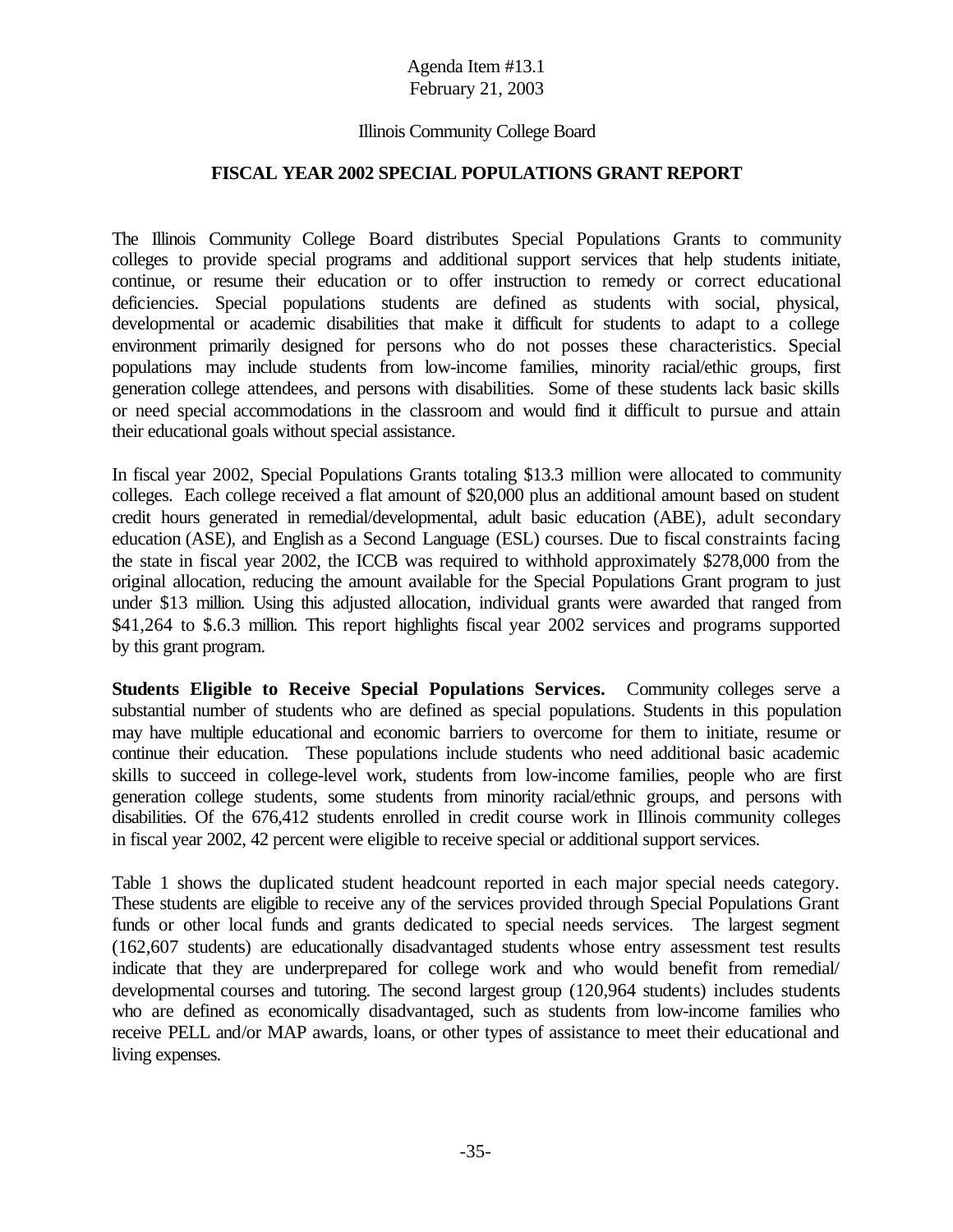#### Table 1

#### **FISCAL YEAR 2002 DUPLICATED HEADCOUNT ENROLLMENT BY SPECIAL NEEDS/POPULATION CATEGORIES**

|                   |          |               |               | Limited    |
|-------------------|----------|---------------|---------------|------------|
| Student           |          | Economically  | Educationally | English    |
| Headcount         | Disabled | Disadvantaged | Disadvantaged | Proficient |
|                   |          |               |               |            |
| <b>Duplicated</b> | 9,706    | 120,964       | 162,607       | 62,320     |
|                   |          |               |               |            |

SOURCE OF DATA: Annual Enrollment and Completion (A1)

Limited English proficient students (62,320), the third largest group, may require support through ESL courses and support services to help acclimate them to academic expectations and, for foreignborn students, to a culture that may be dramatically different than their native culture. While students with disabilities (9,706) is the smallest number of students within the special needs community college population, they sometimes require the most intensive services. Community colleges continue to be the primary educational providers for this student group in all of Illinois higher education.

**Special Support Services**. Special Populations Grants provide supplemental funding for many of the support services funded by local college funds or external sources. With Special Population Grant funding, colleges provide a variety of tutoring services designed to improve reading comprehension and computational skills. Such services are offered on an individual or group basis, by faculty or peer tutors, through computer-based instructional systems which cover disciplineand/or vocational-specific content (e.g., nursing or engineering technology) or basic skills (e.g., English and math). Additional support services for special population students include counseling, testing and assessment, referrals to agencies and organizations outside of the college, recruitment, outreach and special retention activities. Other direct support services take on various forms including group study skill sessions, computer lab assistance, mentoring and coaching, job skills, goal setting, time management, exam strategies, job interviewing seminars, and supported employment and job placement.

The three highest ranked service categories provided in fiscal year 2002 were tutoring, counseling, and assessment and testing. Table 2 shows the contact hours delivered in each of the major special populations service areas.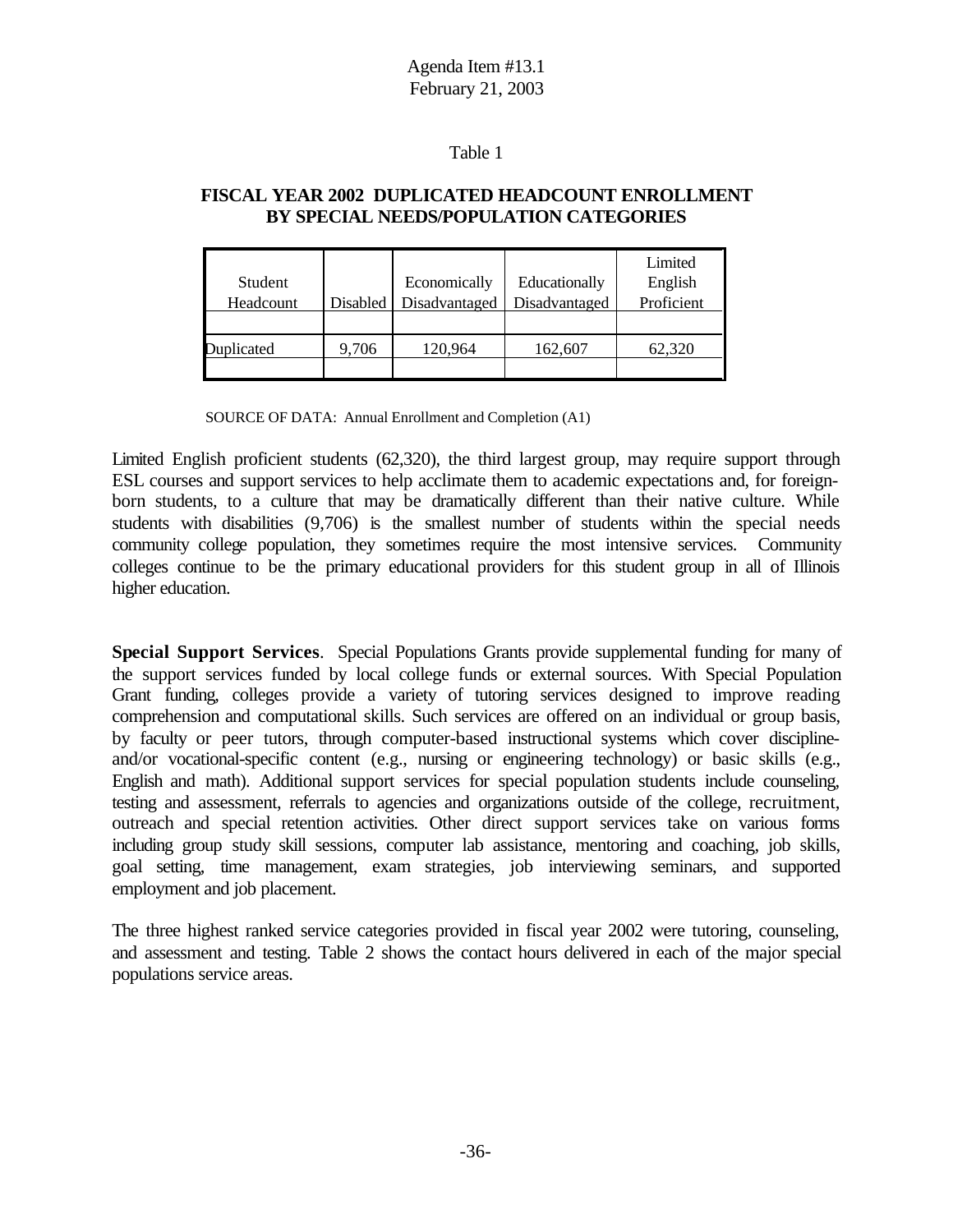| П<br>∩ | n<br>,, |  |
|--------|---------|--|
|        |         |  |

#### **STUDENT CONTACT HOURS PROVIDED IN SERVICES FUNDED BY SPECIAL POPULATIONS GRANTS FISCAL YEAR 2002**

| Type of Service                                                  | $#$ of<br><b>Districts</b> | Total<br><b>Contact Hours</b> |
|------------------------------------------------------------------|----------------------------|-------------------------------|
| <b>Tutoring</b>                                                  | 36                         | 1,690,018                     |
| Counseling                                                       | 31                         | 535,511                       |
| Assessment and Testing                                           | 29                         | 638,232                       |
| Referral to External Agencies                                    | 25                         | 27,122                        |
| Direct Support Services for<br><b>Students with Disabilities</b> | 27                         | 50,633                        |
| <b>Outreach Services</b>                                         | 24                         | 36,702                        |
| <b>Other Direct Support Services</b>                             | 23                         | 197,149                       |
| <b>TOTAL</b>                                                     |                            | 2,734,284                     |

More than 2.7 million contact hours of service to special populations were reported by community colleges. Tutoring (nearly 1.7 million hours), counseling (535,511 hours) and testing and assessment (686,232 hours) were the three highest service categories of the total number of hours reported.

Examples of Special Support Services. The College Enhancement Center at **Kaskaskia College** provides individual, personalized attention and academic guidance that help bolster students' selfconfidence in achieving their goals. The Learning Enhancement Center and the Student Support Service Program at **Waubonsee Community College** provide a variety of academic support services to students. Study skills workshops, small group tutoring, and individual tutoring are among the services available.

**South Suburban College**'s Academic Assistance Center requires tutors to participate in a ten-hour training program designed to improve the skills of persons tutoring students at the college. Since the implementation of the program, the total number of student contacts has increased almost four times over the amount from the previous year. The "Getting It Together" project at the **College of Lake County** addresses problems that are barriers to college achievement, such as truancy, teen pregnancy, poor grades, poor self-esteem, and troubled home life. Part of this project includes parental support programs to provide positive help and reinforcement to parents in their efforts to raise children to become productive young adults.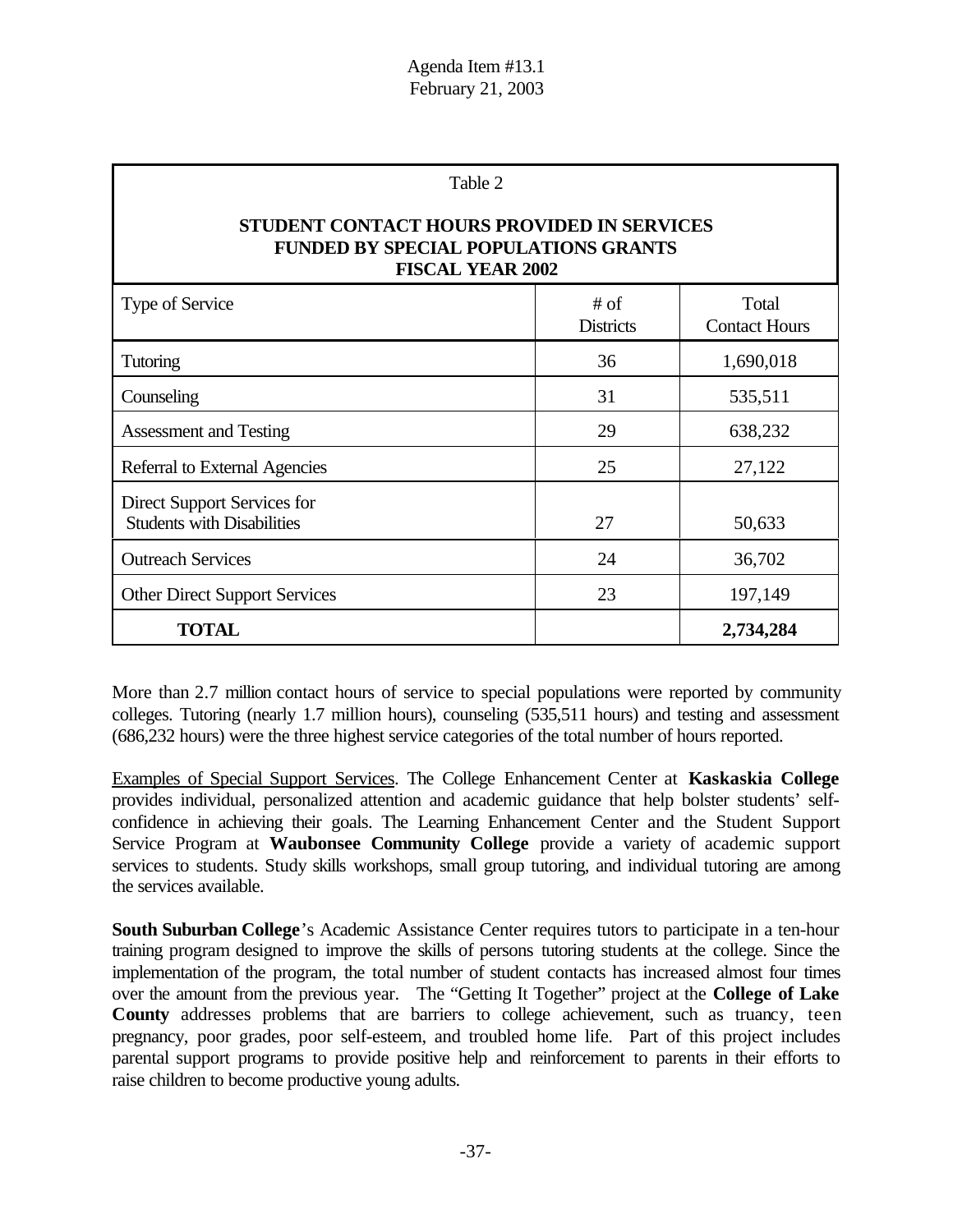The **College of DuPage**'s Community Linkages outreach program assists community agencies serving the immigrant and refugee populations in the district. Students enrolled in ABE, ASE, or ESL courses receive special case management service and referrals to community agencies for emergency or in-depth support services.

**Special Services for Students with Disabilities**. To accommodate students with disabilities, community colleges have undergone considerable remodeling of facilities and made numerous site improvements, such as curb cuts and sidewalk changes. Further accommodations are made available through auxiliary services and aids, including sign language interpreters, notetakers, readers, assistive listening devices, taped texts, audio recordings, or other methods that make aurally or visually delivered materials available to persons with hearing and visual impairments.

For the past two years, community colleges have strived to develop positive relationships with local district offices of the Illinois Office of Rehabilitation Services (ORS). These relationships are built upon local agreements that identify shared payment arrangements for ORS clients who attend community colleges, joint training sessions between colleges and local ORS offices, and an exchange of information about the ORS students and the services they receive. During the development of these agreements, colleges and ORS offices were guided and supported by a statewide committee composed of representatives from ICCB, ORS, IBHE, community colleges, and universities. To assist institutions and local ORS offices, the committee developed a statewide model agreement that community colleges and other higher education institutions could use to guide their negotiations. To date, 37 agreements have been signed. A description of these agreements can be found on the ICCB website (http://www.iccb.state.il.us).

Examples of Services for Students with Disabilities. At **Highland Community College**, the Disabilities Services Program provides intervention strategies to ensure that needed accommodations are provided. A total of 75 students were served. **Illinois Valley Community College** purchased the Woodcock-Johnson Revised II examination, which is used for psychological testing of students with possible learning disabilities. The exam, which is expensive to administer, is given to students free of charge.

The **Lake Land College** Special Needs staff has worked actively with the local Transition Planning Council (TPC) for students with disabilities. Participation in the TPC has lead to closer relationships with professionals from the local district Office of Rehabilitation Services, Treatment and Learning Center, CCAR Industries, and other entities that provide transition planning services for high school students with disabilities. The Learning Resource Services at **Parkland College** has initiated a coaching program which includes an intervention system to identify students with disabilities early in the semester. Students meet with Learning Disability Specialists one hour per week to review academic progress, plan a schedule for an upcoming week, and to discuss challenges and successes.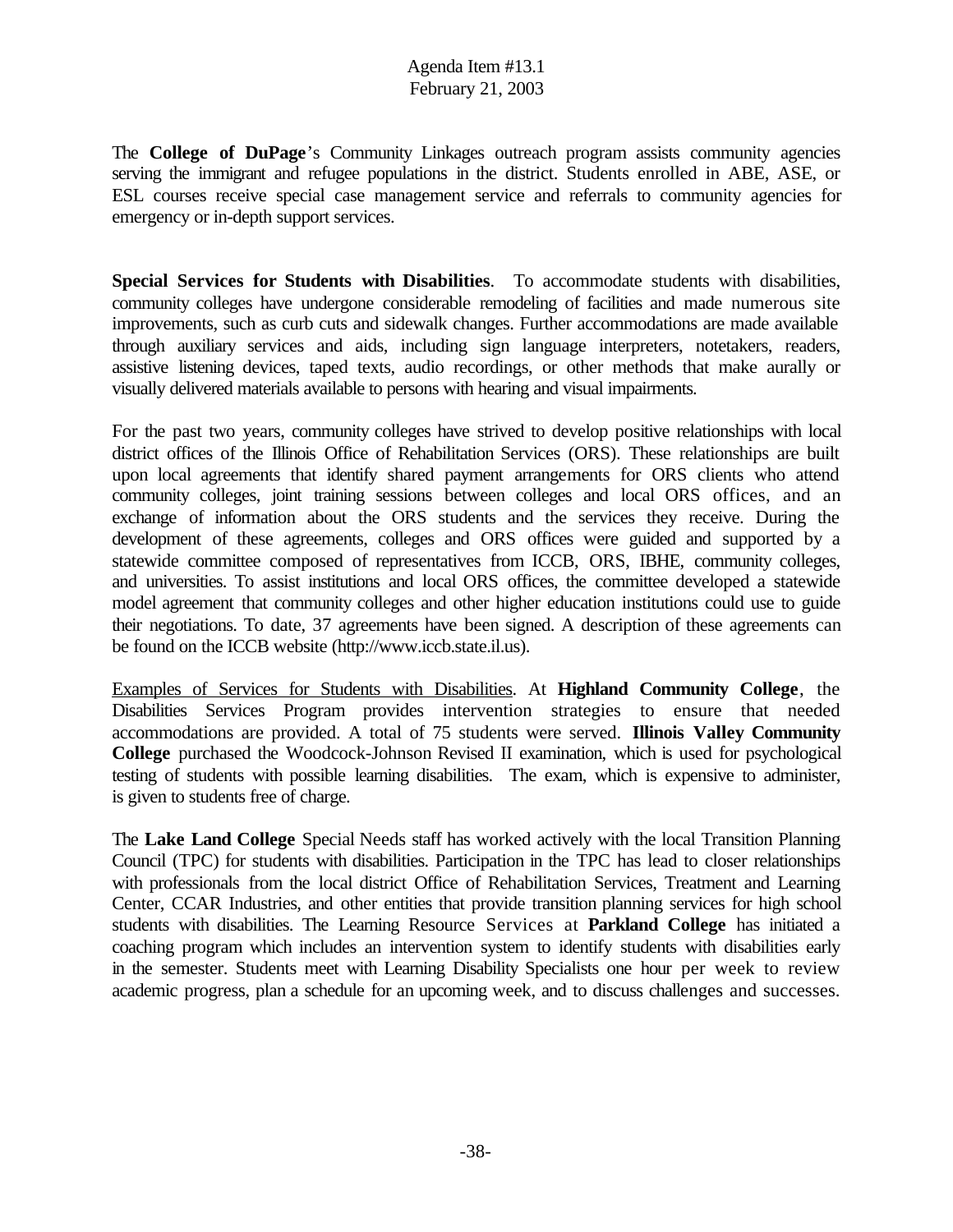**Oakton Community College**'s ASSIST program helps students with disabilities gain equal access to programs and services at the college. Program services include transition activities, preemployment skills training, and part-time employment guidance. Students are coached on how to highlight their strengths in job interviews and how to request accommodations with assertiveness and confidence. **Spoon River College**'s Special Learning Needs Program trains staff to screen existing and potential students for learning difficulties and provide effective instruction to adults with special learning needs. During the training, individuals learn to assess and diagnosis, administer and interpret the Payne Learning Needs Inventory, and gain a better understanding of basic accommodation needs for students with disabilities.

**Instruction**. Special Populations Grants help support instruction in remedial/developmental, ABE, ASE and ESL instruction. The educational activities described in this part of the report reflect only a portion of the total adult education and remedial instruction offered by community colleges. Additional ABE, ASE, and ESL instruction is funded through State and federal Adult Education and Family Literacy Act funds. Table 3 shows the number of credit hours generated in courses supported in full or in part by Special Populations Grant funds in fiscal year 2002.

| Table 3                                                                                                              |                          |                              |  |  |  |  |  |  |  |
|----------------------------------------------------------------------------------------------------------------------|--------------------------|------------------------------|--|--|--|--|--|--|--|
| REMEDIAL, ABE, ASE, AND ESL CREDIT HOURS FUNDED WITH<br><b>SPECIAL POPULATIONS GRANTS</b><br><b>FISCAL YEAR 2002</b> |                          |                              |  |  |  |  |  |  |  |
| Type of Course                                                                                                       | # of<br><b>Districts</b> | Total<br><b>Credit Hours</b> |  |  |  |  |  |  |  |
| Remedial (PCS 1.4)                                                                                                   | 24                       | 177,822                      |  |  |  |  |  |  |  |
| ABE (PCS 1.7, except ESL)                                                                                            | 23                       | 65,289                       |  |  |  |  |  |  |  |
| ASE (PCS 1.8, except ESL)                                                                                            | 22                       | 50,259                       |  |  |  |  |  |  |  |
| ESL (PCS 1.7 and 1.8)                                                                                                | 22                       | 305,332                      |  |  |  |  |  |  |  |
| TOTAL                                                                                                                |                          | 598,702                      |  |  |  |  |  |  |  |

For fiscal year 2002, the largest portion of credit hours supported by Special Populations Grant funds were generated in English as a Second Language, comprising 51 percent of the total credit hours generated among the four categories of courses. The second largest number of credit hours generated was in remedial education with about 178,000 credit hours generated.

Examples of Instructional Services. **Kankakee Community College's** ALIVE Adult Literacy Program helps undereducated adults in Kankakee County and parts of Iroquois and Livingston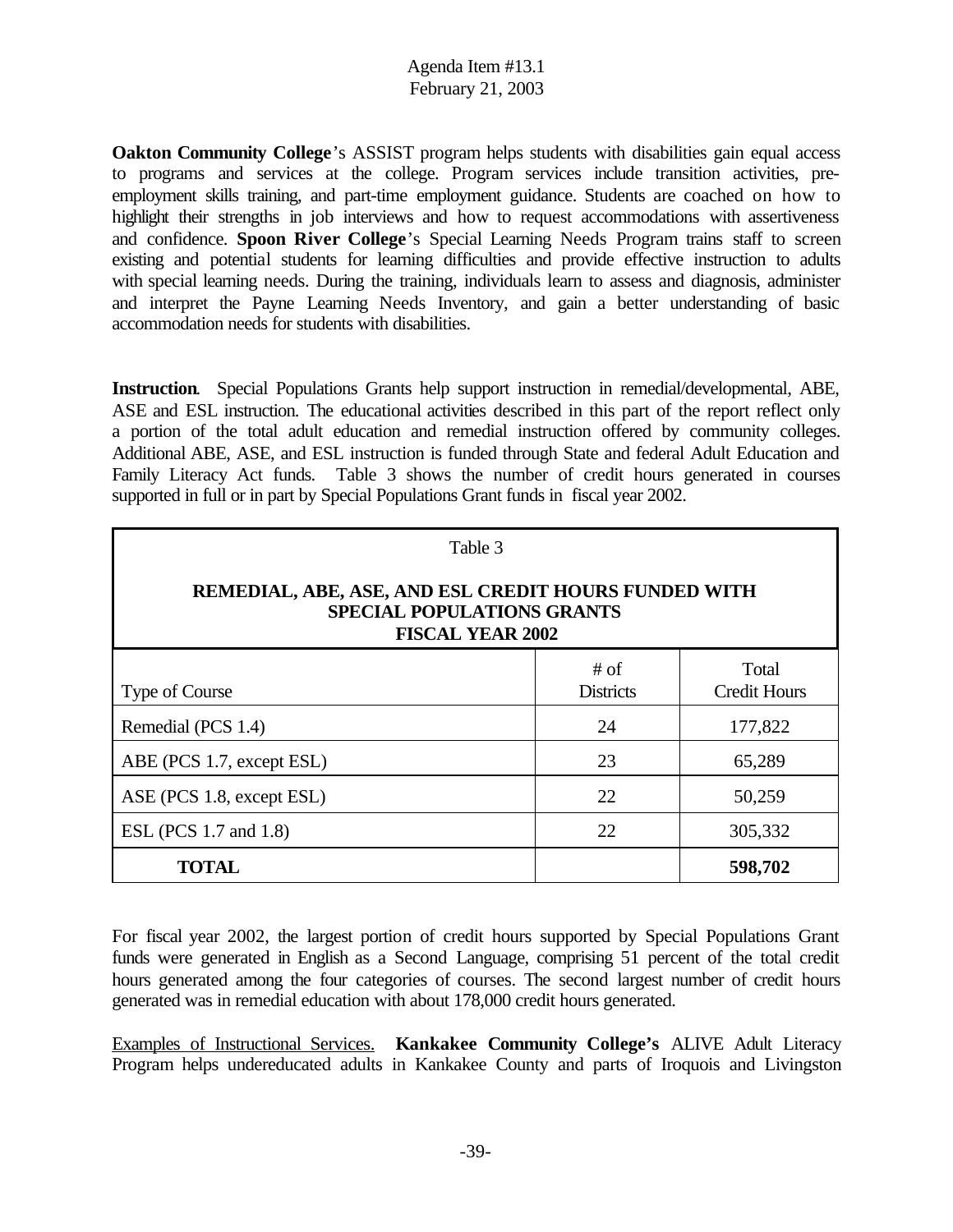counties. The target population of the ALIVE program is adults who read at or below the ninth grade level. English as a Second Language is offered for foreign-born residents in the communities. At no charge, trained volunteers provide instruction, one-on-one assistance, and referrals to other programs and assistance.

Project READ at **Richland Community College** is a community literacy tutoring program. Volunteers tutor students in one-on-one situations in the classroom under the supervision of instructors. Short-term classes focusing on math and English are also held. **Southwestern Illinois College**'s Early School Leavers programs located in Granite City and East St. Louis are cooperative education efforts serving 16- to 21-year-old students who are enrolled in GED programs and are employed part-time in their respective communities.

The **College of DuPage**'s ESL Family Literacy program provides customized instructional and support services to non-English speaking families to assist parents in learning the English language so they can communicate and interact with their children regarding homework and other school matters. In fiscal year 2002, the retention rate of participant families was 98 percent. All parents reported participating in at least one parent/school activity on behalf of their children and increased their hours in helping their children in homework activities.

**Special Programs for a Diverse Student Population**. Many community colleges have used Special Populations Grants to support programs designed specifically for special services to minorities and students identified as educationally and economically disadvantaged. Grant funds may be used to fund programs designed specifically for minorities and first generation college students, as well as for persons with disabilities. Among the 48 community colleges, 29 reported programs that were totally or partially funded by Special Population Grants. These programs include mentoring and retention programs for minorities, international student services, bridge programs and early school leavers activities for high school students, centers for special needs and disability support services, and multicultural activities.

Examples of Special Programs for Diverse Student Populations. CLIMB (Chicago Linkage for Minorities in Biomedical Sciences) is a partnership bridge program between Chicago State University and the **City Colleges of Chicago**. The program is funded by the National Institutes of Health to increase the number of minorities entering biomedical careers by enhancing the successful transition of students from two-year to four-year colleges. Students in this program receive career counseling, course enrichment, peer and mentor support, and the opportunity to spend a summer term engaged in biomedical research with a professor at Chicago State University.

The Black Women's Caucus of **Harold Washington College** organized and successfully executed activities that support and serve African American students. One of the Caucus' programs is the Black Maleness Program, which was created to honor black male students for their academic achievements. Certificates of Excellence and scholarships are presented to students each year. The Caucus saluted more than 500 African American male students during the  $10<sup>th</sup>$  Annual Black Maleness program ceremony this past year. **Parkland College** has initiated two programs: SisterNet,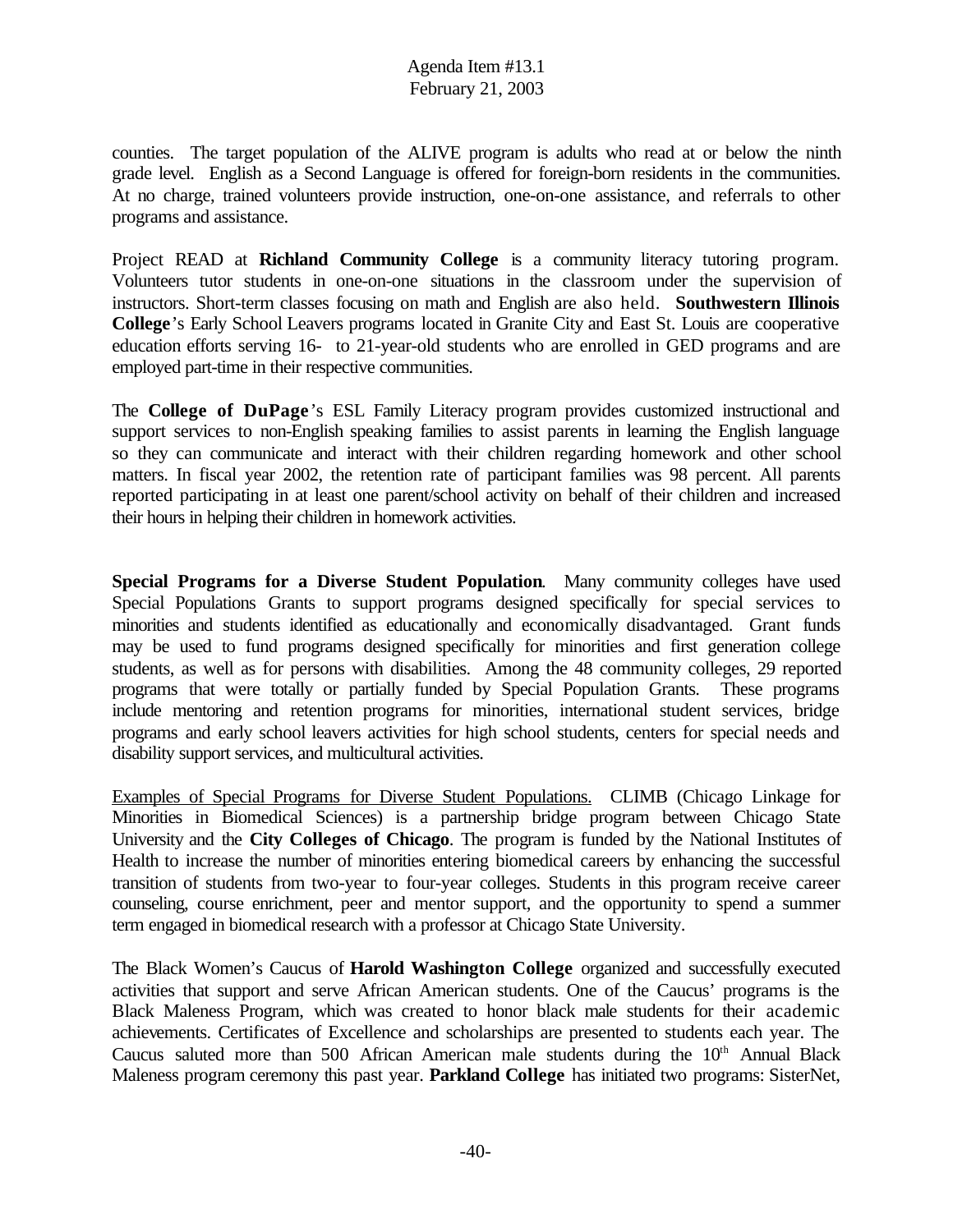a special populations outreach program targeting African American women and "Do the Right Thing" breakfast chats. SisterNet provides information on health and wellness and allows the college to reach out to individuals who might not otherwise consider higher education. "Do the Right Thing" breakfast chats involve Parkland faculty and staff and African American students on campus. During these chats, college members encourage students to make a commitment to their studies and class attendance.

**Conclusion**. Community colleges use Special Populations Grants to help meet the challenges of serving diverse student populations. During fiscal year 2002, the program enabled community colleges to provide nearly 2.7 million contact hours of services to students pursuing a community college education. Services provided to students included tutoring, counseling, testing and assessment, referrals, outreach, and special services to students with disabilities. Through programming, such as literacy development and minority and international student support, community colleges help students who might not otherwise enter higher education realize their educational and occupational goals.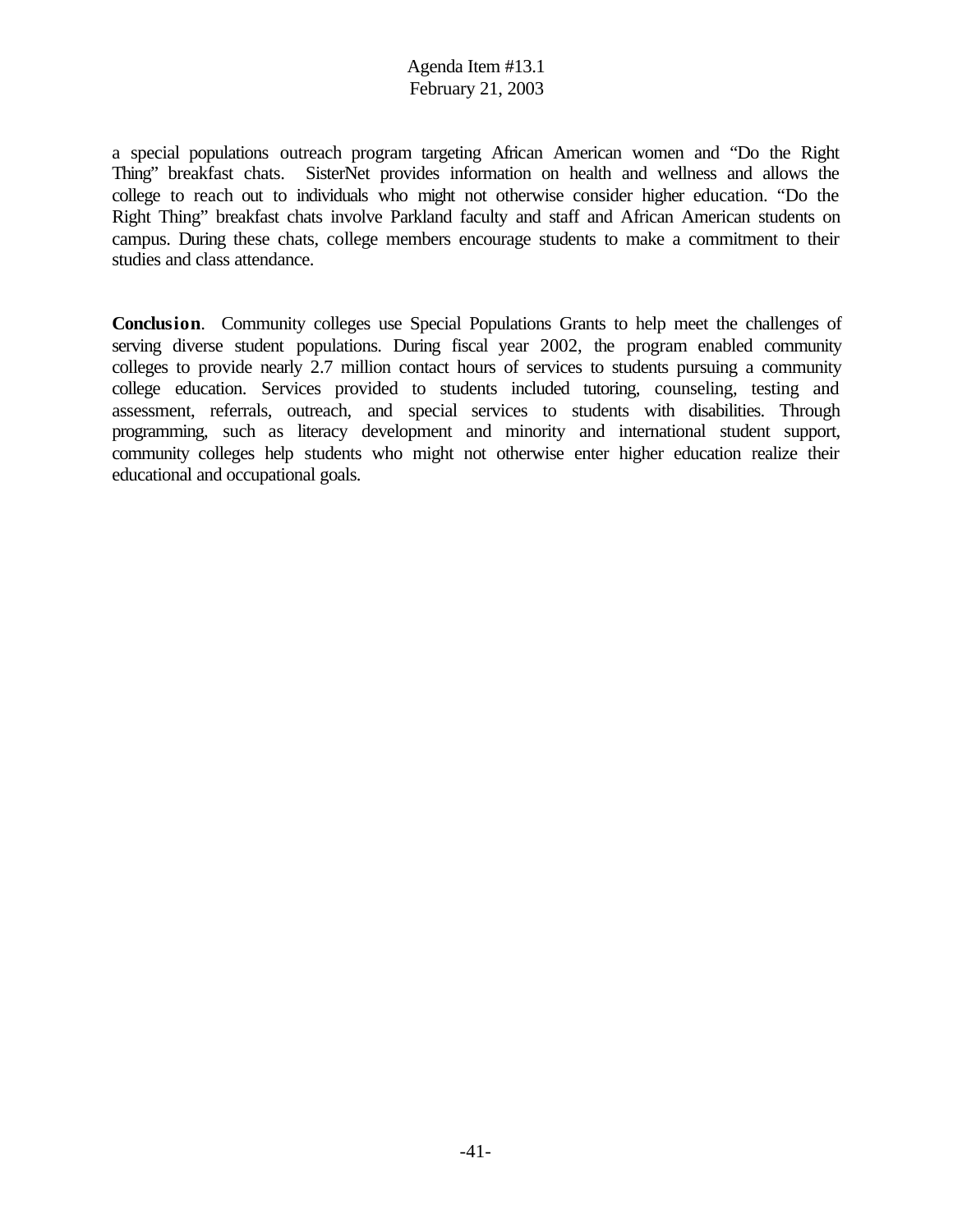#### Illinois Community College Board

# **FISCAL YEAR 2002 WORKFORCE DEVELOPMENT GRANT AND CURRENT WORKFORCE TRAINING GRANT**

*Executive Summary*

The Illinois Community College Board provided \$14 million in Workforce Development Grants to community college districts in fiscal year 2002. The Workforce Development Grant is comprised of three components: Business and Industry Services, Education-to-Careers (ETC), and Welfare-to-Work. The ICCB also provided \$4.9 million to community college districts through the Current Workforce Training Grant. The following reports show that colleges have used these grants to provide a comprehensive array of services that have significantly benefitted businesses and economic development entities, local ETC Partnerships, welfare recipients, and low-income working individuals. The following provides a brief glimpse into the activities of these grants:

#### **Workforce Development Grant**

- < **Business and Industry Services Component:** Community colleges served 148,411 people through contract training for businesses, entrepreneurship seminars and workshops, individualized counseling and management assistance, employment workshops for unemployed or underemployed individuals, public noncredit training courses, and testing and assessment services.
- < **Education-to-Careers Component:** Community colleges were integral partners in sustaining local ETC Partnerships by increasing work-based learning opportunities for students, expanding career exploration programs and resources, offering professional development opportunities for educators, supporting lifelong learning concepts, expanding articulation agreements, and delivering career awareness programs.
- < **Welfare-to-Work Component:** Community colleges provided an infrastructure to support welfare recipients and the working poor in gaining the education and training necessary to become employed. With the partnership of the Illinois Department of Human Services, 8,446 individuals were served through instruction in basic academic skills and occupational certificate programs.

### **Current Workforce Training Grant**

During fiscal year 2002, community colleges used Current Workforce Training Grant funds to provide assistance to 1,160 companies to deliver 3,287 noncredit customized training contracts. For every dollar that a company invested in training programs delivered by Illinois community colleges, a value of \$39 in benefits was returned to the company through this grant program.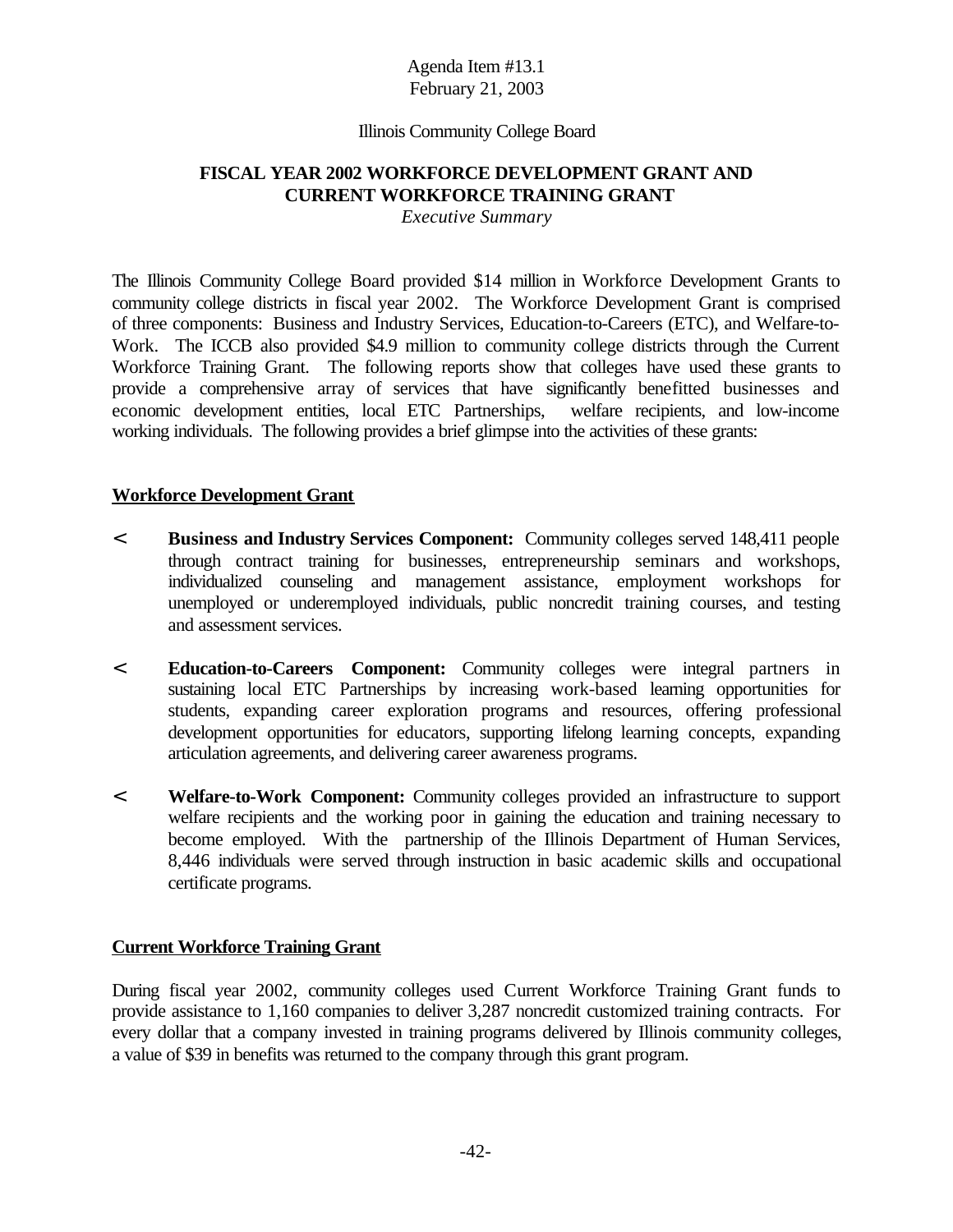#### Illinois Community College Board

#### **WORKFORCE DEVELOPMENT GRANT BUSINESS AND INDUSTRY SERVICES COMPONENT FISCAL YEAR 2002**

#### **Illinois Community Colleges: Helping Businesses Succeed**

The Illinois Community College System has developed the capacity to successfully help businesses succeed in today's global economy. Businesses need diverse services and programs that are focused on a variety of issues, from government regulations and compliance, identifying potential employees, identifying and implementing organizational systems and upgrading skills of current employees. The Illinois Community College System has more than eighteen years of experience in offering programs and services that directly meet the needs of businesses in Illinois.

Community colleges have become intimately involved in Illinois economic and workforce growth. Colleges meet the needs of businesses through customized on-site job training; building entrepreneur skills; counseling and assisting small business owners; offering professional continuing education to area professionals; developing training programs for the unemployed and underemployed; assisting economic entities with business attraction; retention and expansion and by assisting businesses with alternative education modalities such as distance learning, CD Rom, and web-based courses.

During fiscal year 2002, The Illinois Community College Board provided approximately \$6.1 million to community colleges for workforce development services to local employers. The following report focuses on the diversity of services that are offered to the local business community.

**Contract/Customized Job Training**. The diversity of contract training programs is growing within Illinois as the needs of area businesses change. Not only do businesses seek assistance from community colleges to increase the skills and knowledge of their workforce but they are also seeking assistance with strategic planning, process improvement and other system-wide operations that lead to increased productivity.

During fiscal year 2002, community colleges provided 8,984 customized training courses to 2,748 companies and served 103,726 employees. This resulted in an average of 503 training days being delivered throughout the year. These customized training courses resulted in the start up of 40 companies, expansion of 92 companies, retention of 229 companies, development of 741 jobs and retention of 5,838 jobs.

The business landscape is under constant change. Businesses must be able to plan for growth yet anticipate unexpected obstacles. Recently, a local telephone company in Mattoon, Illinois,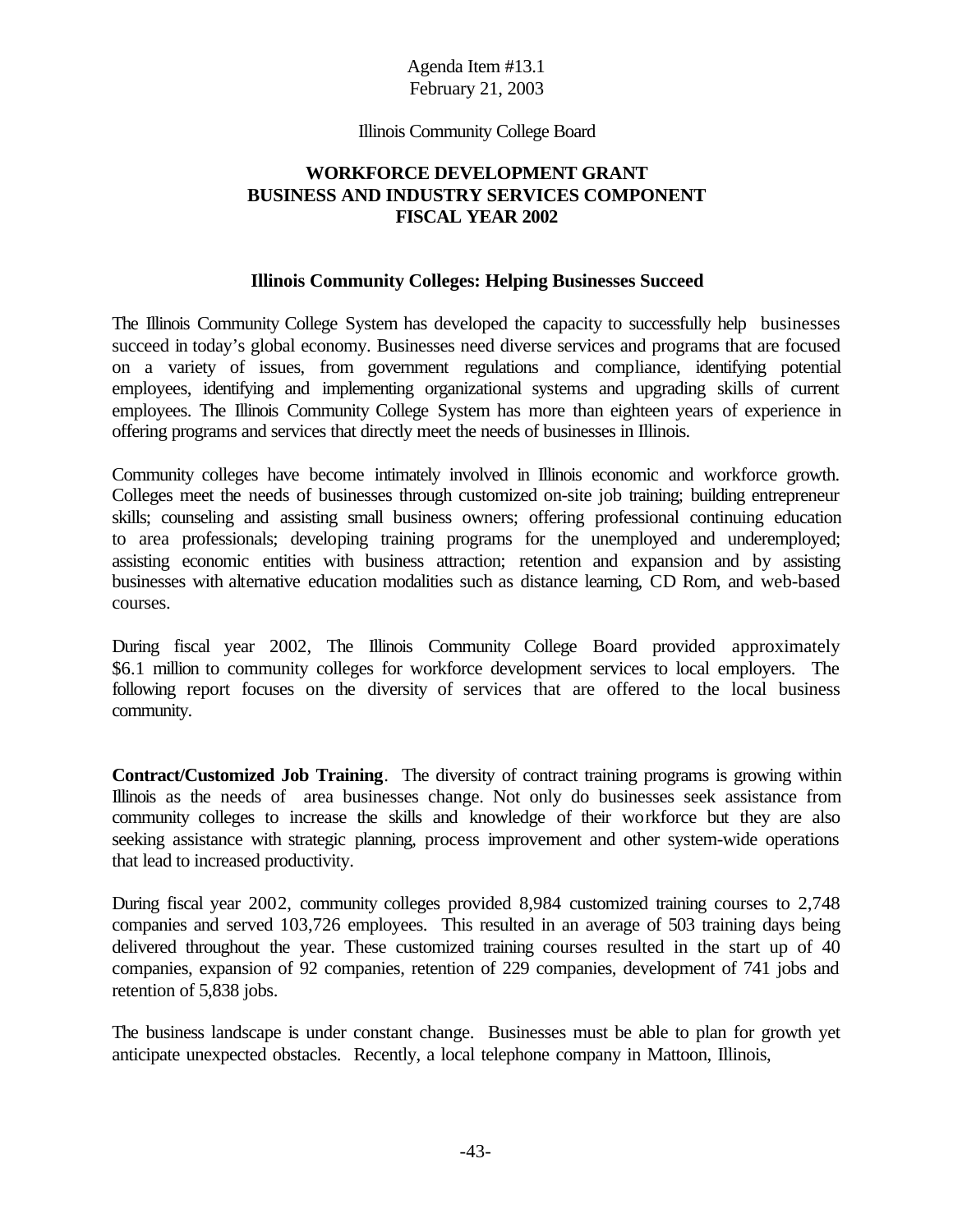experienced a very unexpected challenge but was better prepared for the future due to the work that Lake Land College had provided the company earlier in the year.

Lake Land College engaged in providing strategic planning services for the Illinois Telephone Company by bringing together 15 of the company's top executives to create a three-year business strategy plan and corresponding action plans in response to the intense competition and sweeping changes that are being felt by this industry.

In October 2001, the completed strategic plan was presented to the parent company and local employees. Soon after the endorsement of the strategic plans the company was sold to a group of investors from the Mattoon area. Due to the previous work of the strategic planning process the company has been able to maintain it's position in the industry by immediately implementing the action plans defined in the strategic plan. Luckily, the employment and the company and employees remain stable in the Mattoon area.

**Entrepreneurship Seminars and Workshops**. Community colleges across Illinois offer a variety of services to individuals who are interested in starting a business and for individuals who are currently running their own business. These services may include: development of a business plan, securing finances, addressing state and federal employment laws, and other details necessary to be successful.

During fiscal year 2002, community colleges conducted a total of 1,538 entrepreneurship seminars and workshops for 9,935 participants. A total of 128 companies started, 91 expanded and another 186 were retained for the state of Illinois. As a result, 472 jobs were created and 431 jobs were retained providing a combined total of 903 employment opportunities for Illinois workers.

Shawnee Community College continues to experience success with their Alternative Agriculture program developed to help family farms survive by providing educational programs on farm operations that are proven to provide higher revenues and profits per acre. The Small Business Development Center of Shawnee Community College partners with the Viticulture (grape growing) and the Aquaculture (fish farming) academic programs in order to assist individuals in developing and growing their farm. For the last two years the college has offered Viticulture courses. In fiscal year 2002 the college developed a one-semester certificate program to train and inform owneroperators and practitioners of the best agriculture practices for growing grapes in southern Illinois. With this addition, Shawnee Community College Small Business Development Center was able to assist the first winery to open in Johnson County.

The Small Business Development Center continues to assist the Aquaculture students establish and expand their prawn farms. This year, one individual began traveling to local fairs and selling his grilled shrimp which has resulted in two full time positions for this small business owner. Shawnee Community College Small Business Development Center is committed to assisting business and industry in the southernmost counties of Illinois to prosper.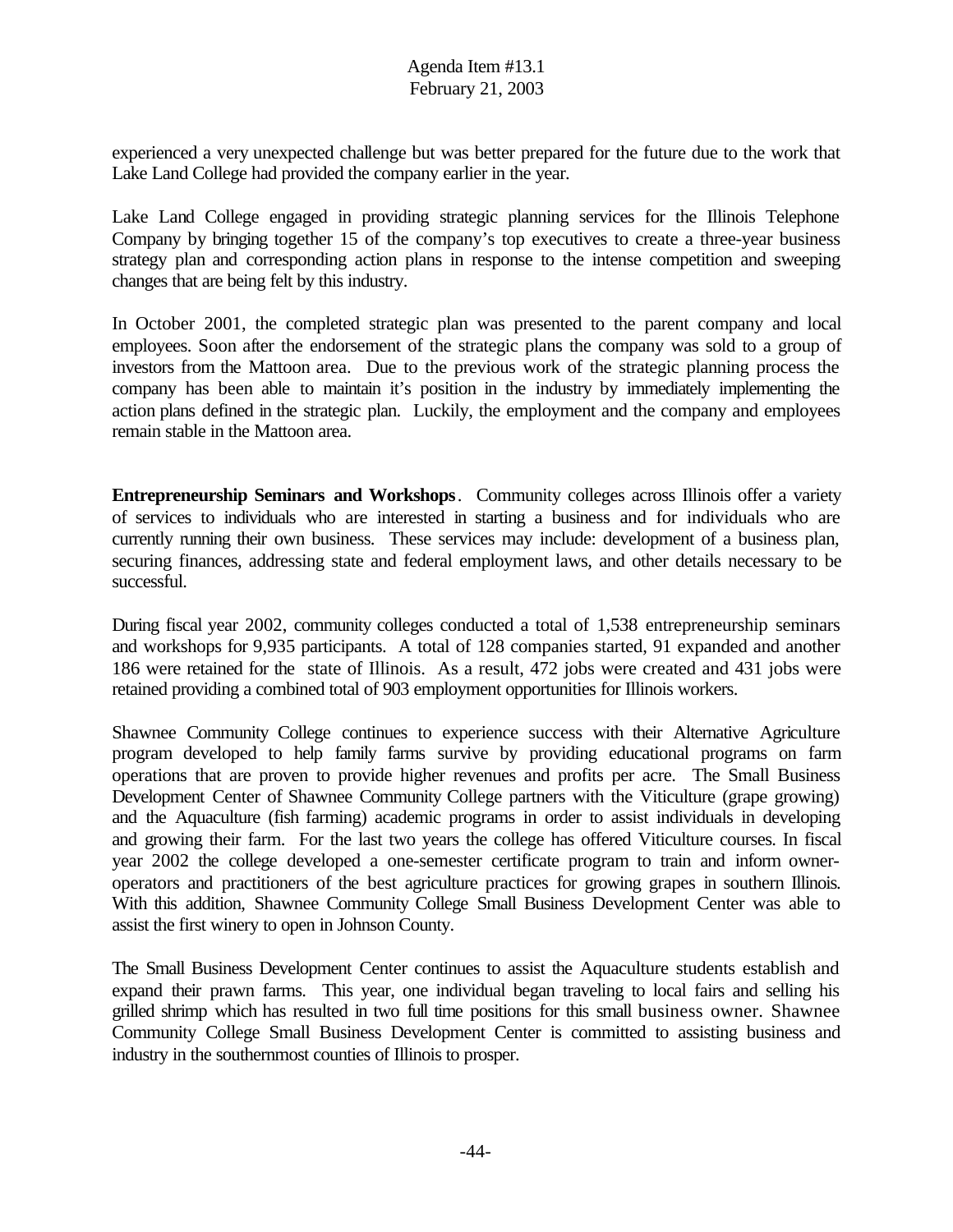**Counseling and Management Assistance**. In fiscal year 2002, community colleges provided counseling and management assistance to 6,956 individuals or organizations, which resulted in 302 companies starting, 141 expanding and another 454 companies being retained. As a result of the expansion, 903 jobs were created and another 909 jobs were retained.

Communities have come to depend on the educational information, support and resources that are provided by local community college Small Business Development Centers. During the initial start up phase of a business, positive relationships are built as support and resources are shared. These relationships continue to grow over the years and develop into long-term mentoring relationships. Recently, a small wood pallet manufacturer in Vandalia, Illinois, experienced the benefits of a longterm supportive relationship when tragedy struck in October 2001.

During October 2001, the company experienced a major fire and lost most all office equipment including business records and computer back-up files. Luckily, the SBDC Counselor was reviewing the YTD progress of the company and had a copy of the last six months of records from the customer. The Small Business Development Center assisted the company in determining computer needs and ordering all computer equipment, replacing various licenses, records and many other tasks. With this help the company was able to obtain a half million dollars in loans as a bridge until a settlement could be reached with the insurance carrier and was back to normal production within approximately three months. Miraculously, the company closed the year out with record sales.

**Contract Procurement Assistance**. Community colleges are very resourceful when it comes to meeting the needs of their clients. With only 12 of the 39 community college districts reporting procurement assistance activity, partnering and collaboration becomes the key to assisting local business with obtaining state and federal contracts. In January 2002, the Procurement Technical Assistance Center at the College of DuPage joined with the College of Lake County and Oakton Community College to host a "Veterans Business Conference". The event, held at Oakton Community College, offered training opportunities and networking between small veteran owned businesses and federal and state agencies who are in need of contractors. The event received approximately 100 participants between three community college districts.

Twelve community colleges throughout the state provided 1,877 businesses with contract procurement assistance. One hundred and forty-one companies received 2,779 contracts for a total of \$115,199,362 dollars in federal contracts. As a result of the contracts, 2 companies were started, 5 companies expanded, 164 companies were retained, 317 jobs were created and another 1,224 jobs were retained.

**Public Training Activities**. It has been said that the amount of knowledge and information needed to be successful in business today is twice as much as what was needed just one year ago. This need has sparked a significant increase in the amount of noncredit, professional development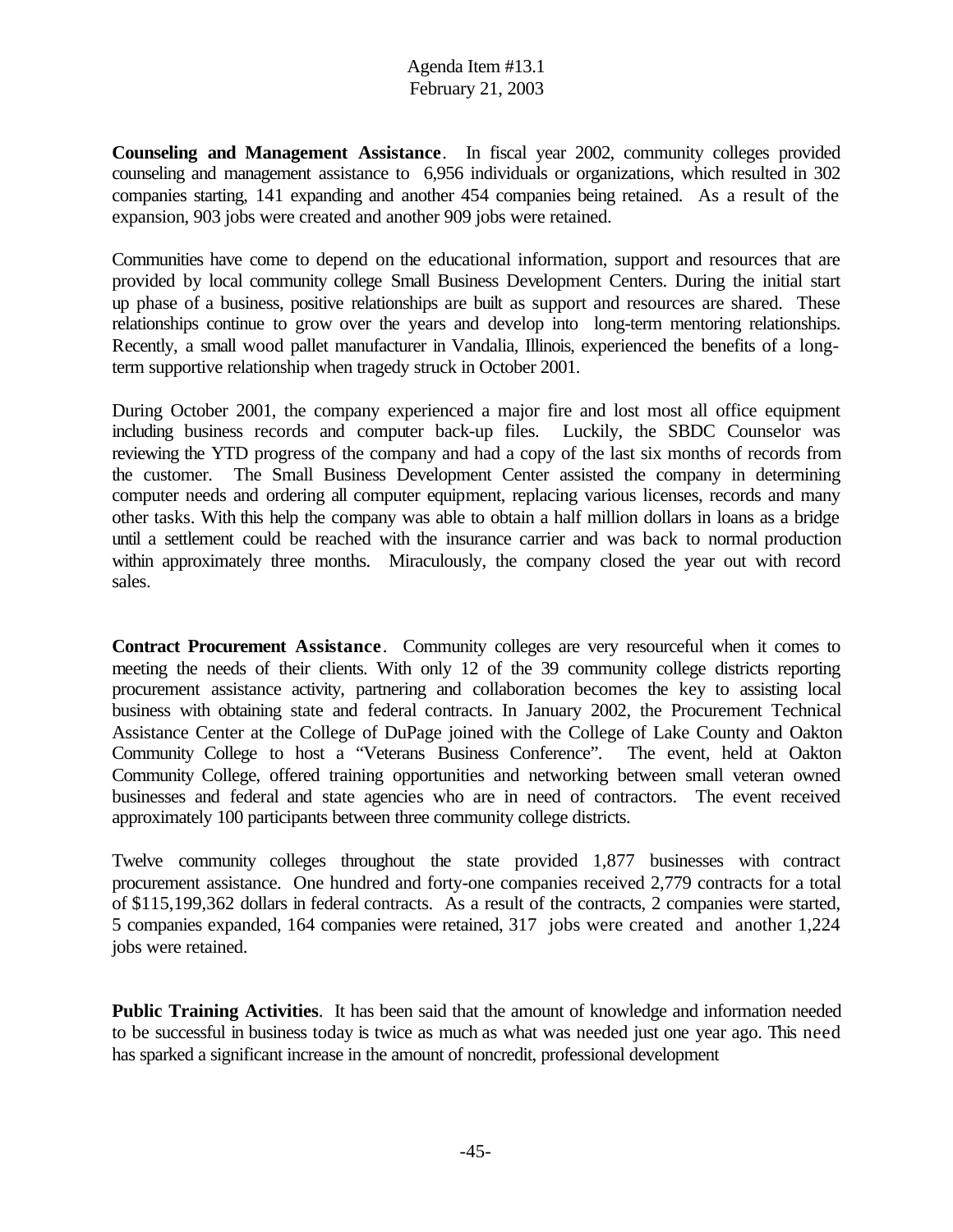enrollment at the community college. Individuals seek the opportunity to return to college to upgrade their skills or obtain certifications in an accessible location with affordable prices. Professional real estate agents, nurses, physical therapist, cosmetologist, and teachers are just among the few who rely on their local community college to design and deliver classes and programs that are counted as continuing education units necessary to continue their professional status.

In fiscal year 2002, community colleges provided 5,481 noncredit public training courses and workshops to 26,183 participants and served 2,481 organizations. On average, each community college district assists 671 individuals per year to maintain their professional license or certification.

**Employment and Training Services for Unemployed or Underemployed**. Danville Community College continues to prove their commitment to economic growth in their community by forging a unique and permanent relationship with their local Job Training Partnership. As a result of this partnership, Danville served 347 individuals who were either unemployed or underemployed with over 11,000 hours of training for the local Job Training Partnership. That is an average of 32 hours of training per individual.

Danville's expertise in working with unemployed or underemployed individuals payed off when a local manufacturer approached the Corporate and Community Education department to prepare its staff for new job positions. The local manufacturer is planning to expand and implement a new manufacturing line. Due to new technology, this line will employ approximately 20 employees and will eliminate many current positions of existing employees. Danville Community College was asked to complete a Workkeys Job Profile on the Machine Operator position and to plan, develop and deliver a refresher training and assessment plan for employees to enhance their skills and better their chance of employment on the new line. Danville performed a job profile and hosted orientation sessions to brief employees of the number of jobs available, compensation rates and other expectations. Employees were given the option of a CD-ROM based training or an instructor led training that would increase their skills in the top three ACT Workkeys Job Profile levels. Many employees took advantage of the training. To date, the ACT Workkeys Assessment and the Ramsey ELEC and MEC Assessments have been administered to employees interested in bidding on the new positions. Currently, interviews are being conducted and the next phase will be for the manufacturer to transfer/hire employees for the new line. Employees were pleased with the opportunity to receive training to upgrade their skills and increase their chance of retaining a position with the company. Management was pleased by the effort of the employees and with a system that enables them to hire the most skilled employees for the new position.

Twenty community colleges reported offering 232 employment workshops to 1,312 unemployed or underemployed individuals. Six thousand five hundred and thirty credit and noncredit retraining courses were provided to 1,799 participants. Two thousand nine hundred and forty seven individuals received one-on-one counseling and another 5,111 individuals participated in other employment and training activities through the community college.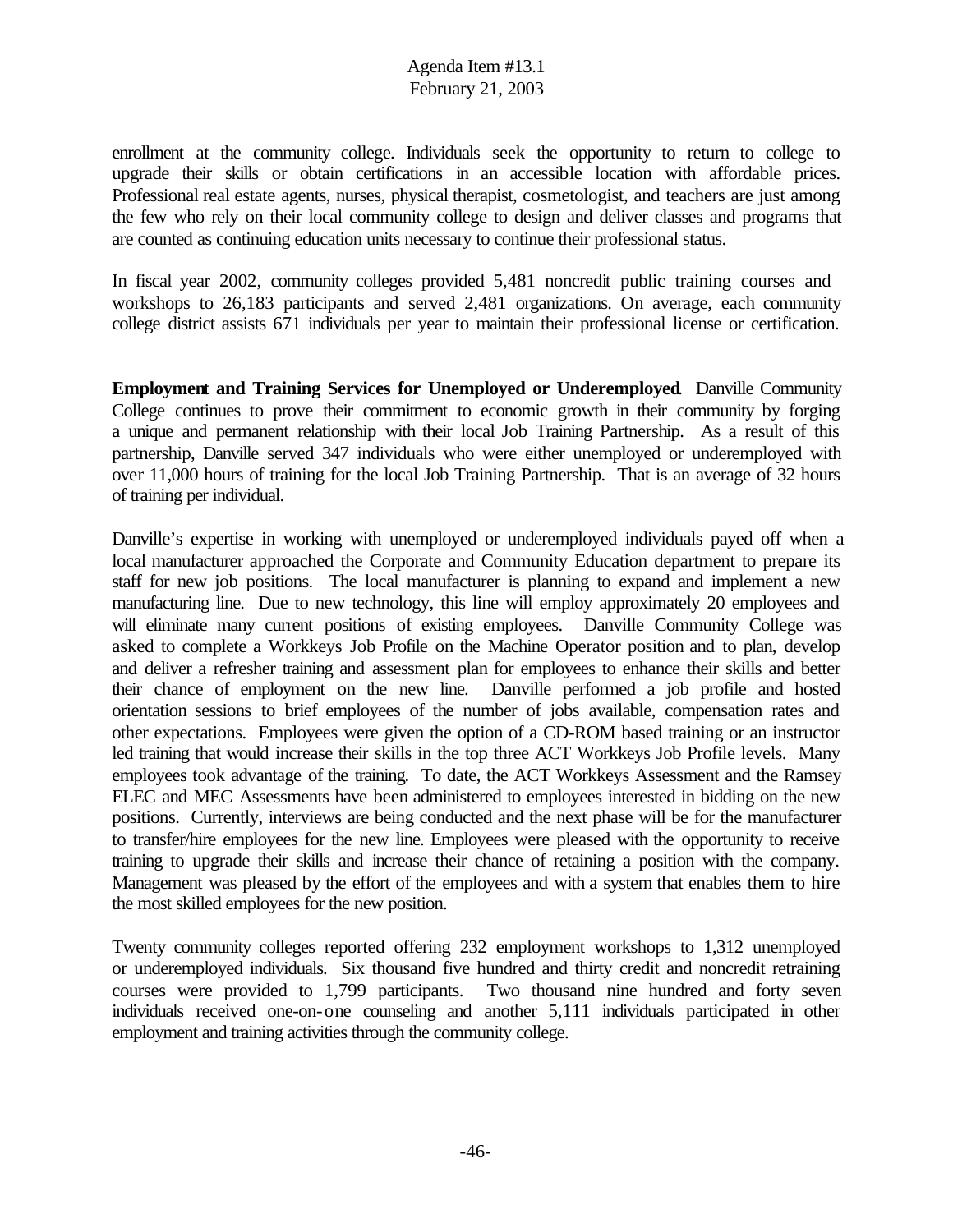**Business Attraction, Retention, and Expansion**. Business attraction, retention, and expansion play a key role in economic development within the State of Illinois, and community colleges are one of many resources that are used in this process. Community colleges provide businesses and communities with unique incentives such as: facility usage, customized educational and training courses, and pre-hiring employee testing.

Heartland Community College was requested by a local manufacturer to assist with the potential expansion of their facility and workforce by providing an assessment of training needs, grant application, curriculum development, training program delivery, and training usefulness verification. Heartland Community College Corporate Education and Adult Education staff came together to assess the company's needs. As a result, Heartland Community College provided a total of 241 hours of instruction to 61 students which resulted in the creation of 45 jobs. The manufacturer was very pleased with the results and is committed to working with Heartland Community College on future training as needed.

As a result of the business attraction, retention, and expansion activities reported by the community colleges, a total of 46 companies started up, 41 expanded and another 225 companies were retained. This resulted in a total of 1,187 jobs being created and another 1,995 jobs being retained.

**Other Activities, such as Distance Learning and Continuous Improvement**. Statistics have proven that E-Learning is on the rise. According to ASTD State of the Industry Report 2002, 8.8 percent of all training is being completed online. This is the highest reported since 1997. During fiscal year 2002, many Illinois community colleges partnered with American College Testing (ACT) and developed "ACT Centers" on campus. Through this new initiative, John Wood Community College reported that ten students were completing coursework toward a certificate in the Industrial Electronic Maintenance (IEM) program, which includes 31 courses through the ACT Center. Several of the IEM students are now enrolling in peripheral courses beyond the certificate. Community colleges are also able to provide online testing for professionals such as Social Worker Boards Licensing, Microsoft Office User Specialist (MOUS), and other tests and certifications that have become valuable for current and potential job seekers.

During fiscal year 2002, community colleges offered 817 noncredit internet courses, 124 satellite broadcasts, and 63 two-way interactive video courses. The delivery of internet courses rose 22 percent from fiscal year 2001. It is predicted that companies will continue to seek out alternative education deliveries like internet courses. In addition business and industry centers provided 52 profiles/assessments of local businesses, tested 299 individuals, designed and delivered six benchmarking studies, and implemented 114 workplace literacy programs.

Illinois community colleges are proud to be able to offer such a diverse system of resources and services for local businesses. We pledge to continue to build this foundation which guides individuals to gain skills and knowledge and leads businesses to success.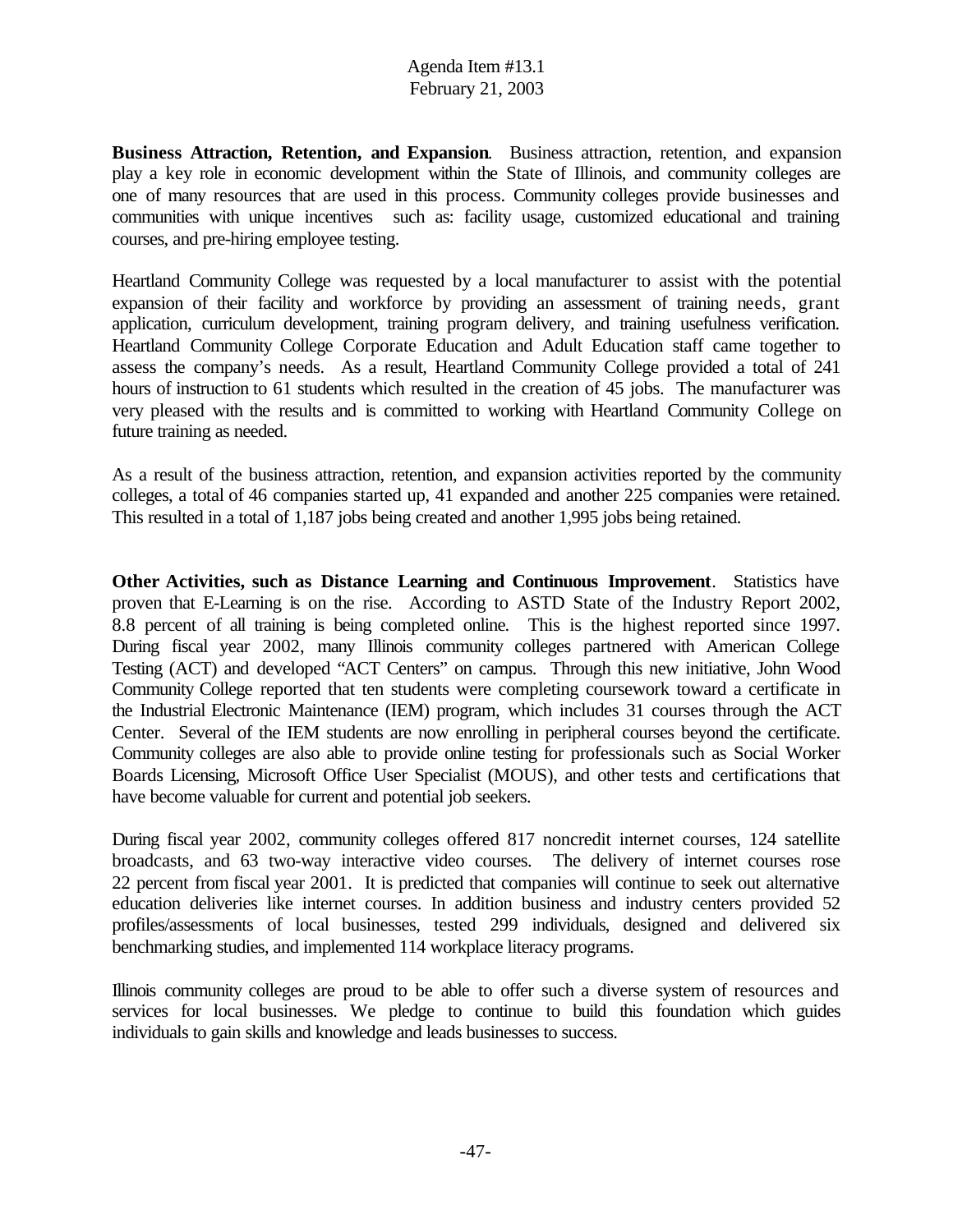#### Illinois Community College Board

#### **WORKFORCE DEVELOPMENT GRANT REPORT EDUCATION-TO-CAREERS COMPONENT FISCAL YEAR 2002**

The ICCB Workforce Preparation Grant - Education-to-Careers Component funds are dedicated to sustaining local ETC partnerships and institutionalizing ETC experiences and support services. The purpose of this funding is to support the community colleges in their efforts to affect systemic change.This special initiative recognizes that the community college system needs to develop a fully integrated education/employment system in order to assure that students can move easily from education to work and from work to continuing education.

Illinois community colleges made use of their ICCB/ETC funds to support both the college and local partnership ETC initiative. Among the many projects and initiatives instituted during this fiscal year, the colleges:

- increased business partnerships to provide work-based learning and internship opportunities for all students and educators;
- expanded career exploration programs and resources for students and educators;
- offered professional development opportunities for educators through conference workshops and classes;
- promoted ETC concepts to educators, parents, students, business and industry in their local communities;
- supported the lifelong-learning concept of ETC through the Illinois Employment and Training Centers (IETC One-Stops);
- cultivated partnerships with the Local Workforce Investment Board, local youth councils, Regional Offices of Education (ROE), Illinois Department of Employment Security, chambers of commerce, and community and business organizations;
- linked employers to education and visa versa;
- improved career assessment and placement services;
- expanded articulation agreements;
- developed and delivered career and academic counseling;
- purchased state-of-the-art equipment and software for career programs to enhance career exploration; and
- delivered workshops and Career Awareness Programs and resources.

During 2002, the Illinois ETC Steering Committee continued to emphasize the four goals outlined during the fifth and final year of implementation. Through the use of incentive grant monies provided by the Illinois Community College Board, Illinois community colleges have responded to these goals through innovation and support for their local ETC partnerships.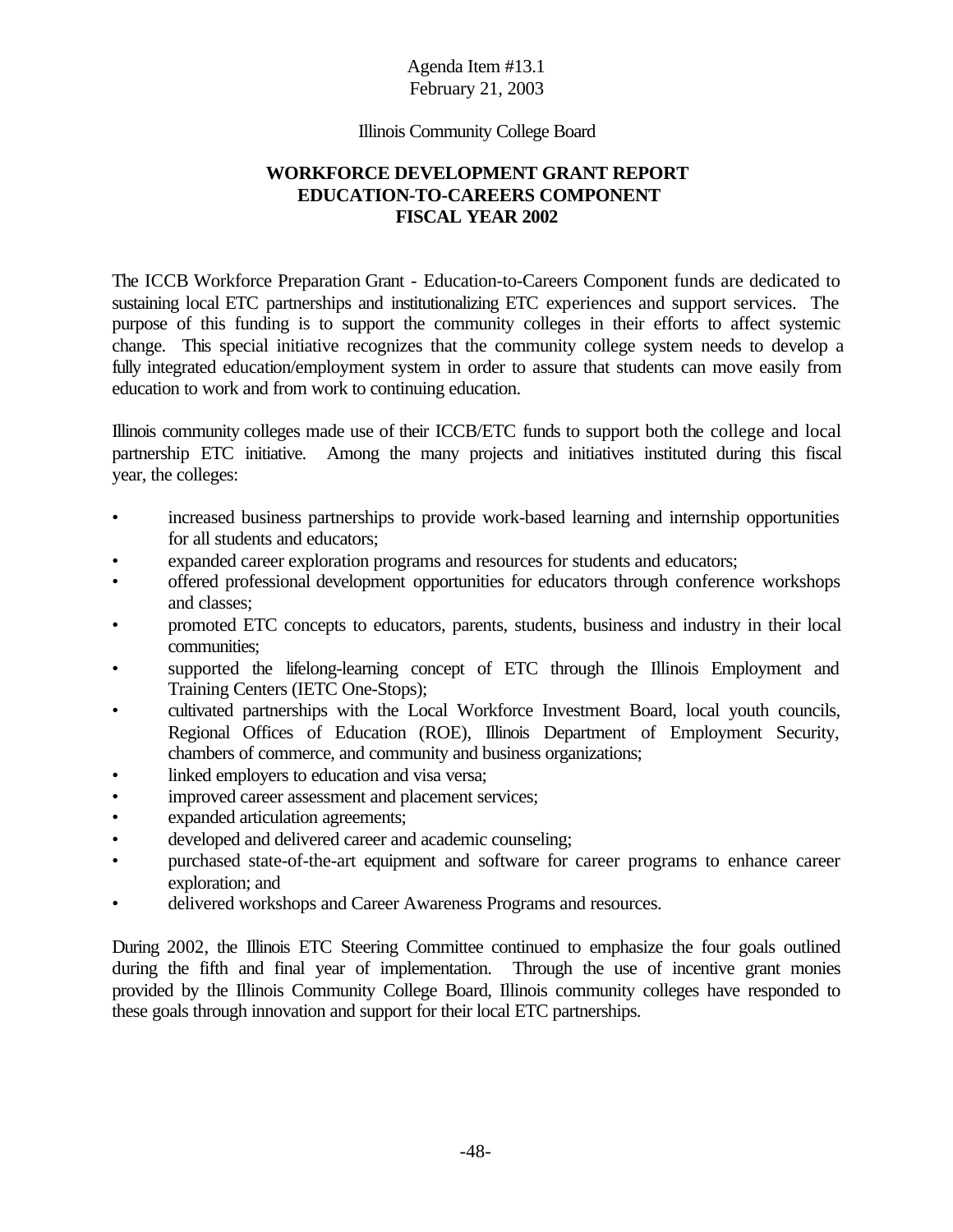**GoalI: Each and every student is involved in a comprehensive career development system that includes continuous career exploration and exploration activities, K-16.**

**Career Awareness and Exploration.** In addition to offering support and funds for local Career Fairs, work-based learning activities, and internships, several colleges used the 2002 ICCB grant to improve collegelevel career awareness activities. The grant enabled Illinois Valley Community College to support the participation of two students in

Americorps and to support community college faculty to participate in the VIP professional development program through the LaSalle County ROE. Joliet Junior College developed and implemented career planning workshops and job seekers' workshops which provide students with career planning skills and which educate job seekers on resume and cover letter development and interviewing techniques. Moraine Valley Community College established a college work team to explore the possibility of centralizing all work-based learning opportunities for students and implemented the use of Skill Scan cards in career counseling. Rend Lake College initiated a leadership conference entitled "Teambuilding: Building Blocks of Leadership." The conference was designed and coordinated by career counselors to help high school students become successful in their future educational and employment pursuits.

**Curriculum Integration.** Most of the community colleges found the 2002 ICCB ETC grant useful when updating their technology and when integrating academic content and workplace skills. For example, Illinois Eastern Community College completed a pre-technology curriculum designed to ensure that students successfully completed

**Goal II: Each and every student receives instruction based on a curriculum that integrates academic content and workplace skills and supports rigorous standards.**

multi-skill technology programs. ICCB funds were also used at Oakton Community College to allow staff to participate in professional development activities such as Career 2002: Linking Learning to Life, which is sponsored by the Center on Education and Work. In addition, it was noted that 30 to 35 faculty across the college incorporate a service learning component into their curricula. At Prairie State College, the entire counseling and advising department collaborated with the faculty in the Communications department to launch the integration of career research and planning in the Communications 101 class, which is a general education requirement for all A.A.S. degrees.

**Goal III: Each and every student is assisted in making smooth transitions between levels of education and into employment.**

**Transitional Services.** Illinois community colleges have responded very well to the need to provide smoother transitions for students through the use of Work Keys, dual credit and dual enrollment, staff development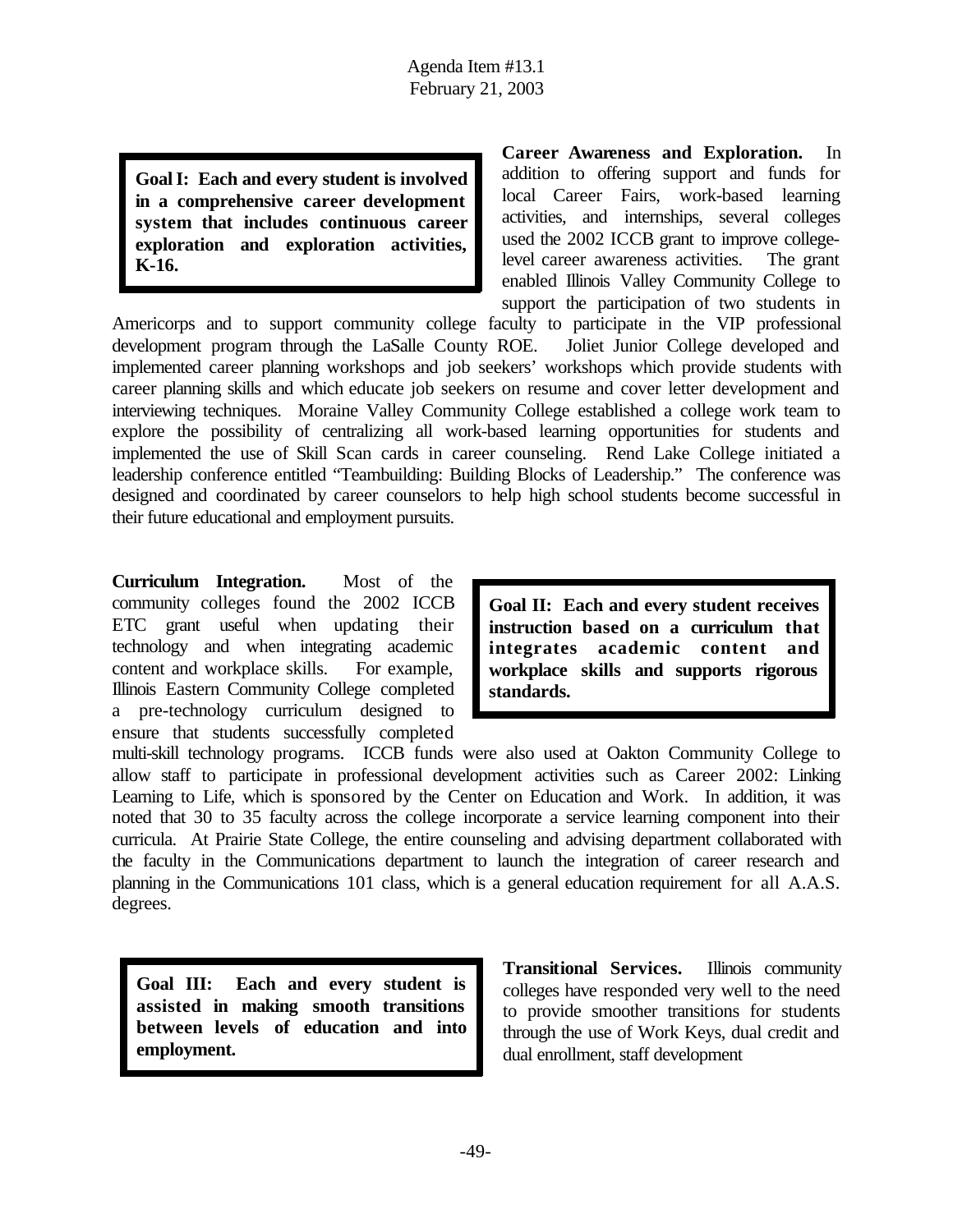activities, stronger articulation, and support for their local One-Stop Centers. A total of 400 students and community members at Sauk Valley Community College were assisted through ICCB funds for dual admissions programs and an early advisement program with four-year universities. The City Colleges of Chicago used ICCB funds to purchase training software and videos to assist students and community residents with workplace skills, soft skills, learning styles, office procedures, telephone etiquette, and customer service. At Prairie State College, the transfer coordinator updates all curricula and advising materials for A.A.S. degrees and certificates while working with the career coordinators to update the advising sheets used with high school students enrolling in Tech Prep programs and transferring to the college. The College of Lake County provided assistance to 828 community members and students through the career counseling staff at the IETC.

**Work-Based Learning.** The second basic element of the national School-to-Work Opportunities Act calls for guided educational experiences outside the classroom, particularly in the workplace. The most common response to this need involves internships or

**Goal IV: Each and every student has access to progressive community/workbased learning opportunities.**

apprenticeships in which students or faculty spend some time in training or in employment at a work-site.

During fiscal year 2002, Triton College promoted and supported "Ground Hog Day/Job Shadowing Day", "What I want to be when I Grow Up", "If I had a Hammer", entrepreneurship programs, career fairs, and several other activities designed to assist students in the selection and identification of their interest, goals, and career choice. Joliet Junior College hired an Internship/Employer Relations Coordinator who is working to expand the internship opportunities for the occupational programs offered at the college. Both Waubonsee and Oakton Community Colleges established job shadowing program for college students.

#### **Sustainability and Serving All Learners**

Two other focus areas identified by the ETC Steering Committee for the state include strategies for continued improvement/sustainability and serving all learners. Both of these focus areas are simultaneously being addressed with ICCB ETC funds by at least twenty community colleges through support of their local IETCs. The ICCB grant funds allow the colleges to provide staff and educational and training programs through the IETCs above and beyond the required services in such areas as career planning, adult basic education, English as a Second Language, GED preparation, literacy tutoring, community education classes, preemployment skills training, and job search assistance. Additionally, funds are used to coordinate WIA services and provide faculty and staff cross training sessions.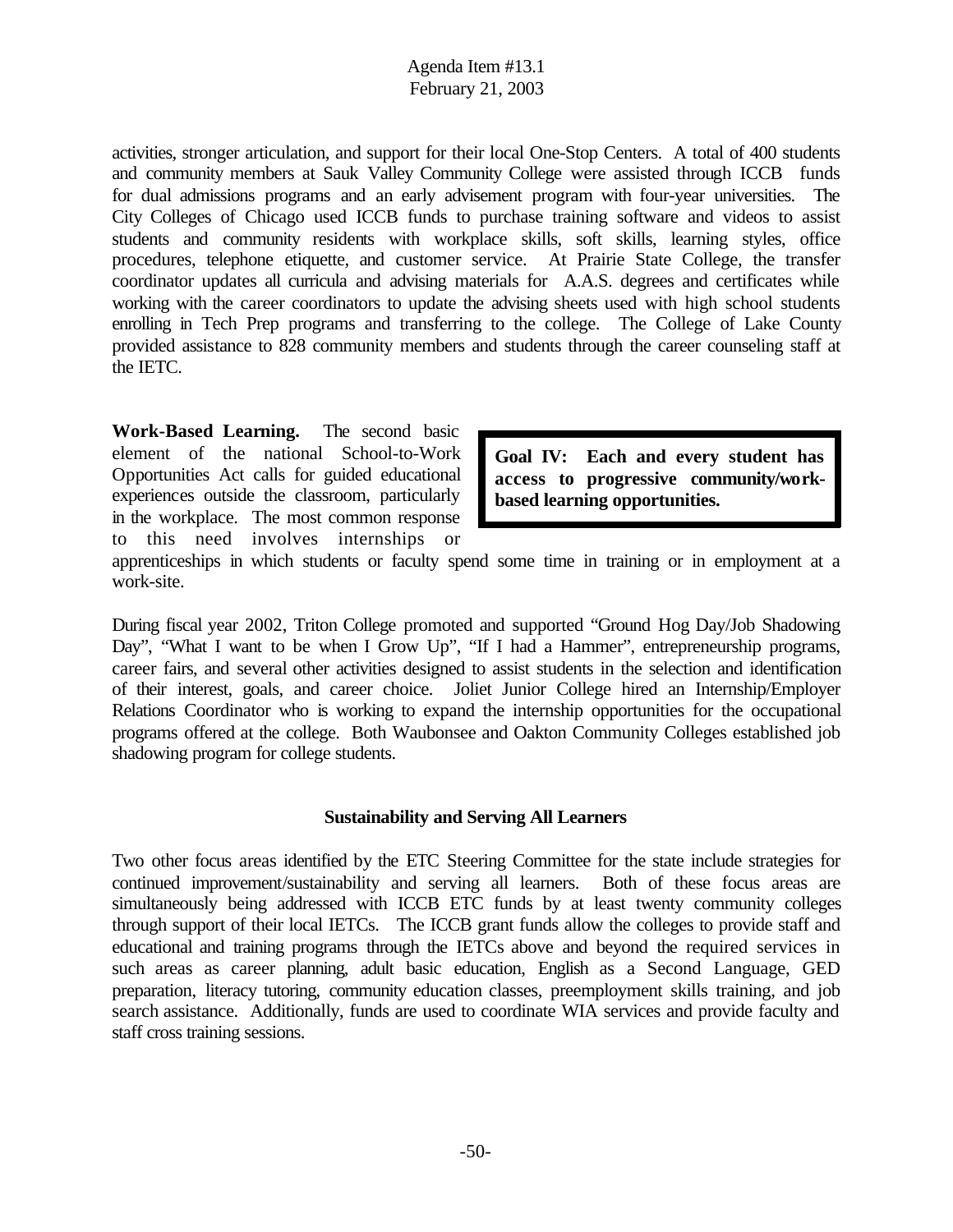The College of Lake County is continuing assessment services for bilingual students enrolling in college courses and programs. Kishwaukee College hosted an Hispanic Open House for over 250 Hispanic residents that included tours and information on targeted occupational programs. Illinois Valley Community College uses ICCB funds to support single parent and displaced homemaker services through the Area Vocational Center and supports the Workways Center, which coordinates many workforce development activities for the college.

#### **Conclusion**

A focus over the past four years for many of the colleges has been the development of a plan to promote systemic change in K-14 curriculum to include career development competencies and to provide for the overall sustainability of the ETC philosophy beyond the anticipated end of the local partnership funding in June 2002. To accomplish this end, many colleges cooperatively worked with the partnerships on long-range and strategic plans and have agreed to continue support of regional ETC initiatives through their Workforce Development staffs, ICCB funds, and enrollment management programs. At a time when the federal funding for school-to-work sunsets, state partnerships are struggling to compete for funds with other education and workforce initiatives in order to sustain the foundation that school-to-work has provided in preparing students for more secure futures. Illinois community colleges are a key factor in the continuing improvement of the educational reform issues that Illinois ETC has addressed in the last four years. Many Illinois community colleges are developing innovations to implement and integrate the philosophy of school-to-work and to align this philosophy with the existing needs of the college, the student body, the curriculum, and the emerging workforce.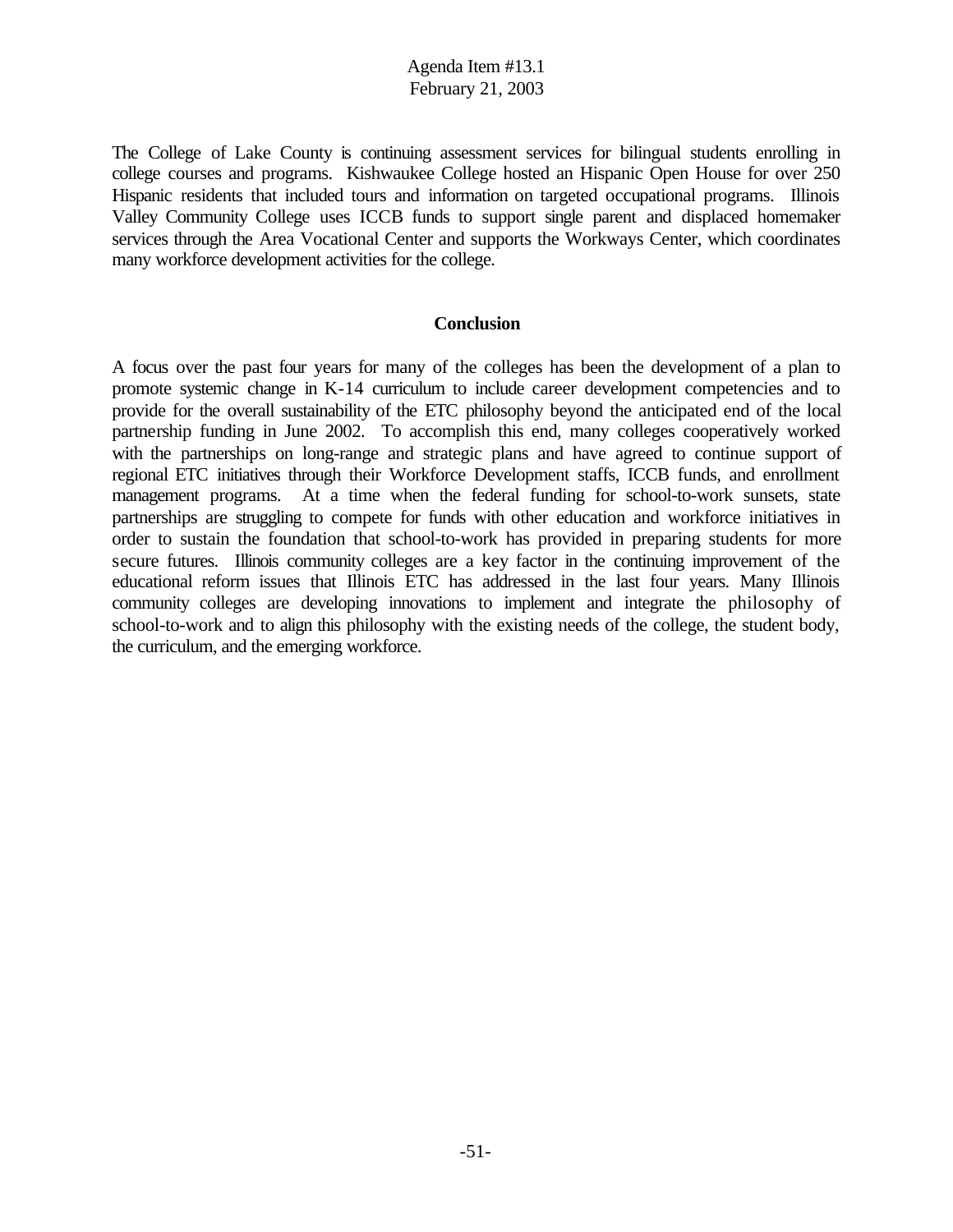Illinois Community College Board

### **WORKFORCE DEVELOPMENT GRANT REPORT WELFARE-TO-WORK COMPONENT FISCAL YEAR 2002**

During fiscal year 2002, \$3.7 million dollars were distributed to Illinois community colleges for infrastructure support to welfare recipients and the working poor. Each college received a base amount of \$60,000. The remaining funds were distributed based on need by using the TANF (Temporary Assistance to Needy Families) available-to-work caseload numbers in each district as provided by the Illinois Department of Human Services. Funding helps the colleges support a Welfare to Work liaison, development of educational workshops and skill training, student tuition, books and uniforms as well as incidental cost such as: student transportation, child care and other services that are often barriers to educational access for these individuals.

**Overall Program Success**. During fiscal year 2002, 8,446 students were served through this grant; 85 percent were reported female and only 15 percent male; 52 percent were reported as being White/Caucasian, 36 percent African American, and 10 percent Latino.

Educational outcomes are very important to the college as well as to the individual. Of the 8,446 clients served, 32 percent were enrolled in Adult Basic Education/GED; 23 percent were enrolled in a degree program; 17 percent were enrolled in vocational training courses and 9 percent were enrolled in an occupational/ certificate program. This is a shift from previous years with an increase in individuals enrolled in both Adult Basic Education/GED and in degree programs.



An average of 38 percent of clients who received support from this grant reported completing their program goals during fiscal year 2002 and another 21 percent of all recipients were successfully placed in employment.

**New Initiatives and Projects**. Illinois community colleges have many exciting new initiatives and projects which have improved their services to welfare recipients and low-income individuals. One of the most commonly reported changes has been an increase in the amount of communication and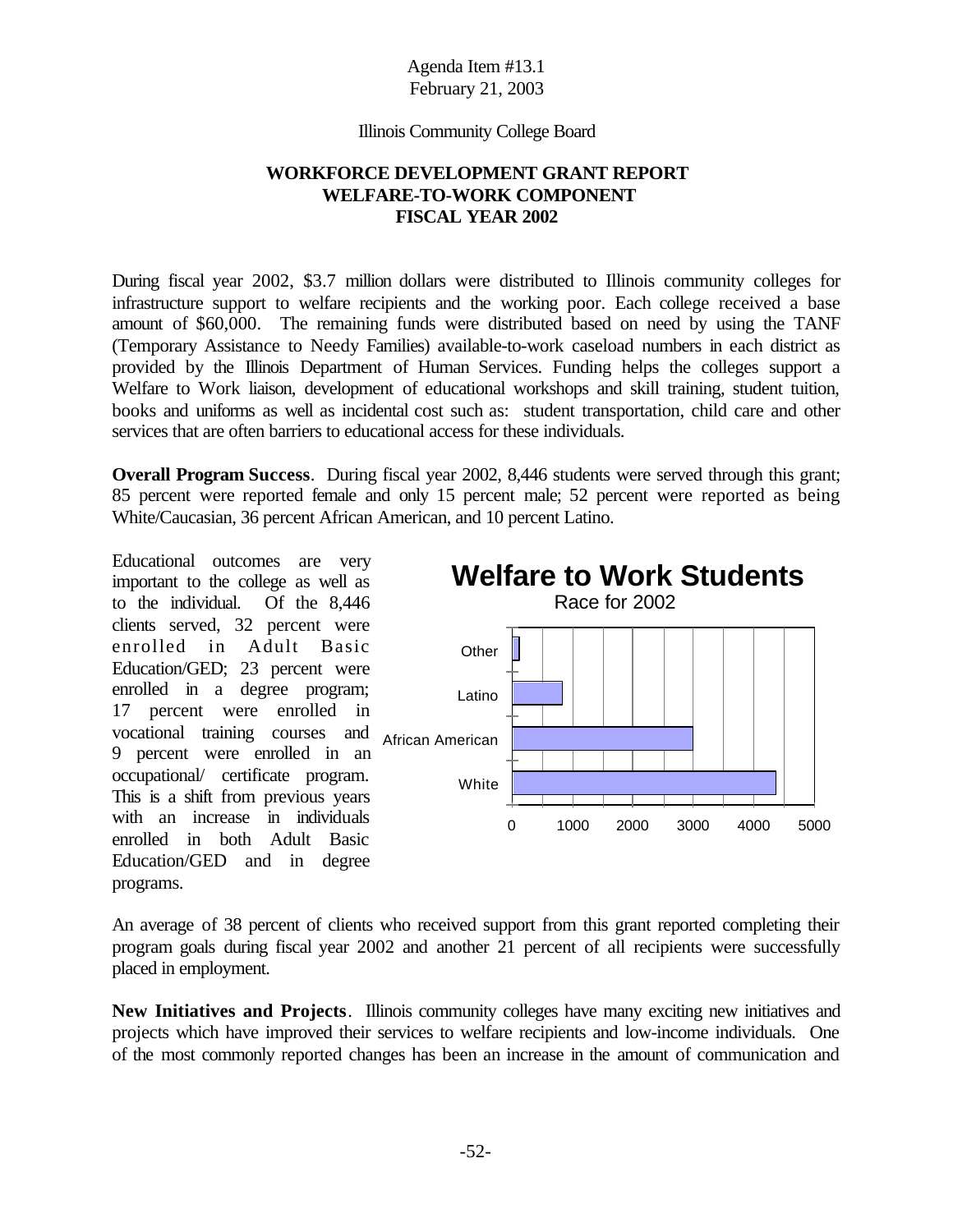linkage between the college Welfare-to-Work liaisons and local Employment and Training Center One-Stop. Many colleges have chosen to co-locate their Welfare-to-Work liaison at the local One-Stop which assists Career Centers in identifying client needs, providing information on work-related resources and other college services. The increased communication has assisted in the number of client referrals from the Department of Human Services and Illinois Department of Employment Security.

The college Welfare-to-Work liaison plays a key role in coordinating services between the community and the college. The liaison is responsible for developing and maintaining healthy relationships with the Department of Human Services and the Illinois Department of Employment Security. This relationship facilitates receiving referrals and coordinating services. The liaison also markets the program both internally within the college and externally to local businesses. Networking with local business and industry allows the liaison to assess local employment needs in order to correctly match individual skills and employer needs. Liaisons also work directly with individual clients and assist them in removing educational barriers, developing education and training programs, and supporting the client to reach their goals.



Many colleges reported increasing their customer service by developing new assessment tools, increasing follow-up efforts with clients, developing relationships with new industries in the community, offering more job fairs, expanding skill workshops to include necessary life skill classes, developing a client recognition award program for participation and completion of the program, and expanding the program to overcome language barriers by developing workshops that are

delivered in both English and Spanish. Additional initiatives included, increasing marketing by rewording program descriptions in the college catalog, offering free computer classes to bridge the digital divide, and enticing students with a new student scholarship funds.

**Linkages with Business and Industry**. Local business and industries utilize the college to post job openings; attend job fairs; recruit employees and to verify the training level of students that are entering the workforce. Businesses provide opportunities for students through job shadowing, mentoring, internships and other cooperative educational experiences. These opportunities offer students a nonthreatening way to explore a career and to gain workforce experience. Many colleges work closely with individual businesses and follow the student throughout their employment and continue to support both the student and employer.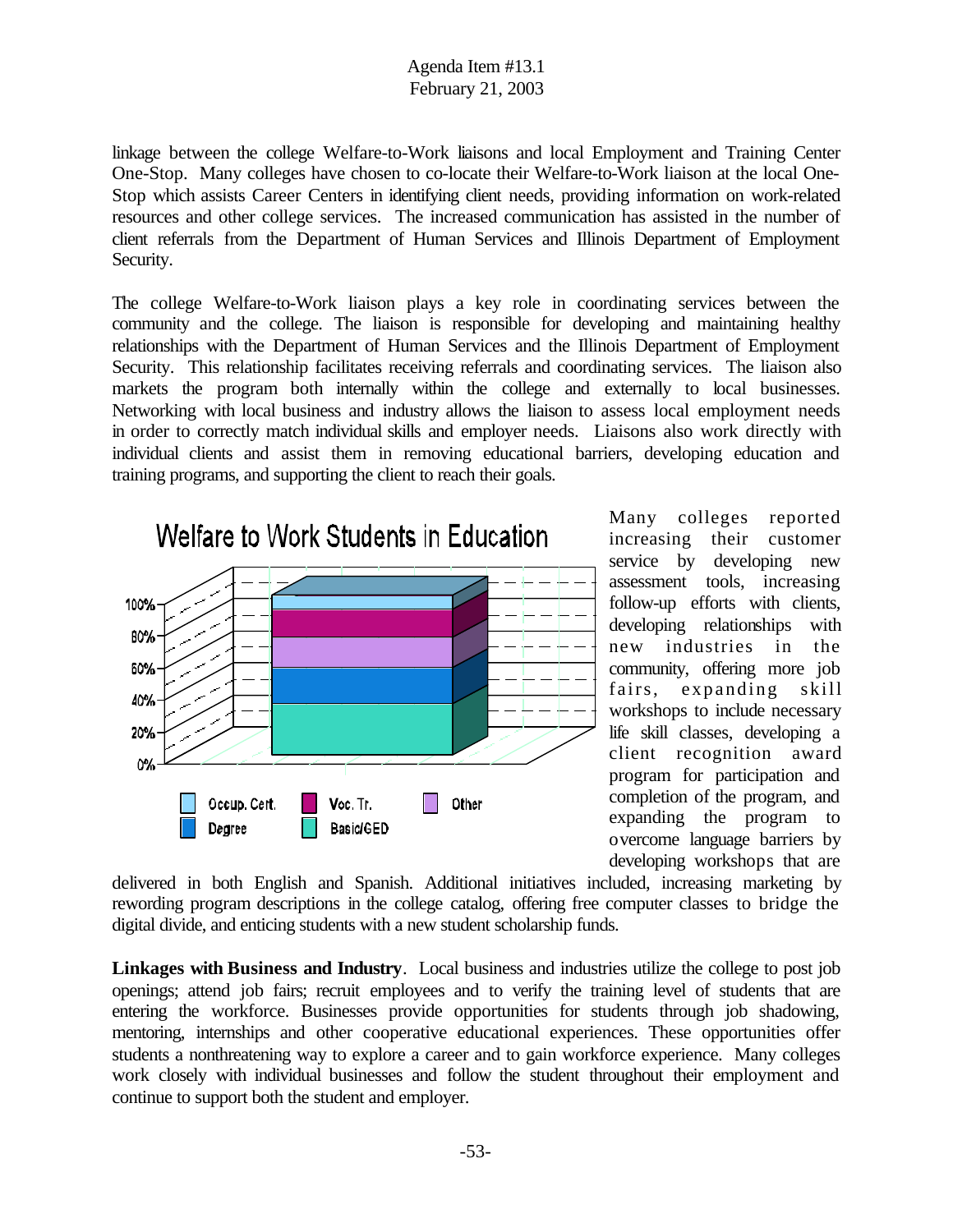

Colleges have found that communities are very willing to hire welfare recipients. Many colleges listed local business and industries, including the college that have hired welfare recipients. The success of the hire is directly related to the relationship that the college has with local business. During fiscal year 2002, 21 percent of all clients served were successfully placed in employment and another 38 percent reported successfully completing their program or goal area.

**Conclusion**. Many of the Illinois community colleges engaged in a reorganization during fiscal year 2002. This reorganization was spurred by the loss of the Advancing Opportunities Grant and by the maturing development of the Workforce Investment Act and Illinois Employment Training Centers throughout the State of Illinois. This reorganization has enabled colleges to refocus on customer service, reaching out to individuals in need and at the same time responding to the needs of local employers. The Welfare-to-Work grant is imperative to strengthening the colleges infrastructure to support these individuals, to develop skills that enable individuals to live a more productive



Gender for 2002



and equitable life. Serving the unemployed and the underemployed within a community is one of the many challenges of a community college and colleges all over the state are meeting this challenge and reaching success within their community.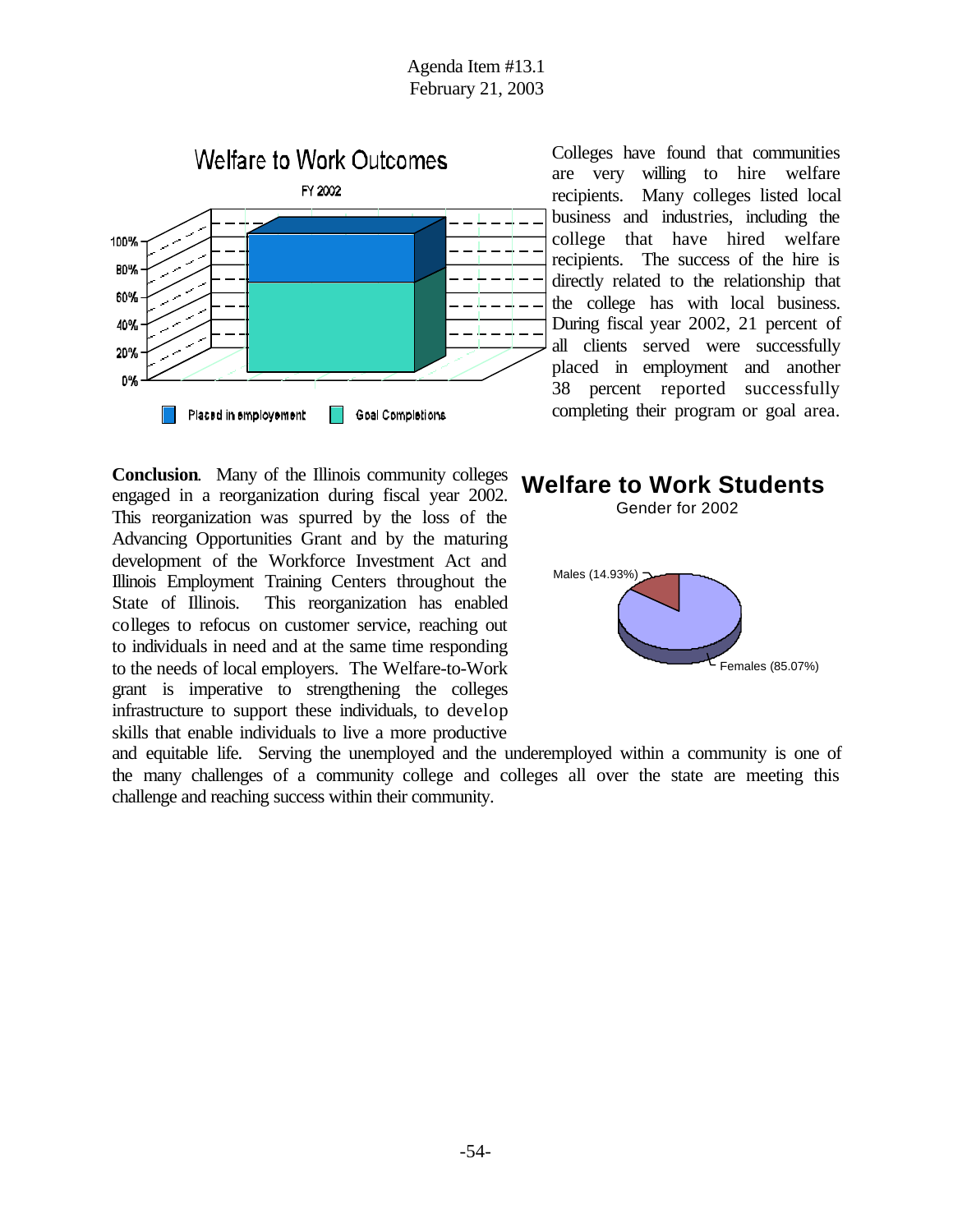#### Illinois Community College Board

### **FISCAL YEAR 2002 CURRENT WORKFORCE TRAINING GRANT REPORT**

The Illinois Community College Board's strategic plan, "The Promise for Illinois," states that the number one pledge is to address workforce development needs with flexible, responsive and progressive programs. One of the many programs developed to assist colleges with this mission is the Current Workforce

As a result of the Current Workforce Training Grant, community college Business and Industry Centers were able to serve 626 new clients during fiscal year 2002.

Training Grant. The Current Workforce Training Grant helps each community college district to increase the noncredit training opportunities for local business and industry. During fiscal year 2002, Illinois Community College Board provided \$4.8 million to community college districts. A minimum of \$50,000 is allocated to each of the 39 community college districts and the remaining funds are allocated based on the number of district residents currently in the workforce. This summary report will provide the reader with information on the type of services and the impact of those services that are being provided to local businesses and industries across the State of Illinois by the community college system.

### **Summary Statements of Key Findings**

- Noncredit customized training contracts increased 85 percent in fiscal year 2002.
- Training trends indicate that companies with 150 employees or less are primarily requesting technology courses and companies with 500 and more employees are requesting organizational development assistance.
- The amount of web-based instruction, distance learning courses and individual consultation and assessments increased by 100 percent in fiscal year 2002.
- In fiscal year 2002, for every dollar that the company invested in training programs delivered by Illinois community colleges a value of \$39 dollars in benefits was returned to the company.

The Illinois community colleges provided grant funds to 1,160 (unduplicated) companies to deliver 3,287 noncredit customized training contracts to 48,218 (duplicated) employees during fiscal year 2002.

**Meeting the Promise**. This unique grant program allows the college flexibility to serve a variety of industries through various services such as assessments, training, consultations or curriculum development. The majority of companies served continues to be in the manufacturing industry at 36 percent with the service industry next at 31 percent. The service industry includes hospitals, pharmacies, and child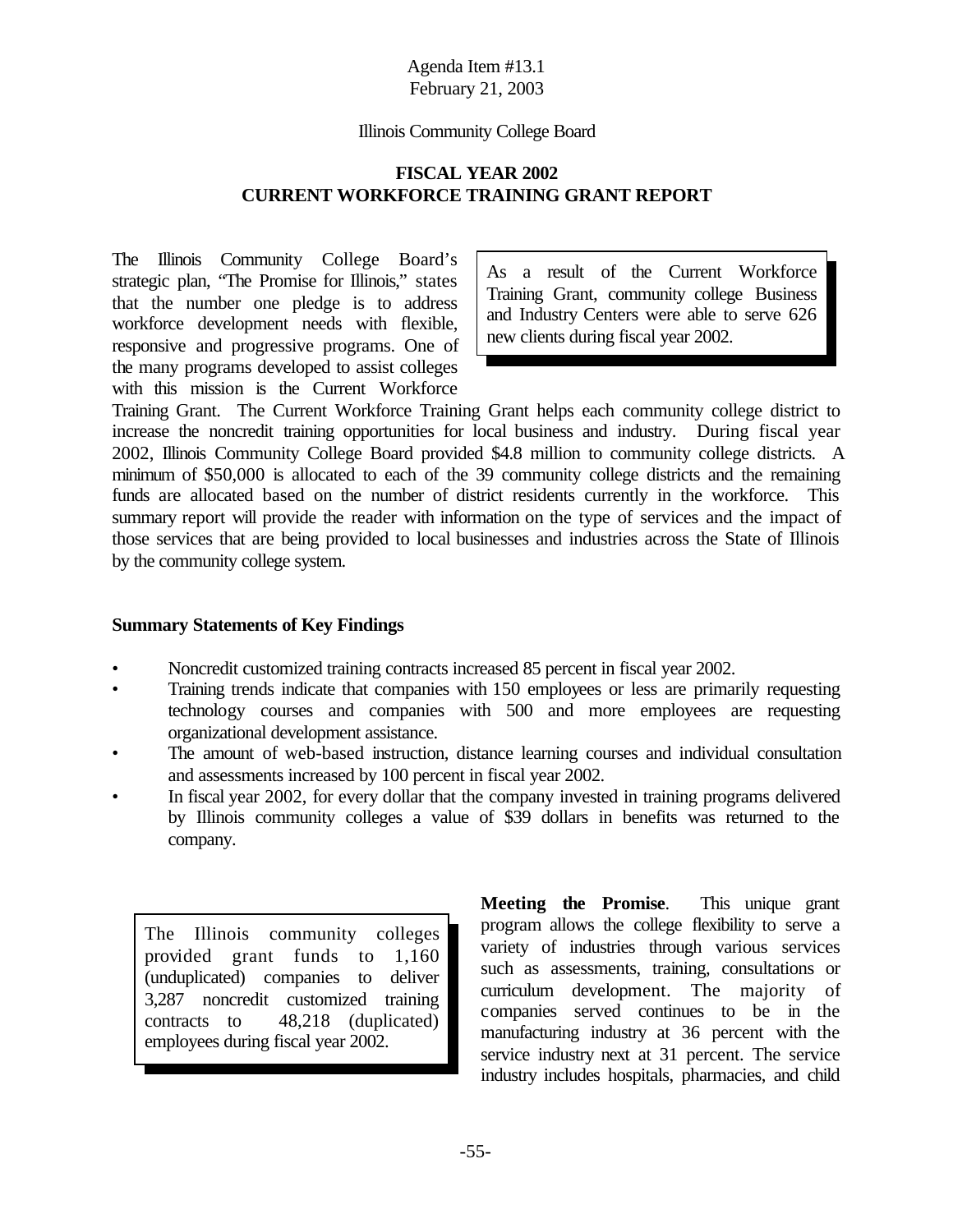care. It is expected that community colleges will continue to see an increase in training requests from this industry as our economic base continues to move from manufacturing to a supportive service industry. Other industries served by the current workforce training grant include public administration, financial/insurance/real estate, wholesale/retail, communication/ utility, construction, transportation, agriculture, and mining in that order.

Out of the 1,270 reporting companies, only 10 percent categorized themselves as needing training due to a company start-up or expansion and 90 percent reported needing to retrain their current employees. This statistic proves that Illinois continues to struggle with a shortage of skilled workers, despite the slow economy. As this trend continues, more companies will be seeking financial assistance due to the burden of upgrading the skills and knowledge of their employees.



Eighteen percent of all employees trained were classified as new employees who had been with the company less than a year. This statistic further indicates the lack of skilled workers on the market. Overall, community colleges assisted 31,060 (unduplicated) individuals in fiscal year 2002 to gain the skills necessary to perform their job better and faster.



The current workforce training grant is primarily used for small and medium sized businesses in Illinois. This is defined as 300 employees or less at one site. It has been reported that 79 percent of all companies served by this grant have fewer than 300 employees. Furthermore, 37 percent of all companies served employ less than 50 workers. According to client companies who received community colleges services, businesses with 50

employees or less is more likely to request technology courses such as computer-based software courses or other programs that promote technology intelligence. Large businesses with employees of 500 or more are more likely to request organizational development assistance which promote overall system efficiency.

The type of training that companies are requesting is necessary to capture in order to recognize training trends and industry needs. During fiscal year 2002, the following training courses were delivered by local community colleges: computer training (23 percent), management development (11 percent), safety/environmental (9 percent), technical/industrial (7 percent), general soft skills, business communications, English as a Second Language, customer service, quality, Spanish for the workplace, and assessments and curriculum development – in that order.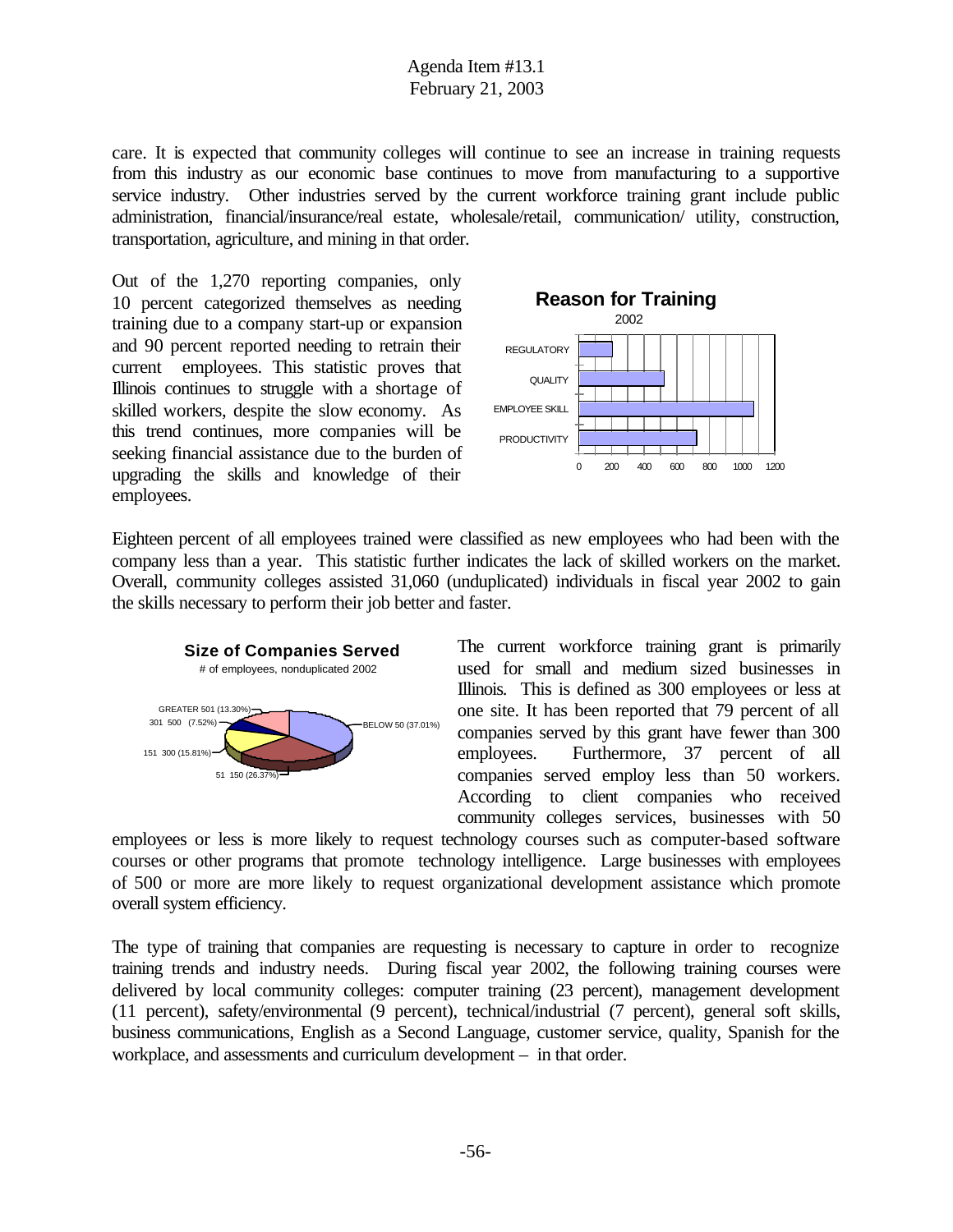Even though community colleges received an increase in the amount of contracts written during fiscal year 2002, the types of training requested by companies remained relatively the same. The colleges did experience a rise in alternative delivery modes of courses and services. Whereas the majority of services delivered is instructor lead, the amount of web-based instruction, distance learning courses and individual consultation and assessments increased by 100 percent in fiscal year 2002.

On average, \$100.00 of grant funds were spent per employee/per district in fiscal year 2002, and an average of \$4,000 of grant resources were spent per company/per district.

**Performance Outcomes**. As a result of the Current Workforce Training grant, Illinois community colleges are able to provide more flexible, responsive, and progressive programs to local businesses in need of reducing their cost and increase productivity.

Forty percent of all companies served reported that the community college programs had **Significant Influence** on company

productivity, quality, employee progression, customer satisfaction and employee satisfaction. Twenty five percent of all companies served reported that services offered by the community college had **Some Influence** on annual sales increase, cost control, and attendance.

The Illinois Community College Board provided \$4.8 million in assistance for noncredit client training. Client companies reported a total of \$339 million saved during the first year as a result of the services provided by the community college Business and Industry Center. In fiscal year 2002, for every dollar that the company invested in their training programs through Illinois community colleges, \$39 in benefits were returned to the company. This is a 3822 percent return on investment for the community college client companies.

Business and Industry Centers will continue to provide customer-focused, adaptable, resultsoriented services to businesses and individuals in order to prepare them to perform effectively in a globally competitive marketplace. Their services continue to demonstrate a sound economic return for the State of Illinois.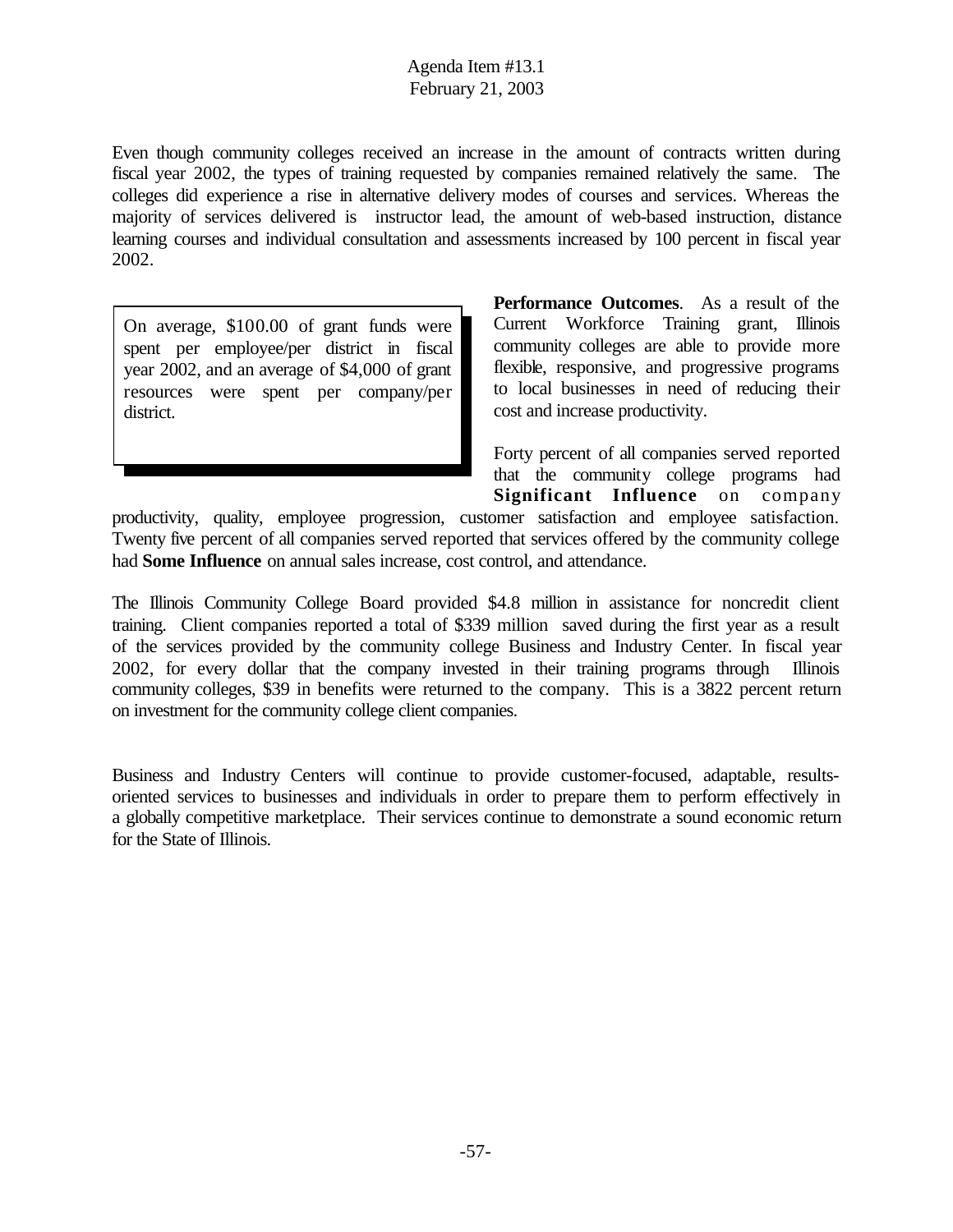#### Illinois Community College Board

#### **FISCAL YEAR 2002 ADVANCED TECHNOLOGY GRANTS**

*Executive Summary*

Illinois community colleges are responding to the constant changes in our technological society. Each year the challenge becomes greater. To prepare students for our-changing world, Illinois community colleges must keep pace with rapidly advancing technology. As these changes occur, so must community colleges adapt their educational programs and equipment to meet the educational needs of their students.

In recognition of the need to keep pace with the rate of change, Advanced Technology Grants were established in 1984 with the Instructional Equipment component. Advanced Technology equipment grants provide extra funding needed to replace obsolete instructional equipment. As a result of these grants, the community colleges provide instruction on state-of-the-art equipment.

In 1997, the Illinois Community College Board recognized the community college system's critical need for technological advancement in all areas of their operations and added the Technology Support component. The funds are designated for assisting community colleges with support efforts as they keep pace with changes and growth in technology.

In 2000, a new component was added, Staff Technical Skills Enhancement. These funds provide for technical training for both faculty and staff development. In 2002, another component was added, ILCCO Student Support Center. These funds are used at the colleges to provide support for their online students.

Four reports summarizing the activities and expenditures under the Advanced Technology Grants in the categories of Instructional Equipment, Technology Support, Staff Technical Skills Enhancement, and ILCCO Student Support during the fiscal year 2002 are presented for your information.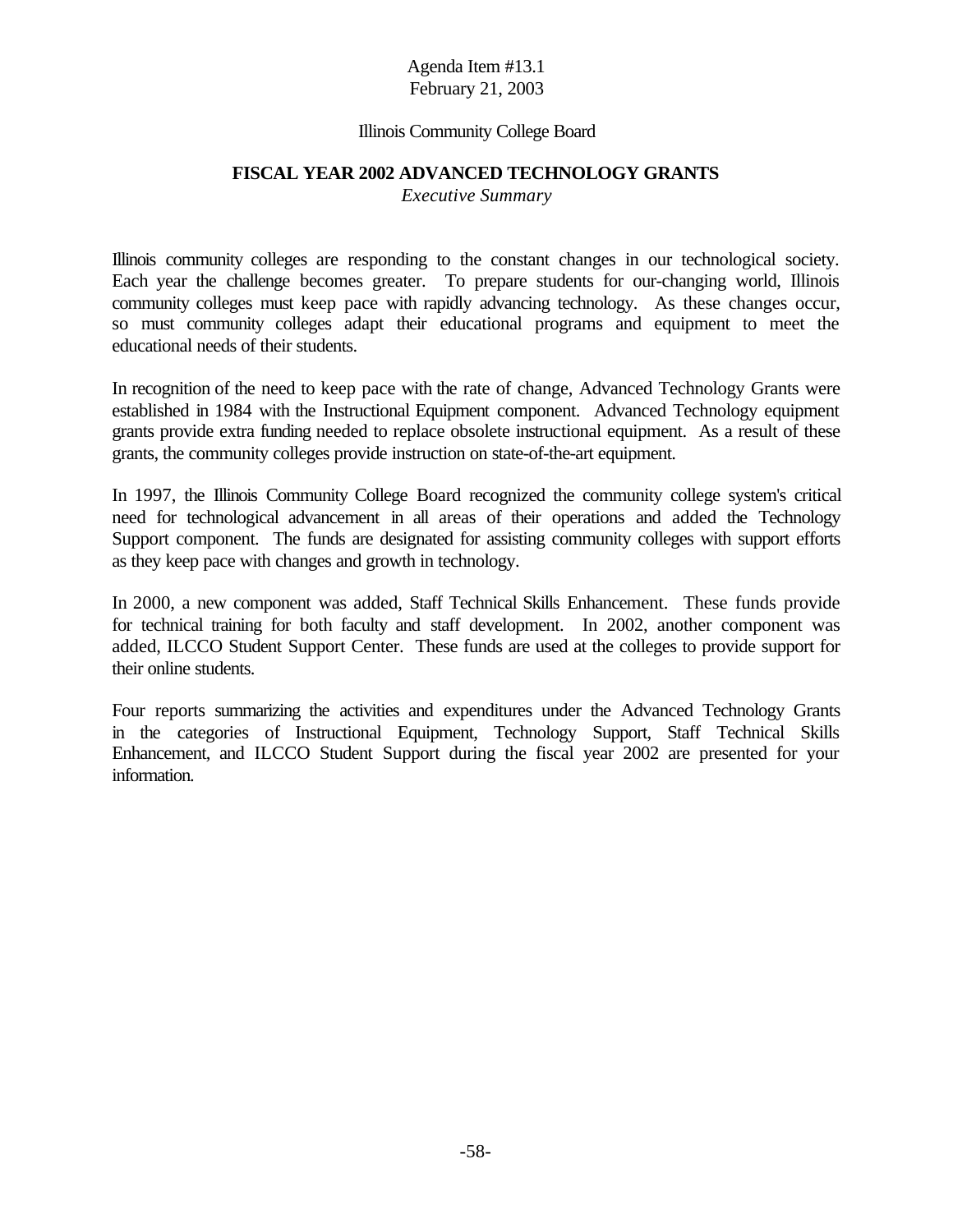#### Illinois Community College Board

#### **ADVANCED TECHNOLOGY GRANT REPORT INSTRUCTIONAL EQUIPMENT COMPONENT FISCAL YEAR 2002**

The Illinois Community College Board Advanced Technology Grant Instructional Equipment Component provides funds for Illinois community colleges to purchase instructional equipment. The rapid technological changes in today's society require community colleges to continually upgrade their existing instructional equipment. The advanced technology equipment grant funds were used to obtain or upgrade instructional equipment in programs ranging from communications to integrated manufacturing thereby enabling community colleges to better prepare students for the challenges of a technological workforce.

**Allocations**. Funding allocation for the Advanced Technology Grant Instructional Equipment Component is determined by multiplying each district's occupational/vocational funded credit hours by a specified rate. During fiscal year 2002, \$5,766,545 Instructional Equipment Component funds were allocated to community college districts. Grant amounts ranged from \$33,189 to \$722,795. Of the total grant amount awarded during fiscal year 2002, the districts expended \$5,802,149 (100.6 percent). The colleges used other funds for the amount over their allocated level.

**Expenditures**. Table 1 lists the amount allocated to each college district and the year-end unaudited expenditures reported by the community college districts to the ICCB. In addition to the funds received from the ICCB, the community colleges used funds from other sources for the purchase of instructional equipment.

**Types of Equipment Purchased**. Table 2 shows the types of instructional equipment purchased by the college districts. As indicated, 97.8 percent of the community college districts purchased computers, monitors, printers, and related peripheral equipment. Sixty-four percent of the districts purchased network equipment to establish or extend local area and wide area networks. Sixty percent of the districts purchased computer software for instructional purposes. The college districts also purchased optical equipment such as cameras, scopes, and lenses and hands-on equipment such as models, trainers, and mockups. Other items purchased by the college districts included audio/visual equipment such as DVD and VCR players and recorders, test equipment and analyzers, and measuring devices such as meters, gauges, and indicators and power equipment such as power supplies and generators. Sixty percent of the college districts used advanced technology equipment grant funds to acquire a variety of workstations, medical and lab equipment, and miscellaneous instructional equipment.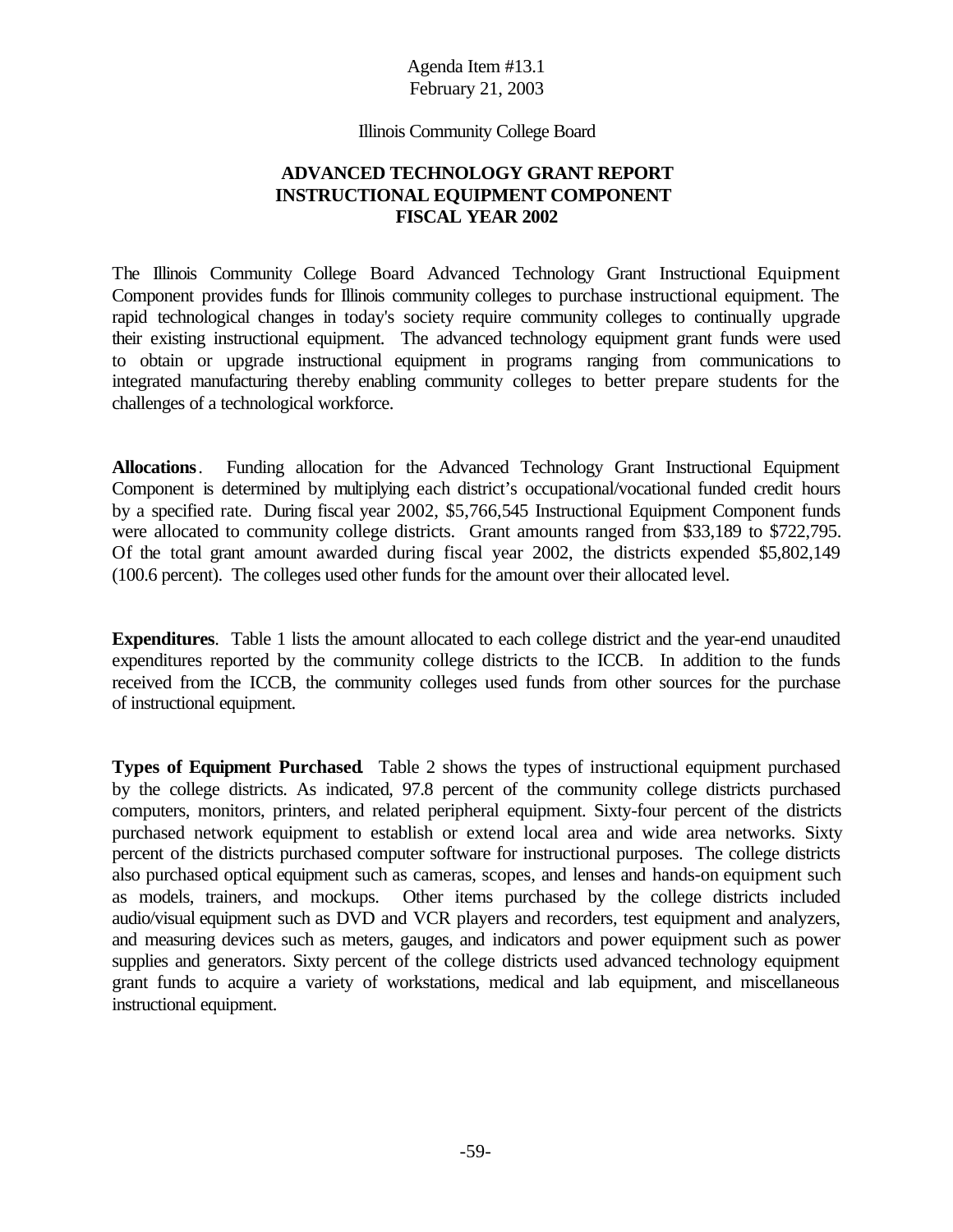# Table 1

### **ADVANCED TECHNOLOGY GRANT INSTRUCTIONAL EQUIPMENT COMPONENT EXPENDITURES**

| <b>District/College</b> | <b>FY 2002</b>   | <b>FY 2002</b>        | <b>Percent</b>  |  |
|-------------------------|------------------|-----------------------|-----------------|--|
|                         | <b>Allocated</b> | <b>Expended</b>       | <b>Expended</b> |  |
| <b>Black Hawk</b>       | 138,557          | 138,557               | 100.0%          |  |
| Chicago                 | 722,795          | 758,128               | 104.9%          |  |
| Danville                | 53,502           | 53,502                | 100.0%          |  |
| DuPage                  | 441,984          | 446,930               | 101.1%          |  |
| Elgin                   | 149,713          | 149,713               | 100.0%          |  |
| Harper                  | 173,379          | 173,379               | 100.0%          |  |
| Heartland               | 44,833           | 44,833                | 100.0%          |  |
| Highland                | 40,268           | 38,359                | 95.3%           |  |
| <b>Illinois Central</b> | 207,934          | 208,036               | 100.0%          |  |
| Illinois Eastern        | 260,722          | 266,304               | 102.1%          |  |
| <b>Illinois Valley</b>  | 96,203           | 96,203                | 100.0%          |  |
| Joliet                  | 200,352          | 200,352               | 100.0%          |  |
| Kankakee                | 80,959           | 81,175                | 100.3%          |  |
| Kaskaskia               | 94,316           | 43,691                | 46.3%           |  |
| Kishwaukee              | 55,051           | 52,079                | 94.6%           |  |
| Lake County             | 171,216          | 171,216               | 100.0%          |  |
| Lake Land               | 222,443          | 266,935               | 120.0%          |  |
| Lewis & Clark           | 103,466          | 103,465               | 100.0%          |  |
| Lincoln Land            | 148,128          | 141,148               | 95.3%           |  |
| Logan                   | 138,477          | 138,477               | 100.0%          |  |
| McHenry                 | 70,794           | 70,794                | 100.0%          |  |
| Moraine Valley          | 221,522          | 221,522               | 100.0%          |  |
| Morton                  | 40,570           | 49,496                | 122.0%          |  |
| Oakton                  | 186,485          | 188,791               | 101.2%          |  |
| Parkland                | 135,826          | 135,826               | 100.0%          |  |
| <b>Prairie State</b>    | 81,018           | 81,018                | 100.0%          |  |
| Rend Lake               | 108,336          | 108,336               | 100.0%          |  |
| Richland                | 54,848           | 53,460                | 97.5%           |  |
| <b>Rock Valley</b>      | 137,506          | 137,506               | 100.0%          |  |
| Sandburg                | 69,934           | 69,934                | 100.0%          |  |
| Sauk Valley             | 45,462           | 45,462                | 100.0%          |  |
| Shawnee                 | 48,027           | 48,279                | 100.5%          |  |
| South Suburban          | 134,828          | 140,418               | 104.1%          |  |
| Southeastern            | 109,524          | 115,738               | 105.7%          |  |
| Southwestern            | 268,094          | $\sqrt{3}$<br>268,094 | 100.0%          |  |
| Spoon River             | 33,189           | 33,189                | 100.0%          |  |
| Triton                  | 333,495          | 300,101               | 90.0%           |  |
| Waubonsee               | 92,564           | 111,479               | 120.4%          |  |
| John Wood               | 50,225           | 50,224                | 100.0%          |  |
| <b>TOTAL</b>            | \$<br>5,766,545  | 5,802,149<br>\$       | 100.6%          |  |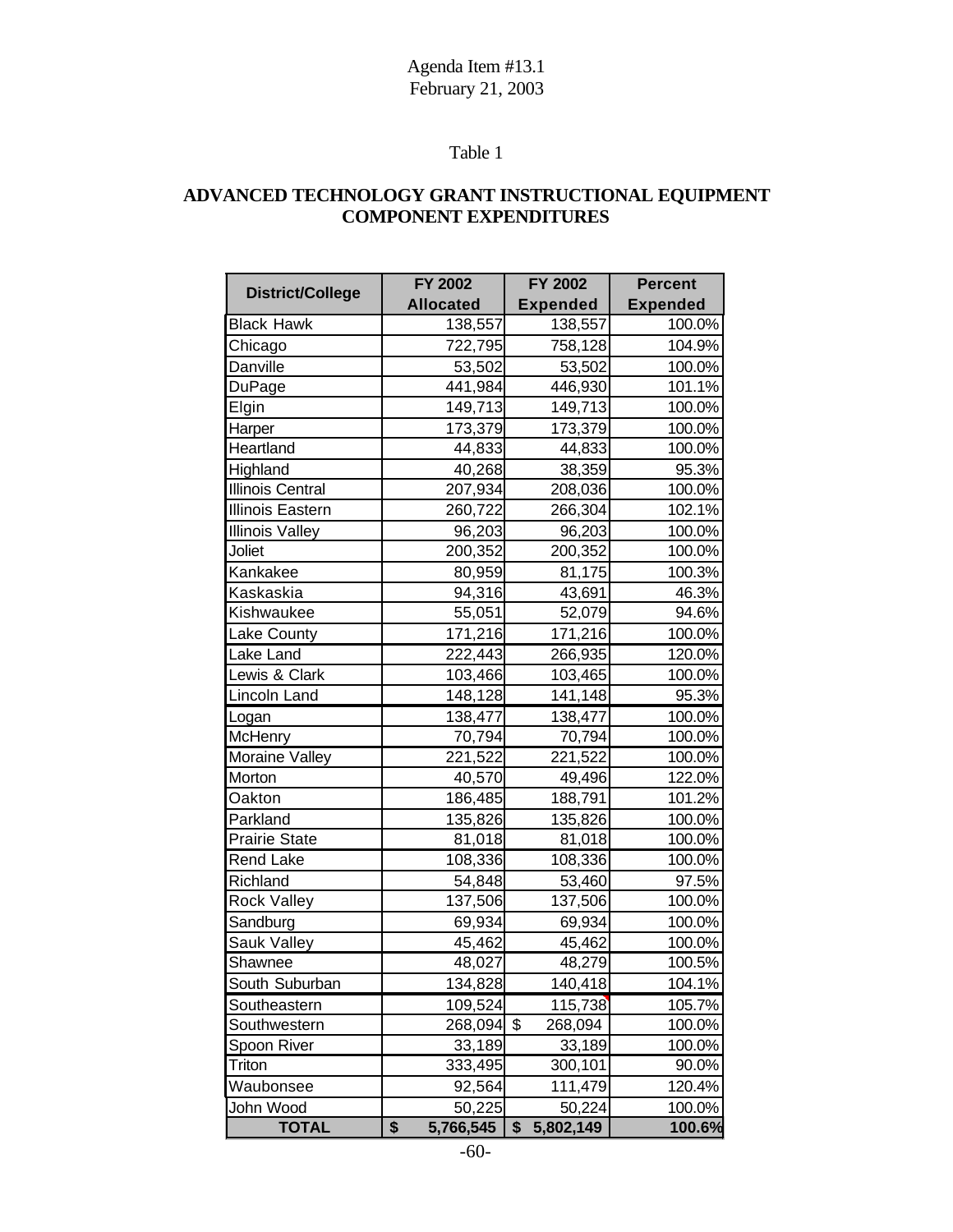# Table 2

# **ADVANCED TECHNOLOGY GRANT INSTRUCTIONAL EQUIPMENT COMPONENT EXPENDITURE CATEGORIES - FY 2002**

| District/College         | Computers/Monitors/Printers | Servers/Networking/Peripherals | <b>Software</b>                         | Telecommunications | Meters/Gauges/Indicators | Test Sets/Analyzers/Probes | Power Supplies/Generators | VCR/CD/DVD Players/Recorder | Projectors/Cameras/Scopes    | Models/Simulators/Trainers | X Workstations/Furniture/Labs                      |
|--------------------------|-----------------------------|--------------------------------|-----------------------------------------|--------------------|--------------------------|----------------------------|---------------------------|-----------------------------|------------------------------|----------------------------|----------------------------------------------------|
| <b>Black Hawk</b>        | Χ                           | $\overline{\mathsf{x}}$        | $\mathsf X$                             |                    |                          |                            |                           | $\overline{X}$              |                              |                            |                                                    |
| Chicago-Central Office   |                             |                                |                                         |                    |                          |                            |                           |                             |                              |                            |                                                    |
| <b>Daley</b>             | $\mathsf X$                 |                                |                                         |                    |                          |                            |                           | X                           |                              | X                          | $\sf X$                                            |
| Kennedy-King             | X                           | X                              | X                                       |                    | X                        | X                          | X                         | X                           |                              | X                          | $\overline{X}$                                     |
| Malcolm X                | X                           | $\overline{\mathsf{x}}$        |                                         |                    |                          | $\overline{X}$             |                           | X                           |                              | X                          | $\overline{\mathsf{X}}$                            |
| Olive-Harvey             | $\overline{\mathsf{X}}$     | $\overline{X}$                 |                                         |                    | X                        | $\overline{X}$             |                           |                             |                              |                            | $\overline{\mathsf{X}}$                            |
| Truman                   | X<br>$\mathsf X$            | Χ<br>$\overline{\mathsf{x}}$   | X<br>$\overline{\mathsf{X}}$            | X                  |                          |                            | X                         | X<br>$\overline{X}$         | X                            |                            | $\overline{\mathsf{X}}$<br>$\overline{\mathsf{X}}$ |
| Washington<br>Wright     | X                           | X                              | Χ                                       |                    | Χ                        |                            |                           | X                           |                              | X                          | Χ                                                  |
| Danville                 | $\overline{X}$              |                                |                                         |                    |                          |                            |                           |                             |                              |                            |                                                    |
| DuPage                   | $\overline{\mathsf{x}}$     | $\overline{X}$                 | Χ                                       | X                  | X                        | Χ                          |                           | X                           | X                            |                            | $\overline{X}$                                     |
| Elgin                    | $\overline{\mathsf{x}}$     | $\overline{\mathsf{x}}$        | $\overline{X}$                          |                    |                          |                            | $\overline{X}$            |                             |                              |                            | $\overline{\mathsf{x}}$                            |
| Harper                   | $\overline{\mathsf{x}}$     |                                | $\overline{\mathsf{x}}$                 |                    |                          |                            |                           |                             |                              |                            |                                                    |
| Heartland                | X                           | Χ                              |                                         | X                  |                          |                            | $\boldsymbol{\mathsf{X}}$ |                             |                              |                            | Χ                                                  |
| Highland                 | $\overline{\mathsf{x}}$     | $\overline{\mathsf{x}}$        | $\overline{\mathsf{X}}$                 |                    | X                        | Χ                          |                           |                             | X                            | Χ                          |                                                    |
| <b>Illinois Central</b>  | Χ                           | $\overline{X}$                 | $\overline{X}$                          | X                  | X                        | $\overline{\mathsf{X}}$    |                           |                             | X                            | $\overline{\mathsf{X}}$    |                                                    |
| <b>Illinois Eastern</b>  | X                           | $\overline{X}$                 | $\overline{\mathsf{X}}$                 | X                  |                          | X                          |                           | X                           | X                            | X                          | X                                                  |
| <b>Illinois Valley</b>   | $\mathsf X$                 | $\overline{X}$                 | $\overline{\mathsf{X}}$                 |                    |                          |                            |                           |                             | X                            |                            |                                                    |
| Joliet                   | $\overline{X}$              | $\overline{\mathsf{x}}$        | $\overline{\mathsf{X}}$                 | X                  |                          |                            | X                         | $\mathsf X$                 |                              |                            | X                                                  |
| Kankakee                 | X                           | X                              | $\overline{X}$                          |                    | X                        | Χ                          |                           |                             |                              | X                          | X                                                  |
| Kaskaskia                | $\overline{X}$              | $\overline{\mathsf{x}}$        |                                         |                    |                          |                            |                           |                             |                              |                            |                                                    |
| Kishwaukee               | X                           |                                | $\overline{X}$                          |                    |                          | $\sf X$                    | $\mathsf X$               |                             | X                            |                            |                                                    |
| Lake County              | $\overline{\mathsf{x}}$     | $\overline{X}$                 |                                         |                    |                          |                            |                           |                             |                              |                            | X                                                  |
| Lake Land                | Χ                           |                                |                                         |                    |                          |                            |                           |                             | X                            | X                          | X                                                  |
| Lewis & Clark            | X                           | X                              | X                                       |                    |                          |                            |                           | X                           |                              |                            |                                                    |
| Lincoln Land             | X                           | $\overline{X}$                 | $\overline{X}$                          | X                  |                          |                            | $\mathsf{X}$              |                             | X                            |                            | X                                                  |
| Logan                    | $\overline{\mathsf{X}}$     | $\overline{\mathsf{x}}$        | $\overline{\mathsf{X}}$                 |                    |                          |                            | $\overline{\mathsf{X}}$   |                             | X                            | X                          |                                                    |
| <b>McHenry</b>           |                             | X                              | X                                       |                    |                          |                            |                           |                             |                              |                            |                                                    |
| Moraine Valley<br>Morton | $\mathsf X$<br>X            |                                |                                         | X                  |                          |                            |                           |                             |                              |                            |                                                    |
| Oakton                   | $\overline{\mathsf{x}}$     |                                | $\mathsf{X}$<br>$\overline{\mathsf{X}}$ |                    |                          |                            |                           |                             | Х<br>$\overline{\mathsf{x}}$ |                            |                                                    |
| Parkland                 | Χ                           |                                |                                         |                    |                          |                            |                           |                             | Χ                            |                            |                                                    |
| <b>Prairie State</b>     | $\overline{X}$              |                                |                                         |                    |                          |                            |                           | X                           | X                            |                            | Χ                                                  |
| <b>Rend Lake</b>         | $\overline{\mathsf{x}}$     | Χ                              |                                         |                    |                          | Χ                          |                           | $\overline{\mathsf{x}}$     | $\overline{\mathsf{x}}$      |                            | Χ                                                  |
| Richland                 | $\overline{\mathsf{x}}$     | $\overline{\mathsf{x}}$        |                                         |                    |                          | $\overline{\mathsf{x}}$    | X                         |                             | $\overline{\mathsf{x}}$      |                            |                                                    |
| <b>Rock Valley</b>       | X                           | Χ                              | X                                       |                    |                          | X                          | X                         |                             |                              |                            |                                                    |
| Sandburg                 | $\overline{\mathsf{X}}$     | X                              |                                         |                    |                          |                            |                           |                             | $\overline{\mathsf{X}}$      | X                          | $\sf X$                                            |
| Sauk Valley              | X                           |                                | X                                       |                    |                          |                            |                           |                             | X                            |                            | X                                                  |
| Shawnee                  | X                           |                                |                                         |                    | X                        | X                          |                           | X                           |                              |                            | X                                                  |
| South Suburban           | $\mathsf{X}$                |                                | X                                       |                    |                          |                            |                           | X                           | $\mathsf{X}$                 |                            |                                                    |
| Southeastern             | X                           | X                              | $\mathsf{X}$                            |                    | X                        | Х                          | X                         |                             | X                            |                            | $\sf X$                                            |
| Southwestern             | $\overline{X}$              | $\mathsf X$                    | $\overline{X}$                          | X                  |                          |                            |                           | X                           | $\overline{X}$               |                            | $\overline{\mathsf{X}}$                            |
| Spoon River              | $\times$                    |                                | $\mathsf{X}$                            |                    |                          |                            |                           | X                           | $\times$                     |                            | $\times$                                           |
| Triton                   | $\overline{\mathsf{X}}$     | X                              |                                         | X                  | X                        | X                          |                           |                             | $\overline{X}$               |                            | $\overline{\mathsf{X}}$                            |
| Waubonsee                | X                           |                                |                                         |                    |                          |                            |                           | X                           |                              |                            | X                                                  |
| John Wood                | X                           |                                |                                         |                    |                          |                            | X                         |                             |                              |                            |                                                    |
| Counts                   | 44                          | 29                             | 27                                      | 10                 | 10                       | 15                         | 12                        | 18                          | 23                           | 11                         | 27                                                 |
| Percentages              | 97.8%                       | 64.4%                          | 60.0%                                   | 22.2%              | 22.2%                    | 33.3%                      | 26.7%                     | 40.0%                       | 51.1%                        | 24.4%                      | 60.0%                                              |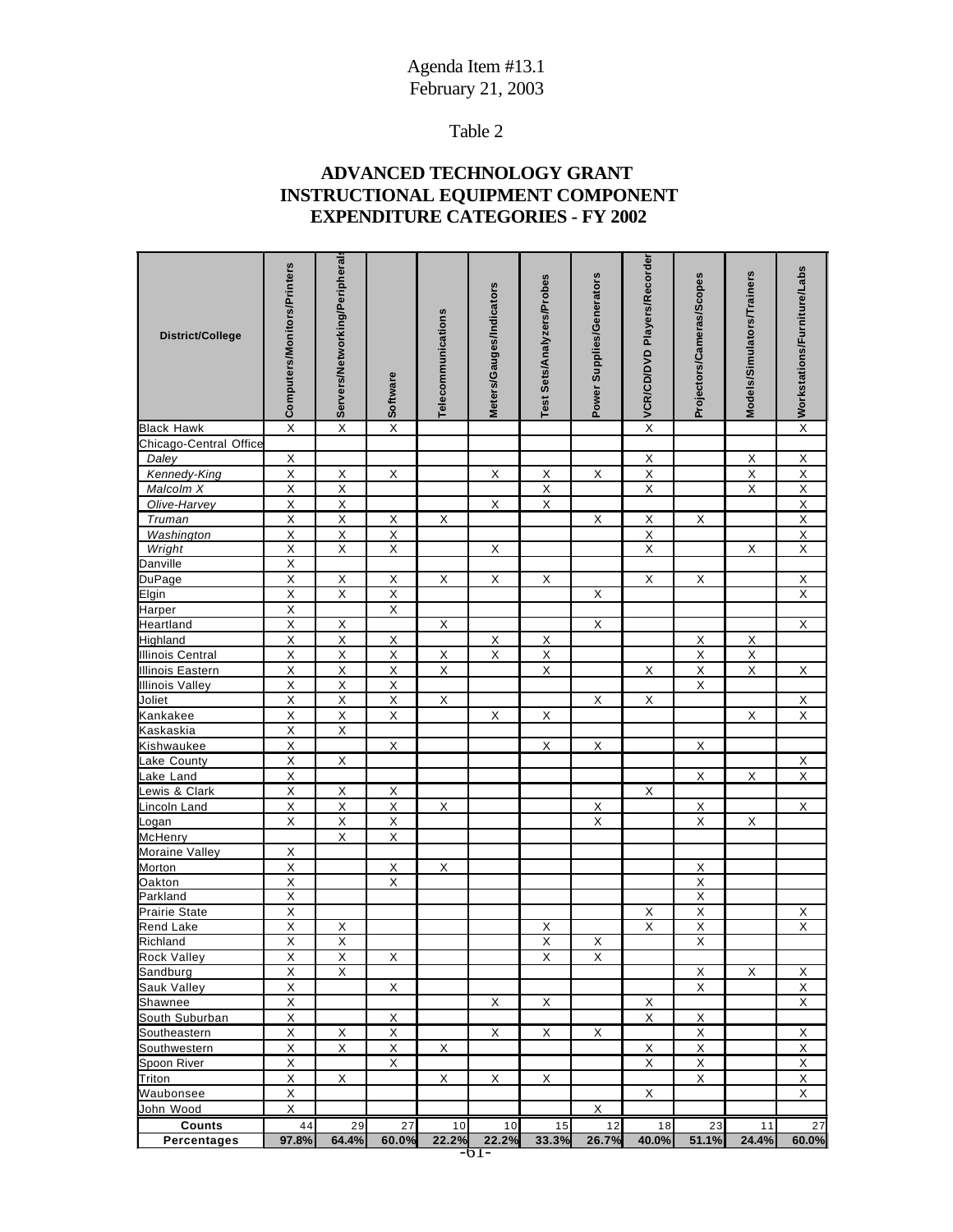Illinois Community College Board

### **ADVANCED TECHNOLOGY GRANT REPORT TECHNOLOGY SUPPORT COMPONENT FISCAL YEAR 2002**

Fiscal year 2002 was the fifth year that the Illinois Community College Board provided funds to Illinois community colleges through the Advanced Technology Grant Technology Support Component. This initiative was implemented in recognition of the community college system's critical need for technological advancement in all areas of their operations. The funds are designated to help defray the cost of expenditures related to infrastructure, transmission, and maintenance costs associated with technology support.

**Grant Allocations**. Funding allocation for the Advanced Technology Grant Technology Support Component is comprised of four parts: 1) a basic allocation, 2) an allocation based on geographical size, 3) an allocation based on the market service areas (MSA), and 4) an allocation based on the student headcount. During fiscal year 2002, a total of \$5,913,499 in Technology Support Component funds were allocated to community college districts (Table 3). Grant amounts ranged from \$89,750 to \$279,750. Of the total grant amount awarded during fiscal year 2002, the districts expended \$5,913,771 (100 percent).

**Expenditure Categories**. The technology support activities for which the grant funds may be expended are those specified in the contract, which is executed annually with each district. Table 3 lists the expenditures allowed and includes the following categories: salaries, staff development, contractual services, materials and supplies, travel, equipment, and other. Specific activities for which funds may be expended include: salaries and travel for technical personnel, maintenance agreements, telecommunication line charges, access provider fees, equipment such as micro-, mini-, and mainframe computers, monitors, printers, and other peripherals, videoconferencing equipment, local area and wide area networks, and other technology support expenditures.

**Expenditures**. As shown in Table 3, the majority of expenditures were under the categories of salaries (31.5 percent), equipment (28.2 percent), and contractual services (21.2 percent).

Table 4 provides a look at the expenditures shown on Table 3 for each district from the standpoint of the percent of total funds expended by category. The data provided in Table 3 and Table 4 were derived from the annual report submitted by each district.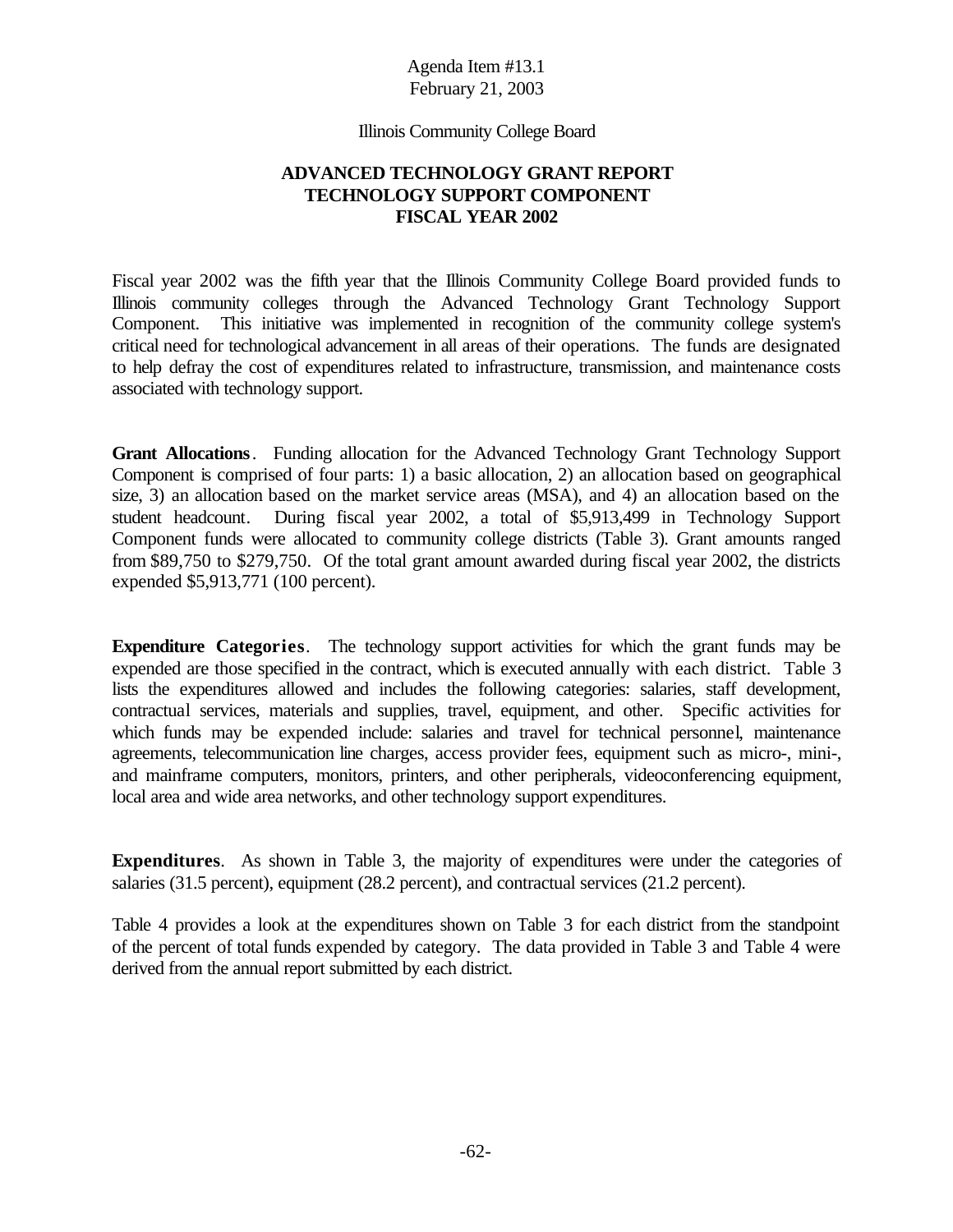# Table 3

## **ADVANCED TECHNOLOGY GRANT TECHNOLOGY SUPPORT COMPONENT EXPENDITURES BY CATEGORY (\$) - FISCAL YEAR 2002**

| <b>District No.</b> | College                       | <b>Salaries</b> | <b>Staff</b>         | <b>ContractualMaterials &amp;</b> |                 |        | Travel Equipment | Other   | <b>Total</b>    | Grant       | Percent         |
|---------------------|-------------------------------|-----------------|----------------------|-----------------------------------|-----------------|--------|------------------|---------|-----------------|-------------|-----------------|
|                     |                               |                 | Development Services |                                   | <b>Supplies</b> |        |                  |         | <b>Expended</b> | Amount      | <b>Expended</b> |
|                     |                               |                 |                      |                                   |                 |        |                  |         |                 |             |                 |
| 503                 | <b>Black Hawk</b>             |                 |                      | 1,100                             | 128,624         | 1,432  | 54,638           |         | \$185,794       | \$185,824   | 100.0%          |
| 508                 | Chicago                       | 102,073         |                      | 2,505                             | 25,548          | 2,369  | 108,806          | 38,450  | \$279,750       | \$279,750   | 100.0%          |
| 507                 | Danville                      |                 |                      | 143,500                           |                 |        |                  |         | \$143,500       | \$143,500   | 100.0%          |
| 502                 | DuPage                        | 109,196         |                      | 25,428                            |                 |        | 51,970           |         | \$186,594       | \$165,766   | 112.6%          |
| 509                 | Elgin                         |                 |                      | 56,133                            |                 |        | 44,999           |         | \$101,132       | \$121,032   | 83.6%           |
| 512                 | Harper                        | 42,234          |                      |                                   |                 | 9,706  | 67,172           | 500     | \$119,612       | \$119,356   | 100.2%          |
| 540                 | Heartland                     |                 |                      | 18,550                            | 717             | 2,586  | 46,364           | 78,753  | \$146,970       | \$146,970   | 100.0%          |
| 519                 | Highland                      | 66,081          |                      | 80,812                            | 18,209          |        |                  |         | \$165,102       | \$163,534   | 101.0%          |
| 514                 | <b>Illinois Central</b>       | 68,052          |                      | 5,230                             | 91,844          |        | 10,656           |         | \$175,782       | \$175,822   | 100.0%          |
| 529                 | <b>Illinois Eastern</b>       | 181,259         |                      | 332                               | 10,496          |        | 35,937           |         | \$228,024       | \$218,472   | 104.4%          |
| 513                 | <b>Illinois Valley</b>        |                 |                      |                                   | 12,728          |        | 138,533          |         | \$151,261       | \$151,261   | 100.0%          |
| 525                 | Joliet                        |                 |                      | 49,749                            | 3,538           |        | 83,901           |         | \$137,188       | \$137,188   | 100.0%          |
| 520                 | Kankakee                      |                 |                      |                                   | 101,888         |        | 24,435           |         | \$126,323       | \$126,323   | 100.0%          |
| 501                 | Kaskaskia                     | 38,536          |                      | 7,500                             | 217             |        | 125,198          | 1,160   | \$172,611       | \$172,611   | 100.0%          |
| 523                 | Kishwaukee                    | 54,870          |                      | 21,311                            | 1,500           |        | 27,978           | 9,682   | \$115,341       | \$112,396   | 102.6%          |
| 532                 | Lake County                   | 119,463         |                      |                                   |                 |        |                  |         | \$119,463       | \$124,007   | 96.3%           |
| 517                 | Lake Land                     | 21,205          | 11,677               | 121,117                           | 5,980           |        |                  |         | \$159,979       | \$201,228   | 79.5%           |
| 536                 | Lewis & Clark                 |                 |                      | 75,118                            | 26,899          |        | 74,587           |         | \$176,605       | \$176,605   | 100.0%          |
| 526                 | Lincoln Land                  | 45,699          |                      | 178,448                           |                 |        |                  |         | \$224,147       | \$208,363   | 107.6%          |
| 530                 | Logan                         | 82,803          |                      | 9,715                             | 36,644          | 2,115  |                  |         | \$131,277       | \$131,277   | 100.0%          |
| 528                 | McHenry                       | 48,564          | 1,125                | 3,295                             | 1,616           |        | 35,969           | 24,479  | \$115,048       | \$115,048   | 100.0%          |
| 524                 | Moraine Valley                |                 |                      | 95,414                            |                 |        | 25,187           |         | \$120,601       | \$120,601   | 100.0%          |
| 527                 | Morton                        | 58,517          |                      | 3,396                             | 1,023           |        | 26,814           |         | \$89,750        | \$89,750    | 100.0%          |
| 535                 | Oakton                        |                 |                      | 105,173                           |                 |        | 14,863           |         | \$120,036       | \$120,036   | 100.0%          |
| 505                 | Parkland                      | 188,060         |                      |                                   |                 |        |                  |         | \$188,060       | \$188,060   | 100.0%          |
| 515                 | <b>Prairie State</b>          | 105,432         |                      |                                   |                 |        |                  |         | \$105,432       | \$105,432   | 100.0%          |
| 521                 | Rend Lake                     |                 |                      | 16,572                            | 11,490          |        | 109,202          | 4,048   | \$141,312       | \$141,313   | 100.0%          |
| 537                 | Richland                      | 14,694          | 9.075                |                                   | 1.755           | 3,266  | 10,116           | 106,067 | \$144,973       | \$144,975   | 100.0%          |
| 511                 | <b>Rock Valley</b>            |                 |                      |                                   |                 |        | 89,523           | 17,875  | \$124,412       | \$127,798   | 97.4%           |
| 518                 | Sandburg                      | 170,606         |                      |                                   |                 |        | 14,346           |         | \$184,952       | \$184,952   | 100.0%          |
| 506                 | Sauk Valley                   |                 |                      | 43,803                            | 1,145           |        | 50,050           | 55,832  | \$150,830       | \$159,651   | 94.5%           |
| 531                 | Shawnee                       | 90,055          |                      |                                   |                 | 1,611  | 3,153            | 32,808  | \$127,627       | \$127,629   | 100.0%          |
| 510                 | South Suburban                | 106,652         |                      |                                   | 1,488           |        |                  | 7,000   | \$115,140       | \$108,140   | 106.5%          |
| 533                 | Southeastern                  | 61,842          | 694                  | 29,666                            | 355             | 1,431  | 17,058           | 22,527  | \$133,574       | \$133,574   | 100.0%          |
| 522                 | Southwestern                  | 15,676          |                      |                                   | 6,685           |        | 167,474          |         | \$189,835       | \$195,491   | 97.1%           |
| 534                 | Spoon River                   |                 |                      | 96,950                            | 21,885          |        | 39,135           |         | \$157,970       | \$157,970   | 100.0%          |
| 504                 | Triton                        | 59,417          |                      | 64,958                            | 2,222           |        | 6,311            | 100,000 | \$232,908       | \$135,919   | 171.4%          |
| 516                 | Waubonsee                     |                 |                      |                                   |                 |        | 122,876          |         | \$122,876       | \$122,876   | 100.0%          |
| 539                 | Wood                          | 15,026          |                      |                                   | 11,376          |        | 42,808           | 32,771  | \$101,982       | \$172,999   | 58.9%           |
|                     | <b>Totals</b>                 | 1,866,011       | 22,572               | 1,255,775                         | 525,872         | 24,515 | 1,670,060        | 531,952 | \$5,913,771     | \$5,913,499 | 100.0%          |
|                     |                               |                 |                      |                                   |                 |        |                  |         |                 |             |                 |
|                     | Percent of Total Expenditures | 31.55%          | 0.38%                | 21.23%                            | 8.89%           | 0.41%  | 28.24%           | 9.00%   | 100.00%         |             |                 |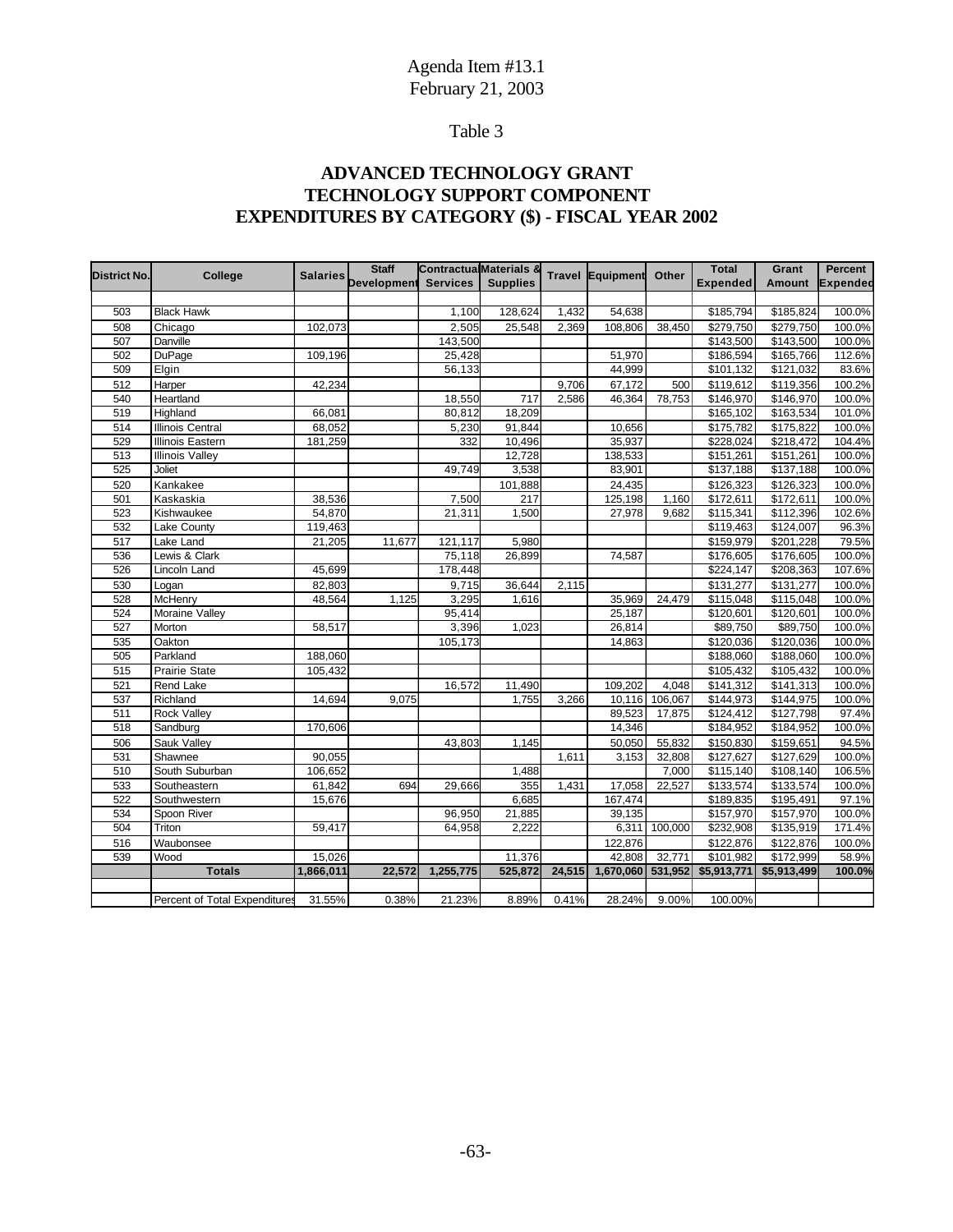# Table 4

## **ADVANCED TECHNOLOGY GRANT TECHNOLOGY SUPPORT COMPONENT EXPENDITURES BY CATEGORY (%) - FISCAL YEAR 2002**

| <b>District No.</b> | <b>College</b>         | <b>Salaries</b> | <b>Staff</b><br><b>Development</b> | <b>Services</b> | <b>Contractual Materials &amp;</b><br><b>Supplies</b> | <b>Travel</b> | <b>Equipment</b> | Other  | <b>Total</b> |
|---------------------|------------------------|-----------------|------------------------------------|-----------------|-------------------------------------------------------|---------------|------------------|--------|--------------|
|                     |                        |                 |                                    |                 |                                                       |               |                  |        |              |
| 503                 | <b>Black Hawk</b>      |                 |                                    | 0.59%           | 69.23%                                                | 0.77%         | 29.41%           |        | 100.00%      |
| 508                 | Chicago                | 36.49%          |                                    | 0.90%           | 9.13%                                                 | 0.85%         | 38.89%           | 13.74% | 100.00%      |
| 507                 | Danville               |                 |                                    | 100.00%         |                                                       |               |                  |        | 100.00%      |
| 502                 | DuPage                 | 58.52%          |                                    | 13.63%          |                                                       |               | 27.85%           |        | 100.00%      |
| 509                 | Elgin                  |                 |                                    | 55.50%          |                                                       |               | 44.50%           |        | 100.00%      |
| 512                 | Harper                 | 35.31%          |                                    |                 |                                                       | 8.11%         | 56.16%           | 0.42%  | 100.00%      |
| 540                 | Heartland              |                 |                                    | 12.62%          | 0.49%                                                 | 1.76%         | 31.55%           | 53.58% | 100.00%      |
| 519                 | Highland               | 40.02%          |                                    | 48.95%          | 11.03%                                                |               |                  |        | 100.00%      |
| 514                 | Illinois Central       | 38.71%          |                                    | 2.98%           | 52.25%                                                |               | 6.06%            |        | 100.00%      |
| 529                 | Illinois Eastern       | 79.49%          |                                    | 0.15%           | 4.60%                                                 |               | 15.76%           |        | 100.00%      |
| 513                 | <b>Illinois Valley</b> |                 |                                    |                 | 8.41%                                                 |               | 91.59%           |        | 100.00%      |
| 525                 | Joliet                 |                 |                                    | 36.26%          | 2.58%                                                 |               | 61.16%           |        | 100.00%      |
| 520                 | Kankakee               |                 |                                    |                 | 80.66%                                                |               | 19.34%           |        | 100.00%      |
| 501                 | Kaskaskia              | 22.33%          |                                    | 4.35%           | 0.13%                                                 |               | 72.53%           | 0.67%  | 100.00%      |
| 523                 | Kishwaukee             | 47.57%          |                                    | 18.48%          | 1.30%                                                 |               | 24.26%           | 8.39%  | 100.00%      |
| 532                 | Lake County            | 100.00%         |                                    |                 |                                                       |               |                  |        | 100.00%      |
| 517                 | Lake Land              | 13.25%          | 5.80%                              | 75.71%          | 3.74%                                                 |               |                  |        | 98.50%       |
| 536                 | Lewis & Clark          |                 |                                    | 42.53%          | 15.23%                                                |               | 42.23%           |        | 100.00%      |
| 526                 | Lincoln Land           | 20.39%          |                                    | 79.61%          |                                                       |               |                  |        | 100.00%      |
| 530                 | Logan                  | 63.08%          |                                    | 7.40%           | 27.91%                                                | 1.61%         |                  |        | 100.00%      |
| 528                 | McHenry                | 42.21%          | 0.98%                              | 2.86%           | 1.40%                                                 |               | 31.26%           | 21.28% | 100.00%      |
| 524                 | Moraine Valley         |                 |                                    | 79.12%          |                                                       |               | 20.88%           |        | 100.00%      |
| 527                 | Morton                 | 65.20%          |                                    | 3.78%           | 1.14%                                                 |               | 29.88%           |        | 100.00%      |
| 535                 | Oakton                 |                 |                                    | 87.62%          |                                                       |               | 12.38%           |        | 100.00%      |
| 505                 | Parkland               | 100.00%         |                                    |                 |                                                       |               |                  |        | 100.00%      |
| 515                 | <b>Prairie State</b>   | 100.00%         |                                    |                 |                                                       |               |                  |        | 100.00%      |
| 521                 | Rend Lake              |                 |                                    | 11.73%          | 8.13%                                                 |               | 77.28%           | 2.86%  | 100.00%      |
| 537                 | Richland               | 10.14%          | 6.26%                              |                 | 1.21%                                                 | 2.25%         | 6.98%            | 73.16% | 100.00%      |
| 511                 | <b>Rock Valley</b>     |                 |                                    |                 |                                                       |               | 71.96%           | 14.37% | 86.32%       |
| 518                 | Sandburg               | 92.24%          |                                    |                 |                                                       |               | 7.76%            |        | 100.00%      |
| 506                 | Sauk Valley            |                 |                                    | 29.04%          | 0.76%                                                 |               | 33.18%           | 37.02% | 100.00%      |
| 531                 | Shawnee                | 70.56%          |                                    |                 |                                                       | 1.26%         | 2.47%            | 25.71% | 100.00%      |
| 510                 | South Suburban         | 92.63%          |                                    |                 | 1.29%                                                 |               |                  | 6.08%  | 100.00%      |
| 533                 | Southeastern           | 46.30%          | 0.52%                              | 22.21%          | 0.27%                                                 | 1.07%         | 12.77%           | 16.86% | 100.00%      |
| 522                 | Southwestern           | 8.26%           |                                    |                 | 3.52%                                                 |               | 88.22%           |        | 100.00%      |
| 534                 | Spoon River            |                 |                                    | 61.37%          | 13.85%                                                |               | 24.77%           |        | 100.00%      |
| 504                 | Triton                 | 25.51%          |                                    | 27.89%          | 0.95%                                                 |               | 2.71%            | 42.94% | 100.00%      |
| 516                 | Waubonsee              |                 |                                    |                 |                                                       |               | 100.00%          |        | 100.00%      |
| 539                 | Wood                   | 14.73%          |                                    |                 | 11.15%                                                |               | 41.98%           | 32.13% | 100.00%      |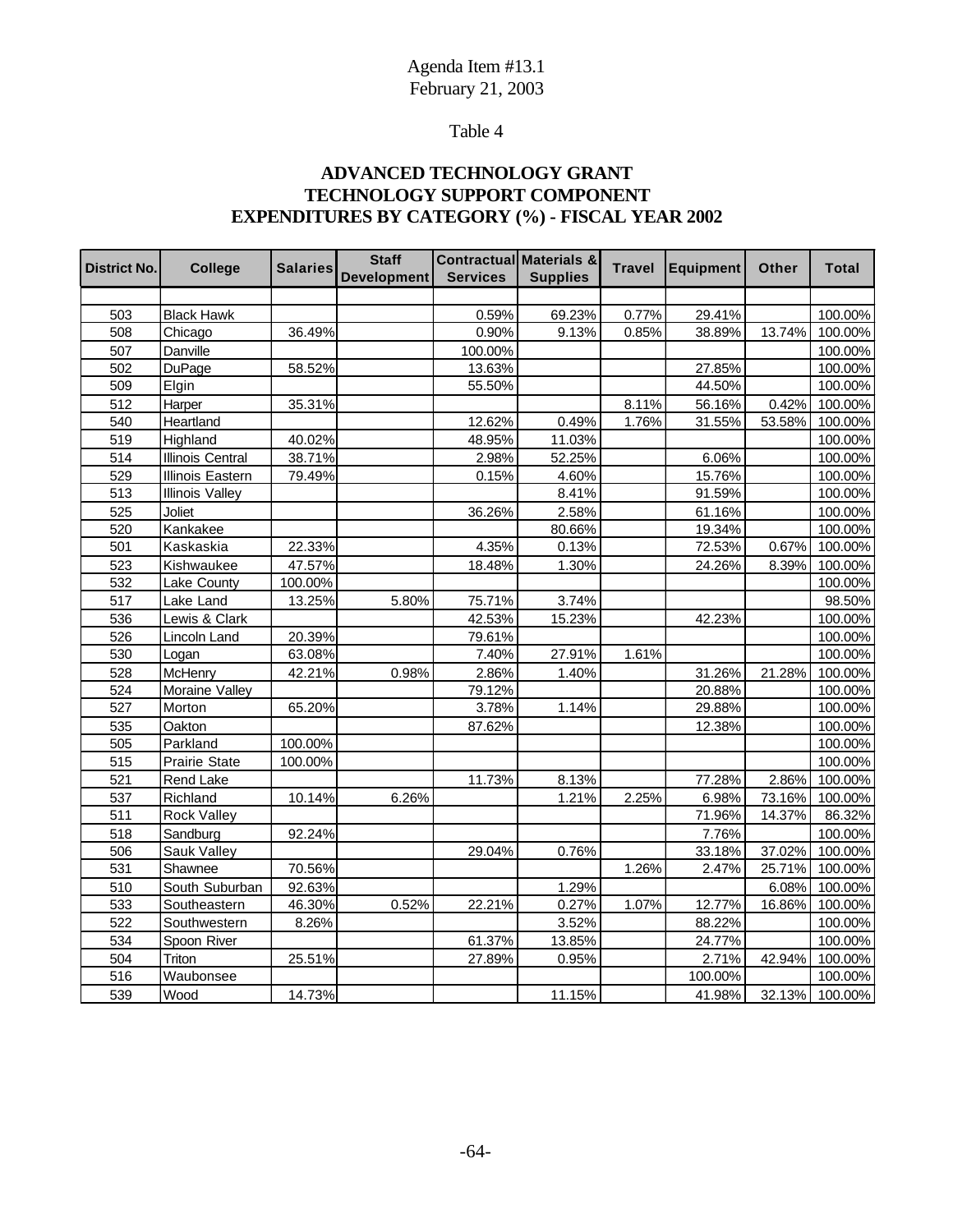#### Illinois Community College Board

#### **ADVANCED TECHNOLOGY GRANT REPORT STAFF TECHNICAL SKILLS ENHANCEMENT COMPONENT FISCAL YEAR 2002**

The Illinois Community College Board Advanced Technology Staff Technical Skills Enhancement Grant provides funds for Illinois community colleges to build technical skills in faculty and staff and add technical staff to meet growing needs. The rapid technological changes in today's society require community college faculty and staff to continually improve their technological skills. The advanced technology skills grant funds were used to increase faculty and staff ability and provide technical support staff.

**Allocations**. Funding allocation for the Advanced Technology Grant Staff Technical Skills Enhancement Component is determined by taking a derived rate and multiplying by the number of staff FTE in the district. During fiscal year 2002, \$2,082,360 in Technical Skills Enhancement Grant funds were allocated to community college districts. The specific grant amount for each district was determined by a formula based on the number of enrollments in occupational and technical courses. Grant amounts ranged from \$16,235 to \$364,163. Of the total grant amount awarded during fiscal year 2002, the districts expended \$1,948,817 (93.6 percent).

**Expenditures**. Table 5 lists the amount allocated to each college district and the year-end unaudited expenditures reported by the community college districts to the ICCB. The majority of expenditures were support staff salaries (41.7 percent), contractual services (23.8 percent), and travel (20.18 percent).

Table 6 lists the percent of expenditures by category at each community college.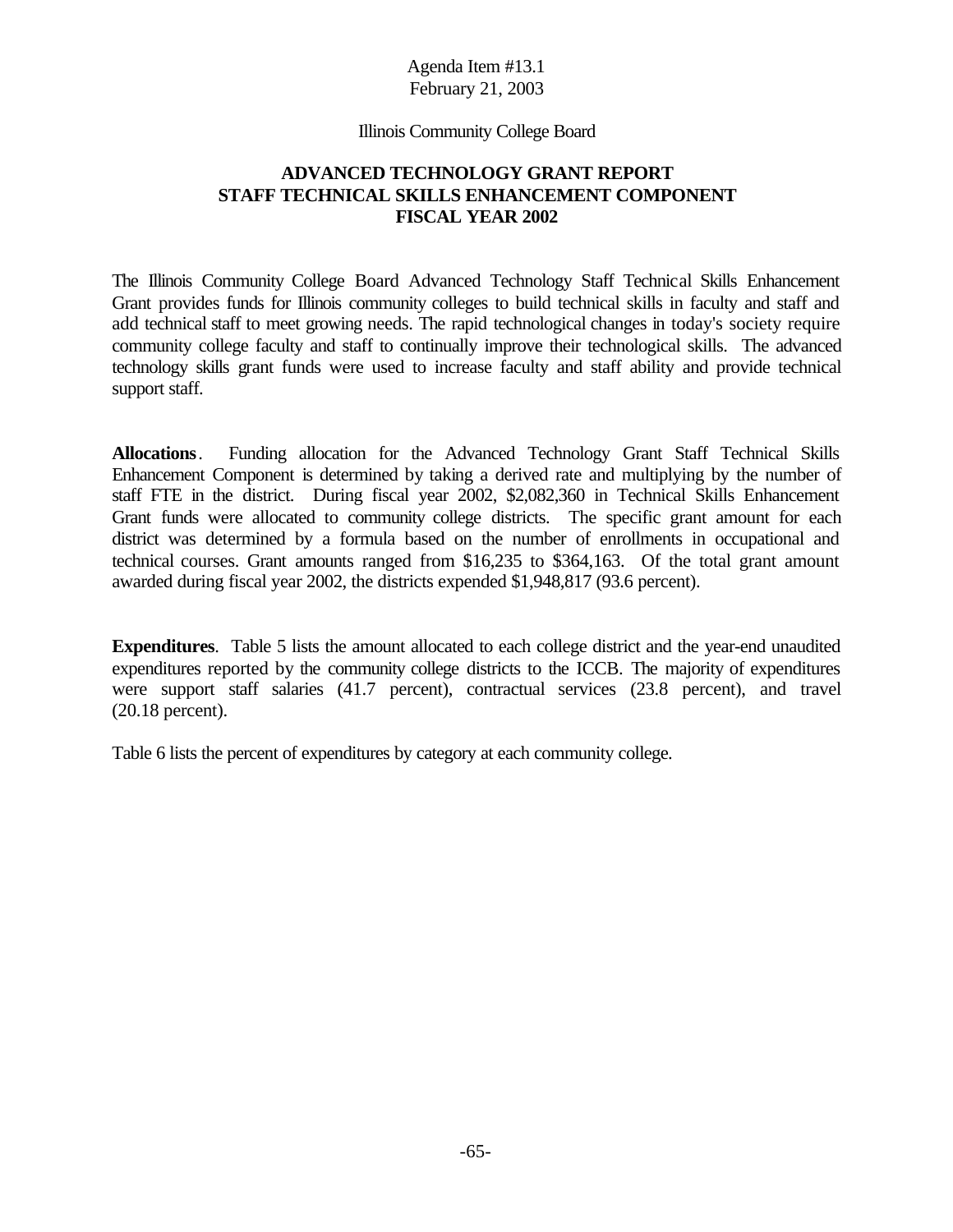# Table 5

# **ADVANCED TECHNOLOGY GRANT STAFF TECHNICAL SKILLS ENHANCEMENT COMPONENT EXPENDITURES BY CATEGORY (\$) - FISCAL YEAR 2002**

| <b>District No.</b> | College                       | <b>Support Staff</b> | <b>Faculty</b>                 | <b>ContractualMaterials &amp;</b> |        | <b>Travel</b> | <b>Other</b> | <b>Total</b>         | Grant         | Percent         |
|---------------------|-------------------------------|----------------------|--------------------------------|-----------------------------------|--------|---------------|--------------|----------------------|---------------|-----------------|
|                     |                               | <b>Salaries</b>      | Compensation Services Supplies |                                   |        |               |              | <b>Expended</b>      | <b>Amount</b> | <b>Expended</b> |
|                     |                               |                      |                                |                                   |        |               |              |                      |               |                 |
| 503                 | <b>Black Hawk</b>             | 42,847               |                                | 6,199                             | 5,086  | 2,081         |              | \$56,213             | 56,213        | 100.0%          |
| 508                 | Chicago                       | 22,854               |                                | 268,123                           | 1,208  | 32,968        | 1,831        | \$326,985            | 364,163       | 89.8%           |
| 507                 | Danville                      |                      |                                | 850                               | 489    | 20,416        |              | \$21,755             | 21,755        | 100.0%          |
| 502                 | DuPage                        | 53,343               | 18,111                         |                                   | 14,547 | 24,669        |              | \$110,670            | 145,753       | 75.9%           |
| 509                 | Elgin                         | 34,923               |                                | 2,500                             |        | 2,000         |              | \$39,423             | 58,582        | 67.3%           |
| 512                 | Harper                        | 78,251               |                                |                                   |        |               |              | \$78,251             | 78,251        | 100.0%          |
| 540                 | Heartland                     |                      |                                |                                   | 1,259  | 20,811        |              | \$22,070             | 22,070        | 100.0%          |
| 519                 | Highland                      | 10,752               |                                |                                   |        | 9,851         |              | \$20,603             | 20,172        | 102.1%          |
| 514                 | <b>Illinois Central</b>       | 1,983                |                                | 66,434                            | 1,591  | 1,627         |              | \$71,635             | 71,635        | 100.0%          |
| 529                 | Illinois Eastern              |                      |                                | 6,400                             | 48     | 9,411         | 14,870       | \$30,729             | 45,863        | 67.0%           |
| 513                 | <b>Illinois Valley</b>        | 25,862               |                                |                                   |        |               |              | \$25,862             | 25,833        | 100.1%          |
| 525                 | Joliet                        |                      |                                | 32,959                            | 929    | 15,367        |              | \$49,255             | 49,255        | 100.0%          |
| 520                 | Kankakee                      | 11,740               |                                | 8,900                             |        | 8,500         |              | \$29,140             | 28,390        | 102.6%          |
| 501                 | Kaskaskia                     |                      |                                |                                   | 469    | 18,248        | 2,338        | $\overline{$21,055}$ | 21,055        | 100.0%          |
| 523                 | Kishwaukee                    |                      |                                |                                   |        | 26,484        |              | \$26,484             | 26,483        | 100.0%          |
| 532                 | Lake County                   | 12,025               |                                | 9,090                             | 3,885  |               | 49,081       | \$74,081             | 74,081        | 100.0%          |
| 517                 | Lake Land                     | 46,752               |                                |                                   | 209    | 194           | 3,096        | \$50,252             | 50,252        | 100.0%          |
| 536                 | Lewis & Clark                 | 17,506               |                                |                                   |        | 14,598        | 4,018        | \$36,122             | 36,122        | 100.0%          |
| 526                 | Lincoln Land                  | 16,689               | 3,218                          | 10,000                            |        | 4,626         |              | \$34,533             | 50,317        | 68.6%           |
| 530                 | Logan                         |                      |                                |                                   | 728    | 40,734        |              | \$41,462             | 41,462        | 100.0%          |
| 528                 | McHenry                       |                      | 4,545                          | 2,000                             |        | 29,267        | 1,325        | \$37,137             | 37,137        | 100.0%          |
| 524                 | Moraine Valley                | 63,604               |                                |                                   |        | 15            |              | \$63,619             | 63,619        | 100.0%          |
| 527                 | Morton                        | 15,384               |                                |                                   |        | 4,243         | 1,125        | $\overline{$20,752}$ | 29,678        | 69.9%           |
| 535                 | Oakton                        | 53,536               |                                |                                   | 1,415  |               | 6,214        | \$61,165             | 61,165        | 100.0%          |
| 505                 | Parkland                      | 57,276               |                                |                                   |        |               |              | \$57,276             | 55,324        | 103.5%          |
| 515                 | Prairie State                 | 7,170                | 20,923                         |                                   |        | 4,580         |              | \$32,673             | 32,673        | 100.0%          |
| 521                 | Rend Lake                     |                      |                                |                                   | 1,354  | 541           | 24,385       | \$26,280             | 26,280        | 100.0%          |
| 537                 | Richland                      | 32,000               |                                |                                   |        |               |              | \$32,000             | 29,730        | 107.6%          |
| $\overline{511}$    | Rock Valley                   | 36,428               | 7,000                          |                                   |        |               |              | \$39,625             | 43,428        | 91.2%           |
| 518                 | Sandburg                      | 23,577               |                                |                                   |        |               | 1,942        | \$25,519             | 25,519        | 100.0%          |
| 506                 | Sauk Valley                   | 6,495                |                                |                                   | 107    | 11,899        | 638          | \$19,139             | 19,139        | 100.0%          |
| 531                 | Shawnee                       |                      | 7,400                          |                                   |        | 4,922         | 3,913        | \$12,322             | 16,235        | 75.9%           |
| 510                 | South Suburban                | 5,863                | 16,557                         |                                   |        | 3,141         | 12,590       | \$38,151             | 38,151        | 100.0%          |
| 533                 | Southeastern                  | 18,000               |                                |                                   |        | 20,838        | 6,214        | \$45,052             | 45,051        | 100.0%          |
| 522                 | Southwestern                  | 3,700                | 250                            | 32,899                            |        | 42,198        |              | \$79,047             | 79,042        | 100.0%          |
| 534                 | Spoon River                   | 16,640               |                                |                                   |        |               |              | \$16,640             | 16,640        | 100.0%          |
| 504                 | Triton                        | 90,203               |                                |                                   |        |               |              | \$90,203             | 90,204        | 100.0%          |
| 516                 | Waubonsee                     | 7,534                |                                | 6,944                             | 20,616 | 11,131        | 18,915       | \$65,141             | 65,141        | 100.0%          |
| 539                 | Wood                          |                      |                                | 12,022                            | 500    | 7,975         |              | \$20,497             | 20,497        | 100.0%          |
|                     | <b>Totals</b>                 | 812,938              | 78,004                         | 465,320                           | 54,441 | 393,335       | 152,495      | \$1,948,817          | \$2,082,360   | 93.6%           |
|                     |                               |                      |                                |                                   |        |               |              |                      |               |                 |
|                     | Percent of Total Expenditures | 41.71%               | 4.00%                          | 23.88%                            | 2.79%  | 20.18%        | 7.82%        | 100.00%              |               |                 |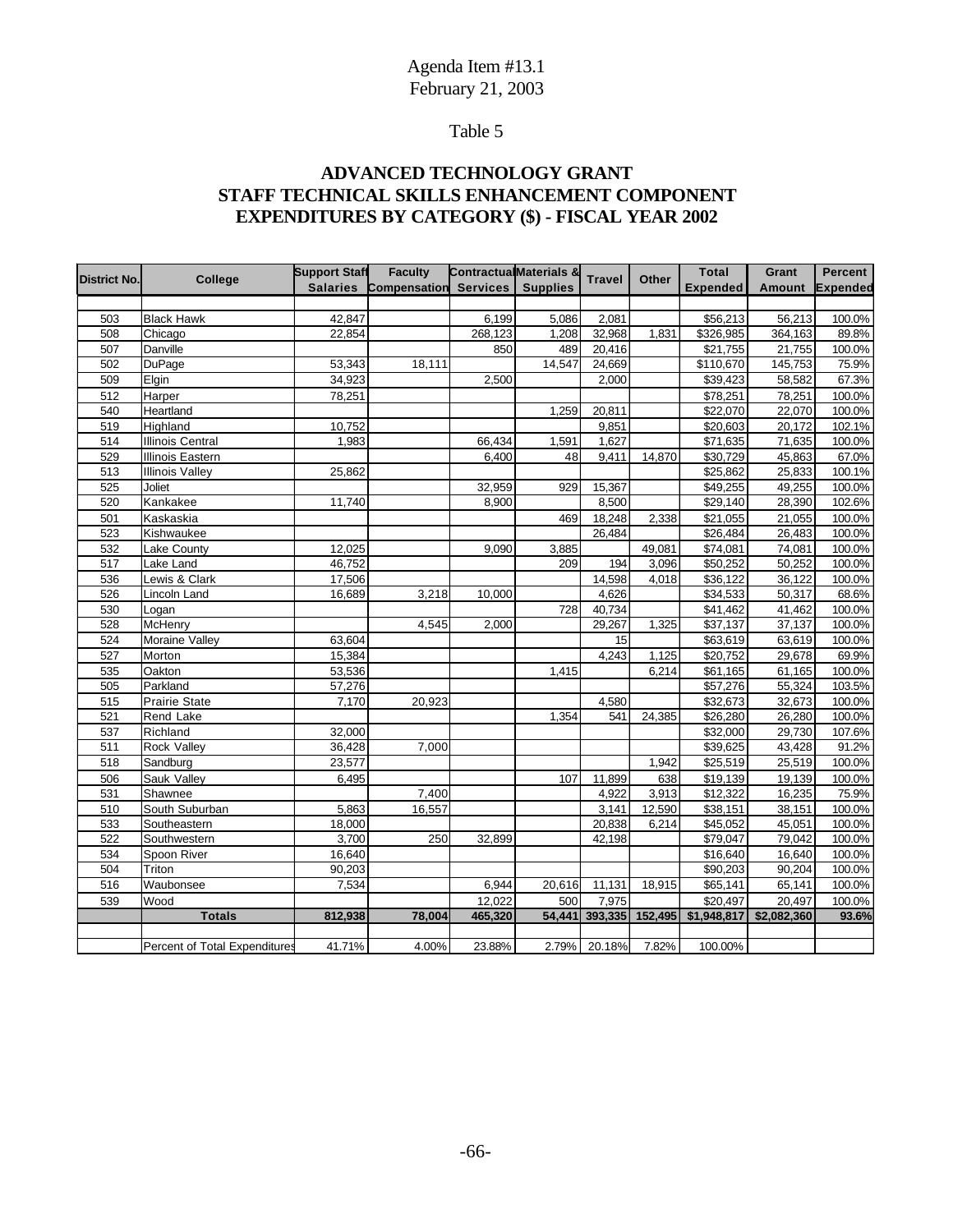# Table 6

## **ADVANCED TECHNOLOGY GRANT STAFF TECHNICAL SKILLS ENHANCEMENT COMPONENT EXPENDITURES BY CATEGORY (%) - FISCAL YEAR 2002**

| <b>District No.</b> | <b>College</b>          | <b>Salaries</b> | <b>Staff</b><br><b>Development</b> | <b>Services</b> | Contractual Materials &<br><b>Supplies</b> | <b>Travel</b> | <b>Other</b> | <b>Total</b> |
|---------------------|-------------------------|-----------------|------------------------------------|-----------------|--------------------------------------------|---------------|--------------|--------------|
|                     |                         |                 |                                    |                 |                                            |               |              |              |
| 503                 | <b>Black Hawk</b>       | 76.22%          |                                    | 11.03%          | 9.05%                                      | 3.70%         |              | 100.00%      |
| 508                 | Chicago                 | 6.99%           |                                    | 82.00%          | 0.37%                                      | 10.08%        | 0.56%        | 100.00%      |
| 507                 | <b>Danville</b>         |                 |                                    | 3.91%           | 2.25%                                      | 93.85%        |              | 100.00%      |
| 502                 | DuPage                  | 48.20%          | 16.36%                             |                 | 13.14%                                     | 22.29%        |              | 100.00%      |
| 509                 | Elgin                   | 88.59%          |                                    | 6.34%           |                                            | 5.07%         |              | 100.00%      |
| 512                 | Harper                  | 100.00%         |                                    |                 |                                            |               |              | 100.00%      |
| 540                 | Heartland               |                 |                                    |                 | 5.70%                                      | 94.30%        |              | 100.00%      |
| $\overline{519}$    | Highland                | 52.19%          |                                    |                 |                                            | 47.81%        |              | 100.00%      |
| $\overline{514}$    | <b>Illinois Central</b> | 2.77%           |                                    | 92.74%          | 2.22%                                      | 2.27%         |              | 100.00%      |
| 529                 | Illinois Eastern        |                 |                                    | 20.83%          | 0.16%                                      | 30.63%        | 48.39%       | 100.00%      |
| 513                 | <b>Illinois Valley</b>  | 100.00%         |                                    |                 |                                            |               |              | 100.00%      |
| 525                 | Joliet                  |                 |                                    | 66.91%          | 1.89%                                      | 31.20%        |              | 100.00%      |
| 520                 | Kankakee                | 40.29%          |                                    | 30.54%          |                                            | 29.17%        |              | 100.00%      |
| 501                 | Kaskaskia               |                 |                                    |                 | 2.23%                                      | 86.67%        | 11.10%       | 100.00%      |
| 523                 | Kishwaukee              |                 |                                    |                 |                                            | 100.00%       |              | 100.00%      |
| 532                 | Lake County             | 16.23%          |                                    | 12.27%          | $\overline{5.24\%}$                        |               | 66.25%       | 100.00%      |
| 517                 | Lake Land               | 93.04%          |                                    |                 | 0.42%                                      | 0.39%         | 6.16%        | 100.00%      |
| 536                 | Lewis & Clark           | 48.46%          |                                    |                 |                                            | 40.41%        | 11.12%       | 100.00%      |
| 526                 | <b>Lincoln Land</b>     | 48.33%          | 9.32%                              | 28.96%          |                                            | 13.40%        |              | 100.00%      |
| 530                 | Logan                   |                 |                                    |                 | 1.76%                                      | 98.24%        |              | 100.00%      |
| 528                 | McHenry                 |                 | 12.24%                             | 5.39%           |                                            | 78.81%        | 3.57%        | 100.00%      |
| 524                 | <b>Moraine Valley</b>   | 99.98%          |                                    |                 |                                            | 0.02%         |              | 100.00%      |
| 527                 | Morton                  | 74.13%          |                                    |                 |                                            | 20.45%        | 5.42%        | 100.00%      |
| 535                 | Oakton                  | 87.53%          |                                    |                 | 2.31%                                      |               | 10.16%       | 100.00%      |
| 505                 | Parkland                | 100.00%         |                                    |                 |                                            |               |              | 100.00%      |
| $\overline{515}$    | <b>Prairie State</b>    | 21.95%          | 64.04%                             |                 |                                            | 14.02%        |              | 100.00%      |
| $\overline{521}$    | <b>Rend Lake</b>        |                 |                                    |                 | 5.15%                                      | 2.06%         | 92.79%       | 100.00%      |
| 537                 | Richland                | 100.00%         |                                    |                 |                                            |               |              | 100.00%      |
| 511                 | Rock Valley             | 91.93%          | 17.67%                             |                 |                                            |               |              | 109.60%      |
| 518                 | Sandburg                | 92.39%          |                                    |                 |                                            |               | 7.61%        | 100.00%      |
| 506                 | Sauk Valley             | 33.94%          |                                    |                 | 0.56%                                      | 62.17%        | 3.33%        | 100.00%      |
| 531                 | Shawnee                 |                 | 60.06%                             |                 |                                            | 39.94%        | 31.76%       | 131.76%      |
| 510                 | South Suburban          | 15.37%          | 43.40%                             |                 |                                            | 8.23%         | 33.00%       | 100.00%      |
| 533                 | Southeastern            | 39.95%          |                                    |                 |                                            | 46.25%        | 13.79%       | 100.00%      |
| 522                 | Southwestern            | 4.68%           | 0.32%                              | 41.62%          |                                            | 53.38%        |              | 100.00%      |
| 534                 | Spoon River             | 100.00%         |                                    |                 |                                            |               |              | 100.00%      |
| 504                 | Triton                  | 100.00%         |                                    |                 |                                            |               |              | 100.00%      |
| 516                 | Waubonsee               | 11.57%          |                                    | 10.66%          | 31.65%                                     | 17.09%        | 29.04%       | 100.00%      |
| 539                 | Wood                    |                 |                                    | 58.65%          | 2.44%                                      | 38.91%        |              | 100.00%      |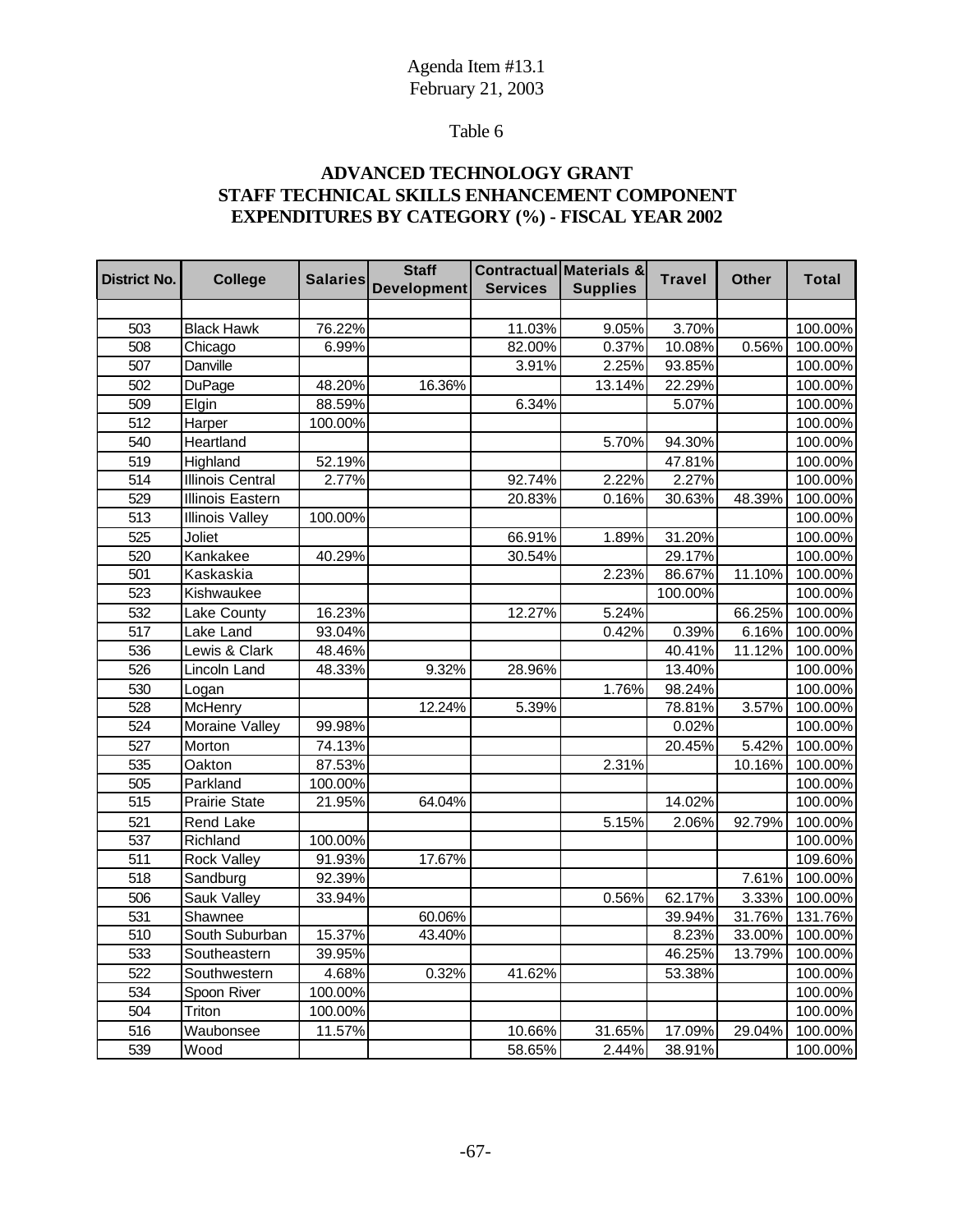Illinois Community College Board

### **ADVANCED TECHNOLOGY GRANT REPORT ILCCO STUDENT SUPPORT CENTER COMPONENT FISCAL YEAR 2002**

In fiscal year 2002, the Illinois Community College Board added the ILCCO Student Support Center Component to the Advanced Technology Grants. The funds are designated to help defray the cost of supporting online students and other online activities.

**Grant Allocations**. Funding allocation for the Advanced Technology Grant ILCCO Student Support Center Component is divided equally among each district. During fiscal year 2002, a total of \$538,500 in ILCCO Student Support Center Component funds were allocated to community college districts (Table 1). Grant amounts of \$13,808 were dispensed to each community college district. Of the total grant amount awarded during fiscal year 2002, the districts expended \$550,598 (102 percent). The colleges used other funds for the amount over their allocated level.

**Expenditure Categories**. The ILCCO student support center activities for which the grant funds may be expended are those specified in the contract, which is executed annually with each district. Table 7 lists the expenditures allowed and includes the following categories: salaries, library support and test proctoring, marketing and promotional, travel, and other. Specific activities for which funds may be expended include: salaries and travel for technical staff and support staff in the areas of advising, counseling, registration, and tutoring, along with library support and marketing.

**Expenditures**. As shown in Table 7, the majority of expenditures were under the categories of salaries (73.4 percent) and marketing and promotional activities (13.7 percent).

Table 8 provides a look at the expenditures shown on Table 7 for each district from the standpoint of the percent of total funds expended by category. The data provided in Table 7 and Table 8 were derived from the annual report submitted by each district.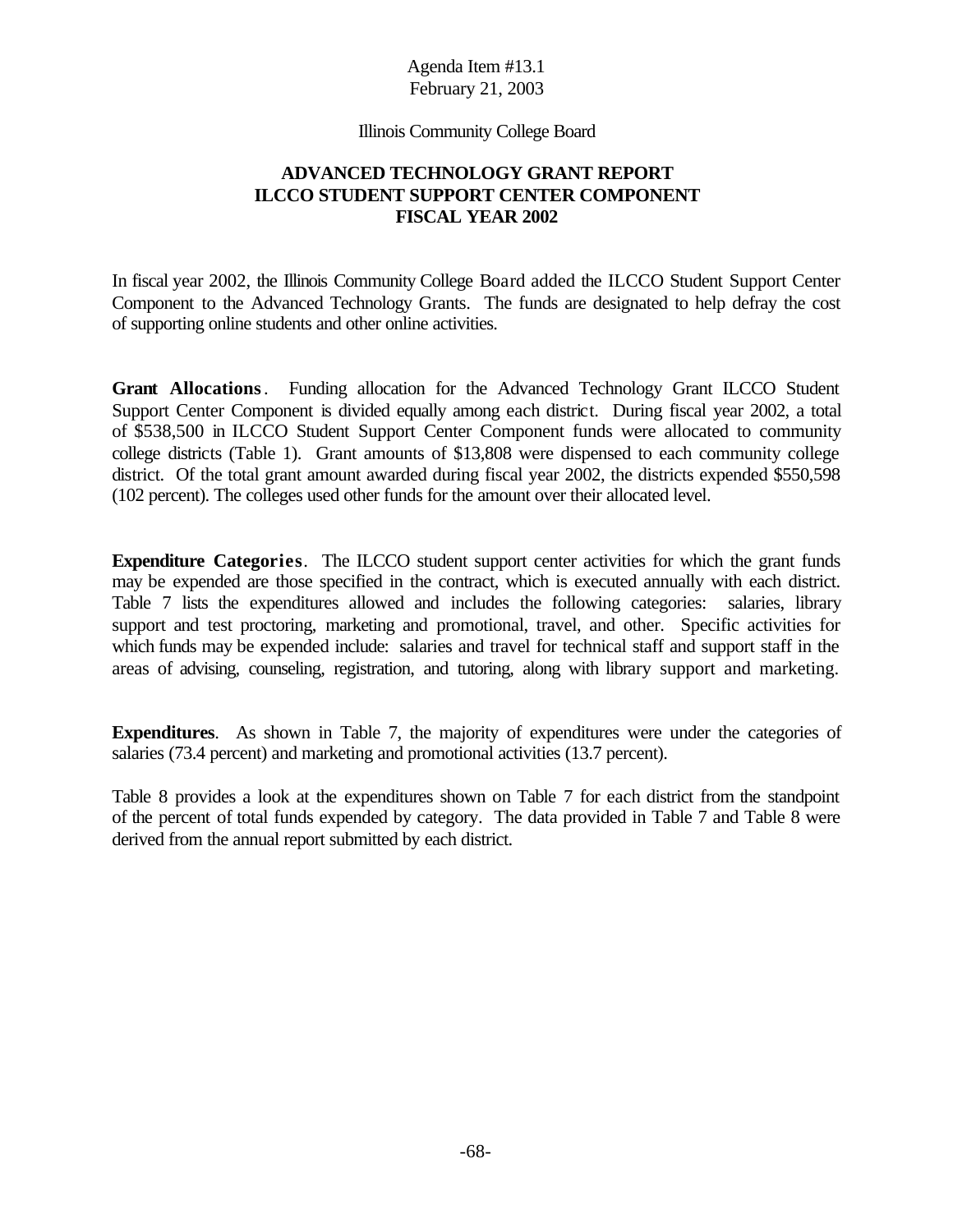# Table 7

# **ADVANCED TECHNOLOGY GRANT ILCCO STUDENT SUPPORT CENTER COMPONENT EXPENDITURES BY CATEGORY (\$) - FISCAL YEAR 2002**

| <b>District No.</b> | College                       | <b>Salaries</b> | <b>Library SupportMarketing &amp;</b> |        | <b>Travel</b> | <b>Other</b> | <b>Total</b>    | Grant         | <b>Percent</b>  |
|---------------------|-------------------------------|-----------------|---------------------------------------|--------|---------------|--------------|-----------------|---------------|-----------------|
|                     |                               |                 | <b>Test Proctoring Promotional</b>    |        |               |              | <b>Expended</b> | <b>Amount</b> | <b>Expended</b> |
|                     |                               |                 |                                       |        |               |              |                 |               |                 |
| 503                 | <b>Black Hawk</b>             | 13,808          |                                       |        |               |              | \$13,808        | \$13,808      | 100.0%          |
| 508                 | Chicago                       | 6,960           | 5,001                                 | 390    | 240           |              | \$12,591        | \$13,808      | 91.2%           |
| 507                 | Danville                      | 9,349           |                                       | 3,919  | 539           |              | \$13,808        | \$13,808      | 100.0%          |
| 502                 | DuPage                        | 13,807          |                                       |        |               |              | \$13,807        | \$13,808      | 100.0%          |
| 509                 | Elgin                         | 13,808          |                                       |        |               |              | \$13,808        | \$13,808      | 100.0%          |
| $\overline{512}$    | Harper                        | 9,131           | 4,676                                 |        |               |              | \$13,808        | \$13,808      | 100.0%          |
| 540                 | Heartland                     | 10,000          |                                       |        | 1,759         | 2,029        | \$13,788        | \$13,808      | 99.9%           |
| 519                 | Highland                      | 8,003           | 3,751                                 |        | 2,054         |              | \$13,808        | \$13,808      | 100.0%          |
| 514                 | Illinois Central              | 13,808          |                                       |        |               |              | \$13,808        | \$13,808      | 100.0%          |
| 529                 | Illinois Eastern              |                 |                                       | 13,633 |               | 13,633       | \$27,266        | \$13,808      | 197.5%          |
| 513                 | <b>Illinois Valley</b>        | 7,327           | 1,480                                 | 5,000  |               |              | \$13,808        | \$13,808      | 100.0%          |
| 525                 | Joliet                        | 13,808          |                                       |        |               |              | \$13,808        | \$13,808      | 100.0%          |
| 520                 | Kankakee                      | 13,808          |                                       |        |               |              | \$13,808        | \$13,808      | 100.0%          |
| 501                 | Kaskaskia                     | 7,209           | 6,377                                 |        | 222           |              | \$13,808        | \$13,808      | 100.0%          |
| 523                 | Kishwaukee                    | 13,808          |                                       |        |               |              | \$13,808        | \$13,808      | 100.0%          |
| $\overline{532}$    | Lake County                   | 10,758          |                                       |        | 551           | 2,499        | \$13,808        | \$13,808      | 100.0%          |
| 517                 | Lake Land                     | 13,808          |                                       |        |               |              | \$13,808        | \$13,808      | 100.0%          |
| 536                 | Lewis & Clark                 | 13,808          |                                       |        |               |              | \$13,808        | \$13,808      | 100.0%          |
| 526                 | Lincoln Land                  | 13,808          |                                       |        |               |              | \$13,808        | \$13,808      | 100.0%          |
| 530                 | Logan                         | 5,160           | 1,782                                 | 5,915  |               | 950          | \$13,808        | \$13,808      | 100.0%          |
| 528                 | McHenry                       | 2,783           |                                       | 11,025 |               |              | \$13,808        | \$13,808      | 100.0%          |
| $\overline{524}$    | Moraine Valley                | 8,240           |                                       | 5,567  |               |              | \$13,807        | \$13,808      | 100.0%          |
| 527                 | Morton                        | 13,808          |                                       |        |               |              | \$13,808        | \$13,808      | 100.0%          |
| 535                 | Oakton                        | 1,104           |                                       | 11,662 |               |              | \$12,766        | \$13,808      | 92.5%           |
| 505                 | Parkland                      | 13,808          |                                       |        |               |              | \$13,808        | \$13,808      | 100.0%          |
| 515                 | Prairie State                 | 14,826          |                                       |        |               |              | \$14,826        | \$13,808      | 107.4%          |
| 521                 | Rend Lake                     | 13,808          |                                       |        |               |              | \$13,808        | \$13,808      | 100.0%          |
| 537                 | Richland                      | 13,808          |                                       |        |               |              | \$13,808        | \$13,808      | 100.0%          |
| 511                 | Rock Valley                   | 13,808          |                                       |        |               |              | \$13,808        | \$13,808      | 100.0%          |
| 518                 | Sandburg                      | 10,195          | 2,989                                 |        | 116           | 507          | \$13,807        | \$13,808      | 100.0%          |
| 506                 | Sauk Valley                   | 13,808          |                                       |        |               |              | \$13,808        | \$13,808      | 100.0%          |
| 531                 | Shawnee                       | 5,346           |                                       |        | 1,831         | 6,631        | \$13,808        | \$13,808      | 100.0%          |
| 510                 | South Suburban                | 12,545          | 487                                   | 629    | 147           |              | \$13,808        | \$13,808      | 100.0%          |
| 533                 | Southeastern                  | 5,920           |                                       | 7,888  |               |              | \$13,808        | \$13,808      | 100.0%          |
| $\overline{522}$    | Southwestern                  |                 | 2,185                                 | 4,363  | 2,160         | 5,000        | \$13,708        | \$13,808      | 99.3%           |
| 534                 | Spoon River                   | 13,807          |                                       |        |               |              | \$13,807        | \$13,808      | 100.0%          |
| 504                 | Triton                        | 12,328          |                                       | 559    |               | 920          | \$13,807        | \$13,808      | 100.0%          |
| 516                 | Waubonsee                     | 13,808          |                                       |        |               |              | \$13,808        | \$13,808      | 100.0%          |
| 539                 | Wood                          | 8,469           | 500                                   | 4,839  |               |              | \$13,808        | \$13,808      | 100.0%          |
|                     | <b>Totals</b>                 | 404,193         | 29,228                                | 75,388 | 9,619         | 32,170       | \$550,598       | \$538,500     | 102.2%          |
|                     |                               |                 |                                       |        |               |              |                 |               |                 |
|                     | Percent of Total Expenditure: | 73.41%          | 5.31%                                 | 13.69% | 1.75%         | 5.84%        | 100.00%         |               |                 |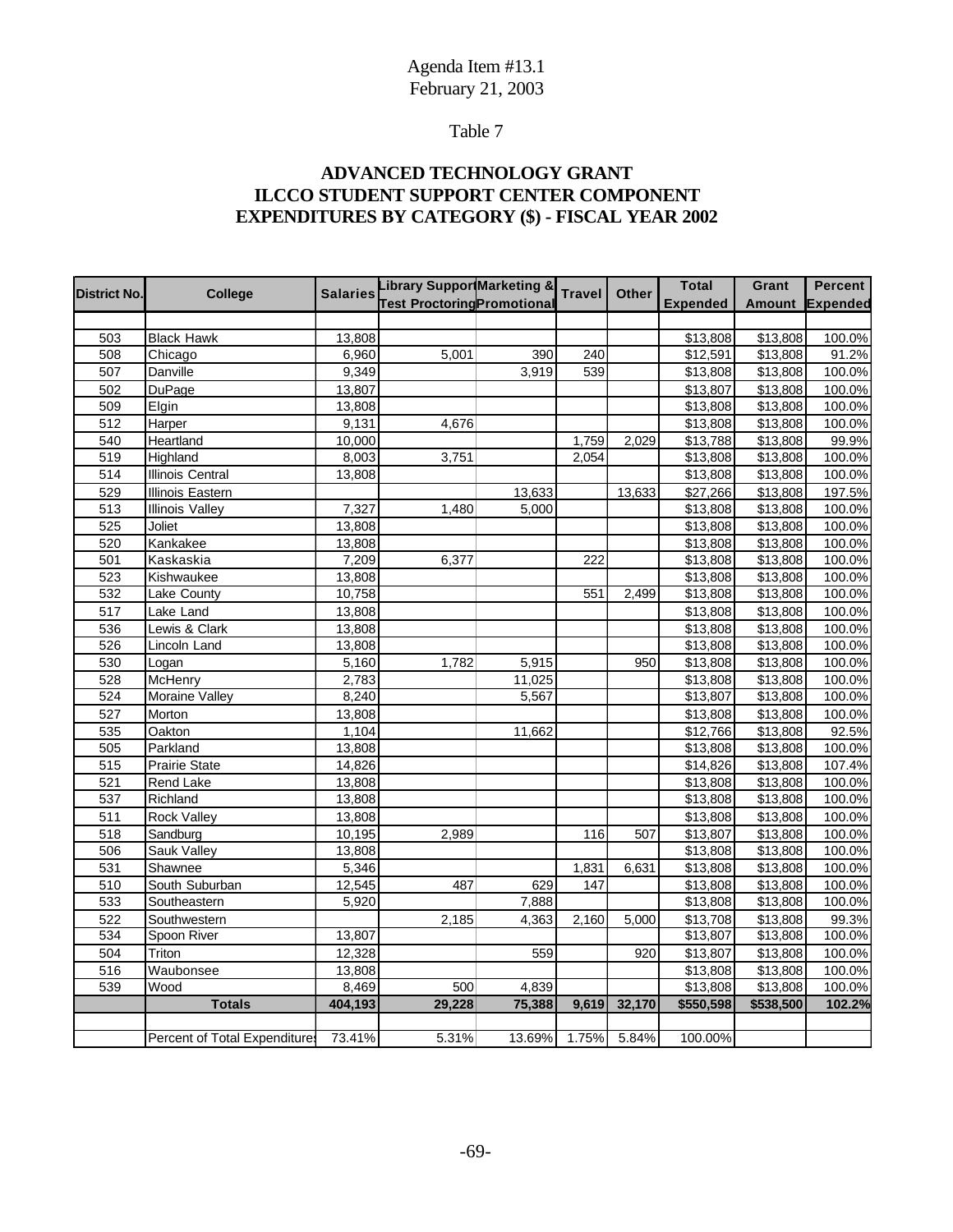### Table 8

#### **ADVANCED TECHNOLOGY GRANT ILCCO STUDENT SUPPORT CENTER COMPONENT EXPENDITURES BY CATEGORY (%) - FISCAL YEAR 2002**

| <b>District No.</b> | <b>College</b>          | <b>Salaries</b> | Library Support Marketing &<br><b>Test Proctoring Promotional</b> |        | <b>Travel</b> | <b>Other</b> | <b>Total</b> |
|---------------------|-------------------------|-----------------|-------------------------------------------------------------------|--------|---------------|--------------|--------------|
|                     |                         |                 |                                                                   |        |               |              |              |
| 503                 | <b>Black Hawk</b>       | 100.00%         |                                                                   |        |               |              | 100.00%      |
| 508                 | Chicago                 | 55.28%          | 39.72%                                                            | 3.10%  | 1.91%         |              | 100.00%      |
| 507                 | Danville                | 67.71%          |                                                                   | 28.38% | 3.91%         |              | 100.00%      |
| 502                 | <b>DuPage</b>           | 100.00%         |                                                                   |        |               |              | 100.00%      |
| 509                 | Elgin                   | 100.00%         |                                                                   |        |               |              | 100.00%      |
| 512                 | Harper                  | 66.13%          | 33.87%                                                            |        |               |              | 100.00%      |
| 540                 | Heartland               | 72.53%          |                                                                   |        | 12.76%        | 14.72%       | 100.00%      |
| 519                 | Highland                | 57.96%          | 27.16%                                                            |        | 14.87%        |              | 100.00%      |
| 514                 | <b>Illinois Central</b> | 100.00%         |                                                                   |        |               |              | 100.00%      |
| 529                 | <b>Illinois Eastern</b> |                 |                                                                   | 50.00% |               | 50.00%       | 100.00%      |
| 513                 | <b>Illinois Valley</b>  | 53.07%          | 10.72%                                                            | 36.21% |               |              | 100.00%      |
| 525                 | Joliet                  | 100.00%         |                                                                   |        |               |              | 100.00%      |
| 520                 | Kankakee                | 100.00%         |                                                                   |        |               |              | 100.00%      |
| 501                 | Kaskaskia               | 52.21%          | 46.18%                                                            |        | 1.61%         |              | 100.00%      |
| 523                 | Kishwaukee              | 100.00%         |                                                                   |        |               |              | 100.00%      |
| 532                 | Lake County             | 77.91%          |                                                                   |        | 3.99%         | 18.10%       | 100.00%      |
| 517                 | Lake Land               | 100.00%         |                                                                   |        |               |              | 100.00%      |
| 536                 | Lewis & Clark           | 100.00%         |                                                                   |        |               |              | 100.00%      |
| 526                 | Lincoln Land            | 100.00%         |                                                                   |        |               |              | 100.00%      |
| 530                 | Logan                   | 37.37%          | 12.91%                                                            | 42.84% |               | 6.88%        | 100.00%      |
| 528                 | McHenry                 | 20.16%          |                                                                   | 79.84% |               |              | 100.00%      |
| 524                 | Moraine Valley          | 59.68%          |                                                                   | 40.32% |               |              | 100.00%      |
| 527                 | Morton                  | 100.00%         |                                                                   |        |               |              | 100.00%      |
| 535                 | Oakton                  | 8.65%           |                                                                   | 91.35% |               |              | 100.00%      |
| 505                 | Parkland                | 100.00%         |                                                                   |        |               |              | 100.00%      |
| 515                 | <b>Prairie State</b>    | 100.00%         |                                                                   |        |               |              | 100.00%      |
| 521                 | <b>Rend Lake</b>        | 100.00%         |                                                                   |        |               |              | 100.00%      |
| 537                 | Richland                | 100.00%         |                                                                   |        |               |              | 100.00%      |
| 511                 | <b>Rock Valley</b>      | 100.00%         |                                                                   |        |               |              | 100.00%      |
| 518                 | Sandburg                | 73.84%          | 21.65%                                                            |        | 0.84%         | 3.67%        | 100.00%      |
| 506                 | Sauk Valley             | 100.00%         |                                                                   |        |               |              | 100.00%      |
| 531                 | Shawnee                 | 38.72%          |                                                                   |        | 13.26%        | 48.02%       | 100.00%      |
| 510                 | South Suburban          | 90.85%          | 3.53%                                                             | 4.56%  | 1.06%         |              | 100.00%      |
| 533                 | Southeastern            | 42.87%          |                                                                   | 57.13% |               |              | 100.00%      |
| 522                 | Southwestern            |                 | 15.94%                                                            | 31.83% | 15.76%        | 36.48%       | 100.00%      |
| 534                 | Spoon River             | 100.00%         |                                                                   |        |               |              | 100.00%      |
| 504                 | Triton                  | 89.29%          |                                                                   | 4.05%  |               | 6.66%        | 100.00%      |
| 516                 | Waubonsee               | 100.00%         |                                                                   |        |               |              | 100.00%      |
| 539                 | Wood                    | 61.33%          | 3.62%                                                             | 35.05% |               |              | 100.00%      |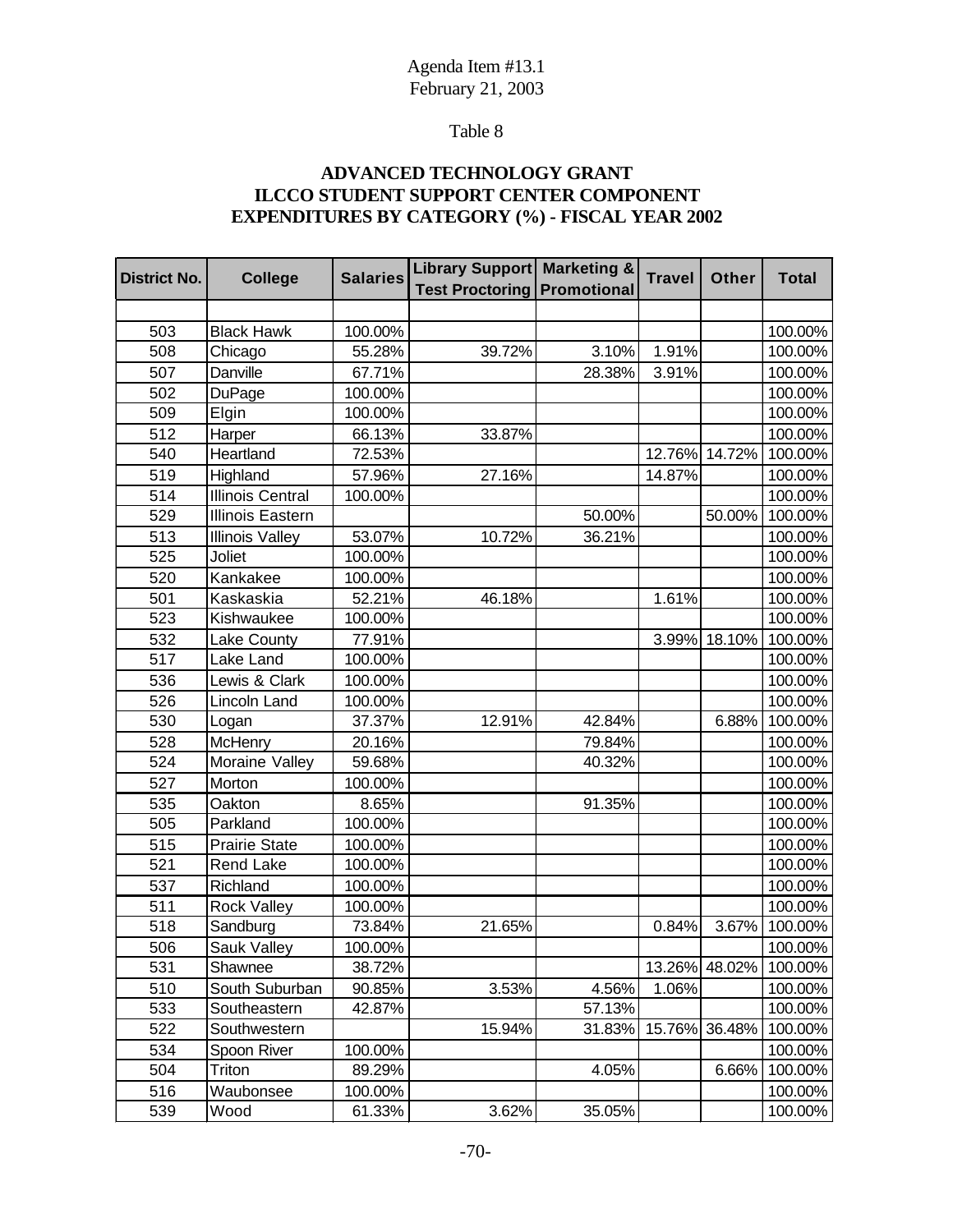#### Illinois Community College Board

#### **FISCAL YEAR 2002 ACCELERATED COLLEGE ENROLLMENT GRANT REPORT**

Accelerated College Enrollment (ACE) Grant funding is intended to allow community colleges to expand their services to high school students desiring to take college-level classes prior to receiving a high school diploma. The grant is designed to assist these students to accelerate their college coursework.

Colleges are eligible to receive the expense of course tuition and universal fees associated with the coursework of the ACE student. College districts will receive credit for eligible midterm student enrollments at the rate of \$55 per credit hour, regardless of the local district's tuition and universal fee rates, up to the total amount allocated to the district. The college may use these funds for full or partial coverage of the high school student's tuition and universal fees. Funds may not be used for coursework in Adult Basic or Secondary Education (ABE/ASE), English as a Second Language (ESL), General Educational Development (GED), or Remedial/Developmental (i.e., the courses must be approved by the ICCB as funding category: Baccalaureate, Business, Technical, or Health).

**Fiscal Year 2002 Results.** In fiscal year 2002, \$1.5 million was allocated to the system through the ACE grant, serving 17,006 secondary students who enrolled in a total of 8,318 courses. Colleges estimated that an additional 4,148 students could have received benefits if not for limited resources. Several colleges served all interested students and absorbed added costs, while others limited the enrollments to those for whom they were funded, or provided partial tuition reduction.

Dual credit and dual enrollment courses were offered on community college campuses and at high schools, as well as via distance learning and internet instruction. Transfer courses were offered for dual credit at 28 colleges and for dual enrollment at 31 colleges. Career and technical education courses were offered for dual credit at 30 colleges and for dual enrollment at 28 colleges. Students were selected to participate in these programs based on a variety of factors including academic performance, recommendations and college admissions testing. Course placement was dependent on many factors as well, including subject area testing, prerequisite course success, and entry exams.

Secondary school participation was very high in these programs. A total of 483 high schools (73 percent of the state total) offered dual credit and 375 (57 percent) offered dual enrollment options to their students. Community colleges established 58 new dual credit agreements with area high school, with 69 more expected in fiscal year 2003 .

**Project Strengths and Colleges Concerns**. As part of the fiscal year 2002 final report, colleges were asked to identify any strengths or concerns they have about their dual credit/dual enrollment programs. Program strengths mentioned include: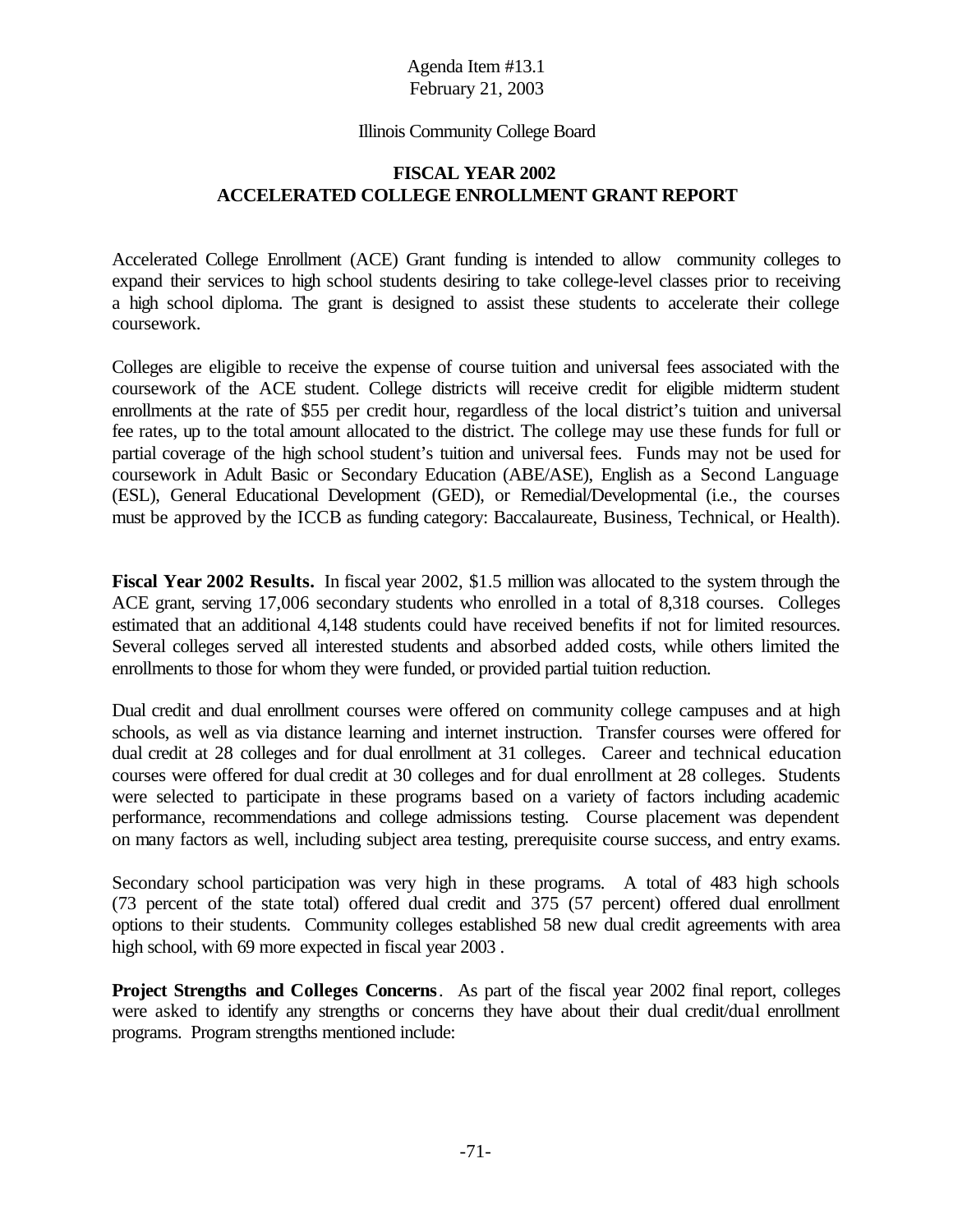- Offering students a head start on college/acclimating students to college;
- Cost savings to Illinois families;
- Strengthening relationships with area high schools;
- Strengthening relationships with Tech Prep programs;
- Increased enrollments due to high participation;
- Helping students see themselves as college material;
- Expanding enrollment options for students (especially highly technical areas);
- Great public relations, high-level of community support;
- High-quality programs/true college-level courses;
- Strong faculty mentor system; and
- High number of student completers.

College concerns for these programs include:

- Problems with funding: uncertainty of ACE grants/funds can not meet demand;
- Some students are not ready/do not take class work seriously;
- Dual credit requires a lot of college time and attention to succeed; and
- Need to improve articulation between high schools and college.

**Conclusion**. Dual credit is expanding in Illinois at almost an exponential pace. Since 1995, enrollments of high school students in Illinois community colleges has increased over 400 percent (see graph below). This growth is due largely to the vision and actions of the Illinois Community College Board. By streamlining the administrative rules and providing funds to help colleges help students, the ICCB has placed Illinois in the forefront of a program that Assistant Secretary of Education Carol D'Amico has identified as a priority of the Bush Administration. By focusing on student success, the Accelerated College Enrollment grant provides community colleges the freedom and flexibility to improve their local educational structures, while at the same time holds them accountable for outcomes and results.

SOURCE: ICCB Data and Characteristics of the Illinois Public Community College System, 1996-2003



#### High School Enrollments in Illinois Community Colleges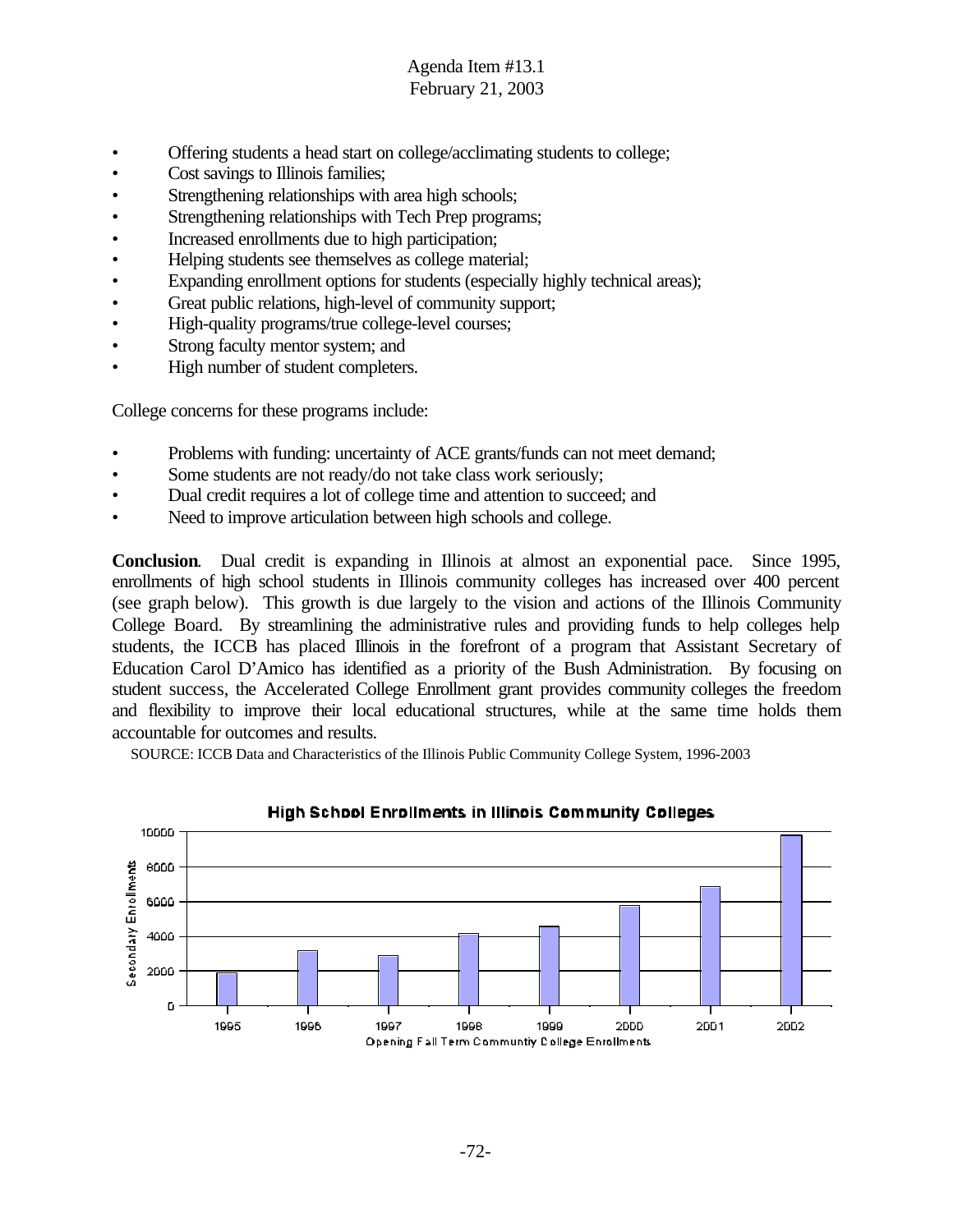#### Illinois Community College Board

#### **FISCAL YEAR 2002 DEFERRED MAINTENANCE GRANT REPORT**

Community colleges nationwide, as well as universities and private colleges, have been facing a growing problem of maintaining facilities that are growing older and becoming more and more expensive to maintain. As these maintenance costs continue to grow, it has become more difficult to find additional dollars within the normal budgeting process to keep up with the additional demands of older facilities.

The community college system began receiving deferred maintenance funding in fiscal year 1998. The state funding is intended to supplement, not supplant, the unrestricted operating funds currently spent by the districts on operation and maintenance of facilities. This grant demonstrated a statelevel recognition of the problem of aging facilities and a commitment to assist community colleges to meet growing maintenance demands. An appropriation has been received each year since fiscal year 1998 with the fiscal year 2002 spending authority level at \$3,426,700. During the five-year period, the Illinois Community College System received \$13,356,446, averaging \$2,671,289 per year. Increases in funding year to year are really dependent upon support of the General Assembly. The net increase in the funding commitment has grown 71 percent since the first year of funding.

The grant has been allocated to community colleges using a \$10,000 flat grant per district with the remaining appropriation allocated based on weighted gross square feet of owned space. For fiscal year 2002, this resulted in a \$652,040 grant to City Colleges of Chicago and other grant amounts ranging from \$23,484 to \$207,596, averaging \$87,864 per district.

Annually, community colleges are asked to complete a year-end report identifying the use of the deferred maintenance funds. Following is a brief highlight of district responses in the fiscal year 2002 report.

- Ten districts reported that they used from 1 to 30 percent of district grant funds to support custodial and maintenance staff salaries to reduce the backlog of deferred maintenance projects.
- One district reported that they added another custodial/maintenance staff person to work on deferred maintenance projects, while another reported that they paid for part-time and/or overtime to do similar work.
- The main consideration used by districts' to develop processes to identify a deferred maintenance project and to distinguish it from an ongoing routine maintenance project is the recognition that maintenance projects have repeatedly been postponed due to budgetary constraints and further postponement poses a hazard/risk to students, faculty, and staff.
- Based on conservative estimates, remaining deferred maintenance needs systemwide are estimated at \$208 million.

The following table presents a list of the type of projects completed/performed with the fiscal year 2002 spending authority.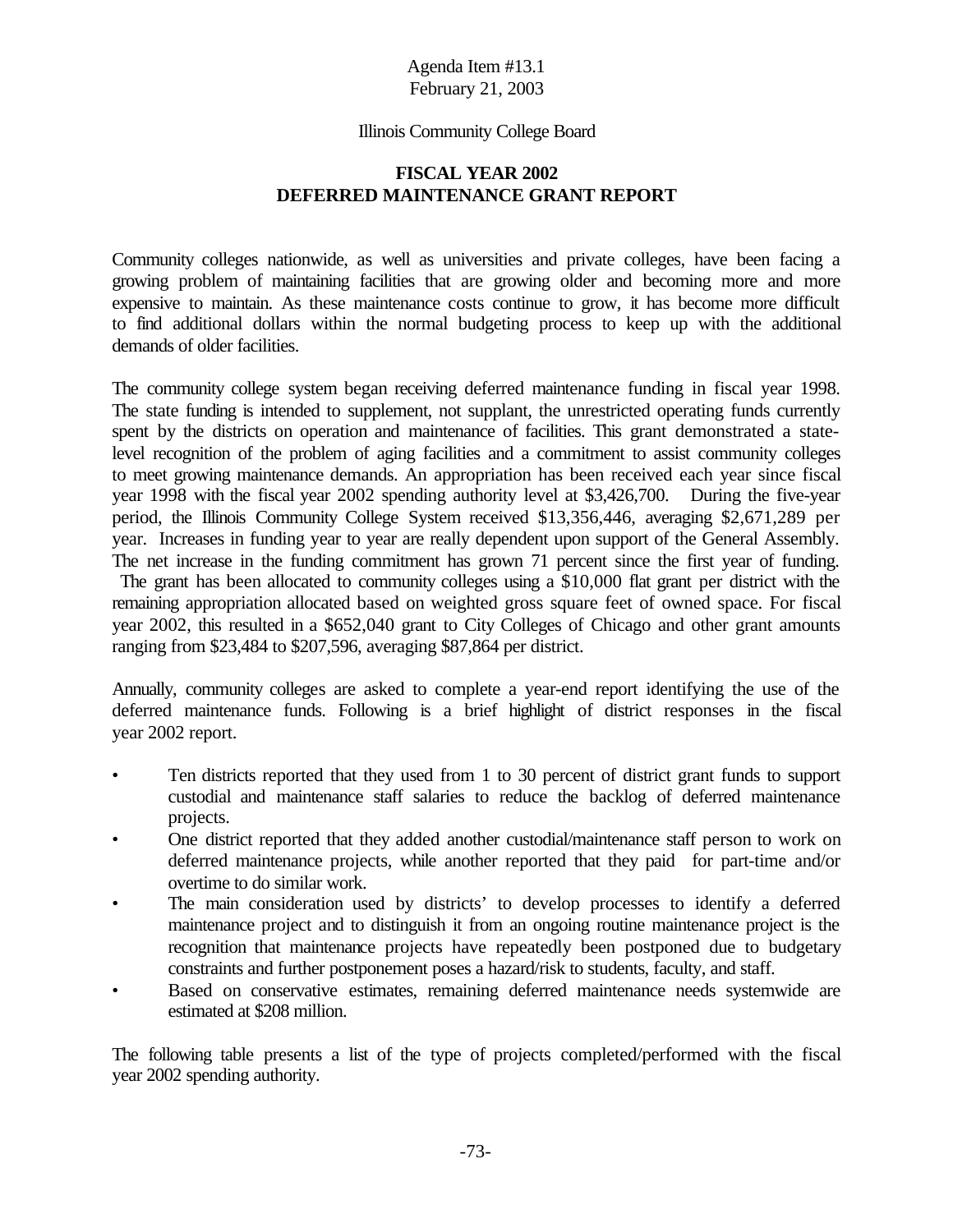#### **SUMMARY OF FISCAL YEAR 2002 DEFERRED MAINTENANCE PROJECTS**

| Remodeling/renovation                                  | 685,884<br>S. |
|--------------------------------------------------------|---------------|
| Painting                                               | 370,745       |
| Carpet Replacement/Cleaning                            | 353,366       |
| <b>Exterior Building Repairs</b>                       | 301,108       |
| General labor, supplies, and maintenance               |               |
| for deferred maintenance projects                      | 274,406       |
| Electrical/Utilities Modification                      | 216,190       |
| <b>HVAC</b> Improvements                               | 202,346       |
| Plumbing Work                                          | 167,849       |
| Floor Covers/Hardwood Repairs                          | 137,889       |
| Parking lot Improvements                               | 137,834       |
| Boiler/Pump/Valve Testing, Repair, and/or Replacement  | 91,332        |
| <b>Chiller Repairs</b>                                 | 89,520        |
| <b>Outside Lighting Improvements</b>                   | 66,689        |
| Road and Walkway Improvements                          | 56,722        |
| <b>Indoor Air Quality</b>                              | 47,533        |
| Maintenance staff working only on deferred maintenance | 44,716        |
| Fire Alarm System Modifications                        | 27,052        |
| Maintenance Tools and Equipment                        | 16,173        |
| Miscellaneous                                          | 136,343       |
|                                                        |               |

**TOTAL \$3,423,697**

SOURCE: FY 2002 Deferred Maintenance Grant Reports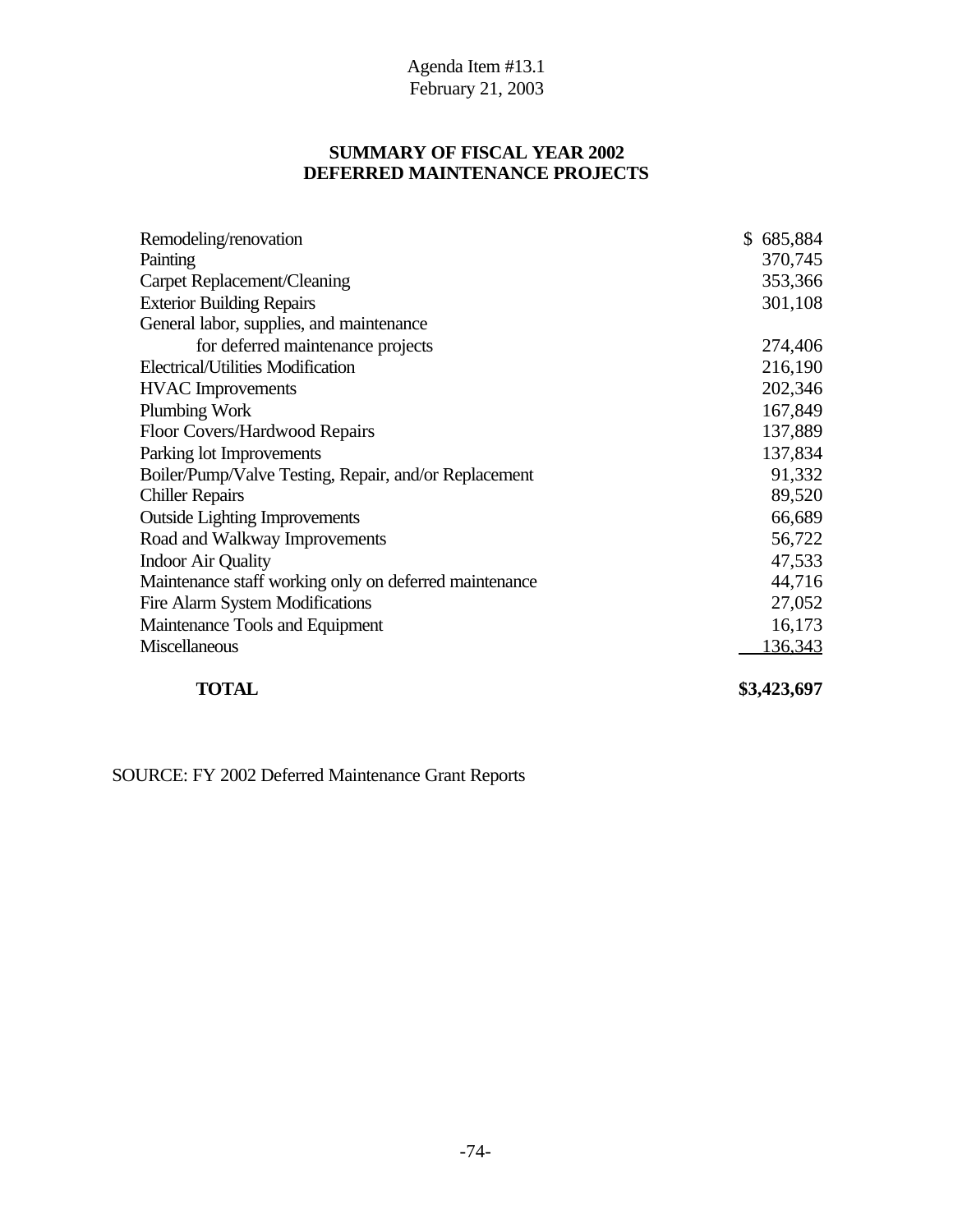Illinois Community College Board

#### **A SUMMARY OF CAPITAL PROJECTS APPROVED BY THE PRESIDENT/CEO DURING CALENDAR YEAR 2002**

ICCB Rules 1501.602 and 1501.516 grant authority to the President/CEO to approve locally funded and state-funded capital renewal projects and, subsequently, report such actions to the Board. The following report summarizes 117 new projects totaling \$156.4 million that were granted such approval during calendar year 2002.

Of the 117 projects approved by the President/CEO during the year, 12 were locally funded with sources other than protection, health, and safety levy proceeds; 12 were capital renewal funded projects; 75 were funded with protection, health, and safety tax levy proceeds; 13 were funded with protection, health, and safety bond issues; and five were funded with a ADA Access for All funds (only appropriated in fiscal year 2000).

A 20-year lease agreement was approved for Black Hawk College allowing them to lease television tower space for their television station at an annual lease rate of \$26,400 and is not included in this report.

In addition, six budget/scope modification requests to existing projects were approved during the year. Five were for protection, health, and safety projects not requiring additional tax levy authority, and one was for a capital renewal (state) funded project. The modifications totaled \$213,763 and are not included in the attached report.

#### **INFORMATION ONLY**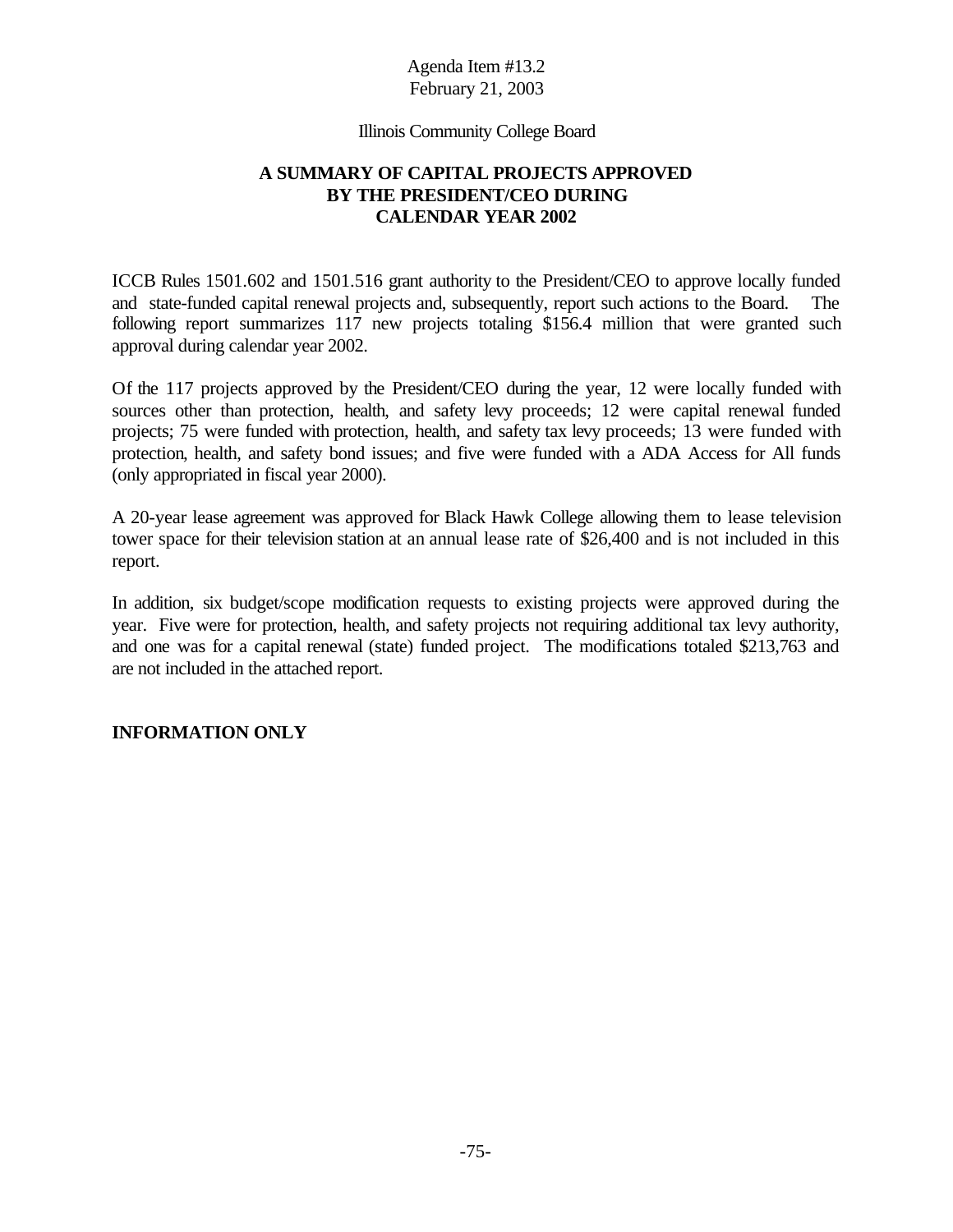### *ADA-Access for All*

| 11/27/02<br>Highland<br>ADA Campuswide Improvements<br>0006-1102<br>\$103,550<br>John Wood<br>11/27/02<br><b>ADA Door Modifications</b><br>0014-1102<br>\$57,000<br>\$110,836<br>11/27/02<br>Accessibility Compliance Work- Phase I<br>0021-1102<br>Logan<br>7/1/02<br><b>Collins Library ADA Counter Remodeling</b><br>\$24,600<br>Waubonsee<br>0015-0702<br>Erickson Hall<br>7/1/02<br>0016-0702<br>\$95,940<br>Waubonsee<br>Category Sub-Total<br>\$391,926<br><b>PHS Bond Issue</b> | <b>Approved Budget Fiscal Year</b> |
|-----------------------------------------------------------------------------------------------------------------------------------------------------------------------------------------------------------------------------------------------------------------------------------------------------------------------------------------------------------------------------------------------------------------------------------------------------------------------------------------|------------------------------------|
|                                                                                                                                                                                                                                                                                                                                                                                                                                                                                         | FY 2003                            |
|                                                                                                                                                                                                                                                                                                                                                                                                                                                                                         | FY 2003                            |
|                                                                                                                                                                                                                                                                                                                                                                                                                                                                                         | FY 2003                            |
|                                                                                                                                                                                                                                                                                                                                                                                                                                                                                         | FY 2003                            |
|                                                                                                                                                                                                                                                                                                                                                                                                                                                                                         | FY 2003                            |
|                                                                                                                                                                                                                                                                                                                                                                                                                                                                                         |                                    |
|                                                                                                                                                                                                                                                                                                                                                                                                                                                                                         |                                    |
| <b>Approval Date</b><br><b>Project Title</b><br><b>Approved Budget Fiscal Year</b><br>College<br>Project #                                                                                                                                                                                                                                                                                                                                                                              |                                    |
| 9/11/02<br><b>IECC-Frontier</b><br><b>Sanitary Sewer Replacement</b><br>1431-0902<br>\$56,900                                                                                                                                                                                                                                                                                                                                                                                           | FY 2003                            |
| 9/11/02<br>\$181,500<br><b>IECC-Lincoln Trail</b><br>Bleacher Replacement - ADA & Code<br>1424-0902                                                                                                                                                                                                                                                                                                                                                                                     | FY 2003                            |
| 9/11/02<br><b>IECC-Lincoln Trail</b><br>1426-0902<br>\$525,100<br><b>Gymnasium Floor Repalcement</b>                                                                                                                                                                                                                                                                                                                                                                                    | FY 2003                            |
| <b>Exterior Wall and Fascia Renovations</b><br>9/11/02<br><b>IECC-Lincoln Trail</b><br>1433-0902<br>\$542,100                                                                                                                                                                                                                                                                                                                                                                           | FY 2003                            |
| 9/11/02<br><b>IECC-Olney Central</b><br><b>HVAC Unit Replacements</b><br>1427-0902<br>\$447,700                                                                                                                                                                                                                                                                                                                                                                                         | FY 2003                            |
| 9/11/02<br><b>IECC-Olney Central</b><br>Stairway/Lobby Glazing-Wattleworth & Theatre<br>1432-0902<br>\$144,000                                                                                                                                                                                                                                                                                                                                                                          | FY 2003                            |
| 9/11/02<br>IECC-Wabash Valley Storm Drain- Applied Arts Building<br>\$72,600<br>1423-0902                                                                                                                                                                                                                                                                                                                                                                                               | FY 2003                            |
| 9/11/02<br>IECC-Wabash Valley Interior Lighting Upgrade-Applied Arts B Id<br>1428-0902<br>\$201,300                                                                                                                                                                                                                                                                                                                                                                                     | FY 2003                            |
| 9/11/02<br>IECC-Wabash Valley Air Quality- Paint Booth Installation<br>1429-0902<br>\$205,700                                                                                                                                                                                                                                                                                                                                                                                           | FY 2003                            |
| 9/11/02<br>Illinois Eastern<br>Door & Hardware Accessibility - WVC & FCC<br>1422-0902<br>\$149,200                                                                                                                                                                                                                                                                                                                                                                                      | FY 2003                            |
| 9/11/02<br>Illinois Eastern<br>1425-0902<br>\$33,900<br>Door Replacements - LTC & WVC                                                                                                                                                                                                                                                                                                                                                                                                   | FY 2003                            |
| 9/11/02<br>Illinois Eastern<br>Roof Replacements/Repair<br>1430-0902<br>\$727,000                                                                                                                                                                                                                                                                                                                                                                                                       | FY 2003                            |
| 9/11/02<br>Illinois Eastern<br>Site Lighting - LTC & WVC<br>1434-0902<br>\$261,400                                                                                                                                                                                                                                                                                                                                                                                                      | FY 2003                            |

Category Sub-Total \$3,548,400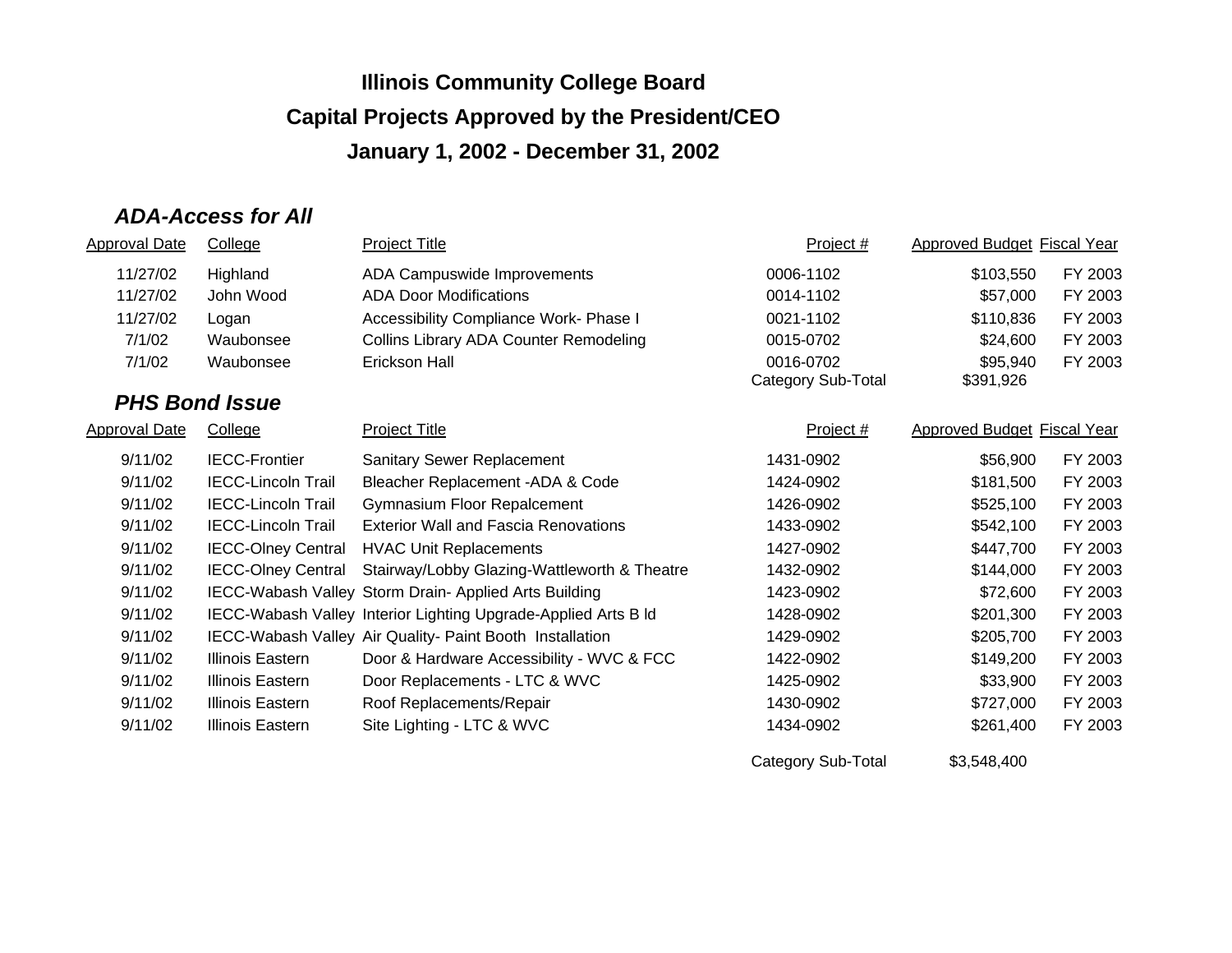*Local*

| <b>Approval Date</b> | College                 | <b>Project Title</b>                         | Project #                 | Approved Budget Fiscal Year        |         |
|----------------------|-------------------------|----------------------------------------------|---------------------------|------------------------------------|---------|
| 8/19/02              | Danville                | <b>Operations Facility Addition</b>          | 0027-0802                 | \$298,600                          | FY 2003 |
| 7/30/02              | Elgin                   | <b>Advanced Technology Center Remodeling</b> | 0019-0702                 | \$2,050,000                        | FY 2003 |
| 7/30/02              | Elgin                   | Applied Business Technology Addition         | 0020-0702                 | \$3,153,554                        | FY 2003 |
| 6/27/02              | Harper                  | Science, Emerging Tech, & Health Care Bldgs  | 0019-0602                 | \$95,219,599                       | FY 2002 |
| 3/22/02              | Heartland               | Classroom Addition 2002                      | 0005-0302                 | \$3,972,350                        | FY 2002 |
| 3/5/02               | <b>IECC-Frontier</b>    | Land & Building Acquisition in Fairfield     | 0026-0302                 | \$300,000                          | FY 2002 |
| 12/2/02              | <b>IECC-Frontier</b>    | Remodel Workforce Development Center         | 0028-1202                 | \$266,300                          | FY 2003 |
| 5/1/02               | Joliet                  | Parking Site Acquis -265 N Ottawa St (CC)    | 0017-0502                 | \$136,500                          | FY 2002 |
| 8/28/02              | Lake County             | Waukegan Univ Ctr. Acquis/Remodeling         | 0019-0802                 | \$3,250,000                        | FY 2003 |
| 8/2/02               | <b>Rock Valley</b>      | <b>Support Services Building</b>             | 0012-0802                 | \$6,263,000                        | FY 2002 |
| 8/2/02               | <b>Rock Valley</b>      | Student Center Remodeling and Addition       | 0013-0802                 | \$4,590,000                        | FY 2002 |
| 3/5/02               | Sandburg                | Maintenance Building Construction            | 0016-0302                 | \$358,057                          | FY 2002 |
|                      |                         |                                              | <b>Category Sub-Total</b> | \$119,857,960                      |         |
|                      | <b>Capital Renewal</b>  |                                              |                           |                                    |         |
| <b>Approval Date</b> | College                 | <b>Project Title</b>                         | Project #                 | <b>Approved Budget Fiscal Year</b> |         |
| 2/27/02              | Chicago-Districtwide    | Sidewalk and Parking Lot Improvements        | 0024-0202                 | \$8,000,000                        | FY 2002 |
| 10/21/02             | <b>Illinois Eastern</b> | District Wide Improvements-FY 03 Cap Renewal | 0027-1002                 | \$298,400                          | FY 2003 |
| 7/3/02               | Lake County             | Parking Lot #4 Pavement Repairs              | 0018-0702                 | \$684,020                          | FY 2002 |
| 10/21/02             | Moraine Valley          | Learning Resources Center Remodeling         | 0008-1002                 | \$850,000                          | FY 2003 |
| 12/2/02              | Oakton                  | Lavoratory Restorations - Phase III          | 0016-1202                 | \$371,500                          | FY 2003 |
| 3/18/02              | Richland                | <b>Mueller Student Center Renovations</b>    | 0009-0302                 | \$250,000                          | FY 2002 |
| 3/25/02              | South Suburban          | <b>West Roadway Renovation</b>               | 0022-0302                 | \$127,349                          | FY 2002 |
| 3/25/02              | South Suburban          | <b>Restroom Renovations (selected)</b>       | 0023-0302                 | \$71,040                           | FY 2002 |
| 3/25/02              | South Suburban          | Performing Arts Center-selected improvements | 0024-0302                 | \$281,880                          | FY 2002 |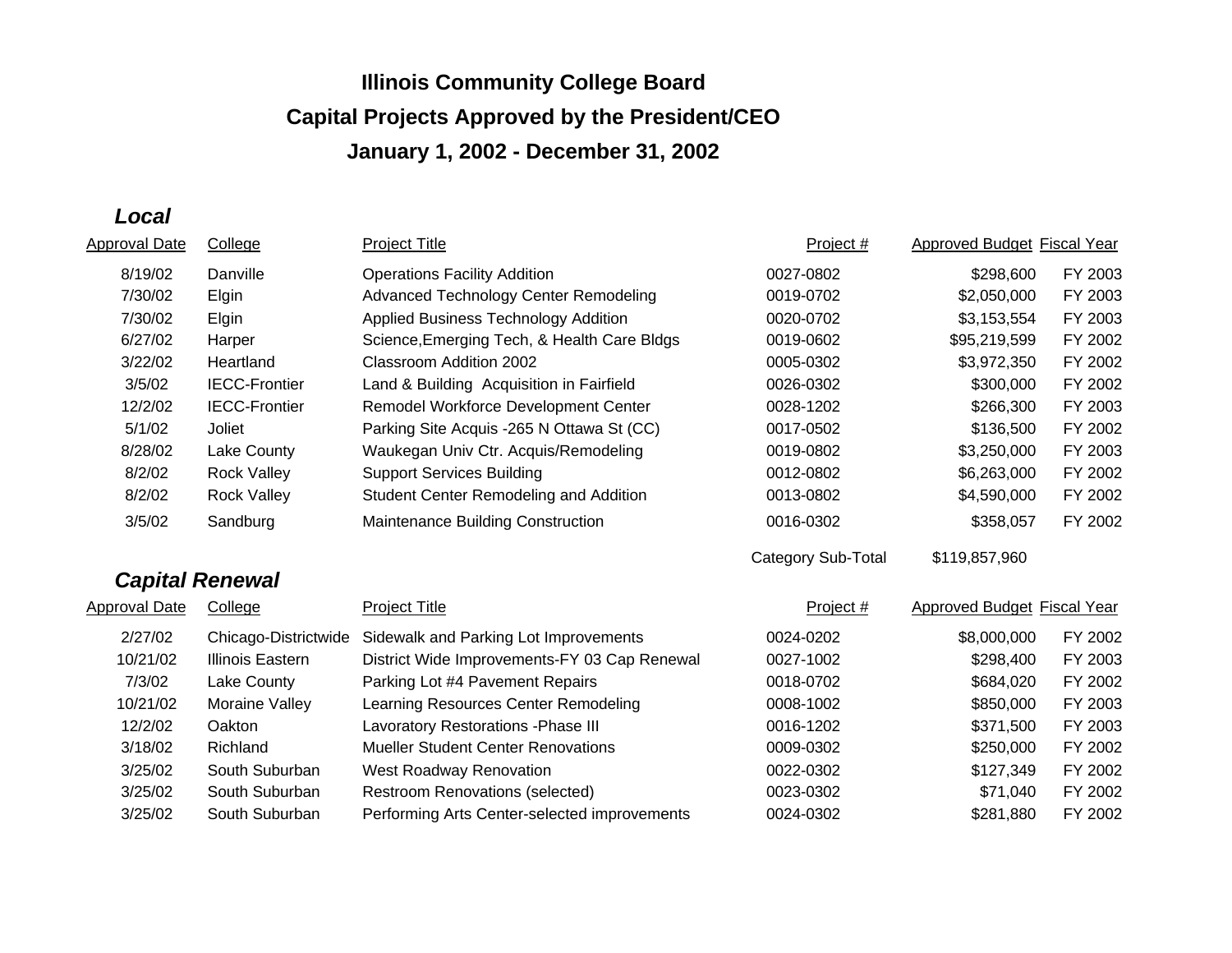| <b>Approval Date</b> | College                 | <b>Project Title</b>                          | Project #                 | <b>Approved Budget Fiscal Year</b> |         |
|----------------------|-------------------------|-----------------------------------------------|---------------------------|------------------------------------|---------|
| 12/2/02              | South Suburban          | <b>Restroom Renovations-Main Building</b>     | 0025-1202                 | \$245,000                          | FY 2003 |
| 11/21/02             | Southeastern            | <b>Lecture Hall Renovations</b>               | 0007-1102                 | \$372,300                          | FY 2003 |
| 5/22/02              | Triton                  | Parking Lot Repairs                           | 0023-0502                 | \$999,996                          | FY 2002 |
|                      |                         |                                               | <b>Category Sub-Total</b> | \$12,551,485                       |         |
| <b>PHS Tax Levy</b>  |                         |                                               |                           |                                    |         |
| <b>Approval Date</b> | College                 | <b>Project Title</b>                          | Project #                 | <b>Approved Budget Fiscal Year</b> |         |
| 11/4/02              | <b>Black Hawk</b>       | Roof Restoration in Moline                    | 1445-1102                 | \$598,400                          | FY 2003 |
| 11/4/02              | <b>Black Hawk</b>       | Parking Lot/Entry Drive Replacement/Upgrade   | 1446-1102                 | \$328,213                          | FY 2003 |
| 11/4/02              | <b>Black Hawk</b>       | Entry Stairs and Bridge improvements          | 1447-1102                 | \$172,480                          | FY 2003 |
| 12/4/02              | Danville                | Technology Center Mechanical/Electrical Rehab | 1487-1202                 | \$128,880                          | FY 2003 |
| 11/8/02              | Harper                  | Masonry Tuckpointing-Bldings A & B            | 1457-1102                 | \$291,448                          | FY 2003 |
| 11/8/02              | Harper                  | <b>ADA Automatic Door Openers</b>             | 1458-1102                 | \$95,000                           | FY 2003 |
| 11/8/02              | Harper                  | Walking Brudge and ADA Sidewalk Improvements  | 1459-1102                 | \$91,400                           | FY 2003 |
| 11/8/02              | Harper                  | <b>Tunnel Repairs</b>                         | 1460-1102                 | \$250,000                          | FY 2003 |
| 11/8/02              | Harper                  | Sidewalk Replacement                          | 1461-1102                 | \$272,152                          | FY 2003 |
| 11/8/02              | Harper                  | Asbestos Abatement - Campus Wide              | 1462-1102                 | \$200,000                          | FY 2003 |
| 12/2/02              | Heartland               | <b>Emergency Exit Lighting System</b>         | 1467-1202                 | \$38,150                           | FY 2003 |
| 10/17/02             | Highland                | Sidewalk Replacements/Upgrade -Campuswide     | 1441-1002                 | \$144,000                          | FY 2003 |
| 10/17/02             | Highland                | Moisture Migration Control-Building S         | 1442-1002                 | \$470,690                          | FY 2003 |
| 3/19/02              | <b>Illinois Central</b> | Chiller Replacement Phase I                   | 1416-0302                 | \$387,200                          | FY 2002 |
| 11/12/02             | <b>Illinois Central</b> | Parking Lot A & B Life Safety                 | 1463-1102                 | \$320,000                          | FY 2003 |
| 11/12/02             | Illinois Central        | Campus Security System Improvements-Ph I      | 1464-1102                 | \$80,000                           | FY 2003 |
| 11/12/02             | <b>Illinois Central</b> | Laboratory Exhaust System Replacement         | 1465-1102                 | \$200,000                          | FY 2003 |
| 9/30/02              | <b>Illinois Valley</b>  | Preheat & Cooling Coils Replacements (A-G)    | 1436-0902                 | \$155,200                          | FY 2003 |
| 9/30/02              | <b>Illinois Valley</b>  | Boiler and Pump Replacement - Blding E        | 1437-0902                 | \$215,500                          | FY 2003 |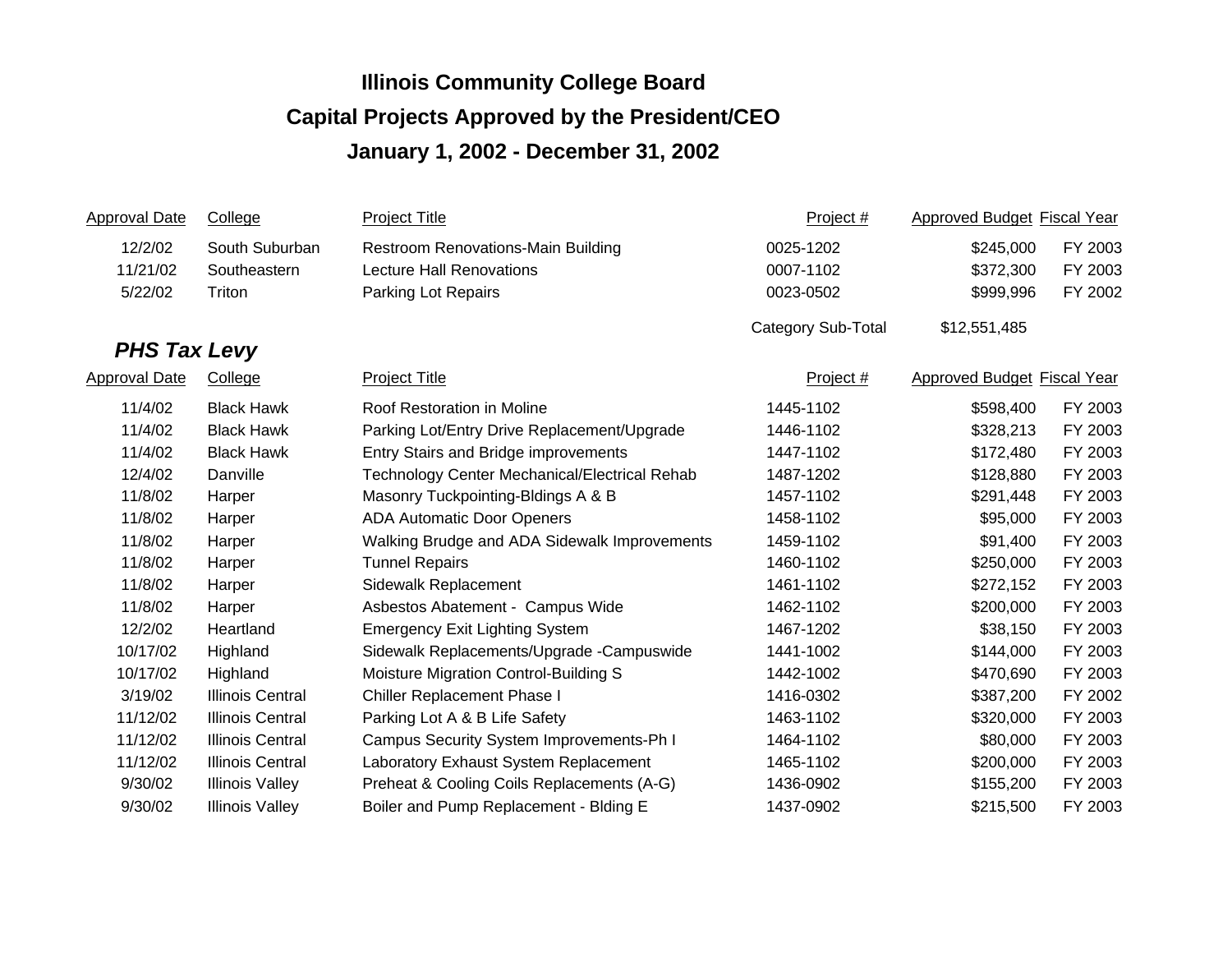| <b>Approval Date</b> | College                | <b>Project Title</b>                                 | Project # | <b>Approved Budget Fiscal Year</b> |         |
|----------------------|------------------------|------------------------------------------------------|-----------|------------------------------------|---------|
| 9/30/02              | <b>Illinois Valley</b> | Accessibility Project-Add Elevator in Gym            | 1438-0902 | \$312,000                          | FY 2003 |
| 9/30/02              | <b>Illinois Valley</b> | Compressor Chiller Replacements (Bldings A-E)        | 1439-0902 | \$471,225                          | FY 2003 |
| 12/3/02              | Joliet                 | Roof Repairs/Replacements-Ph. II -Main Campus        | 1472-1202 | \$600,000                          | FY 2003 |
| 12/3/02              | Joliet                 | Unit Ventilators Replacement in Building K           | 1473-1202 | \$200,000                          | FY 2003 |
| 12/3/02              | Joliet                 | Window Repairs & Replacement on Main Campus          | 1474-1202 | \$200,000                          | FY 2003 |
| 12/2/02              | Kaskaskia              | Cafeteria Renovations                                | 1469-1202 | \$529,788                          | FY 2003 |
| 12/2/02              | Kaskaskia              | Roof Replacements-Science & Technology Blding        | 1470-1202 | \$82,552                           | FY 2003 |
| 11/5/02              | Lake Land              | Drainage, Grading, Roadway Improvements              | 1450-1102 | \$130,000                          | FY 2003 |
| 11/5/02              | Lake Land              | Roof Replacement - SE Classroom Blding               | 1451-1102 | \$230,000                          | FY 2003 |
| 11/5/02              | Lake Land              | Noise Level Improvements in HVAC System              | 1452-1102 | \$85,000                           | FY 2003 |
| 11/5/02              | Lake Land              | Door Replacements & Automatic Door Openers           | 1453-1102 | \$310,000                          | FY 2003 |
| 9/11/02              | Logan                  | Roof Replacement - Building D                        | 1418-0902 | \$124,073                          | FY 2003 |
| 9/11/02              | Logan                  | Accessibility Work-Auditorium C138                   | 1419-0902 | \$118,490                          | FY 2003 |
| 9/11/02              | Logan                  | Accessibility Compliance Work- Phase II              | 1420-0902 | \$177,386                          | FY 2003 |
| 9/11/02              | Logan                  | <b>Guardrail Modifications/Replacement</b>           | 1421-0902 | \$54,450                           | FY 2003 |
| 11/25/02             | Moraine Valley         | Air Handler Replacement in Building L                | 1466-1102 | \$812,650                          | FY 2003 |
| 1/7/02               | Parkland               | <b>Chemistry Lab Remodeling</b>                      | 1411-0102 | \$550,000                          | FY 2002 |
| 1/7/02               | Parkland               | Drainage Improvements Phase III                      | 1412-0102 | \$1,050,000                        | FY 2002 |
| 12/13/02             | Parkland               | Theatre Rigging Replacement                          | 1493-1202 | \$100,000                          | FY 2003 |
| 12/13/02             | Parkland               | <b>Electrical Transformer Relocation/Replacement</b> | 1494-1202 | \$450,000                          | FY 2003 |
| 12/13/02             | Parkland               | Campus Computer Safety Monitoring Sys - Ph I         | 1495-1202 | \$80,000                           | FY 2003 |
| 12/13/02             | Parkland               | A/C Pit Safety Improvement                           | 1496-1202 | \$150,000                          | FY 2003 |
| 12/13/02             | Parkland               | Drainage Improvements Ph IV                          | 1497-1202 | \$975,000                          | FY 2003 |
| 10/10/02             | <b>Prairie State</b>   | Renovation of "K" & Main Bldg                        | 1440-1002 | \$394,260                          | FY 2003 |
| 11/4/02              | <b>Rend Lake</b>       | Gutter and Downspout Replacements                    | 1448-1102 | \$138,900                          | FY 2003 |
| 11/8/02              | Richland               | Roof Repairs                                         | 1456-1102 | \$497,400                          | FY 2003 |
| 10/18/02             | <b>Rock Valley</b>     | Elevator Installation in PE Center                   | 1443-1002 | \$206,500                          | FY 2003 |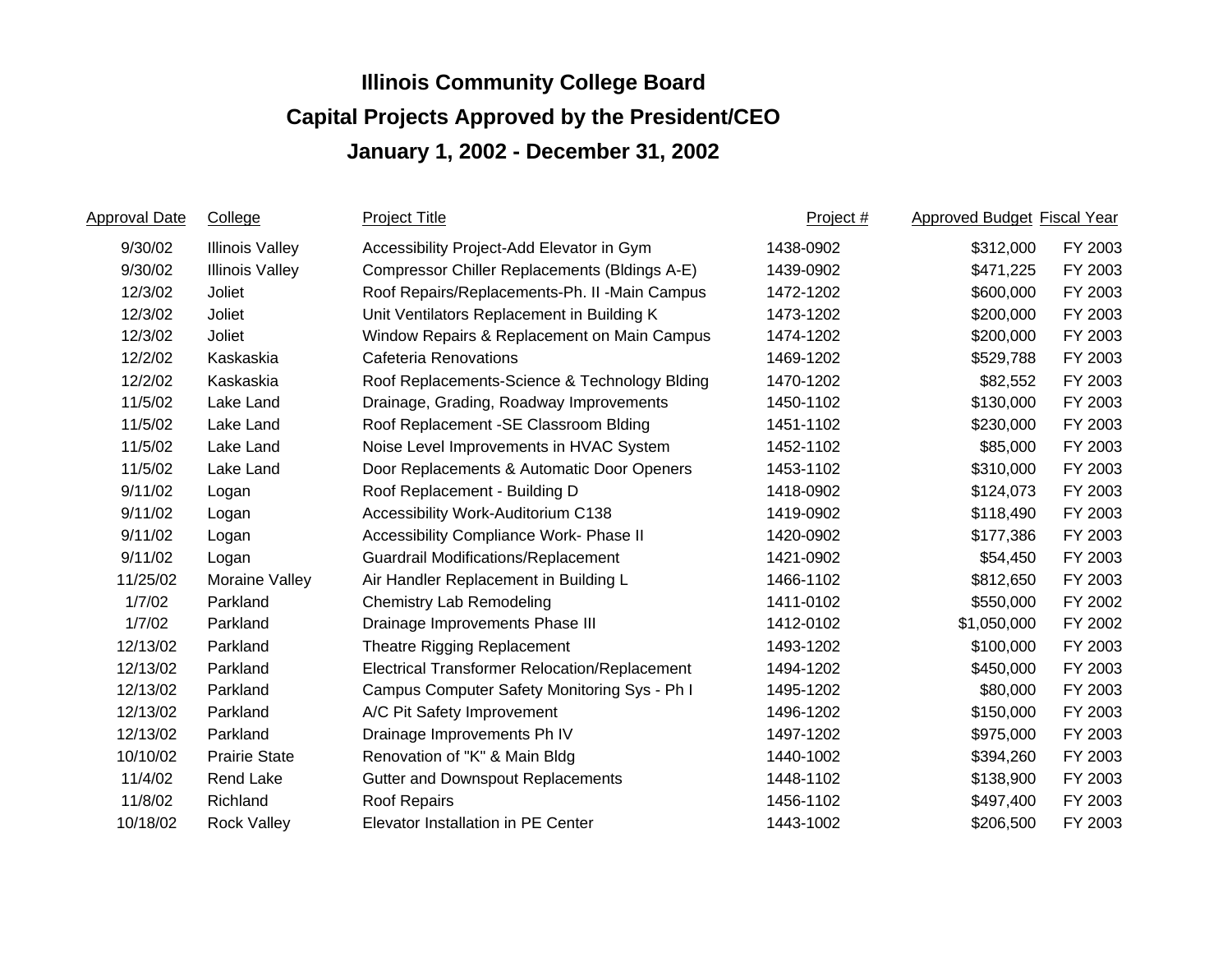| <b>Approval Date</b> | College        | <b>Project Title</b>                          | Project #                 | Approved Budget Fiscal Year |         |
|----------------------|----------------|-----------------------------------------------|---------------------------|-----------------------------|---------|
| 2/1/02               | Sandburg       | Code Compliance in Lower E- Wing              | 1413-0202                 | \$138,362                   | FY 2002 |
| 2/1/02               | Sandburg       | <b>Bleacher Replacement</b>                   | 1414-0202                 | \$90,485                    | FY 2002 |
| 2/1/02               | Sandburg       | <b>HVAC Unit in Building F</b>                | 1415-0202                 | \$52,636                    | FY 2002 |
| 11/6/02              | Sauk Valley    | Domestic Water System Repair                  | 1454-1102                 | \$324,000                   | FY 2003 |
| 11/6/02              | Sauk Valley    | <b>Theater Renovation</b>                     | 1455-1102                 | \$262,543                   | FY 2003 |
| 4/25/02              | Shawnee        | <b>Lighting Upgrade-Campus Entrance</b>       | 1417-0402                 | \$193,600                   | FY 2002 |
| 12/2/02              | South Suburban | Chemistry Lab Renovation (Code Upgrades)      | 1468-1202                 | \$430,000                   | FY 2003 |
| 12/4/02              | Southwestern   | Computer Room HVAC Upgrades - IS Room         | 1475-1202                 | \$77,600                    | FY 2003 |
| 12/4/02              | Southwestern   | Office Ceiling/Lighting-PSOP Center           | 1476-1202                 | \$68,600                    | FY 2003 |
| 12/4/02              | Southwestern   | Art Dept Code & Storage Code Upgrades         | 1477-1202                 | \$350,000                   | FY 2003 |
| 12/4/02              | Southwestern   | Asbestos Abatement in Farmhouse               | 1478-1202                 | \$38,400                    | FY 2003 |
| 12/4/02              | Southwestern   | Dehumidifiers-BACC                            | 1479-1202                 | \$91,700                    | FY 2003 |
| 12/4/02              | Southwestern   | Parking Lot Lighting-Bell. Campus             | 1480-1202                 | \$265,314                   | FY 2003 |
| 12/4/02              | Southwestern   | Corridor Upgrades-Phase III- Bell. Campus     | 1481-1202                 | \$148,600                   | FY 2003 |
| 12/4/02              | Southwestern   | Safety Repairs to Welding Dept - Belleville   | 1482-1202                 | \$28,800                    | FY 2003 |
| 12/4/02              | Southwestern   | Incinerator Disposal-G.C. Campus              | 1483-1202                 | \$100,000                   | FY 2003 |
| 12/4/02              | Southwestern   | Replace Ceiling, Lights, & Floors - Granite C | 1484-1202                 | \$303,800                   | FY 2003 |
| 12/4/02              | Southwestern   | Asbestos Floor Tile Replacement-PSOP Center   | 1485-1202                 | \$175,600                   | FY 2003 |
| 12/4/02              | Southwestern   | Furnace Replacements-R.B. Campus              | 1486-1202                 | \$33,000                    | FY 2003 |
| 11/5/02              | Triton         | <b>Service Tunnel Improvements</b>            | 1449-1102                 | \$300,000                   | FY 2003 |
| 10/18/02             | Waubonsee      | HVAC Upgrades-Dickson, Bodie, VonOhlen Phill  | 1444-1002                 | \$1,499,625                 | FY 2003 |
|                      |                |                                               | <b>Category Sub-Total</b> | \$18,441,052                |         |
| <b>Excess PHS</b>    |                |                                               |                           |                             |         |
| <b>Approval Date</b> | College        | <b>Project Title</b>                          | Project #                 | Approved Budget Fiscal Year |         |
| 12/3/02              | Joliet         | <b>Exterior Wall Deterioration Repairs</b>    | 1471-1202                 | \$180,000                   | FY 2003 |